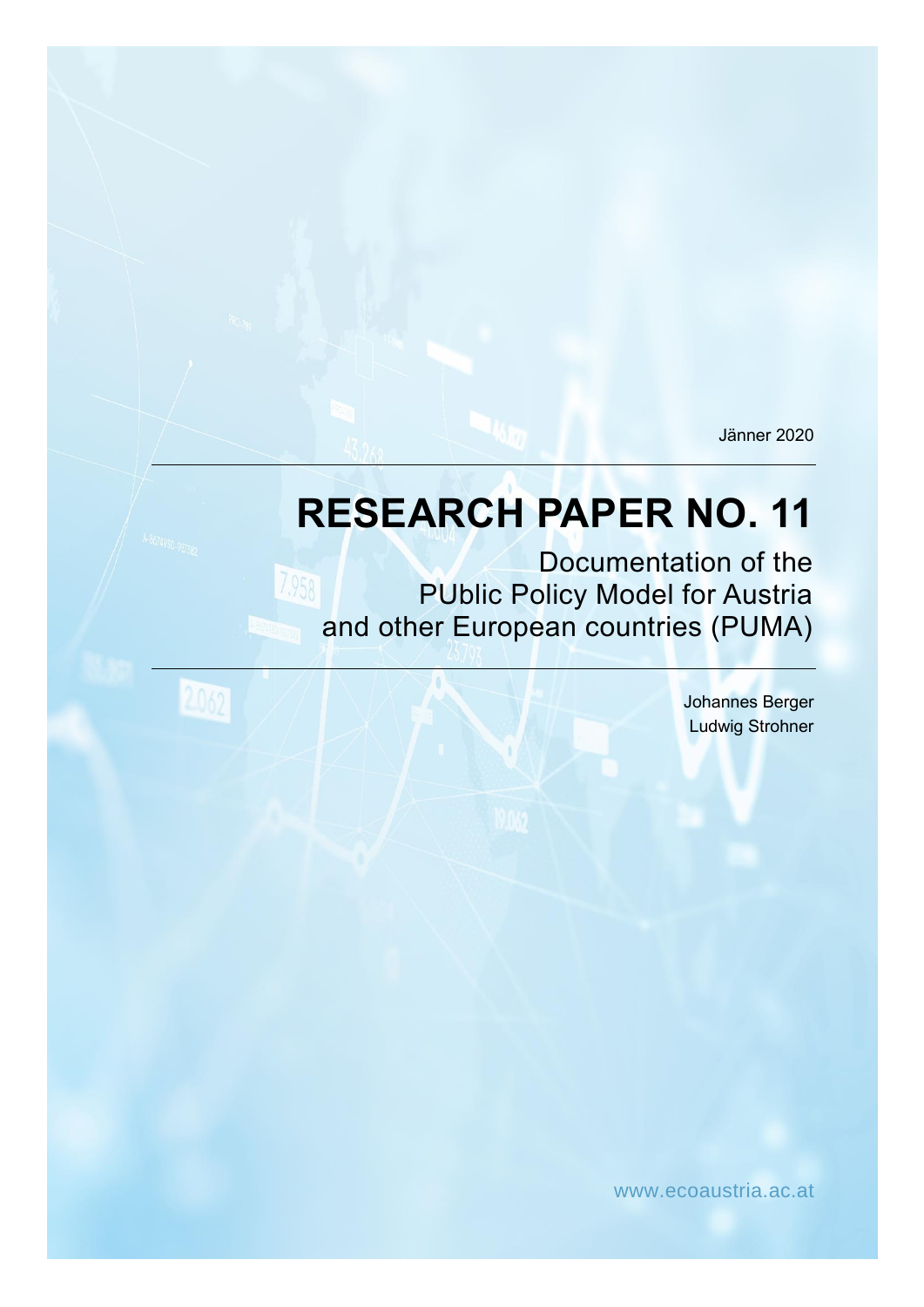# Contents

| 1        |                                       | Introduction and Basic Structure of the Model                                             | $\mathbf{1}$            |  |
|----------|---------------------------------------|-------------------------------------------------------------------------------------------|-------------------------|--|
| 2        |                                       | Life-Cycle Description of Households                                                      | $\overline{\mathbf{4}}$ |  |
| 3        | Private Households Optimization       |                                                                                           |                         |  |
|          | 3.1                                   |                                                                                           | 7                       |  |
|          |                                       | 3.1.1                                                                                     | 9                       |  |
|          | 3.2                                   |                                                                                           | 12                      |  |
|          |                                       | 3.2.1                                                                                     | 16                      |  |
|          | 3.3                                   |                                                                                           | 25                      |  |
| 4        |                                       | Demand for varieties of goods                                                             | 27                      |  |
|          | 4.1                                   | Optimal division of the consumption bundle with respect to county of origin $\dots \dots$ | 27                      |  |
|          | 4.2                                   | Optimal division of the home consumption bundle upon differentiated goods $\dots \dots$   | 27                      |  |
|          | 4.3                                   |                                                                                           | 28                      |  |
|          | 4.4                                   |                                                                                           | 29                      |  |
| $\bf{5}$ | Aggregation                           |                                                                                           |                         |  |
|          | 5.1                                   |                                                                                           | 30                      |  |
|          | 5.2                                   |                                                                                           | 31                      |  |
|          | 5.3                                   |                                                                                           | 32                      |  |
| 6        | <b>Production and Wage Bargaining</b> |                                                                                           |                         |  |
|          | 6.1                                   |                                                                                           | 33                      |  |
|          | 6.2                                   |                                                                                           | 34                      |  |
|          | 6.3                                   |                                                                                           | 36                      |  |
|          | 6.4                                   |                                                                                           | 39                      |  |
| 7        | <b>Public Sector</b>                  |                                                                                           | 41                      |  |
| 8        | Equilibrium<br>43                     |                                                                                           |                         |  |
|          |                                       |                                                                                           |                         |  |
| 9        |                                       | <b>Welfare Analysis</b>                                                                   | 43                      |  |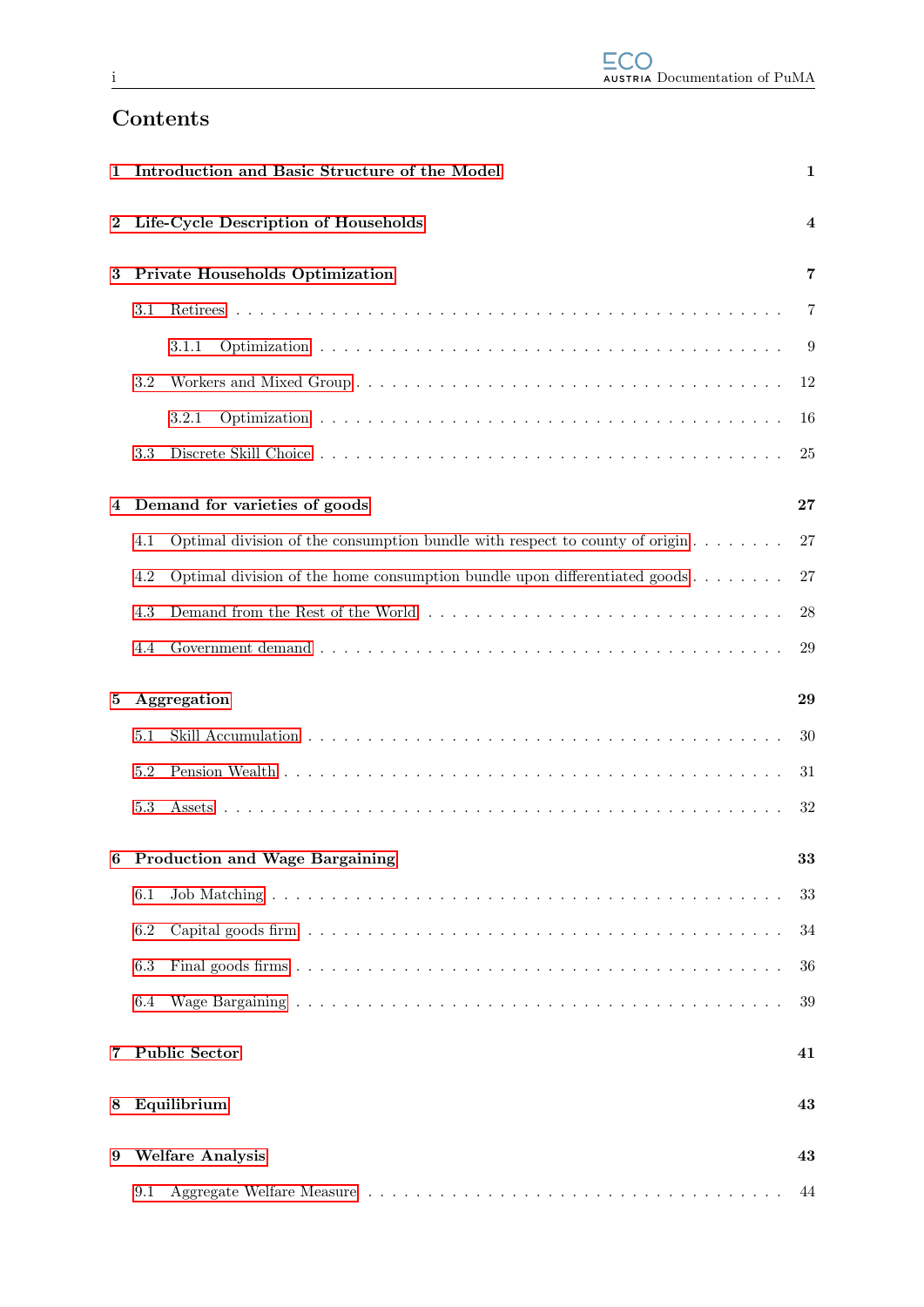|  | <b>10 Functional Forms</b>                                                          | 45 |
|--|-------------------------------------------------------------------------------------|----|
|  |                                                                                     | 45 |
|  |                                                                                     | 46 |
|  | 10.3 Functional Forms Concerning Matching in the Labour Market                      | 47 |
|  | 11 Calibration                                                                      | 48 |
|  |                                                                                     | 48 |
|  | 11.1.1 System of National Accounts and the Capital Stock, Exogenous Growth Path and |    |
|  |                                                                                     | 48 |
|  |                                                                                     | 48 |
|  |                                                                                     | 49 |
|  |                                                                                     | 49 |
|  | 11.2.2 Labour Market Information from LFS and EU-SILC                               | 50 |
|  |                                                                                     | 54 |
|  | 11.2.4 Consumption Profile and Elasticity of Intertemporal Substitution             | 54 |
|  | 11.2.5 Elasticities on the Household Side                                           | 55 |
|  |                                                                                     | 57 |
|  |                                                                                     | 57 |
|  |                                                                                     | 60 |
|  |                                                                                     | 61 |
|  |                                                                                     | 61 |
|  |                                                                                     | 62 |
|  |                                                                                     | 63 |
|  |                                                                                     | 63 |
|  |                                                                                     | 64 |
|  |                                                                                     | 66 |
|  |                                                                                     | 66 |
|  |                                                                                     | 67 |
|  |                                                                                     | 68 |
|  |                                                                                     | 70 |
|  |                                                                                     | 70 |
|  |                                                                                     | 71 |
|  |                                                                                     | 72 |
|  |                                                                                     |    |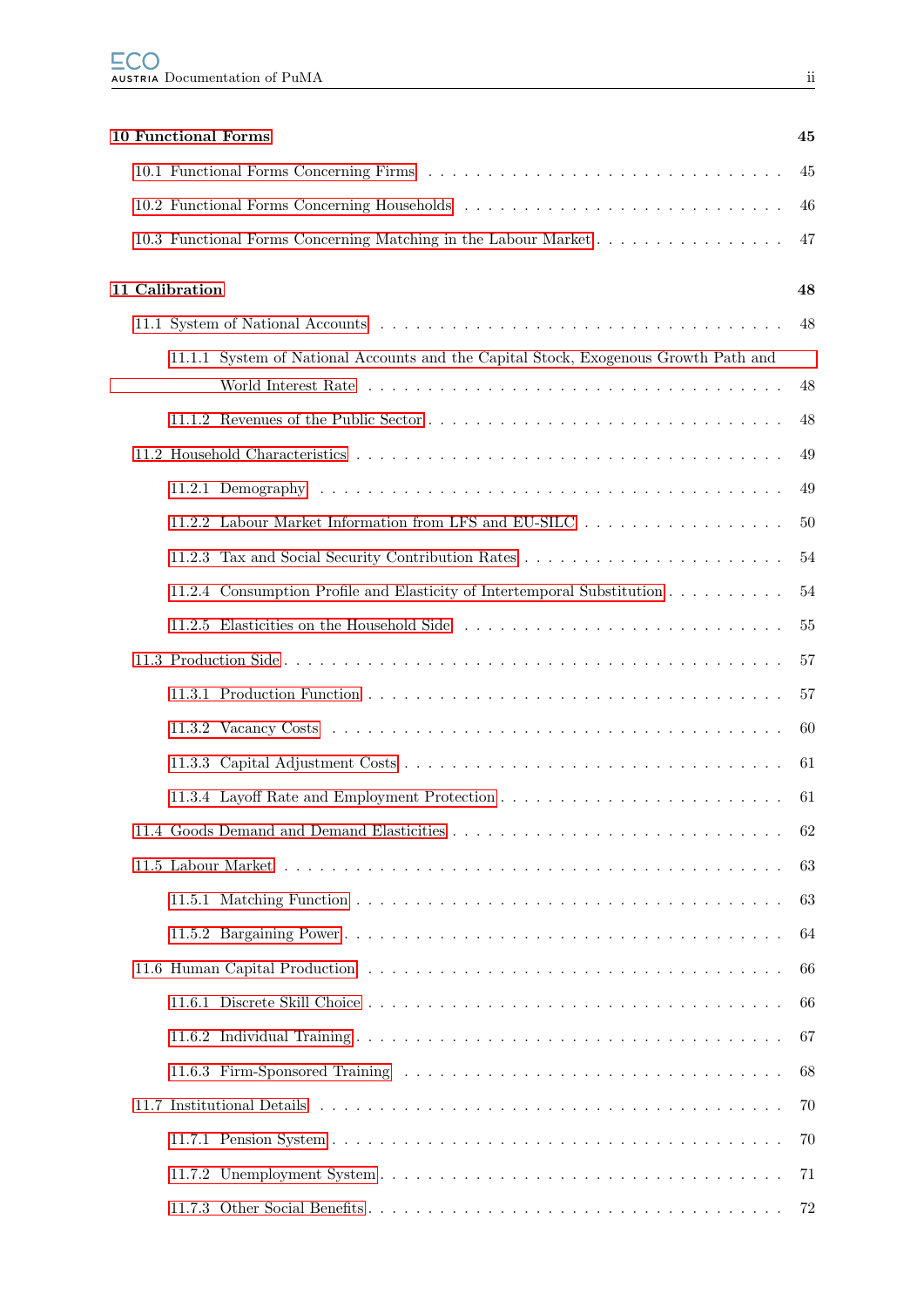| 12 Appendix: Documentation of the Migration Extension in PuMA         | 73 |
|-----------------------------------------------------------------------|----|
|                                                                       |    |
|                                                                       |    |
| 13 Appendix: Proofs of Propositions                                   | 75 |
| 13.1 Expenditure Minimization Consumption and Inter-Vivo Transfers 75 |    |
|                                                                       |    |
|                                                                       |    |
|                                                                       |    |
|                                                                       |    |
|                                                                       |    |
|                                                                       |    |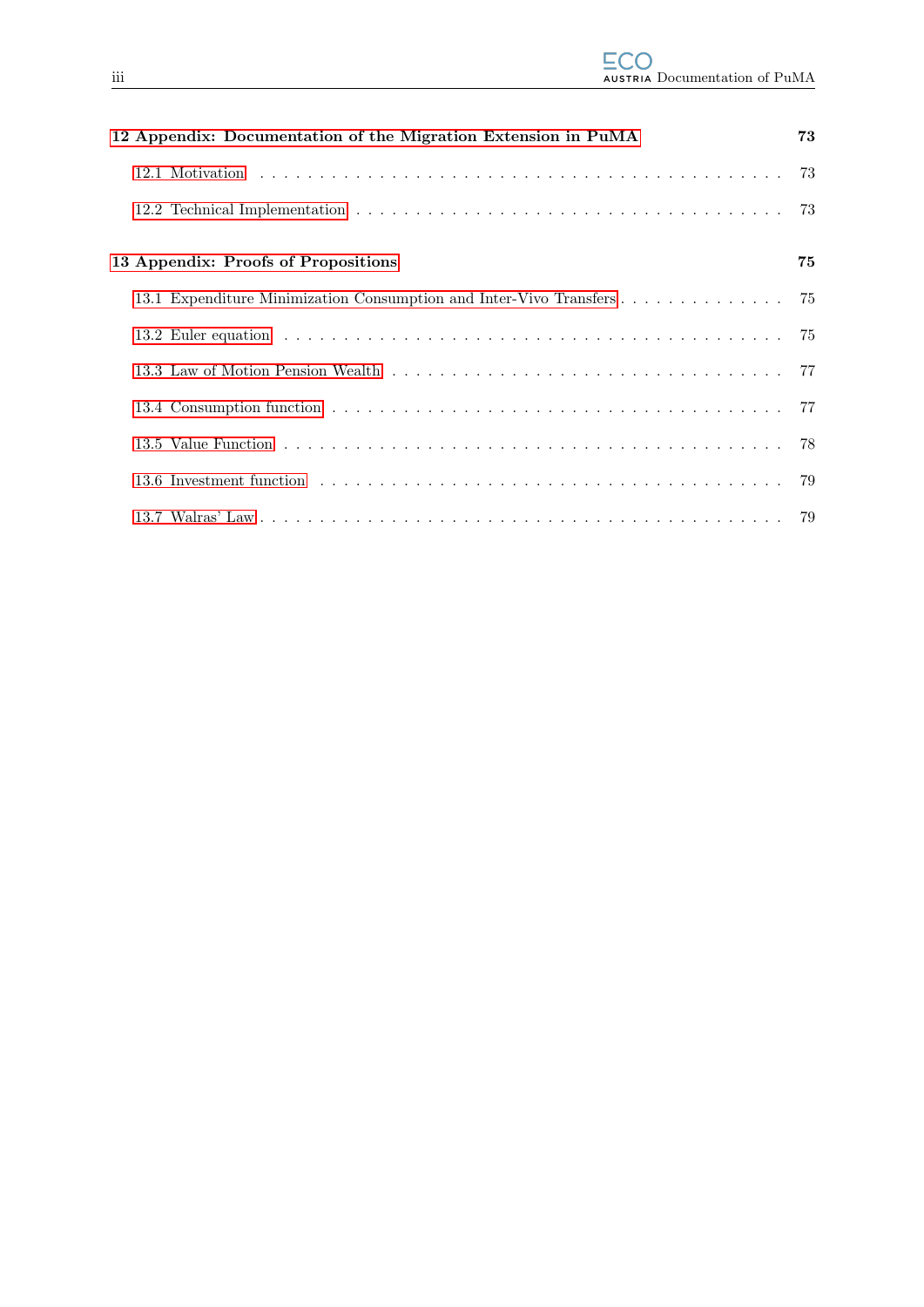## <span id="page-4-0"></span>1 Introduction and Basic Structure of the Model

This Research Paper contains a detailed documentation of the dynamic computable general equilibrium model PuMA. The model is used for analysing economic, labour market and public finance effects of different policy options, structural changes and other important policy questions. PuMA is similar to the EU Labour Market Model (EU-LMM), which was also developed by the authors and is used by the Directorate General Employment, Social Affairs & Inclusion of the European Commission<sup>[1](#page-4-1)</sup>.

The demographic structure of PuMA is based on the probabilistic ageing (PA) approach introduced by Grafenhofer et al. (2007) which allows for a period length of one year and approximates life-cycle features with a limited number of age groups to keep the dimensions of the model more tractable. The PA model is a generalization of Gertler (1999) who was the first to introduce a simple life-cycle structure into the basic Blanchard (1985) perpetual youth model. Keuschnigg and Keuschnigg (2004) combine dynamic search unemployment with the Gertler model and model two age groups, workers and retirees, to analyse pension reforms. The PA model and PuMA consider several age groups of workers and retirees and allow for mortality in all life-cycle stages. They are, thus, Overlapping Generations (OLG) Models in the spirit of Samuelson (1958) and Diamond (1965). Different generations sharing the same age characteristics are aggregated analytically to a low number of eight age groups. As a result, life-cycle profiles of labour productivity, income or unemployment rates are replicated in sufficient detail. The PA model thus allows for a very parsimonious yet rather accurate approximation of demographic change and of life-cycle differences in earnings, wealth and consumption.<sup>[2](#page-4-2)</sup> The model includes a detailed representation of public social insurance systems in the presence of life-cycle labour supply, training, search unemployment and retirement. In addition, migration of households is possible<sup>[3](#page-4-3)</sup>.

A main focus of the model lies in a detailed analysis of household behaviour. We differentiate labour force with respect to both age and skills, so that we are able to highlight substitutions and complementarities between the different skills, and between labour and capital. In particular, we use a CES-production function with three nests that captures the feature of capital-skill complementarity (see Griliches (1969), Goldin and Katz (1998), Krusell et al. (2000)). Empirical evidence suggests that high skilled labour and capital are more complementary than unskilled labour and capital. We assume that, independent of age and gender, labour input of the same skill group is perfectly substitutable. Labour productivity of agents is age-dependent, influenced by endogenous life-long learning and firm-sponsored training decisions, and, together with labour market status and institutions, determines the life-cycle earnings profile.

<span id="page-4-2"></span><span id="page-4-1"></span><sup>&</sup>lt;sup>1</sup>See e.g. Berger et al.  $(2016)$  and European Commission  $(2017)$  for applications.

<sup>2</sup>An alternative approach is to rely on models with a very large number of generations in the style of Auerbach and Kotlikoff (1987). Life-cycle models with many generations can take account of detailed differences in wealth, marginal propensity to consume and in labour supply and earnings of different agents. But precisely for this reason, they are computationally expensive to implement. This problem becomes particularly pronounced if the model contains a considerable amount of heterogeneity (several skill groups and several different labour market states) and extensive institutional details. For this reason, a model of the Auerbach-Kotlikoff-type is less tractable.

<span id="page-4-3"></span><sup>&</sup>lt;sup>3</sup>In the basic version of PuMA, described in this document, we assume that migrants share the same labour market characteristics in a particular demographic group. In an extended version described in the Appendix, divergent characteristics are possible. In both versions, migration is an exogenously made decision.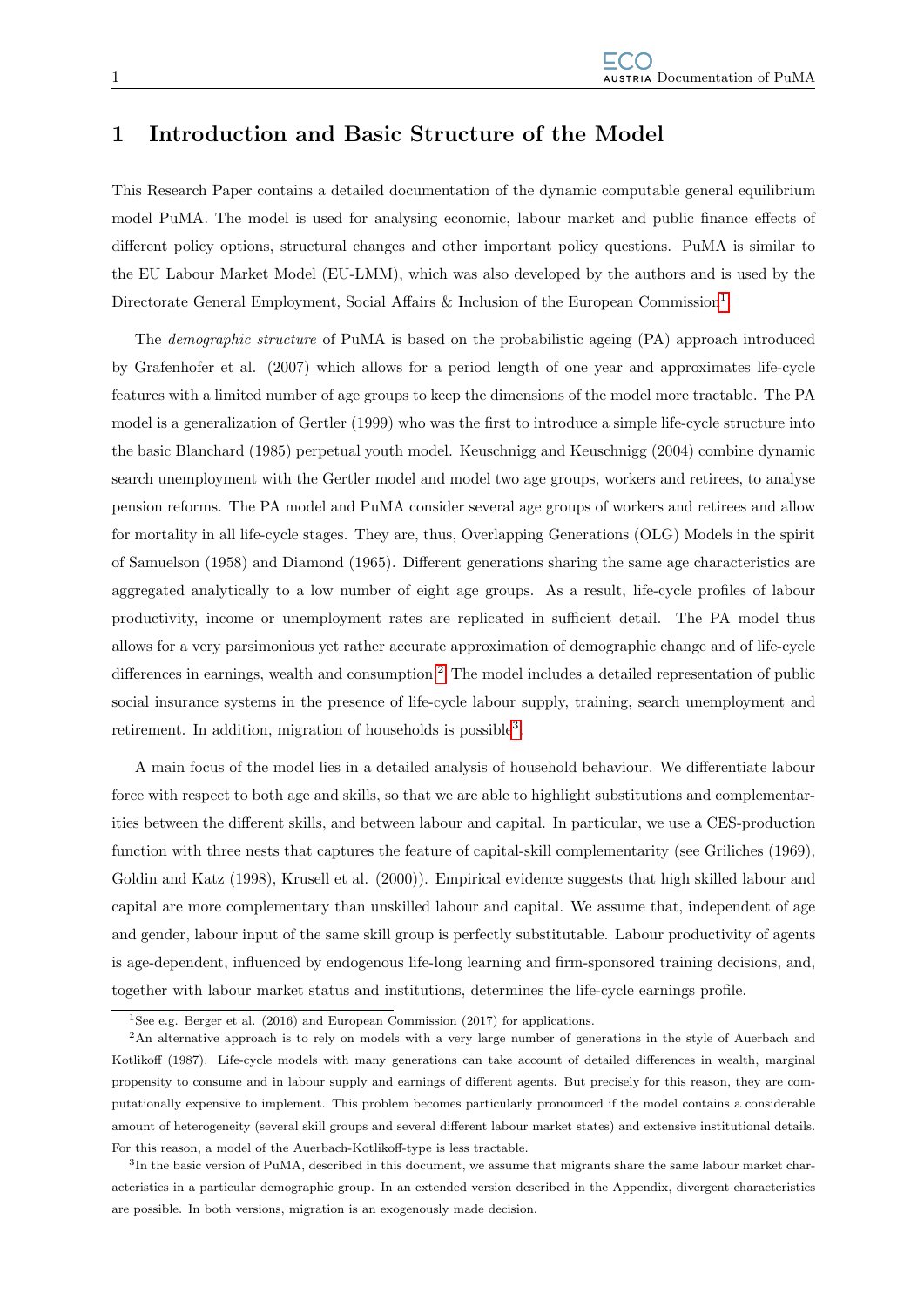Firms are divided in two different types, following Keuschnigg and Kohler (2002). Final goods firms produce output by combining four types of inputs (capital and low-, medium- and high-skilled labour). Production of final goods firms satisfies demand (private and public consumption, investment and export demand) and they set prices by which the goods are supplied. They operate in a monopolistic competition environment. The capital stock necessary for production is rented from *Capital goods firms* for which they pay a rental price. The market for capital goods is characterized by perfect competition. Capital goods firms buy goods from final goods firms and transform them into the required capital stock. They maximize the present value of profits by optimally choosing investment according to the q-theory of Hayashi (1982). Investment is associated with installation costs (Barro and Sala-i-Martin (1995)).

Final goods firms maximize profits by choosing the number of vacancies, the share of workers they fire, the amount of firm-sponsored training, the level of rented capital stock and capital utilization (see e.g. Ratto et al. (2009)). To take into account for more pronounced short term frictions in labour adjustment, the process of adjustment leads to additional costs (see Ejarque and Portugal (2007)). In general, labour market frictions are the result of a search unemployment setting (static version) as pioneered by Mortensen (1986). A separate matching function exists for each of the age- and skill groups. However, there are considerable interactions among the different skill groups, mainly caused by the CES-production function. Labour demand for the different age- and skill groups depends on labour productivity, labour costs, labour market tightness and institutional details.

Population is distinguished with respect to age and education. The life-cycle is divided into periods of education, active work and retirement. At the beginning of their lifetime, individuals endogenously decide to which skill group they belong. In this respect, we distinguish three different groups, low (ISCED 0-2), medium (ISCED 3-4), and high skilled (ISCED 5+). As the acquisition of education requires time, more highly educated individuals enter the labour force at a higher age. Lifelong learning enhances labour productivity. However, training doesn't allow individuals to switch into the next higher skill group. Each individual has a stock of available productivity (human capital). Investment in lifelong learning increases this stock, but the stock also depreciates in each period. Members of the group of older workers endogenously choose an optimal retirement age, so that a share of this group is still working while the other share is already retired.

The labour market status of an individual can be employed, unemployed, inactive or retired. Household income consists of (net) labour income, unemployment or pension benefits, severance payments from the firms, transfers from the government, inter-vivo transfers from other households and capital income. Aggregation makes use of the concept of income-pooling elaborated by Andolfatto (1996). Savings follow from an optimal intertemporal consumption choice with perfect foresight. Households save to ensure smooth consumption in the face of a fluctuating life-cycle income pattern. In particular, they save to top up pension benefits and sustain their consumption level during retirement. We allow for intergenerational transfers which are important in replicating consumption profiles.

Individuals maximize their lifetime utility by endogenously choosing the number of hours worked if employed, the search intensity for a job if unemployed, participation in the labour market, and the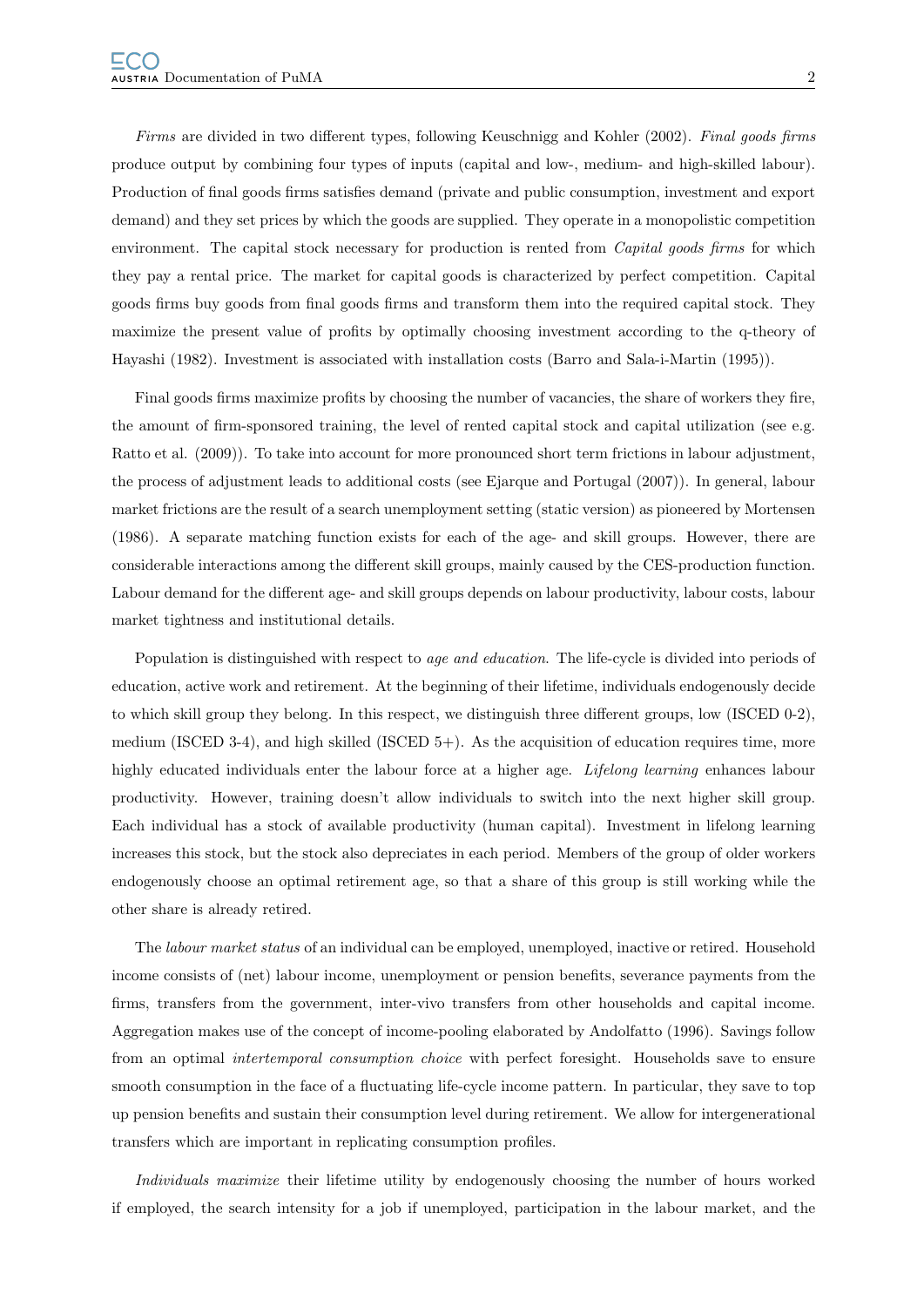retirement age. They also choose educational investment at the beginning of their lifetime (age 15), the effort invested in lifelong learning activities and an optimal intertemporal allocation of consumption. Sections [3](#page-10-0) describes in detail the optimization decisions of households.

The model contains search unemployment as pioneered by Mortensen (1986). Final goods firms post an optimal number of vacancies and unemployed persons choose an optimal search effort. Vacancies and individuals are allocated by job matching. We use a static search model as in Boone and Bovenberg (2002) in contrast to a dynamic model as in Pissarides (2000). The static model is simpler yet it captures the essential insights of the dynamic one. Subsequently, final goods firms endogenously choose an optimal share of the work force they want to keep within the firm. This share is determined by labour productivity, wage costs, employment protection legislation and managerial costs to keep a worker. Furthermore, firms decide on the optimal amount of firm-sponsored training, which is determined by the increase of labour productivity and the costs associated with training. In combination with private training and education, firm-sponsored training determines the productivity of an employee. Given the bargaining power of workers and firms, employers and employees bargain over wages. In the simplest Nash-bargaining setting, they take into account labour productivity and the outside option of the employee, which mainly depends on the unemployment replacement rate and the value of home production. In addition, institutional settings are taken into account, e.g. the tax and benefit system. Due to the structure of the model, we can reflect age- and skill-dependent unemployment rates.

Returns to education are influenced by skill-dependent wage differentials as well as endogenously determined employment prospects and institutional arrangements like social protection and progressive income taxation. The coexistence of endogenously determined productivity formation and a search model with labour market frictions is therefore an important feature of the model, as individuals consider the employment prospects for their educational decisions. By changing the employment prospects of individuals, policy changes influence the educational decisions. This is different to well-known models used by Heckman, Lochner and Taber (1998a, 1998b, 1999), Blundell, Costa Dias and Meghir (2003), Laxton et al. (1998) or Altig et al. (2001) which do not include labour market imperfections. Therefore, PuMA can capture the effects of labour market frictions on the incentives for education.

The model includes a detailed description of the public sector and institutional settings. The budget of the public sector is divided into a budget for social insurance and a general budget. Expenditures for social insurance are financed by social security contributions of employers and employees and transfers from the general budget. Even if pensions and unemployment benefits are linked to previous earnings, contributions to a PAYG system are partly perceived as taxes if they earn a rate of return less than the market interest rate. These implicit taxes are part of the overall tax burden on labour and importantly determine the labour market outcome as they can be a large part of the total tax wedge (much as in Fisher and Keuschnigg (2007), who characterize the effective tax rates of social security contributions that distort labour market behaviour of prime age workers and endogenous retirement of older workers). Revenues of the general budget comprise all main taxes, e.g. personal income tax, corporate income tax, consumption taxes, capital and capital gains taxes. Public expenditures include government consumption,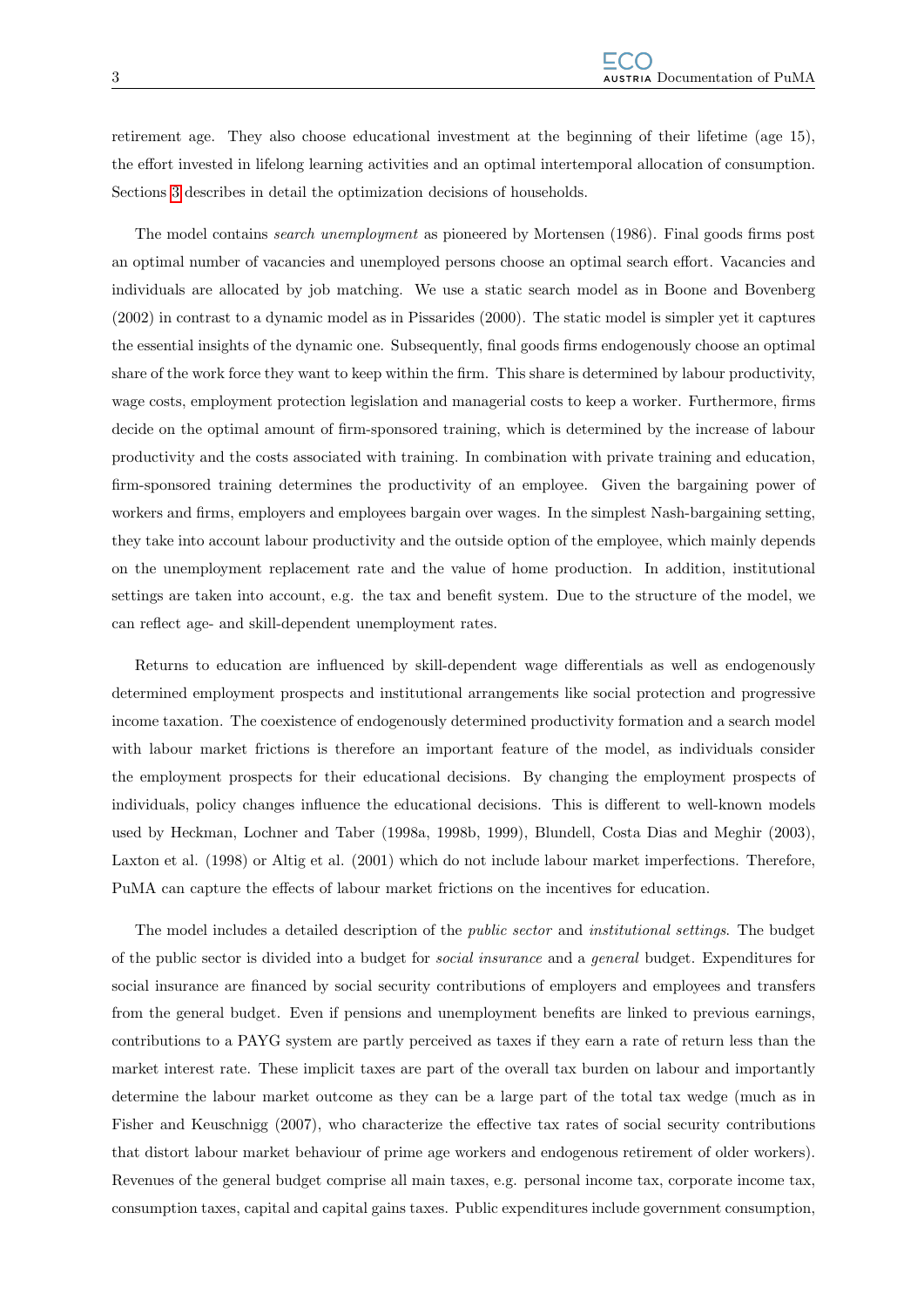transfers to the social security systems and to households, subsidies to firms and debt servicing. For each of the two budgets mentioned above, different rules for budget closure can be set. To follow these rules on the revenue side, corresponding social security rates as well as different tax rates can be adjusted. It is also possible to set rules for the expenditure side of these budgets. These rules can be set in a flexible way in the model.

The countries considered in PuMA are modelled as *small open economies* in the sense that the interest rate is internationally determined. Saving-investment imbalances lead to an endogenously determined net foreign asset position which is reflected in a trade balance surplus or deficit. We assume that, prior to policy changes, the economy follows a balanced growth path. After a policy reform is implemented, it enters a prolonged period of transition and finally converges to a new balanced growth path. The model thus provides transitory as well as long-run effects of policy reforms.

Simulation results include macroeconomic effects (e.g. on GDP, investment, consumption) and labour market effects (e.g. unemployment and employment rates, number of hours worked, wages and average productivity) of reforms. Household specific variables can be presented in an aggregate manner for the entire economy, and also separately for each of the groups or partially aggregated (i.e. age- or skilldependent). Based on the model we can analyze inter- as well as intragenerational, and intertemporal effects of reforms.

The following model documentation is structured as follows. Section [2](#page-7-0) explains the life-cycle structure, section [3](#page-10-0) the household sector of the economy, section [4](#page-30-0) the demand for varieties of goods and section [6](#page-36-0) the production side. In section [7,](#page-44-0) we describe the public sector. Section [8](#page-46-0) describes the macroeconomic equilibrium. The description of a welfare measure can be found in section [9.](#page-46-1) Functional forms used can be found in section [10](#page-48-0) and section [11](#page-51-0) describes some calibration features of the model. The two Appendices (section [12](#page-76-0) and section [13\)](#page-78-0) provide information on the detailed migration model extension and proofs.

## <span id="page-7-0"></span>2 Life-Cycle Description of Households

This section provides a brief overview of the demographic structure of the model. For a more refined description, see Grafenhofer et al. (2007), who introduced the concept of 'Probabilistic Ageing' (PA). We define a discrete number of A states of increasing age, and accordingly collect all agents with identical characteristics in the same age group  $a \in \{1, \ldots, A\}$ . People start life in state  $a = 1$  with the age of 15 with a given set of attributes. The life-cycle characteristics include a person's earnings potential and her mortality risk but other attributes as well. Ageing means that an individual's life-cycle characteristics change when she grows older, i.e. switches to state  $a+1$ . We measure real time in regular annual periods. The ageing clock runs slower and stochastically. In PuMA, we define  $A = 8$  different age groups.

Households differ not only by their date of birth, but also by their diverse life-cycle histories. An agent's life-cycle history is her biography of ageing events that have happened since birth. It is represented by a vector  $\alpha$  that records the past dates of ageing events. At date t, the set of possible histories of a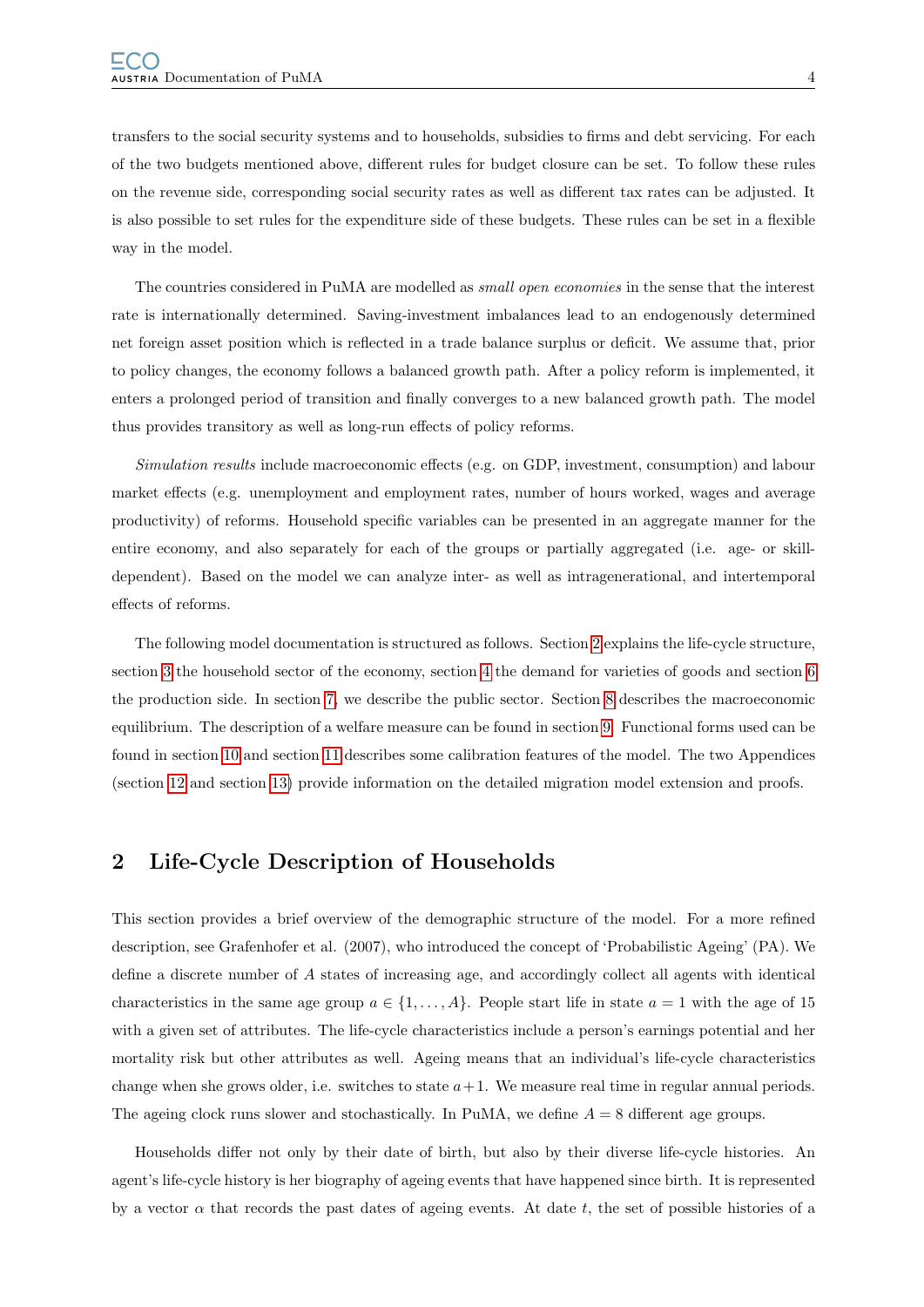household that belongs to age group a is

$$
\mathcal{N}_t^a \equiv \{ (\alpha_1, \dots, \alpha_a) : \alpha_1 < \dots < \alpha_a \leq t \}. \tag{1}
$$

A particular life-cycle history is represented by a vector  $\alpha \in \mathcal{N}_t^a$ . The element  $\alpha_i, i \in \{1, \ldots, a\}$ , denotes the period at which the household who was formerly in age group  $i-1$ , became a member of group i. Individual biographies are updated when a person experiences an ageing event. Suppose a person is in age group  $a-1$  and is identified by a biography  $\alpha = (\alpha_1, \ldots, \alpha_{a-1})$ . If an ageing shock occurs at the end of period  $t$ , she changes to age group  $a$  at the beginning of the next period. Her biography is appended by the entry  $t + 1$  and reads  $(\alpha_1, \ldots, \alpha_{a-1}, t + 1)$ .

To model demographics, we allow for mortality among younger age groups. When an individual with an arbitrarily given life-cycle history plans for following periods, she faces the risk of ageing and dying. In a particular age group, agents are identical and face the same independent probability of moving to one of the alternative states. She must thus reckon with three possible events: (i) she dies with probability  $1 - \gamma^a$ ; (ii) she survives without ageing and remains in the same age group with probability  $\gamma^a \omega^a$ , and (iii) she survives, ages and belongs to age group  $a + 1$  in the next period with probability  $\gamma^a (1 - \omega^a)$ . With stochastically independent risks, the law of large numbers implies that the individual probabilities for a certain event correspond to the fraction of people that are subject to this event. The number of agents at date t, in state of life a and with history  $\alpha$  is given by  $N_{\alpha,t}^a$ . The transition process is thus given by

<span id="page-8-1"></span>
$$
(i) \quad N_{\alpha^{\dagger},t+1}^{\dagger} = N_{\alpha,t}^{a} \cdot (1 - \gamma^{a}), \qquad \text{death},
$$
\n
$$
(ii) \quad N_{\alpha,t+1}^{a} = N_{\alpha,t}^{a} \cdot \gamma^{a} \omega^{a}, \qquad \text{no ageing},
$$
\n
$$
(iii) \quad N_{\alpha^{\dagger},t+1}^{a+1} = N_{\alpha,t}^{a} \cdot \gamma^{a} (1 - \omega^{a}), \text{ ageing}.
$$
\n
$$
(2)
$$

Individuals in the last age group have exhausted the ageing process, implying  $\omega^A = 1$  as an end condition. They may either survive with probability  $\gamma^A$  within group A or die with probability  $1-\gamma^A$ . Observe that only the last age group behaves according to the mortality and demographic assumptions in Blanchard's (1985) perpetual youth model.

The total number of people in age group a is obtained by summing up over all possible histories  $\alpha$ ending up in this age group:

$$
N_t^a \equiv \sum_{\alpha \in \mathcal{N}_t^a} N_{\alpha, t}^a. \tag{3}
$$

Migration In addition to the PA structure, we allow for migration in PuMA. At the beginning of a period and for each group, a number of *netmig* net migrants enter the modelled country (*netmig*  $\lt 0$ indicating net outward migration). In the basic version of PuMA described here, we assume that migrants share average labour market characteristics (in a particular demographic group).<sup>[4](#page-8-0)</sup> Furthermore, they transfer individual stocks of assets, pension claims and productivity when migrating (which are assumed to be a fraction of stocks of native people; for details see later).

The key demographic parameters are the birth rate, transition rates to successive age groups, mortality rates and the number of net migrants. The law of motion for age groups is therefore given by:

<span id="page-8-0"></span><sup>4</sup>An extended version which is described in the Appendix, allows for different characteristics of natives and migrants.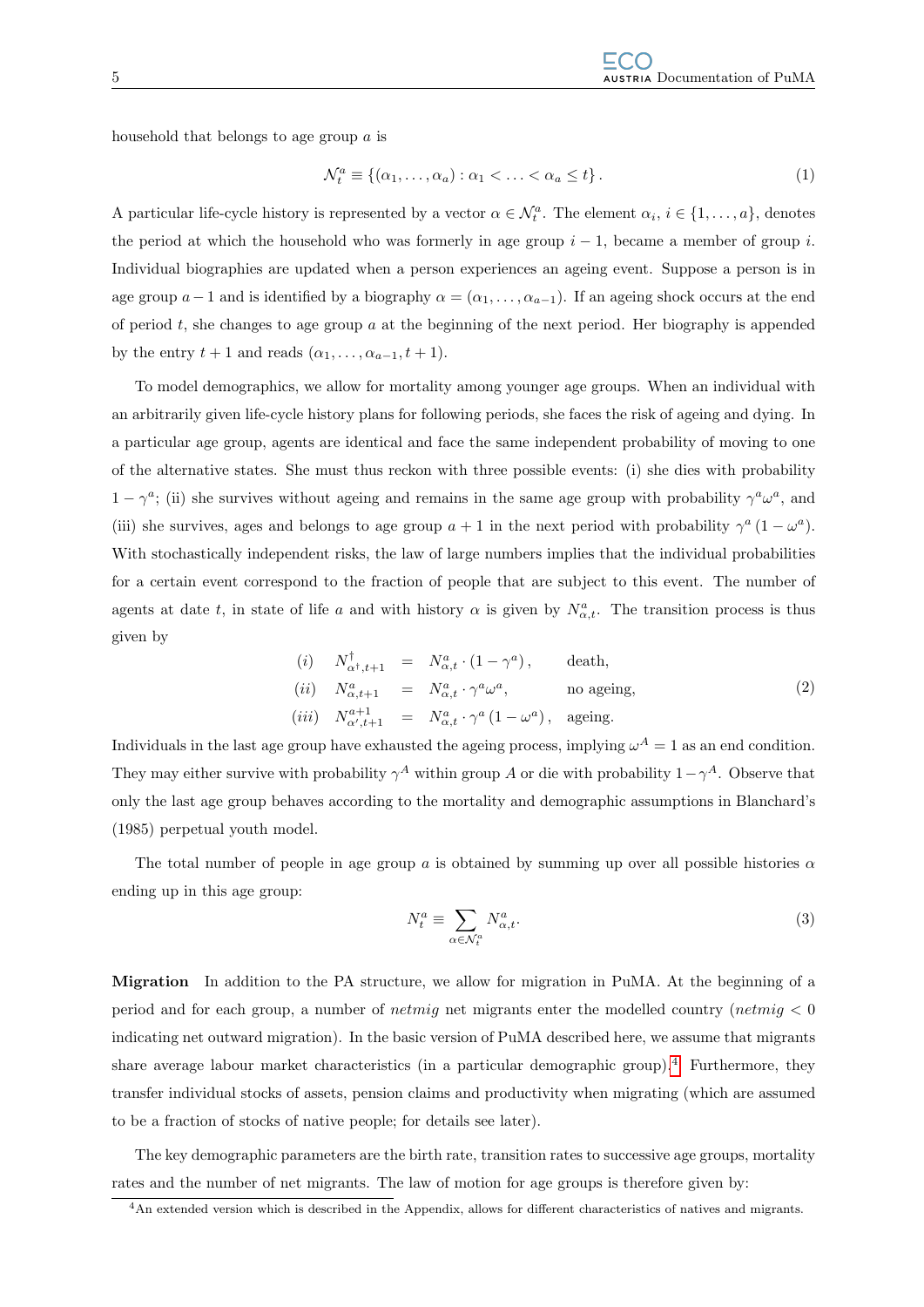#### Proposition 1 (Demographic Structure)

$$
N_{t+1}^{a} = \gamma^{a} \omega^{a} N_{t}^{a} + \gamma^{a-1} \left( 1 - \omega^{a-1} \right) N_{t}^{a-1} + netmig_{t+1}^{a}, \quad \omega^{A} = 1,
$$
\n(4)

$$
N_{t+1}^1 = \gamma^1 \omega^1 N_t^1 + N_{(t+1),t+1}^1 + netmig_{t+1}^1,
$$
\n
$$
(5)
$$

$$
N_{t+1} = N_t + N_{(t+1),t+1}^1 - \sum_{a=1}^A (1 - \gamma^a) N_t^a + netmig_{t+1}, \quad N_t \equiv \sum_{a=1}^A N_t^a,
$$
 (6)

where  $N^1_{(t+1),t+1}$  is the mass of newborns in period  $t+1$  and netmig  $=\sum_{a=1}^A netmig^a$ .

**Proof.** For the proof, see Grafenhofer et al. (2007).  $\blacksquare$ 

Remark 1 Note, that other well-known OLG models, like Auerbach Kotlikoff (1987), Blanchard- (1985) and Gertler-(1999) models can be replicated as special cases of the PA model by setting the parameters  $\gamma$ and  $\omega$  in appropriate ways.

Remark 2 A detailed understanding of the demographic PA process of the model is not entirely essential for an understanding of the other parts of the PuMA model. It is sufficient to remember that in each period an individual faces two types of 'risk': ageing (i.e. changing into the next age group)  $(1 - \omega^a)$  and dying  $(1 - \gamma^a)$  in each period.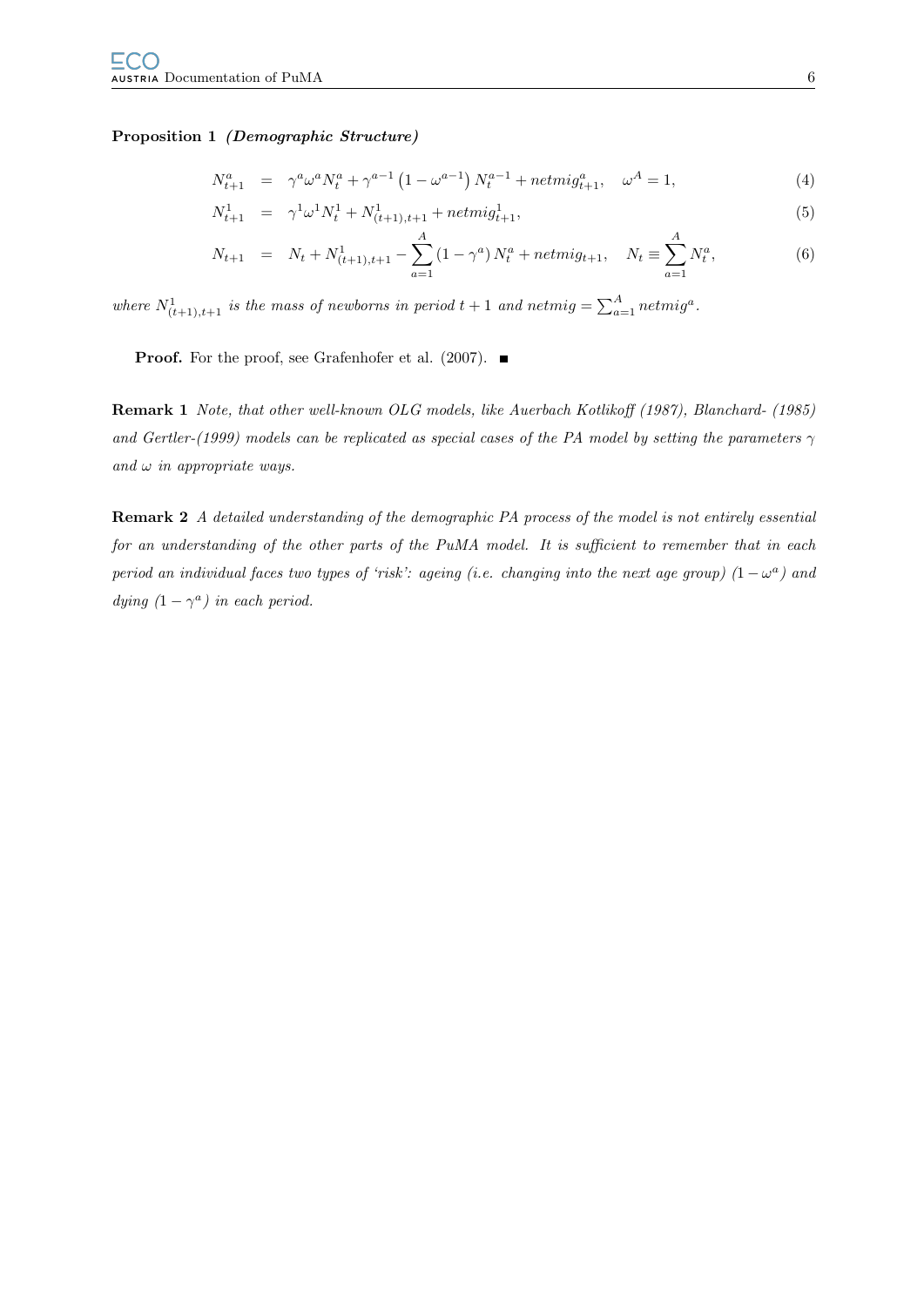## <span id="page-10-0"></span>3 Private Households Optimization

Households are distinguished with respect to both their age and educational level. The life-cycle starts at age 15, when individuals endogenously decide which educational group  $(i = 1, 2 \text{ or } 3 \text{ for low-}, \text{medium-}$ and high-skilled) to join. This extensive educational decision will be discussed later (see subsection [3.3\)](#page-28-0). For the moment, we consider this choice as given. Individuals with the lowest level of education start working immediately. The other two groups stay in school for a longer period, and they finance their consumption of goods via debt and transfers from older households and the government. The second group starts working at an age of 20 and the third group at age 25. After the initial educational decision, switching to other skill groups is impossible. In total, we model  $A = 8$  age groups: three purely retired groups, one mixed groups (of workers and retirees, see below) and four working age groups.

We first describe the intertemporal optimization problem of retirees and subsequently that of working groups.

#### <span id="page-10-1"></span>3.1 Retirees

The last three age groups ( $a = 6, 7, 8$ ) consist of retirees. The households belonging to the oldest working group  $(a = 5)$  decide endogenously about their retirement age. This group is treated analogously to the worker groups and is therefore described in the next section. Retirees receive pension payments from the public pension system. Their consumption is partly financed from previously accumulated financial assets. Public funded pension systems could be seen as perfect substitutes for private savings of households. Without credit constraints, higher statutory payments to public funded systems will increase savings held in funded system and one-by-one lower private saving if the rate of return of these two types of savings is the same. However, we include public funded pension systems in the model as the tax treatment of contributions and benefits may differ from the tax treatment of private savings.

Retiree households maximize their present value of utility (value function) by choosing an optimal amount of consumption in each period. Preferences are given by a CES expected utility function<sup>[5](#page-10-2)</sup>, see Farmer (1990) and Weil (1990). In period t, a retired person with biography  $\alpha$ , age a and skill i solves

<span id="page-10-3"></span>
$$
V\left(A^{a}_{\alpha,i,t}, P^{a}_{\alpha,i,t}\right) = \max_{C^{a}_{\alpha,i,t}} \left[ \left(C^{a}_{\alpha,i,t}\right)^{\rho} + \gamma^{a} \beta \left(G\bar{V}^{a}_{\alpha,i,t+1}\right)^{\rho} \right]^{1/\rho},
$$
\n
$$
\bar{V}^{a}_{\alpha,i,t+1} = \omega^{a} V^{a}_{\alpha,i,t+1} + (1 - \omega^{a}) V^{a+1}_{\alpha',i,t+1}.
$$
\n(7)

Given the stock of financial assets  $A^a_{\alpha,i,t}$  and pension rights  $P^a_{\alpha,i,t}$ , the household chooses an optimal amount of consumption (the control variable) at time  $t, C^a_{\alpha,i,t}$ .

Remark 3 In order to simplify notation, we introduce the following two conventions. First, most equations of the model are the same for all skill groups. Thus, from now on, we suppress the index i for the skill groups in the description of the household sector. Second, we suppress the time index of variables whenever there is no intertemporal relation within an equation.

<span id="page-10-2"></span><sup>5</sup>There are two sources of uncertainty, ageing and dying.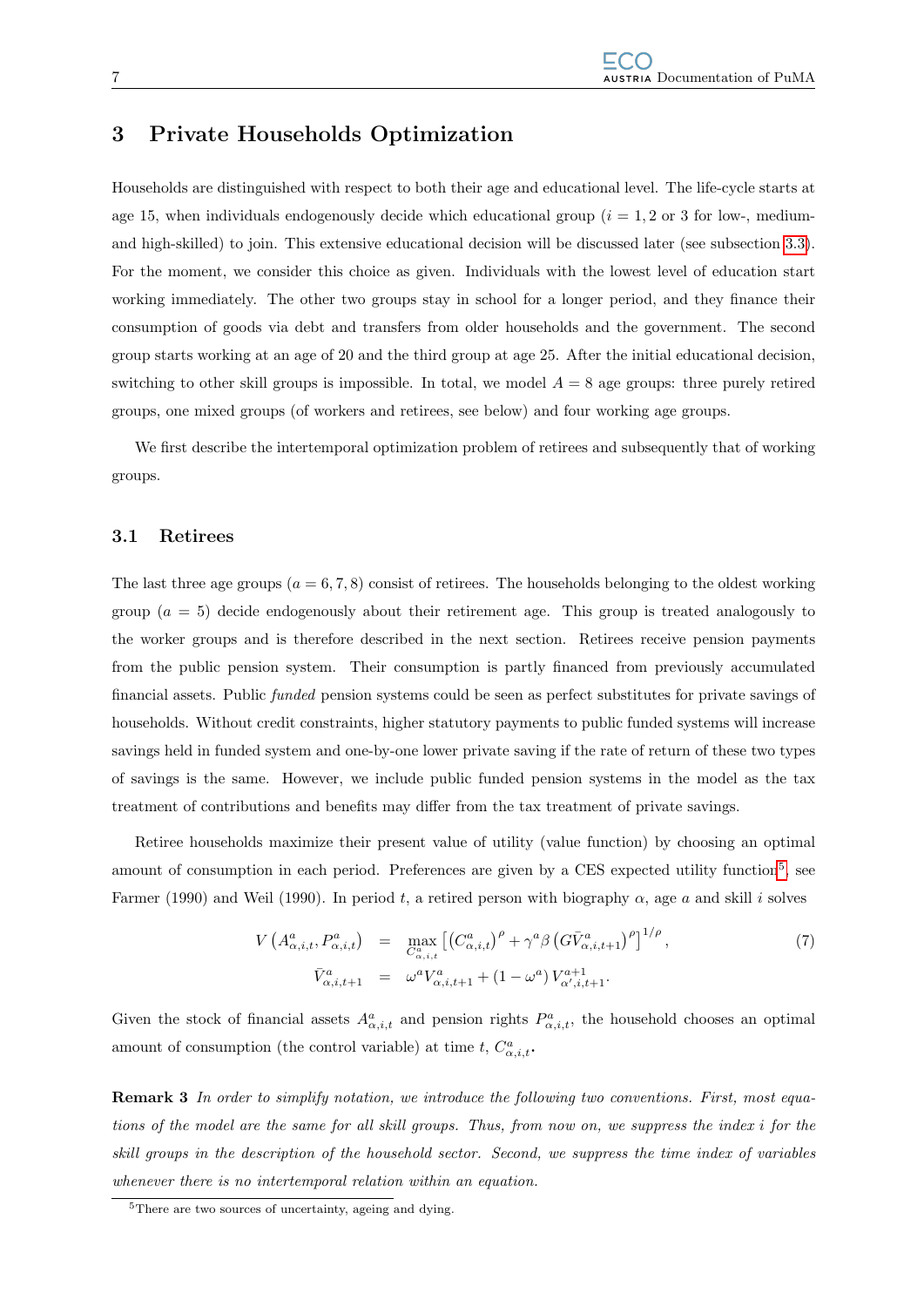The constant elasticity of intertemporal substitution is given by  $\sigma = 1/(1-\rho)$ . The discount factor is given by  $\gamma^a\beta$ , where the subjective discount factor  $\beta$  represents the impatience of the household and  $\gamma^a$ the probability of surviving to the next period. A person's expected utility next period, conditional on surviving, is  $\bar{V}^a_{\alpha,t+1}$ . With probability  $\omega^a$ , the agent remains in the same age group and expects welfare  $V_{\alpha,t+1}^a$  next period. With probability  $1-\omega^a$ , she ages and expects welfare  $V_{\alpha',t+1}^{a+1}$ . In this case, the agent's biography must be updated from  $\alpha$  to  $\alpha'$ . Retiree groups  $a < A$  are subject to an ageing risk while the last group A is not  $(\omega^A = 1)$ , leading to  $\bar{V}_{\alpha,t+1}^A \equiv V_{\alpha,t+1}^A$ .

Growth is labour-augmented. In the long run, labour productivity grows with an exogenous growth trend g. The gross growth rate is therefore given by  $G = (1 + g)$ . We calculate changes along a balanced growth path and therefore need to detrend the model, i.e. the results are normalized with respect to the raising productivity of the labour input. Furthermore, PuMA is 'real' in the sense that we detrend inflation.

Pension rights (points) are accumulated during active life by paying social security contributions to the public pension system. For retirees, stocks of pension rights evolve according to:

<span id="page-11-1"></span>
$$
GP_{\alpha,t+1}^a = R^{P,a} P_{\alpha,t}^a. \tag{8}
$$

The growth of pension entitlements includes a policy choice with respect to benefit indexation (factor  $R^{P,a} = 1 + r^{P,a}$ . With full wage indexation  $(R^{P,a} = G)$  pensions after retirement grow in line with wages in the steady state. With price indexation  $(R^{P,a} = 1 \text{ and } r^{P,a} = 0)$  benefits remain constant in real terms so that pension benefits grow slower than wage earnings during the retirement period and living standard of pensioners relative to prime age workers is eroded.[6](#page-11-0)

Retirees receive net pension income:

$$
y_{\alpha}^{a} = (1 - \tau^{p,a}) \left( \nu^{a} P_{\alpha}^{a} + P_{0}^{a} \right). \tag{9}
$$

The stock of pension points  $P^a_\alpha$  determines the earnings related part of the gross pension of the retiree household. In addition, households may also receive a flat pension  $P_0^a$ . The factor  $\nu^a$  scales earnings related pension payments. This factor may be used to balance the social security sector via the adjustment of pension payments to secure sustainability of the system, e.g. in case of demographic ageing.

Pension income is taxed so that:

$$
\left(1 - \tau^{P,a}\right) = \left(1 - t^{w,P,a} \left(1 - x^{P,a} t^{ssc,P,a}\right) - t^{ssc,P,a}\right),
$$

where  $t^{w,P,a}$  is the average income tax rate, and  $t^{ssc,P,a}$  the social security contribution rate.  $x^{P,a}$ determines the amount to which social security contributions are deductible for income taxation. With  $x^{P,a} = 1$ , social security contributions are fully deductible, whereas they are not deductible if  $x^{P,a} = 0$ .

Because disability pensions play an important role in some of the countries, we also include them in the model. We thus allow the factor  $\nu^a$  to depend on the type of pension:  $\nu^a_{1,t}$  for the regular old age

<span id="page-11-0"></span><sup>&</sup>lt;sup>6</sup>When nominal pensions  $\tilde{P}_t$  grow annually with the factor  $G^P$ , we have  $\tilde{P}_{t+1} = G^P \tilde{P}_t$ . Dividing by productivity units which grow by  $X_{t+1} = GX_t$ , and noting  $\tilde{P}_t = X_t P_t$ , we get  $GP_{t+1} = G^P P_t$  as in [\(8\)](#page-11-1), where P is pension per unit of productivity.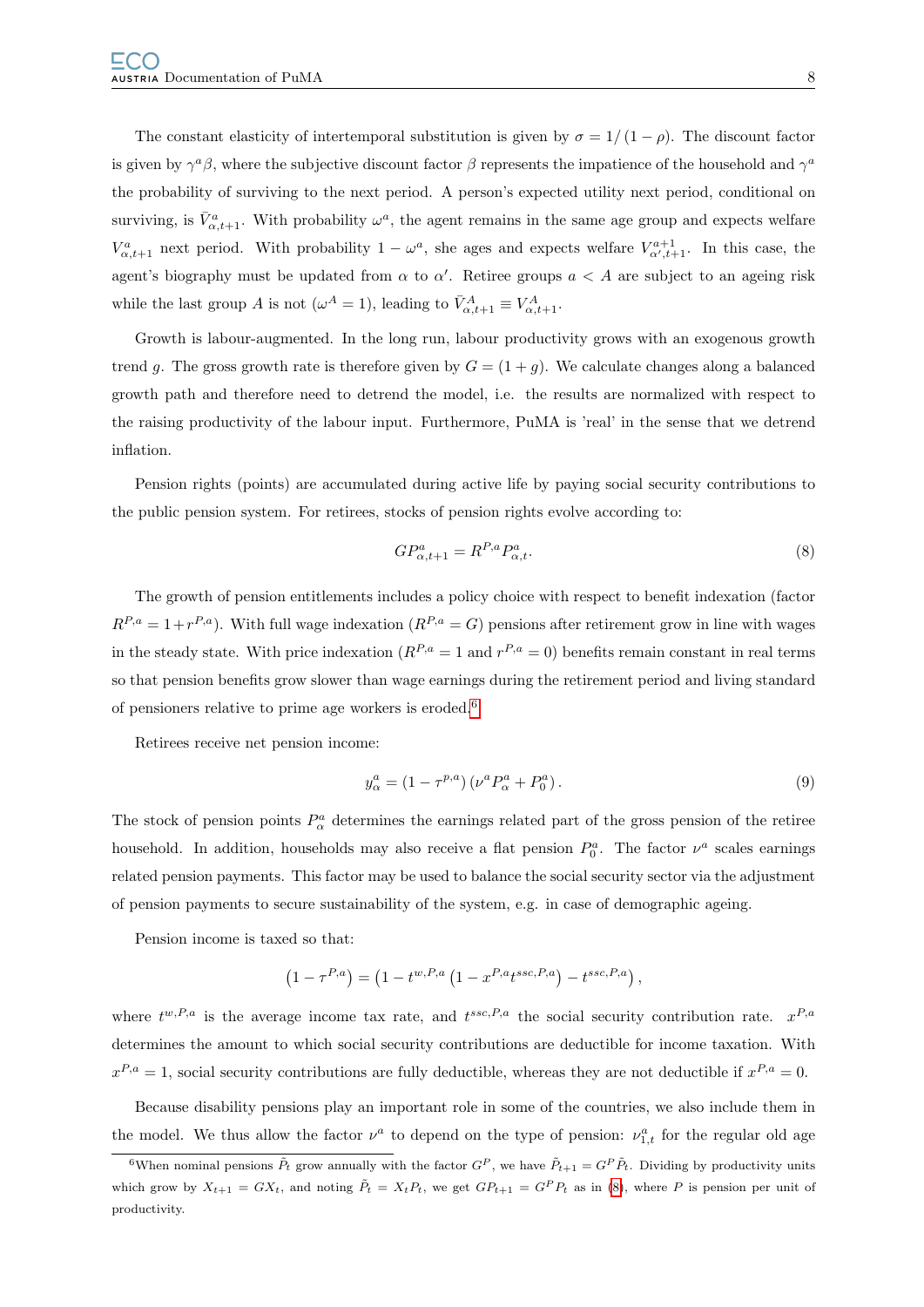pension claims and  $\nu_{2,t}^a$  for scaling the disability pension claims. We express the earnings related part of disability pension benefits as a fixed share of the regular claims, which is also included in  $\nu^a$ . Gross pension of a household<sup>[7](#page-12-1)</sup> is therefore derived by multiplying  $P^a_\alpha$  by the factor  $\nu^a$ ,

$$
\nu^a = \bar{\delta}^a \nu_1^a + \left(1 - \bar{\delta}^a\right) \nu_2^a
$$

We denote the share of persons eligible for disability pensions by  $(1 - \bar{\delta}_t^a)$ .

The intertemporal budget constraint of a retiree household is given by

<span id="page-12-3"></span>
$$
G\gamma^{a} A^{a}_{\alpha,t+1} = R_{t+1}^{\tau} \left[ A^{a}_{\alpha,t} + y^{a}_{\alpha,t} + z^{a}_{t} + iv^{a}_{t} - pc^{a}_{t} C^{a}_{\alpha,t} \right],
$$
\n(10)

.

where

$$
R^\tau_{t+1} = \left(1 + \left(1 - t^{cg}\right)r_{t+1}\right)
$$

is the interest rate after capital gains taxes  $t^{cg}$ . We assume, that different forms of assets of the households (government bonds, domestic and foreign assets) pay the same interest rate, i.e. they are perfect substitutes to each other. Furthermore the interest rate is given by the world interest rate, which means that the economy is a price taker in the asset market<sup>[8](#page-12-2)</sup>. The variable  $iv^a$  stands for net inter-vivo transfers given from other households. In calibrating these transfers we replicate the consumption life-cycle pattern. The consumption price  $pc<sup>a</sup>$  includes taxes on private consumption such as value added tax and excise taxes. The model also includes lump-sum transfers (or taxes)  $z_t^a$  from the government. We assume the existence of reverse life-insurance contracts as in the OLG literature based on Blanchard (1985), so that the survival probability  $\gamma^a$  enters the budget constraint.

#### <span id="page-12-0"></span>3.1.1 Optimization

A retired person maximizes the value function [\(7\)](#page-10-3) s.t. the accumulation equation for pension points [\(8\)](#page-11-1) and asset accumulation equation [\(10\)](#page-12-3). The retiree thereby chooses an optimal intertemporal allocation of consumption. To solve for the optimal consumption policy, it is useful to define the following shadow prices. A shadow price can be interpreted as the additional present value of utility of an increase in a stock variable by an additional unit.

$$
\eta_{\alpha,t}^{a} \equiv \frac{dV_{\alpha,t}^{a}}{dA_{\alpha,t}^{a}} (V_{\alpha,t}^{a})^{\rho-1}, \qquad \lambda_{\alpha,t}^{a} \equiv \frac{dV_{\alpha,t}^{a}}{dP_{\alpha,t}^{a}} (V_{\alpha,t}^{a})^{\rho-1},
$$
\n
$$
\bar{\eta}_{\alpha,t+1}^{a} \equiv \left[ \omega^{a} \frac{dV_{\alpha,t+1}^{a}}{dA_{\alpha,t+1}^{a}} + (1 - \omega^{a}) \frac{dV_{\alpha,t+1}^{a+1}}{dA_{\alpha,t+1}^{a+1}} \right] (\bar{V}_{\alpha,t+1}^{a})^{\rho-1},
$$
\n
$$
\bar{\lambda}_{\alpha,t+1}^{a} \equiv \left[ \omega^{a} \frac{dV_{\alpha,t+1}^{a}}{dP_{\alpha,t+1}^{a}} + (1 - \omega^{a}) \frac{dV_{\alpha,t+1}^{a+1}}{dP_{\alpha,t+1}^{a+1}} \right] (\bar{V}_{\alpha,t+1}^{a})^{\rho-1},
$$
\n(11)

where  $\bar{\eta}^a_{\alpha,t+1}$  and  $\bar{\lambda}^a_{\alpha,t+1}$  are expected shadow prices of the asset stock and pension claims in period  $t+1$ when agents face the risk of ageing. Optimality and envelope conditions for  $C^a_{\alpha,t}$ ,  $A^a_{\alpha,t}$ , and  $P^{j,a}_{\alpha,t}$  are:

$$
C: \left(C_{\alpha,t}^{a}\right)^{\rho-1} = \beta R_{t+1}^{\tau} \bar{\eta}_{\alpha,t+1}^{a} G^{\rho-1} p c_t^{a}
$$
\n(12)

<span id="page-12-2"></span><span id="page-12-1"></span><sup>7</sup>Consisting of old age and disability pensions.

<sup>8</sup>This assumption is debated in the literature under the term 'Feldstein-Horioka puzzle' (1980). Coakley et al. (2004) show that this puzzle does not hold in the period from 1980 to 2000 when heterogeneity and cross sectional dependence are accounted for. Although the debate is going on, we assume full flexibility on the capital market for simplicity.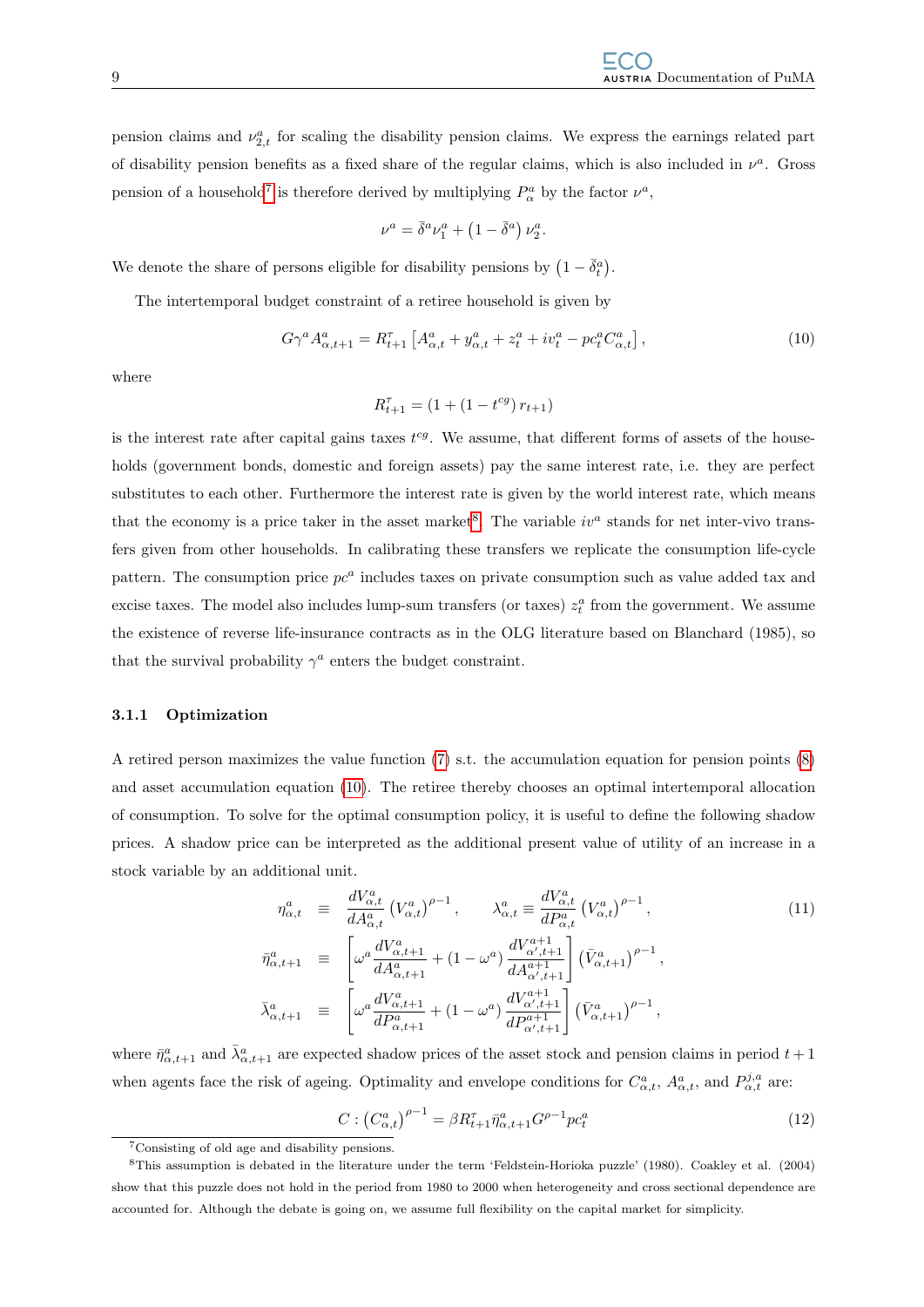and

$$
A : \eta_{\alpha,t}^a = \beta R_{t+1}^\tau \bar{\eta}_{\alpha,t+1}^a G^{\rho-1}, \tag{13a}
$$

$$
P : \lambda_{\alpha,t}^a = \beta G^{\rho-1} \left( \gamma^a \bar{\lambda}_{\alpha,t+1}^a R^{P,a} + R_{t+1}^\tau \bar{\eta}_{\alpha,t+1}^a \nu_t^a \left( 1 - \tau^{p,a} \right) \right). \tag{13b}
$$

We define the term  $\Omega^a$  which can be related to the marginal rate of substitution (MRS) across age groups,

$$
\begin{array}{rcl}\n\Omega_{\alpha,t+1}^{a} & \equiv & \omega^{a} + \left(1 - \omega^{a}\right) \left(\Lambda_{\alpha,t+1}^{a}\right)^{1-\rho}, \\
\Lambda_{\alpha,t+1}^{a} & \equiv & \frac{V_{\alpha',t+1}^{a+1}/C_{\alpha',t+1}^{a+1}}{V_{\alpha,t+1}^{a}/C_{\alpha,t+1}^{a}} \left(\frac{1/p c_{t+1}^{a+1}}{1/p c_{t+1}^{a}}\right)^{1/(1-\rho)}.\n\end{array}
$$

**Lemma 1 (Shadow Prices)** Shadow prices are entirely forward looking and independent of history  $\alpha$ ,  $\eta_{\alpha,t}^a = \eta_t^a$ ,  $\lambda_{\alpha,t}^a = \lambda_t^a$ . The ratio of shadow prices  $\tilde{\lambda}_t^a \equiv \lambda_t^a / \eta_t^a$  satisfies

$$
\overline{\tilde{\lambda}}_t^a \equiv \omega^a \tilde{\lambda}_t^a + (1 - \omega^a) (\Lambda_t^a)^{1 - \rho} \tilde{\lambda}_t^{a+1} \Rightarrow \frac{\overline{\lambda}_t^a}{\overline{\eta}_t^a} = \frac{\overline{\tilde{\lambda}}_t^a}{\Omega_t^a}.
$$
\n(14)

Furthermore, it can be shown that  $\Omega_{\alpha,t}^a = \Omega_t^a$  and  $\Lambda_{\alpha,t}^a = \Lambda_t^a$ .

Remark 4 This feature is very important for the aggregation.

Proposition 2 (Euler equation for retirees) The modified Euler equation for the retirees which determines the optimal intertemporal allocation of consumption is given by

$$
C_{\alpha,t}^{a} \left( pc_{t}^{a} \beta R_{t+1}^{\tau} \Omega_{t+1}^{a} \right)^{\sigma} = \omega^{a} \left( pc_{t+1}^{a} \right)^{\sigma} G C_{\alpha,t+1}^{a} + (1 - \omega^{a}) \left( pc_{t+1}^{a+1} \right)^{\sigma} G C_{\alpha',t+1}^{a+1} \Lambda_{t+1}^{a}.
$$
 (15)

#### Proof. see Appendix. ■

According to the modified Euler equation the optimal consumption profile equates the marginal utility of consumption in each period to the expected discounted marginal utility of postponing consumption to the next period.

#### <span id="page-13-1"></span>Proposition 3 (Retiree Policy)

<span id="page-13-0"></span>
$$
pc^{a}C_{\alpha}^{a} = \frac{1}{\Delta^{a}} \left( A_{\alpha}^{a} + S_{\alpha}^{a} + T_{\alpha}^{a} \right), \qquad (16)
$$

$$
V_{\alpha}^{a} = (\Delta^{a})^{1/\rho} C_{\alpha}^{a}, \qquad (17)
$$

where

$$
\Delta_t^a = 1 + \left(\frac{pc_t^a}{pc_{t+1}^a}\right)^{\sigma-1} (\beta)^\sigma \left(R_{t+1}^\tau \Omega_{t+1}^a\right)^{\sigma-1} \gamma^a \Delta_{t+1}^a, \tag{18}
$$

$$
T_{\alpha,t}^a = z_t^a + iv_t^a + (1 - \tau^{p,a}) P_0^a + \frac{\gamma^a}{R_{t+1}^{\tau} \Omega_{t+1}^a} G \bar{T}_{\alpha,t+1}^a, \tag{19}
$$

$$
S_{\alpha,t}^{a} = (1 - \tau^{p,a}) P_{\alpha,t}^{a} \nu_{t}^{a} + \frac{\gamma^{a}}{R_{t+1}^{T} \Omega_{t+1}^{a}} G \bar{S}_{\alpha,t+1}^{a},
$$
  
\n
$$
\bar{T}_{\alpha,t+1}^{a} = \omega^{a} T_{\alpha,t+1}^{a} + (1 - \omega^{a}) T_{\alpha',t+1}^{a+1} (\Lambda_{t+1}^{a})^{1-\rho},
$$
\n(20)

$$
\bar{S}^{a}_{\alpha,t+1} = \omega^{a} S^{a}_{\alpha,t+1} + (1 - \omega^{a}) S^{a+1}_{\alpha',t+1} (\Lambda^{a}_{t+1})^{1-\rho}.
$$

The marginal propensity to consume is  $1/\Delta_t^a$  and S and T are pension and transfer wealth. End conditions for the last age group are  $\omega^A = \Omega_{t+1}^A = 1$ ,  $\bar{S}_{\alpha,t+1}^{j,A} = S_{\alpha,t+1}^{j,A}$  and  $\bar{T}_{\alpha,t+1}^A = T_{\alpha,t+1}^A$ .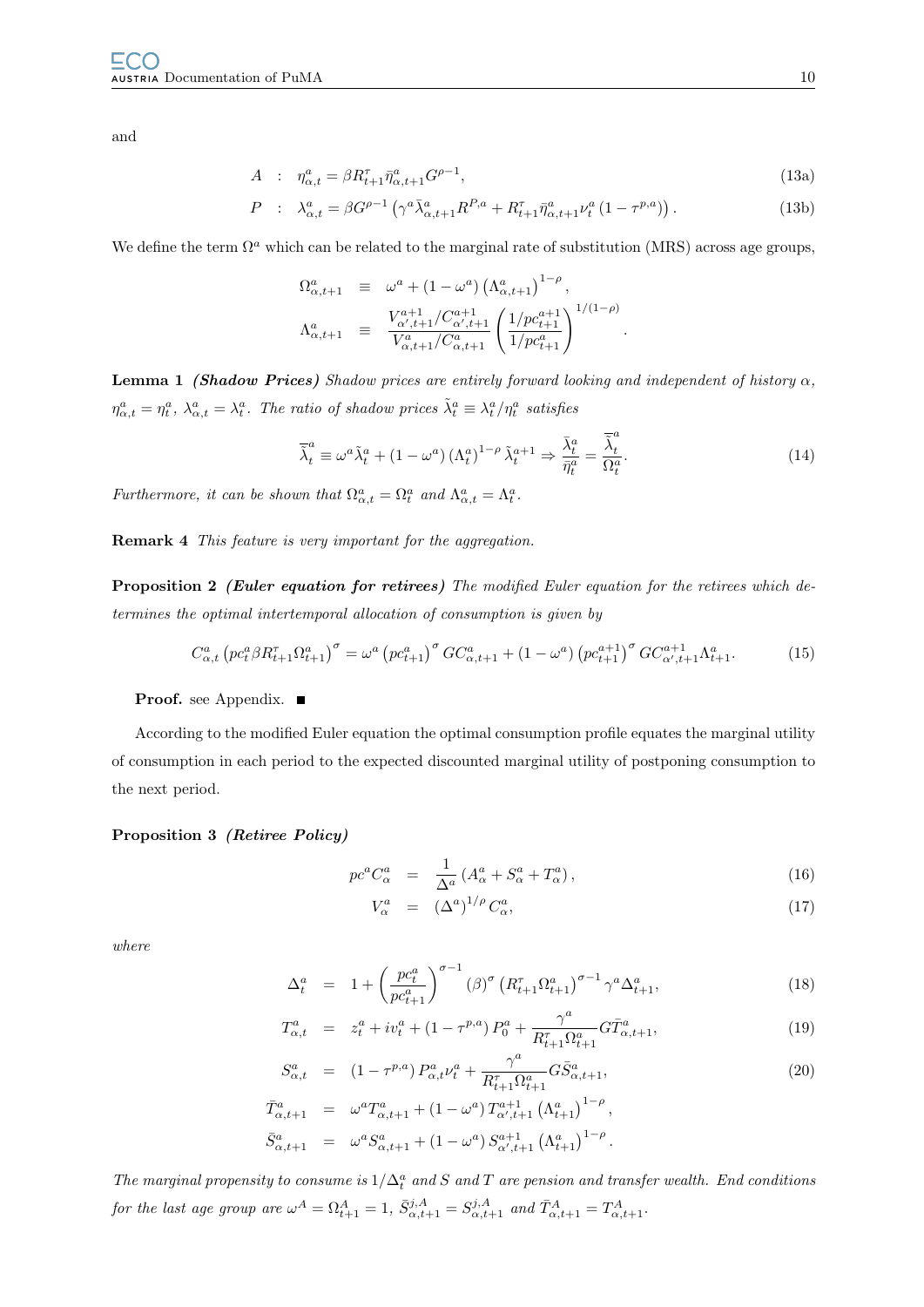**Proof.** See the Appendix for the proof of [16](#page-13-0) and [17.](#page-13-0)  $\blacksquare$ 

According to proposition [3,](#page-13-1) a retiree's optimal policy is to spend in each period a fraction of her wealth on current consumption  $C$ . Wealth consists of her previously accumulated financial assets  $A$  plus pension wealth S (the present value of future, earnings related, pension entitlements) plus transfer wealth T. Transfer wealth T includes the present value of future flat pensions, lump-sum transfers and inter-vivo transfers. Reflecting mortality risk, older people have a higher marginal propensity to consume out of life-time wealth than younger ones, i.e. they consume a higher share of their wealth.  $V^a_\alpha$ , the present value of utility of an individual of age group a with biography  $\alpha$ , is given by  $(\Delta^a)^{1/\rho} C^a_{\alpha}$ .

Box: Consumption and Inter-Vivo Transfers Consumption  $C^a_\alpha$  consists of two parts in PuMA, the private consumption of goods  $c^a_\alpha$  and inter-vivo transfers  $tr^a_\alpha$  to other households. These transfers  $tr_{\alpha}^{a}$  are the counterpart to the transfers received  $iv_{t}^{a}$ . These inter-vivo transfers are integrated in the model in order to replicate an age-profile of private consumption of goods that corresponds to the data. (For a similar reason, Taber (2002) introduces transfers from the old to the young.) We assume so-called 'egoistic preferences' which means that households gain utility from giving transfers (and not from increasing utility of other households). To keep things simple, we assume that the utility function with respect to this consumption bundle is a (linearly homogenous and strictly quasiconcave) CES-function, which allows to seperate the maximization problem with respect to first the intertemporal allocation of private consumption  $C^a_\alpha$  and second the intratemporal division into consumption goods  $c^a_\alpha$  and transfers  $tr^a_\alpha$ .

The expenditure minimization problem can be expressed by:

$$
\min_{c_{\alpha,t}^a, tr_{\alpha,t}^a} pc^a \left( c_{\alpha,t}^a + tr_{\alpha,t}^a \right) \qquad s.t. \tag{21}
$$

$$
\left[ \left( a_c^a \right)^{\frac{1}{\sigma_c}} \left( c_{\alpha,t}^a \right)^{\frac{\sigma_c - 1}{\sigma_c}} + \left( 1 - a_c^a \right)^{\frac{1}{\sigma_c}} \left( tr_{\alpha,t}^a \right)^{\frac{\sigma_c - 1}{\sigma_c}} \right]^{\frac{\sigma_c}{\sigma_c - 1}} \ge \bar{U},\tag{22}
$$

where  $a_c^a$  is the utility weight on consumption goods and  $\sigma_c$  the elasticity of substitution. Standard linear optimization methods reveal the optimal division of this consumption bundle into consumption of goods and transfers.

Proposition 4 (Division of Consumption Bundle) Given the optimal amount of consumption  $C_{\alpha,t}^a$ , the optimal level of consumption and inter vivo transfers is given by:

$$
pc^{a}c_{\alpha,t}^{a} = a_{c}^{a}pc^{a}C_{\alpha,t}^{a},
$$
  
\n
$$
pc^{a}tr_{\alpha,t}^{a} = (1 - a_{c}^{a})pc^{a}C_{\alpha,t}^{a}.
$$
\n(23)

Proof. see Appendix. ■

**Remark 5** This division of consumption  $C_{\alpha,t}^a$  also holds for workers in section [3.2.](#page-15-0)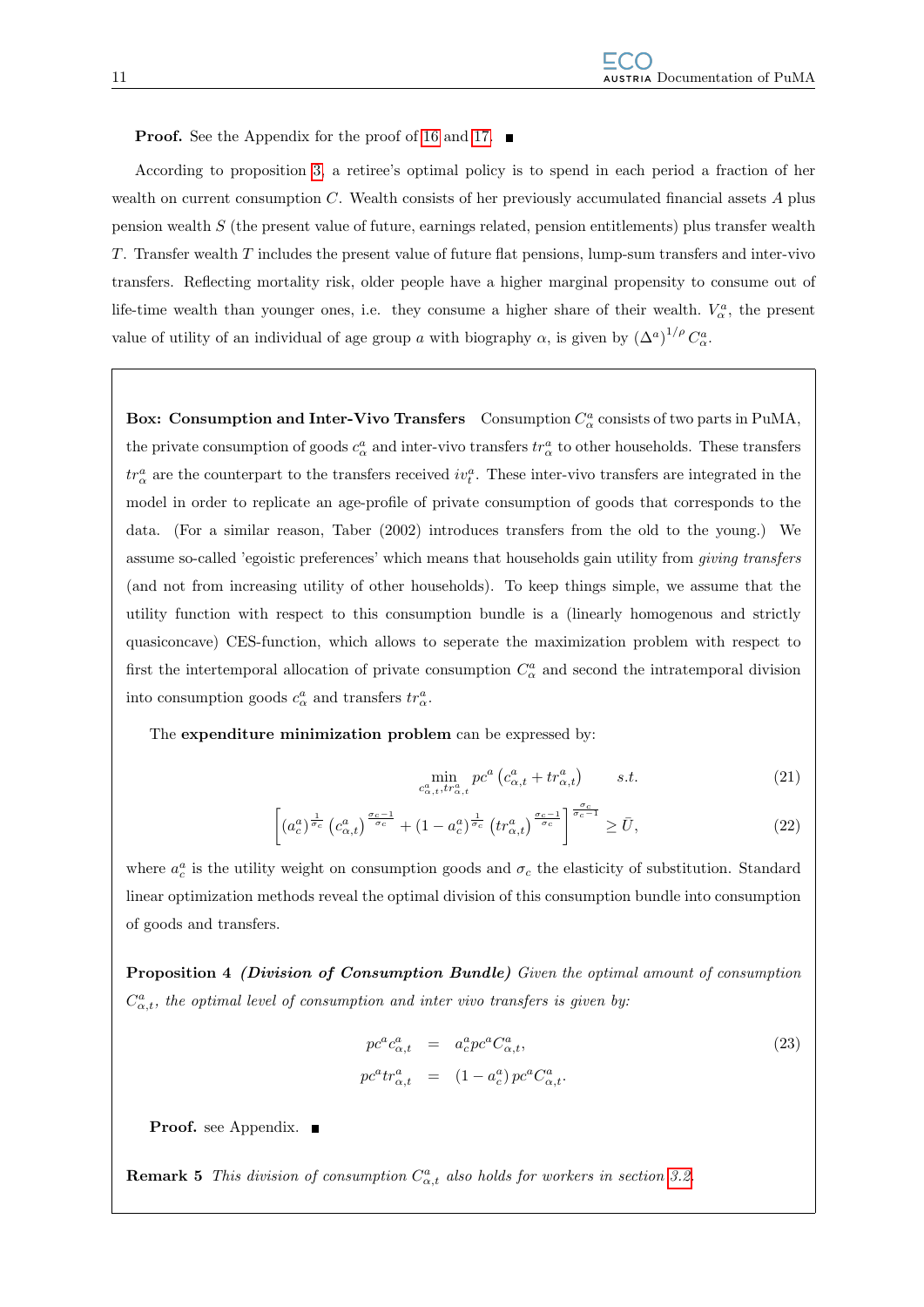It can be shown that pension wealth, consisting of the present value of earnings related pensions, is the product of the stock of pension entitlements and its shadow price. Note, however, that earnings related pension wealth  $S^a_{\alpha,t}$  is only part of total pension wealth, while the present value of lump-sum pensions  $P_t^0$  is included in  $T_{\alpha,t}^a$ .

Proposition 5 (Earnings Related Pension Wealth of Retirees) Earnings related pension wealth is

$$
S_{\alpha,t}^a = \tilde{\lambda}_t^a P_{\alpha,t}^a,\tag{24}
$$

where  $\tilde{\lambda}_t^a \equiv \lambda_t^a / \eta_t^a$ . Furthermore, the shadow price of the pension stock evolves according to

$$
\tilde{\lambda}_t^a = \left(1 - \tau^{p,a}\right)\nu_t^a + \frac{\gamma^a R^{P,a}}{R_{t+1}^{\tau}\Omega_{t+1}^a} \left[\omega^a \tilde{\lambda}_{t+1}^a + \left(1 - \omega^a\right) \tilde{\lambda}_{t+1}^{a+1} \left(\Lambda^a\right)^{1-\rho}\right].
$$

**Proof.** see Appendix. ■

#### <span id="page-15-0"></span>3.2 Workers and Mixed Group

This section explains the behaviour of worker households and mixed group households (i.e. the group that is partly working and partly retired, and decides upon an optimal retirement age). A strength of the model is that it is able to capture life-cycle profiles of earnings and unemployment risks. The model contains search unemployment as pioneered by Mortensen (1986). We use a static search model as in Boone and Bovenberg (2002) in contrast to the dynamic model as Pissarides (2000), for example. The static model is simpler yet it captures the essential insights of the dynamic one. Firms post an optimal number of vacancies and unemployed persons choose an optimal search effort. Vacancies and individuals are allocated by job matching. Subsequently, the firm decides whether to keep the worker or fire her. Due to the structure of the model, we can explain age- and skill-dependent unemployment rates. Agents are endowed with labour productivity  $\theta_{\alpha,t}^a$ . This results from general productivity of a household,  $\theta_{\alpha,t}^{H,a}$  due to past training and education and firm-specific skills  $\theta_t^{F,a}$ . Total labour productivity of an individual is given by  $\theta_{\alpha,t}^a = \theta_{\alpha,t}^{H,a} \cdot \theta_{\alpha,t}^{F,a}$ . Firms decide on the optimal amount of firm-sponsored training, which is determined by the increase of labour productivity and the costs associated with training. Employers and employees bargain over wages, given the bargaining power of workers and firms. In our Nashbargaining setting, they take into account labour productivity and the outside option of the employee, which mainly depends on the unemployment replacement rate and the value of home production. In addition, institutional settings, e.g. the tax and benefit system are taken into account. At the beginning of each period, an individual of age group  $a$  and skill group  $i$  who participates in the labour market is assumed to have a job without searching with an exogenous probability  $\varepsilon^a$  (we suppress the skill index *i* again). With probability  $(1 - \varepsilon^a)$  she has to search for a job and with probability  $f^a$  per unit of search effort  $s^a_\alpha$  there is a match with an open vacancy. Therefore, the hiring rate  $\hat{h}ir^a_\alpha$  consists of those individuals who have a job without searching plus those who are matched with firms' vacancies. Subsequently, firms optimally choose the number of workers they want to fire. Only a share  $p_{man}^a$  of hired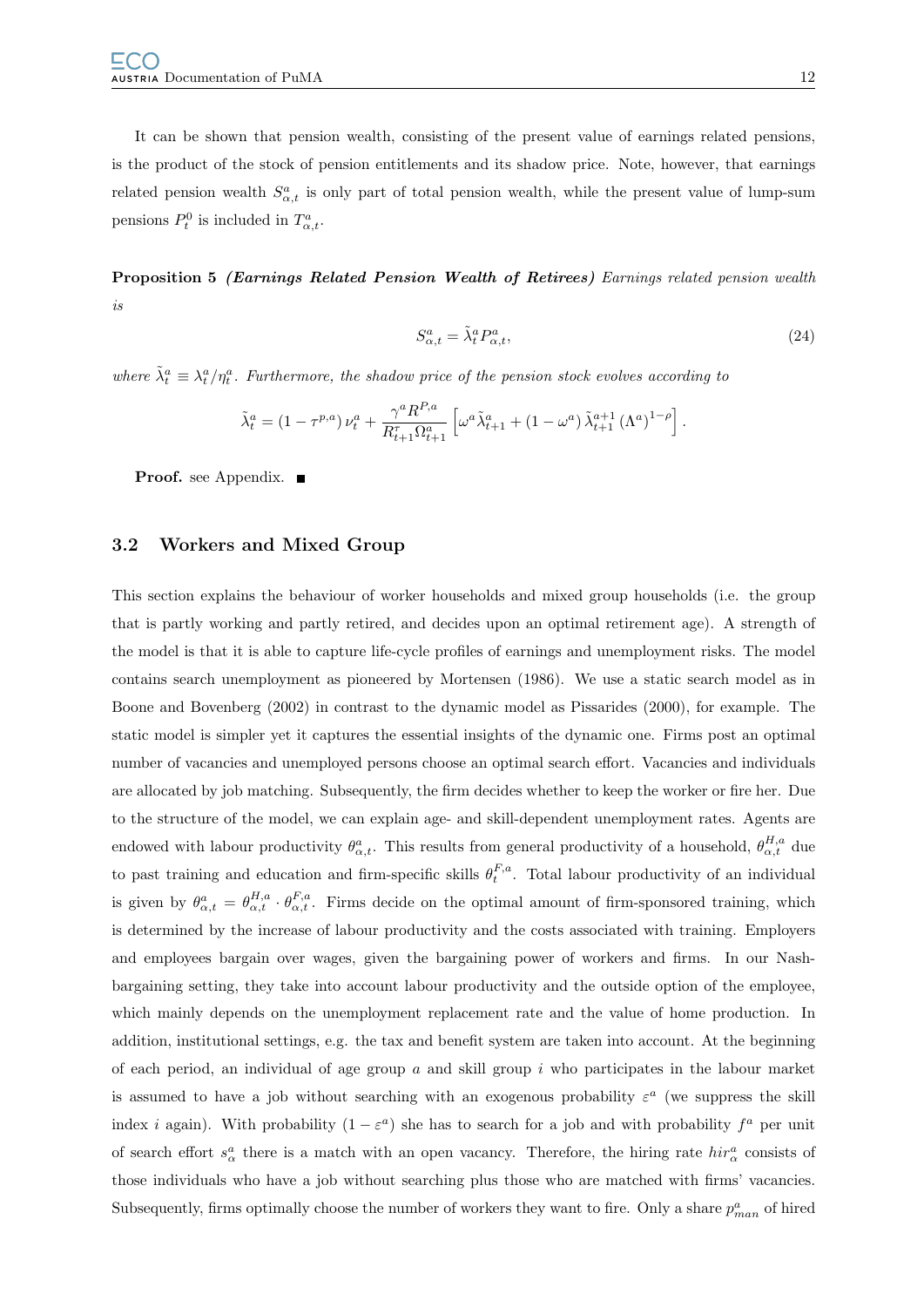workers  $hir^a_\alpha$  remain employed. As a result, the stock of unemployed consists of not matched job-seekers and matched job-seekers who are fired (with probability  $(1 - p_{man}^a)$ ),

$$
hir^a_\alpha = \varepsilon^a + (1 - \varepsilon^a) s^a_\alpha f^a,
$$
\n(25)

$$
1 - u_{\alpha}^{a} = p_{man}^{a}hir_{\alpha}^{a},
$$

$$
u_{\alpha}^{a} = (1 - p_{man}^{a})\operatorname{hir}_{\alpha}^{a} + (1 - s_{\alpha}^{a} f^{a})\left(1 - \varepsilon^{a}\right) = \tag{26}
$$

$$
= \varepsilon^{a} \left(1 - p_{man}^{a}\right) + \left(1 - s_{\alpha}^{a} f^{a} p_{man}^{a}\right) \left(1 - \varepsilon^{a}\right). \tag{27}
$$

 $f^a$  and  $p^a_{man}$  are determined endogenously in the model but from an individual perspective, they are taken as given. Posting vacancies and firing workers are age- and skill-dependent, therefore they differ across groups.

In any given period, workers pursue a sequence of activities: (i) Participation decision at the beginning of period; if households participate in the labour market, they incur a participation cost  $\varphi^P(\delta^a_\alpha)\theta^a_\alpha$ . (ii) Participants are immediately allocated to a job with probability  $\varepsilon^a$ , while they must search for a job with probability  $1-\varepsilon^a$ . In the latter case, they invest an effort  $s^a_\alpha$  for search activities and incur search costs  $\varphi^S(s^a_\alpha)\theta^a_\alpha$ . Firms post vacancies  $v^a$  and incur job creation costs  $\kappa$ . (iii) Matching; job seekers and open vacancies are matched if job search is successful; (iv) Wage bargaining; (v) firing occurs with probability  $1 - p_{man}^a$ . Thus, in case of participation, the probability of being employed (resp. being unemployed) is given by  $1 - u_\alpha^a$  (resp.  $u_\alpha^a$ ); (vi) production. If unemployed, agents engage in home production. If they have a job, they choose total hours 'worked',  $L^a_\alpha = l^a_\alpha + e^a_\alpha$ , incurring an effort cost  $\varphi^L(L^a_\alpha) \theta^a_\alpha$ .<sup>[9](#page-16-0)</sup> They allocate their total time budget to productive work  $l^a_\alpha$  and training  $e^a_\alpha$ . As usual, we solve by backward induction.

In choosing consumption, savings and work related activities today, agents anticipate how these decisions affect their welfare during later life-cycle stages. The value function of the workers is given by:

<span id="page-16-1"></span>
$$
V\left(A_{\alpha,t}^{a}, P_{\alpha,t}^{a}, \theta_{\alpha,t}^{H,a}\right) = \max_{C_{\alpha,t}^{a}, l_{\alpha,t}^{a}, s_{\alpha,t}^{a}, \delta_{\alpha,t}^{a}, c_{\alpha,t}^{a}} \left[ \left(Q_{\alpha,t}^{a}\right)^{\rho} + \gamma^{a} \beta \left(G\bar{V}_{\alpha,t+1}^{a}\right)^{\rho}\right]^{1/\rho},\tag{28}
$$

where  $Q_{\alpha,t}$  is the effort adjusted level of consumption. Individuals maximize their utility by choosing the optimal number of hours worked  $l_{\alpha,t}^a$  if employed, the optimal search effort  $s_{\alpha,t}^a$  if looking for a job, the optimal participation rate on the labour market  $\delta_{\alpha,t}^a$ , the optimal training effort  $e_{\alpha,t}^a$ , and the optimal consumption level  $C_{\alpha,t}^a$ . The effort adjusted level of consumption takes into account the disutility of hours worked, job search, and participation and the value of home production:

$$
Q_{\alpha}^{a} = C_{\alpha}^{a} - \theta_{\alpha,t}^{a} \bar{\varphi}_{\alpha}^{a},
$$
\n
$$
\bar{\varphi}_{\alpha}^{a} = \left\{ \delta_{\alpha}^{a} \bar{\delta}^{a} \left[ (1 - u_{\alpha}^{a}) \varphi^{L} (L_{\alpha}^{a}) - u_{\alpha}^{a} h_{u}^{a} + (1 - \varepsilon^{a}) \varphi^{S} (s_{\alpha}^{a}) \right] + \bar{\delta}^{a} \left[ \varphi^{P} (\delta_{\alpha}^{a}) - (1 - \delta_{\alpha}^{a}) h_{\delta}^{a} \right] \right\}.
$$
\n(29a)

In assuming preferences that are additively separable in consumption  $C$  and job related efforts, we eliminate income effects on labour supply. Again,  $\bar{\delta}^a$  is the share of workers in age group a that is not

<span id="page-16-0"></span><sup>&</sup>lt;sup>9</sup>Actually, all the effort costs are multiplied by individual productivity  $\theta^H_\alpha$  only and are not multiplied by firm-specific skills  $\theta^{F,a}$  in the model. In order to simplify notation throughout the model documentation, we multiply these costs by labour productivity  $\theta^a_\alpha$  and 'normalize' effort costs by dividing them by  $\theta^{F,a}$  (e.g.  $\varphi^{L,true} \theta^{H,a}_\alpha = (\varphi^{L,true}/\theta^{F,a}) \theta^a_\alpha = \varphi^L \theta^a_\alpha$ ).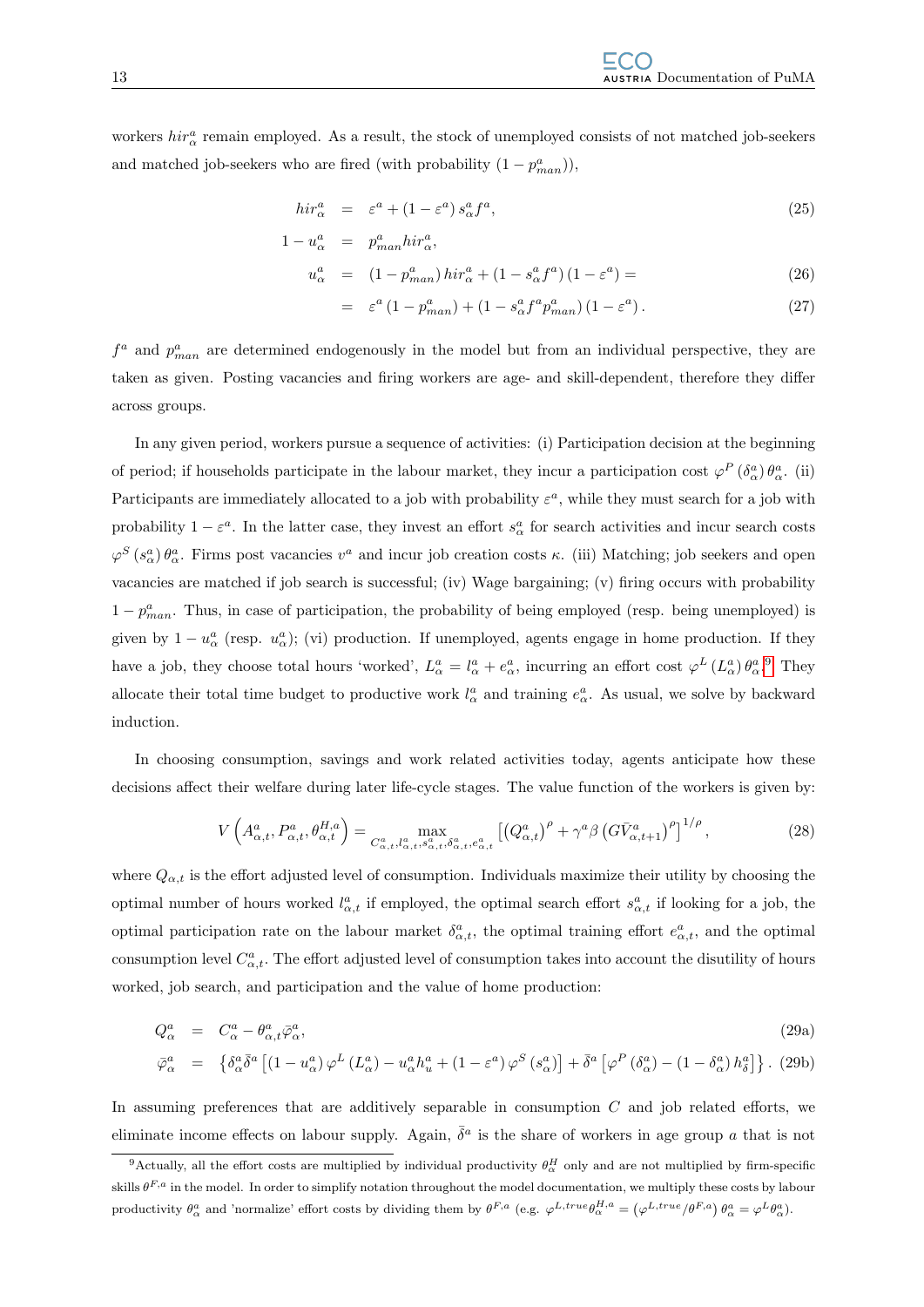disabled. All efforts differ by age but are independent of history, i.e.  $l_{\alpha,t}^a = l_t^a$ , as will become evident from the solution. This symmetry is essential for aggregation.  $h_u^a$  and  $h_{\delta}^a$  represent the value of home production of an individual that is unemployed resp. not participating, and increase the utility of nonemployment. These values are multiplied by  $\theta_{\alpha}^{a}$ , so that home production increases with productivity of a person.[10](#page-17-0)

There are three different states for each member of a household, i.e. non-participation, unemployed or employed. If one had to take into account all biographies and all these different states separately, the optimization problem would be impossible to solve. For this reason we make an assumption which is common in many applications, namely the income pooling assumption, based on Andolfatto (1996). He assumes that there exists the possibility for a household to insure against the uncertainty of being unemployed in a period. He shows that in case of a concave first argument in the value function and a fully competitive environment in the insurance market<sup>[11](#page-17-1)</sup> it is optimal for the households to insure fully against the risk of unemployment. Accordingly, all members of a household pool their income and divide it among them equally.

The individual stock of assets accumulates according to:

<span id="page-17-2"></span>
$$
G\gamma^{a} A^{a}_{\alpha,t+1} = R_{t+1}^{\tau} \left[ A^{a}_{\alpha,t} + y^{a}_{\alpha,t} + z^{a}_{t} + iv^{a}_{t} - pc^{a}_{t} C^{a}_{\alpha,t} \right],
$$
\n(30)

which is analogous to the retirees, see equation [\(10\)](#page-12-3).

Labour related pooled income  $y^a_\alpha$  and effort-adjusted pooled income  $\bar{y}^a_\alpha$  are given by:

$$
(W): y_{\alpha}^{a} = \left\{ \delta_{\alpha}^{a} \left[ (1 - u_{\alpha}^{a}) w_{\alpha,net}^{a} + u_{\alpha}^{a} b_{\alpha}^{a} + w^{a} l_{\alpha}^{a} h i r_{\alpha}^{a} s e v_{\alpha}^{a} \right] + (1 - \delta_{\alpha}^{a}) z_{npar}^{a} \right\} \bar{\delta}^{a} \theta_{\alpha}^{a} + (1 - \bar{\delta}^{a}) DP^{a}, \tag{31a}
$$

$$
(M): \quad y_{\alpha}^{a} = \delta_{\alpha}^{a} \bar{\delta}^{a} \left[ (1 - u_{\alpha}^{a}) w_{\alpha,net}^{a} + u_{\alpha}^{a} b_{\alpha}^{a} + w^{a} l_{\alpha}^{a} h i r_{\alpha}^{a} s e v_{\alpha}^{a} \right] \theta_{\alpha}^{a} + \bar{\delta}^{a} (1 - \delta_{\alpha}^{a}) z_{npar}^{a} \tag{31b}
$$

$$
+ (1 - \bar{\delta}^{a}) DP^{a},
$$

$$
(M): \t z_{npar}^{a} = (1 - \tau^{p,a}) \left[ \left( 1 + \sigma_t^P \left( \delta_{\alpha}^a \right) \right) P_{\alpha}^a \nu_1^a + P_0 \right] = P_{\alpha,net}^a, \t \sigma^P = \left( \delta_{\alpha}^a - \delta^{R,P} \right) \sigma_1^P + \sigma_0^P.
$$
  
\n
$$
w_{\alpha,net}^a = (1 - \tau^a) w^a l_{\alpha}^a + z_w^a,
$$
  
\n
$$
se v_{\alpha}^a = \tau^{S,a} \left( 1 - p_{man}^a \right) fac^a \left( 1 - t^{w,S,a} \right),
$$
  
\n
$$
\bar{y}_{\alpha}^a = y_{\alpha}^a - pc^a \theta_{\alpha,t}^a \bar{\varphi},
$$
\n(31c)

where  $(W)$  stands for all workers groups and  $(M)$  for the mixed group. Income consists of net of tax wage, unemployment benefits, severance payments, and social assistance for not participating individuals. If employed, agents get net wage per efficiency unit  $w_{\alpha,net}^a$ , and the observed net wage of an agent with productivity  $\theta^a_\alpha$  is  $\theta^a_\alpha w^a_{\alpha,net}$ . If unemployed, they receive an unemployment benefit  $b^a_\alpha$  (per efficiency unit). If fired, which occurs with probability  $(1 - p_{man}^a)$ , an individual receives severance payments from the firm, amounting to a share  $\tau^{S,a}$  of gross wage income and which may be subject to income

<span id="page-17-0"></span><sup>&</sup>lt;sup>10</sup>The model is flexible here as  $h_u^a$  and  $h_\delta^a$  are age- and skill-dependent. Again, we normalize home production by firm-specific skills, so that it increases 'only' with individual productivity.

<span id="page-17-1"></span> $11$ This means there are no profits and no overhead costs in this market.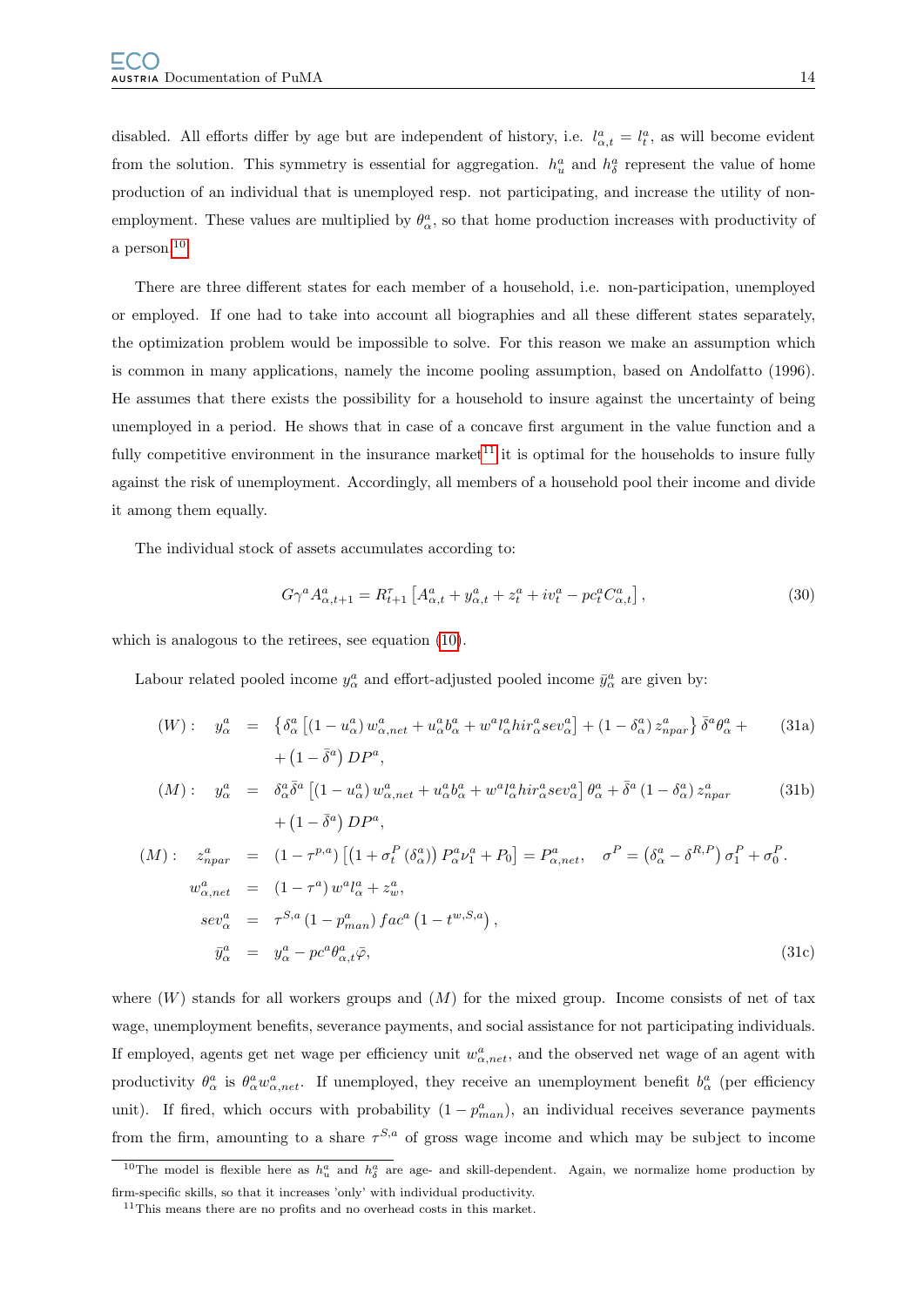taxation.<sup>[12](#page-18-0)</sup>  $\tau^a$  is the average tax rate and includes the income tax rate  $t^{w,a}$  as well as social security contributions  $t^{sscW,a}$ . As for the retirees, the factor  $x^{W,a}$  determines the amount to which social security contributions are deductible for income taxation, hence  $(1 - \tau^a) = (1 - t^{w,a} (1 - x^{W,a} t^{sscW,a}) - t^{sscW,a}).$ <sup>[13](#page-18-1)</sup> Furthermore, the parameter  $z_w^a$  may also include taxes or social security contributions that do not depend on income, but only depend on the labour market status.

Individuals of younger working groups who do not participate in the labour market receive a transfer  $z_{npar}^a$  per efficiency unit. The mixed group is special since it consists of workers and retirees. The composition depends on the endogenous retirement decision. Upon retirement, labour income is replaced by public pension benefits. For the calculation of these payments, see the following discussion on pension claims. In case of disability, which occurs with exogenous probability  $(1 - \bar{\delta}^a)$  and might occur for younger age groups as well, the household receives disability pension payments which are partly earnings-related and partly flat,  $DP^a = (1 - \tau^{pd}) \left( P^a_{\alpha,t} \nu^a_2 + P^{DP}_0 \right)$ .

Individual productivity  $\theta^H$  grows with new production  $F(\delta^a_\alpha \bar{\delta}^a (1-u^a_{\alpha,t}) e^a_{\alpha,t})$  for an employed person and depreciates with a factor  $\delta^{H,a}$ .<sup>[14](#page-18-2)</sup>

<span id="page-18-6"></span>
$$
G\theta_{\alpha,t+1}^{H,a} = \left( \left( 1 - \delta^{H,a} \right) + F_{\alpha,t}^a \right) \theta_{\alpha,t}^{H,a}.
$$
\n
$$
(32)
$$

When persons switch to the next age group, the stocks are  $\theta_{\alpha',t+1}^{H,a+1} = \theta_{\alpha,t+1}^{H,a}$ ,  $A_{\alpha',t+1}^{a+1} = A_{\alpha,t+1}^{a}$ , and  $P_{\alpha',t+1}^{a+1} = P_{\alpha,t+1}^{a}.$ 

Because of lack of data and empirical estimates, we assume that only employed individuals undergo training which improves their productivity. Otherwise, we would need data about the breakdown of lifecycle wage profiles according to labour productivity resulting from general training of employed people, general training of unemployed people and firm-sponsored training. It is often assumed in the literature that training for unemployed people increases matching efficiency.[15](#page-18-3),[16](#page-18-4)

**Unemployment Payments** Unemployed individuals receive unemployment benefits  $b^a_\alpha$  per efficiency unit,

$$
b_{\alpha}^{a} = \xi_{1} \left( b \left( 1 - \tau^{u,a} \right) w^{a} l_{\alpha}^{a} + z_{u}^{a} \right) + \left( 1 - \xi_{1} \right) b^{0,a} \tag{33}
$$

that may be partly indexed to labour income, which is captured by the parameter  $\xi_1$ . For full indexation,  $\xi_1 = 1$ .<sup>[17](#page-18-5)</sup> b is the replacement rate for the unemployment payments.  $\tau^{u,a}$  is the average tax rate for an

<span id="page-18-3"></span><span id="page-18-2"></span><sup>14</sup>We simply write  $F^a_{\alpha,t}$  or  $F^a_t$  for  $F\left(\delta^a_\alpha\overline{\delta}^a\left(1-u^a_{\alpha,t}\right)e^a_{\alpha,t}\right)$ .

<sup>15</sup>The government may encourage private training by providing additional facilities, which might increase the effectiveness parameter of the production function of human capital formation F.

<span id="page-18-4"></span><sup>16</sup>Most models with human capital formation assume either learning-by-doing or on-the-job-training, and don't include training of unemployed or non-participating individuals or firm-specific skills.

<span id="page-18-5"></span><sup>17</sup>The literature provides evidence that the extent to which unemployment payments are indexed to wages has an important role in determining labour market outcomes. For example, it has an influence on wage setting in the Nash-bargaining

<span id="page-18-0"></span> $12$ We apply a factor  $fac^a$  to that amount, so that we can correct the payment if it is not dependent on gross labour income but rather on net labour income.

<span id="page-18-1"></span><sup>&</sup>lt;sup>13</sup>Potentially, the income tax rate  $t^{w,a}$  consists of the 'true' income tax rate  $t^{w,inc,a}$  and a 'tax rate'  $t^{w,soc,a}$  induced by social assistance systems,  $t^{w,a} = t^{w,inc,a} + t^{w,soc,a}$ . Individuals with low income receive social assistance  $z_w^a$ , but they may lose (some of) it if they increase their labour income. This effectively imposes a tax on higher income, captured by the social assistance 'tax rate'  $t^{w, soc, a}$ .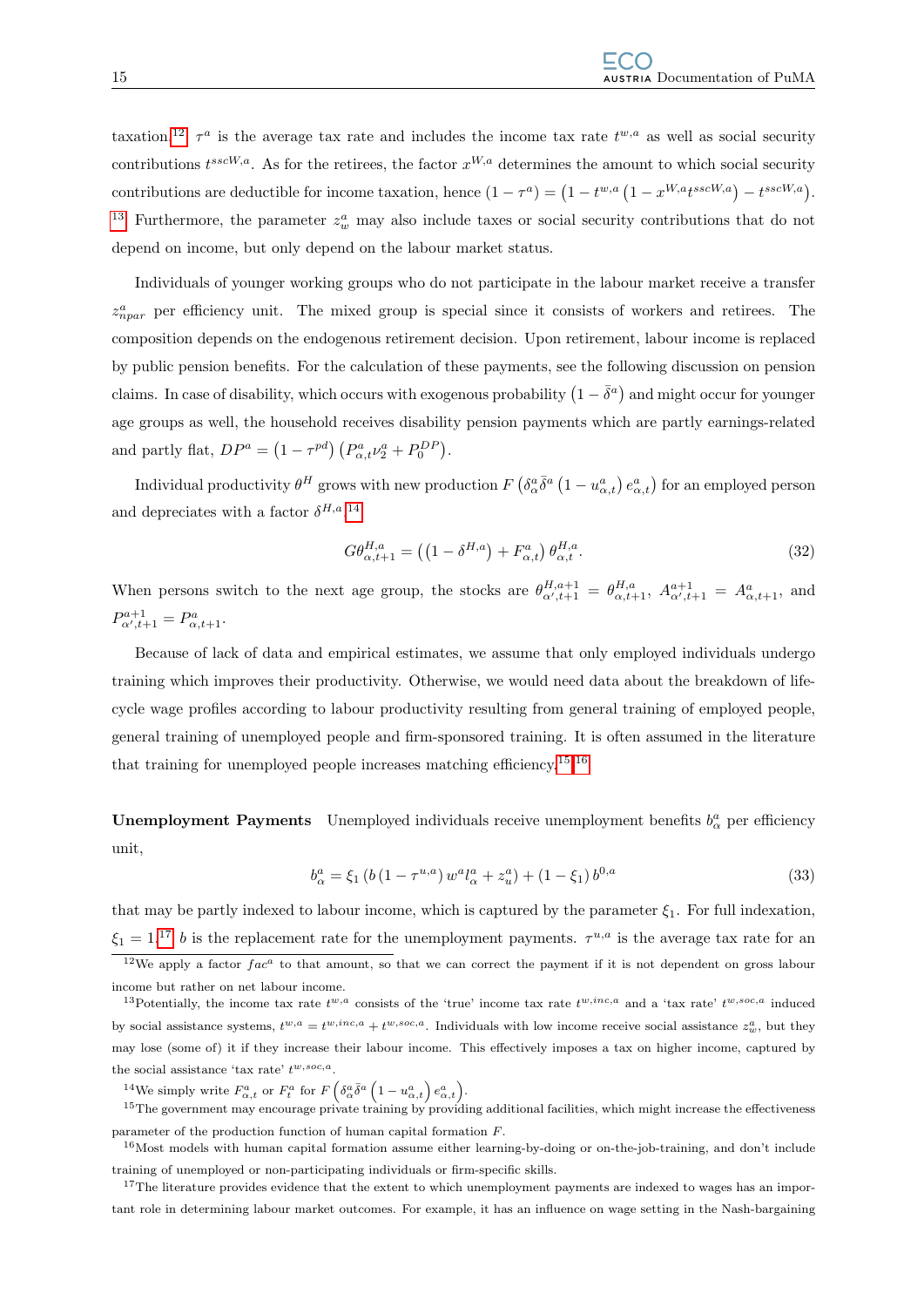unemployed worker, that may differ from the average tax rate  $\tau^a$  of an employed individual.

Pension System Individual pension claims evolve according to

<span id="page-19-1"></span>
$$
(W): GP_{\alpha,t+1}^{a} = R^{P,a} \left[ \delta_{\alpha}^{a} \bar{\delta}^{a} \left[ (1 - u_{\alpha}^{a} + u_{\alpha}^{a} b_{1}) m^{a} w^{a} \theta_{\alpha}^{a} l_{\alpha}^{a} + m_{1}^{a} \theta_{\alpha}^{a} \right] + (1 - \bar{\delta}^{a}) X_{0}^{a} + \sigma^{P} P_{\alpha,t}^{a} \right] (34a)
$$
  
\n
$$
(M): GP_{\alpha,t+1}^{a} = R^{P,a} \left[ \sigma^{M} \left( \delta_{a}^{a} \right) \bar{\delta}^{a} \left[ (1 - u_{\alpha}^{a} + u_{\alpha}^{a} b_{1}) m^{a} w^{a} \theta_{\alpha}^{a} l_{\alpha}^{a} + m_{1}^{a} \theta_{\alpha}^{a} \right] + (1 - \bar{\delta}^{a}) X_{0}^{a} \right] + (34b)
$$
  
\n
$$
+ R^{P,a} \left( \sigma^{P} \left( \delta_{a}^{a} \right) + 1 \right) P_{\alpha,t}^{a},
$$
  
\n
$$
\sigma^{M} = \left( \delta_{\alpha}^{a} - \delta^{R,M} \right) \sigma_{1}^{M} + \sigma_{0}^{M},
$$
  
\n
$$
(W): \sigma^{P} = (1 - \delta^{P,a}),
$$
  
\n
$$
(M): \sigma^{P} = \left( \delta_{\alpha}^{a} - \delta^{R,P} \right) \sigma_{1}^{P} + \sigma_{0}^{P},
$$
  
\n
$$
X_{0}^{a} = [1 - u_{0}^{a} + u_{0}^{a} b_{1}] m^{a} w_{0}^{a} \theta_{0}^{a} l_{0}^{a} + m_{1}^{a} \theta_{0}^{a}.
$$

Pension entitlements  $P^a_{\alpha,t+1}$  in period  $t+1$  are equal to the stock in period t plus payments to the pension system in t. The system pays a notional interest  $R_{t+1}^P$  on past entitlements (which may be equal to G or R). The factor  $m^a$  and labour income determine the yearly increase of the determination base for pensions, i.e. individuals increase their future pension benefits by contributing today. Unemployed income can also raise pension entitlements with a factor  $b_1$ . However, the increase of the pension assessment base is determined by gross earnings  $lw\theta$  prior to unemployment.  $m_1$  captures the fact that the increase of pensions is partly dependent on participation on the labour market and not on income in some of the countries modelled. The term  $(1 - \bar{\delta}^a) X_0^a$  accounts for the fact that a low pension stock of an individual retiring because of disability can be topped up in order to reduce the poverty risk of disabled individuals.

For the mixed group, the terms  $\sigma^j$  capture institutional retirement incentives which compensate for continued contributions  $(\sigma^M)$  and foregone pension benefits  $(\sigma^P)$  when retirement is postponed. If  $\sigma_1^j > 0$ , postponed retirement is rewarded by additional pension supplements à la Gruber and Wise (2005) while early retirement before the statutory retirement age  $\delta^{R,P}$  is penalized by pension discounts. For the other age groups, the term  $\sigma^P = (1 - \delta^{P,a})$  captures the feature of pension systems that earlier pension contributions might 'depreciate'.

#### <span id="page-19-0"></span>3.2.1 Optimization

The individual maximizes the value function [\(28\)](#page-16-1) by choosing the optimal intertemporal allocation of consumption, the participation rate resp. retirement age, search, working and training efforts, subject to the accumulation equations for assets [\(30\)](#page-17-2), pension rights [\(34a\)](#page-19-1) resp. [\(34b\)](#page-19-1), and productivity [\(32\)](#page-18-6).

For the envelope conditions, it is useful to define the shadow price of the productivity level as<sup>[18](#page-19-2)</sup>

environment.

<span id="page-19-2"></span><sup>18</sup>The other shadow prices are defined similar to those of the retirees.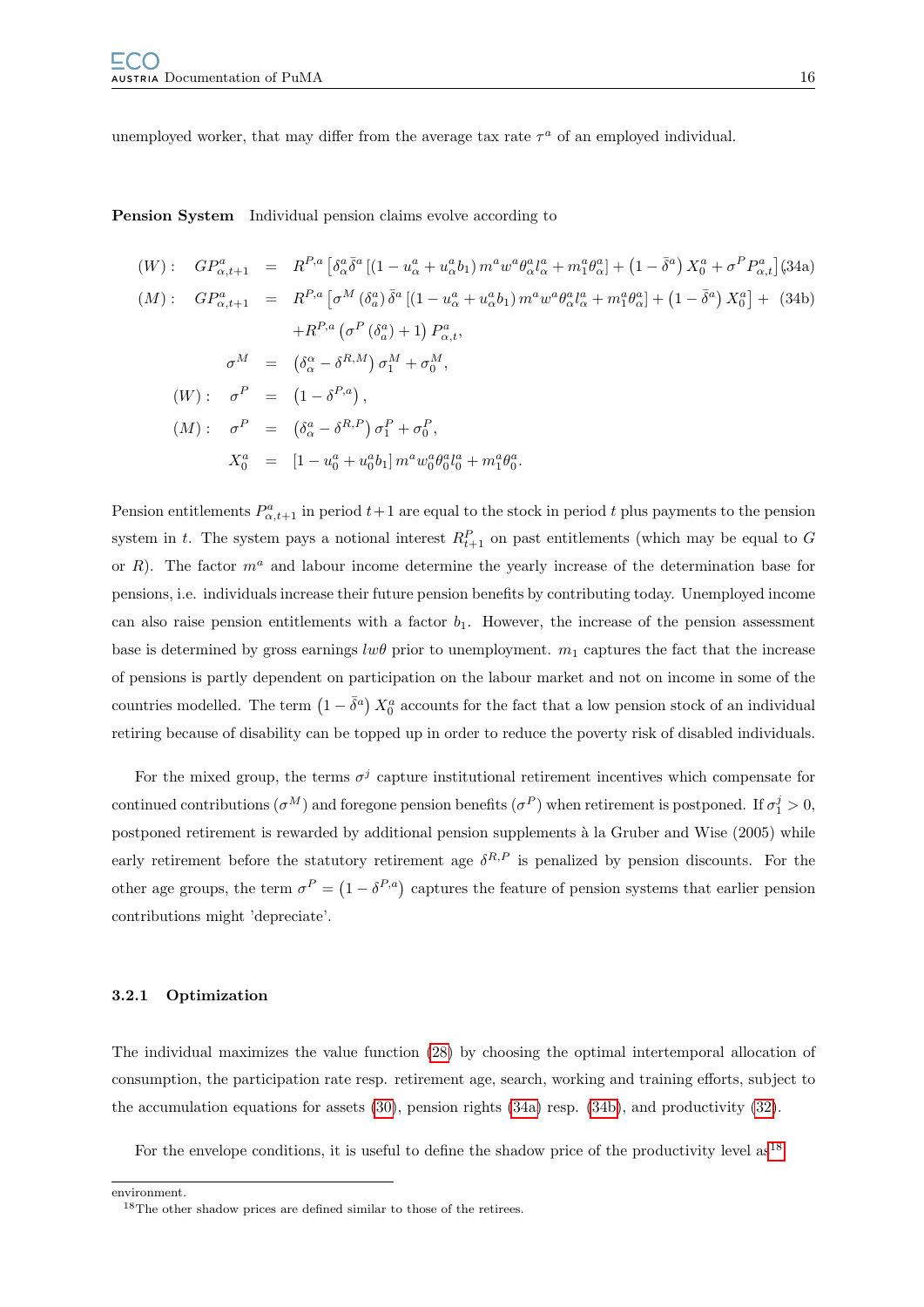$$
\begin{array}{rcl} \chi_{\alpha,t}^{a} & \equiv & \frac{dV_{\alpha,t}^{a}}{d\theta_{\alpha,t}^{H,a}} \left(V_{\alpha,t}^{a}\right)^{\rho-1}, \\[0.2cm] \bar{\chi}_{\alpha,t+1}^{a} & \equiv & \left[\omega^{a} \frac{dV_{\alpha,t+1}^{a}}{d\theta_{\alpha,t+1}^{H,a}} + (1-\omega^{a}) \frac{dV_{\alpha,t+1}^{a+1}}{d\theta_{\alpha',t+1}^{H,a+1}}\right] \left(\bar{V}_{\alpha,t+1}^{a}\right)^{\rho-1}.\end{array}
$$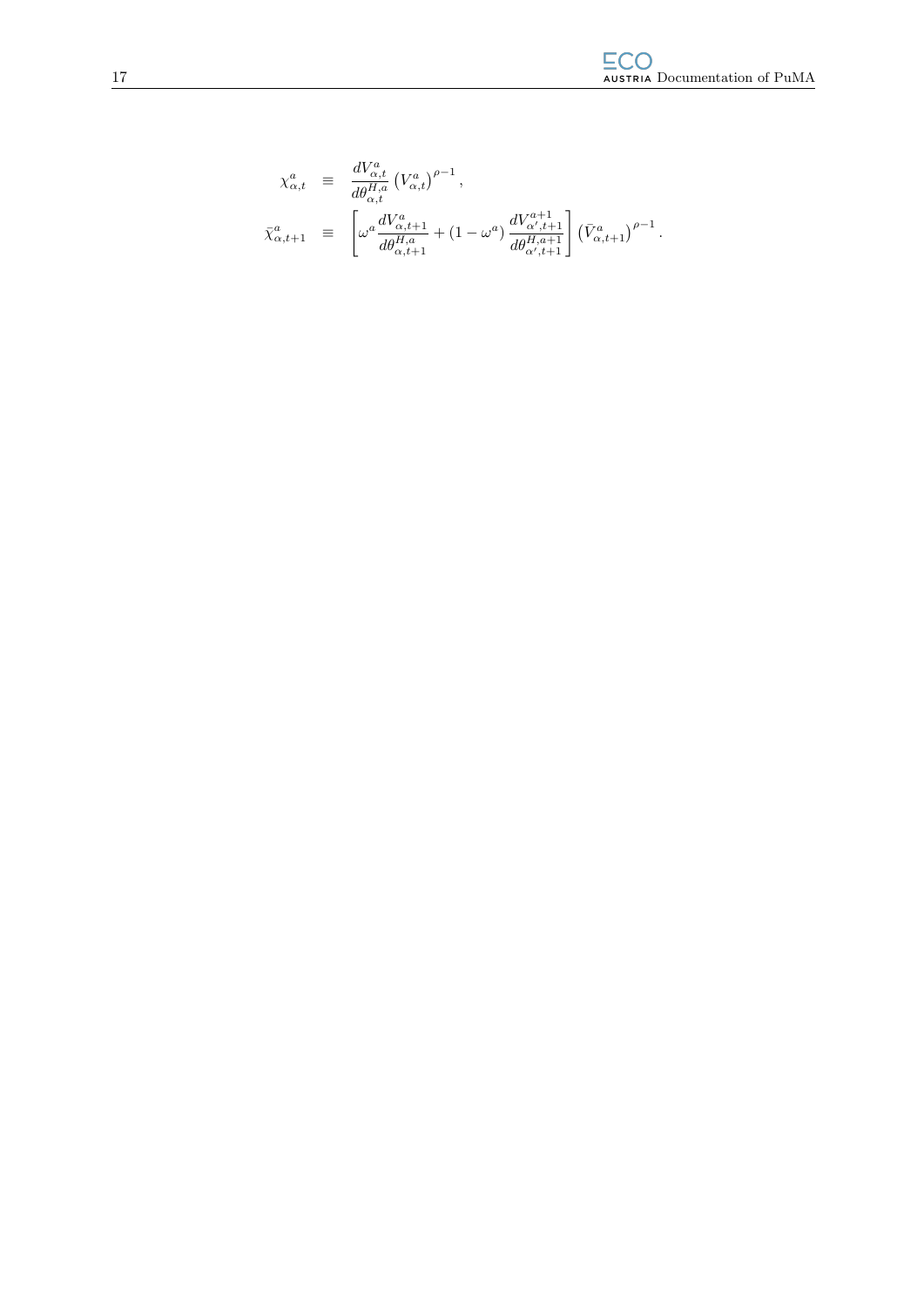The envelope conditions are given by:

$$
A: \eta_{\alpha,t}^{a} = \beta R_{t+1}^{\tau} \bar{\eta}_{\alpha,t+1}^{a} G^{\rho-1},
$$
\n
$$
(W): P: \tilde{\lambda}_{\alpha,t}^{a} = \frac{\lambda_{\alpha,t}^{a}}{\eta_{\alpha,t}^{a}} = (1 - \bar{\delta}) (1 - \tau^{pd}) \nu_{2}^{a} + \frac{\gamma^{a} R^{P,a} \sigma^{P,a}}{R^{\tau}} \frac{\bar{\lambda}_{\alpha,t+1}^{a}}{\bar{\eta}_{\alpha,t+1}^{a}},
$$
\n
$$
(M): P: \tilde{\lambda}_{\alpha,t}^{a} = \frac{\lambda_{\alpha,t}^{a}}{\eta_{\alpha,t}^{a}} = \bar{\delta} (1 - \delta) (1 - \tau^{p}) \nu_{1} (1 + \sigma^{P,a}) +
$$
\n
$$
+ (1 - \bar{\delta}) (1 - \tau^{pd}) \nu_{2}^{a} + \frac{\gamma^{a} (R^{P,a} (\sigma^{P,a} + 1))}{R^{\tau}} \frac{\bar{\lambda}_{\alpha,t+1}^{a}}{\bar{\eta}_{\alpha,t+1}^{a}},
$$
\n
$$
(W): \theta^{H}: \tilde{\chi}_{\alpha,t}^{a} = \frac{\chi_{\alpha,t}^{a}}{\eta_{\alpha,t}^{a}} = (-p c^{a} \bar{\varphi}_{\alpha}^{a} + \tilde{y}_{\alpha}^{W,a} + \delta_{\alpha}^{a} \bar{s}_{\alpha}^{a} \bar{\delta}^{a}) \theta^{F,a} +
$$
\n
$$
+ [(1 - \delta^{H,a}) + F_{\alpha}^{a}] \frac{\gamma^{a} \bar{\chi}_{\alpha,t+1}^{a}}{R^{\tau} \bar{\eta}_{\alpha,t+1}^{a}},
$$
\n
$$
(M): \theta^{H}: \tilde{\chi}_{\alpha,t}^{a} = \frac{\chi_{\alpha,t}^{a}}{\eta_{\alpha,t}^{a}} = (-p c^{a} \bar{\varphi}_{\alpha}^{a} + \tilde{y}_{\alpha}^{W,a} + \sigma_{\alpha}^{M,a} \bar{s}_{\alpha}^{a} \bar{\delta}^{a}) \theta^{F,a} +
$$
\n
$$
+ [(1 - \delta^{H,a}) + F_{\alpha}^{a}] \frac{\gamma^{a} \bar{\chi}_{\alpha,t+1}^{a}}{R^{\tau} \bar{\eta}_{\alpha,t+1}^{a}},
$$
\n
$$
\tilde{y}_{\alpha}^{W
$$

The first order conditions are given by:

<span id="page-21-0"></span>
$$
C : (Q_{\alpha,t}^a)^{\rho-1} = \beta R_{t+1}^\tau \bar{\eta}_{\alpha,t+1}^a G^{\rho-1} p c_t^a,
$$
\n(36a)

$$
l : pc^{a} \varphi^{L'} = (1 - \hat{\tau}^{a}) w^{a} = ((1 - \tau^{a}) + gain_{u}^{a} + gain_{g}^{a} + gain_{sev}^{a}) w^{a},
$$
\n(36b)

$$
(W): s: pc^a \varphi_{\alpha}^{S} = f^a \left\{ p_{man}^a \left[ w^a l_{\alpha}^{a} \Gamma^{a,W} - pc^a \left( \varphi_{\alpha}^L + h_u^a \right) + z_w^a - \xi_1 z_u^a - (1 - \xi_1) b^{0,a} \right] + \right\} (36c)
$$
  

$$
p_{man}^a \frac{\gamma^a e_{\alpha}^a F_{E,\alpha}^a}{R^{\tau}} \frac{\bar{\chi}_{\alpha,t+1}^a}{\bar{\eta}_{\alpha,t+1}^a} + w^a l_{\alpha}^a \tau^{S,a} fac^a \left( 1 - t^{w,S,a} \right)
$$

$$
(M): s: pc^a \varphi_{\alpha}^{S} = f^a \left\{ p_{man}^a \left[ w^a l_{\alpha}^a \Gamma^{a,M} - pc^a \left( \varphi_{\alpha}^L + h_u^a \right) + z_w^a - \xi_1 z_u^a - (1 - \xi_1) b^{0,a} \right] + \atop p_{man}^a \frac{\gamma^a e_{\alpha}^a F_{E,\alpha}^a}{R^{\tau}} \frac{\tilde{\chi}_{\alpha,t+1}^a}{\tilde{\eta}_{\alpha,t+1}^a} + w^a l_{\alpha}^a \tau^{S,a} fac^a \left( 1 - t^{w,S,a} \right) \right\} (36d)
$$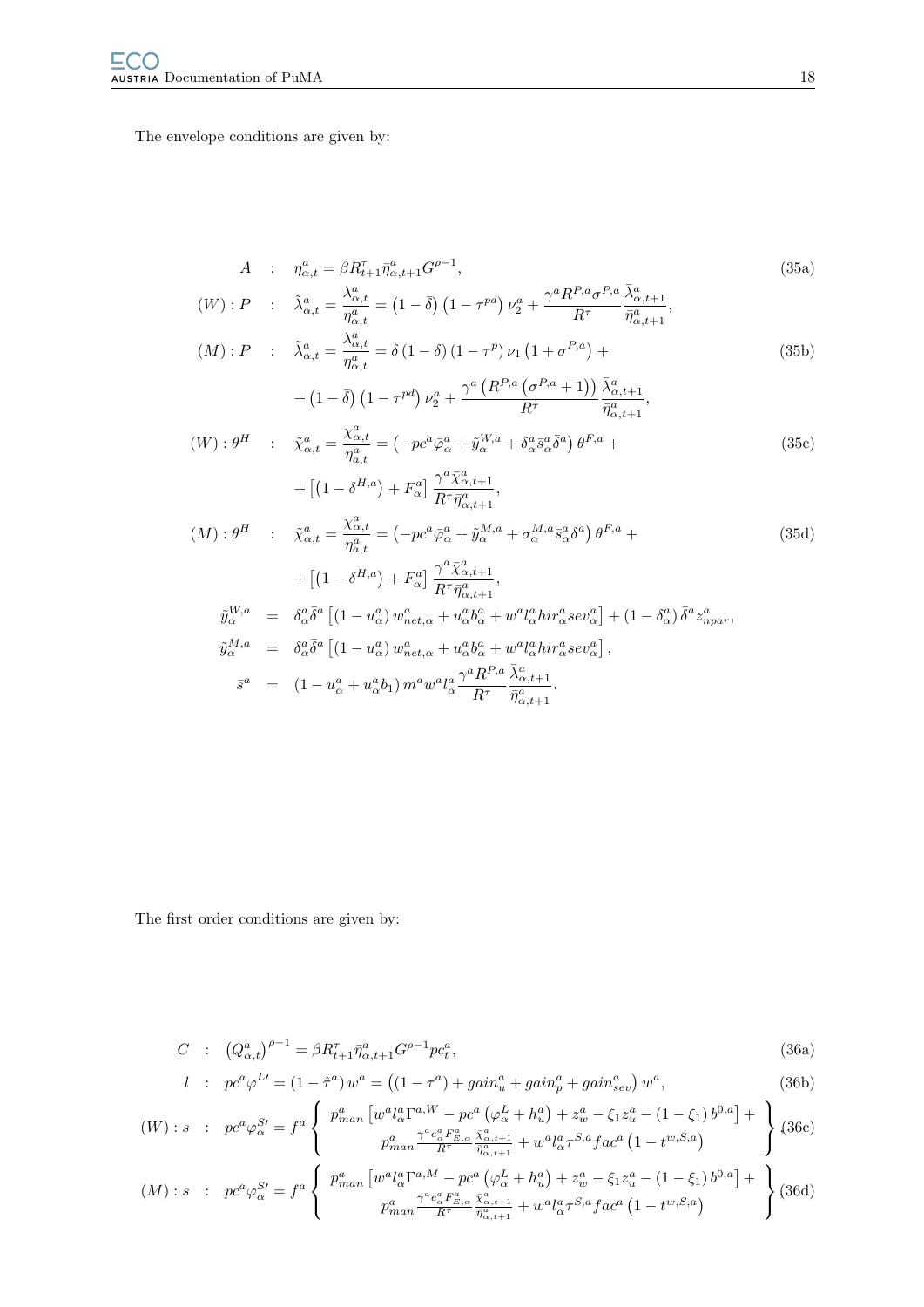<span id="page-22-0"></span>
$$
(W): \delta : p c^{a} \varphi_{\alpha}^{P} = (1 - u_{\alpha}^{a}) (w_{net,\alpha}^{a} - p c^{a} \varphi_{\alpha}^{L}) + u_{\alpha}^{a} b_{\alpha}^{a} + w^{a} l_{\alpha}^{a} h i r_{\alpha}^{a} s e v_{\alpha}^{a} - (36e)
$$
\n
$$
- (1 - \varepsilon) \varphi_{\alpha}^{S} p c^{a} - z_{npar}^{a} + (1 - u_{\alpha}^{a}) \frac{\gamma^{a} e_{\alpha}^{a} F_{Z,\alpha}^{a} \bar{X}_{\alpha,t+1}^{a}}{\bar{\eta}_{\alpha,t+1}^{a} + \bar{s}^{a}} + p c^{a} (u_{\alpha}^{a} h_{u}^{a} - h_{\delta}^{a}),
$$
\n
$$
(M): \delta : \theta_{\alpha}^{a} p c^{a} \varphi_{\alpha}^{P} = \theta_{\alpha}^{a} [(1 - u_{\alpha}^{a}) (w_{net,\alpha}^{a} - p c^{a} \varphi_{\alpha}^{L}) + u_{\alpha}^{a} b_{\alpha}^{a} + w^{a} l_{\alpha}^{a} h i r_{\alpha}^{a} s e v_{\alpha}^{a}] + (36f)
$$
\n
$$
+ \theta_{\alpha}^{a} \left[ (1 - u_{\alpha}^{a}) \frac{\gamma^{a} e_{\alpha}^{a} F_{Z,\alpha}^{a} \bar{X}_{\alpha,t+1}^{a}}{\bar{\eta}_{\alpha,t+1}^{a}} + \sigma_{1}^{M} s_{\alpha}^{a} - (1 - \varepsilon) \varphi_{\alpha}^{S} p c^{a} + p c^{a} (u_{\alpha}^{a} h_{u}^{a} - h_{\delta}^{a}) \right] + (36f)
$$
\n
$$
+ \frac{\gamma^{a} R^{P,a}}{\delta^{a} R^{r}} \frac{\bar{\eta}_{\alpha,t+1}^{a}}{\bar{\eta}_{\alpha,t+1}^{a}} \sigma_{1}^{P,a} p_{\alpha}^{a} - P_{\alpha,net} + (1 - \delta^{a}) \sigma_{1}^{P,a} P_{\alpha}^{a} \nu_{1} (1 - \tau^{p}),
$$
\n
$$
e : p c^{a} \varphi_{\alpha}^{L} = \frac{\gamma^{a} F_{E,\alpha} \bar{X}_{\alpha,t+1}^{a}}{\bar{R}^{a}} ,
$$
\

 $R^{\tau}$  $\bar{\eta}^a_{\alpha,t+1}$ . **Remark 6** It can be shown that  $l_{\alpha}$ ,  $s_{\alpha}$ , (and thus  $u_{\alpha}$ ),  $e_{\alpha}$  and participation  $\delta_{\alpha}$  of workers do not depend on the biography  $\alpha$ , hence  $l = l_{\alpha}$ , etc. The same holds for the shadow price variables  $\lambda_{\alpha}$ ,  $\eta_{\alpha}$  and  $\chi_{\alpha}$ . This

is crucial for the aggregation.

Remark 7 However, the heterogeneity in previously accumulated pension entitlements and productivity levels,  $P_\alpha$  and  $\theta_\alpha$  creates heterogeneity in the retirement decision (see [36f\)](#page-22-0). This heterogeneity must be avoided to allow for analytical aggregation. We thus assume a two stage decision structure. In a first stage, people collectively decide on a uniform retirement age. This is, of course, an approximation which successfully captures retirement incentives and yet retains symmetry. In stage two, people decide on job search and work during their active part of the mixed phase. We solve backwards and first derive work related choices, given a retirement age.

The first order condition for consumption [\(36a\)](#page-21-0) is the same as for retirees, except that it determines effort-adjusted consumption  $Q^a$  instead of 'pure' consumption  $C^a$ . The first order conditions for 'labour supply', i. e. the number of hours worked  $l$  [\(36b\)](#page-21-0), search intensity s [\(36c](#page-21-0) resp. [36d\)](#page-21-0), participation resp. retirement  $\delta$  [\(36e](#page-22-0) resp. [36f\)](#page-22-0), and training e [\(36g\)](#page-22-0) equate the marginal disutility with the marginal gains from providing an additional unit of time to these different time use possibilities. Given the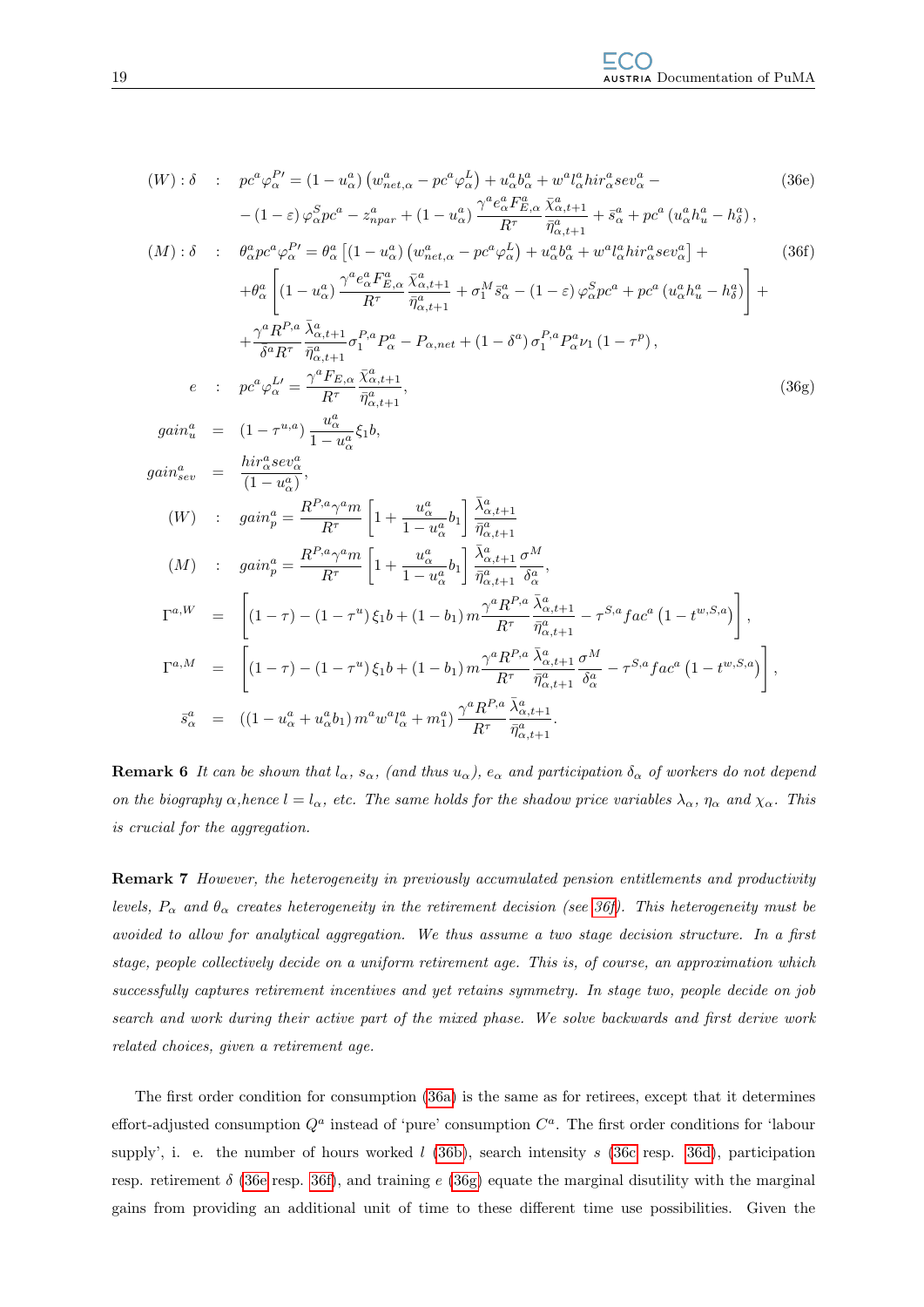functional forms (see Section [10\)](#page-48-0), marginal disutilities increase with additional time devoted to one of these possibilities if supply elasticities are positive. Thus, for all these margins, an increase of the marginal gains on the right hand side of these equations would imply an increase of the corresponding time input.

The first order condition with respect to effort [\(36b\)](#page-21-0) equates the additional effective net income of an additional hour of work with the utility costs. The effective tax rate  $\hat{\tau}^a$  is lower than the statutory rate since part of increased work effort also raises unemployment compensation, future pension benefits and potential severance payments. The extra benefits for the unemployment system  $gain_u^a$ , the pension system  $gain_p^a$  and severance payments  $gain_{sev}^a$  are expressed as a share of wages and are subtracted from the statutory tax rate.[19](#page-23-0) In that sense and ceteris paribus, higher future pension benefits, unemployment and severance payments have a positive impact on the number of hours worked.

The first order condition with respect to the search intensity [\(36c\)](#page-21-0) resp. [\(36d\)](#page-21-0) equates the marginal disutility of searching with the expected additional effective labour income less the outside option of the household member when spending an additional search unit. The increase of search intensity improves the chance to find a job one by one.<sup>[20](#page-23-1)</sup> In  $\Gamma^a$  all terms that are proportional to gross wage income  $w^a l^a$ are collected. The term  $\Gamma^a$  captures the gains and losses when an individual moves from unemployment into employment by accepting a job that pays a gross wage  $w^a l^a$  per effective productivity unit. The first term of  $\Gamma^a$  gives the increase in net income after taxes when accepting a job offer but this gain is reduced by the factor  $(1 - \tau^u)\xi_1 b$  due to the foregone unemployment benefit (the share which is proportional to wage income).<sup>[21](#page-23-2)</sup> The second term shows the gain in terms of higher pension rights resulting from being employed. Again, this gain is reduced by a factor  $1 - b_1$  due to the pension rights that stem from unemployment periods. The difference between labour and unemployment income is further decreased by the effort costs of working  $pe^a\varphi^L$ , the value of home production  $pe^ah_u^a$  if unemployed and by the part of unemployment benefits that is not indexed to wages  $(1 - \xi_1) b^{0,a}$ . Differences in 'lump-sum transfers' when being employed and being unemployed (receiving wage-indexed unemployment benefits) are reflected in the term  $z_w^a - \xi_1 z_w^a$ . Furthermore, the condition for optimal search effort reflects the future income gains from finding a job today that results from future productivity gains. There is no training and therefore a loss of productivity during periods of unemployment. Finally, with probability  $(1 - p_{man}^a)$ , an individual is fired by the firm and receives severance payments, making it more attractive to look for a job in order to qualify for these severance payments. For the wage-bargaining problem, it will be useful to rewrite [\(36c\)](#page-21-0) resp. [\(36d\)](#page-21-0) to

$$
pc^{a}\varphi_{\alpha}^{S'} = f^{a}\left\{ \left[ p_{man}^{a}l_{\alpha}^{a}\Gamma^{a} + l_{\alpha}^{a}\tau^{S,a}fac^{a}\left(1 - t^{w,S,a}\right) \right] \left[ w^{a} - w_{-}^{a} \right] \right\};
$$
\n
$$
w_{-}^{a} = p_{man}^{a}\frac{\left( pc^{a}\left(\varphi_{\alpha}^{L} + h_{u}^{a}\right) - z_{w}^{a} + \xi_{1}z_{u}^{a} + \left(1 - \xi_{1}\right)b^{0,a} - \frac{\gamma^{a}e_{\alpha}^{a}F_{E,\alpha}^{a}}{R^{\tau}} \frac{\bar{x}_{\alpha,t+1}^{a}}{\bar{\eta}_{\alpha,t+1}^{a}} \right)}{\left[ p_{man}^{a}l_{\alpha}^{a}\Gamma^{a} + l_{\alpha}^{a}\tau^{S,a}fac^{a}\left(1 - t^{w,S,a}\right) \right]},
$$
\n
$$
(37)
$$

<span id="page-23-0"></span> $19$  However, to derive the total effective tax rate on labour income, contribution rates of employers must be taken into account.

<span id="page-23-1"></span> $^{20}$ From an individual perspective, the probability f of finding a job per unit of search intensity is exogenous. The probability is determined in equilibrium by aggregate search intensity and aggregate vacancies.

<span id="page-23-2"></span> $21$ Note here that institutional design may provide different incentives on different margins. For example, ceteris paribus, higher replacement rates can provide positive incentives on the intensive margin (number of hours worked) as this increases  $gain_u$ . However, this lowers search incentives given the increase of the outside option (which is captured in the term  $\Gamma^a$ ).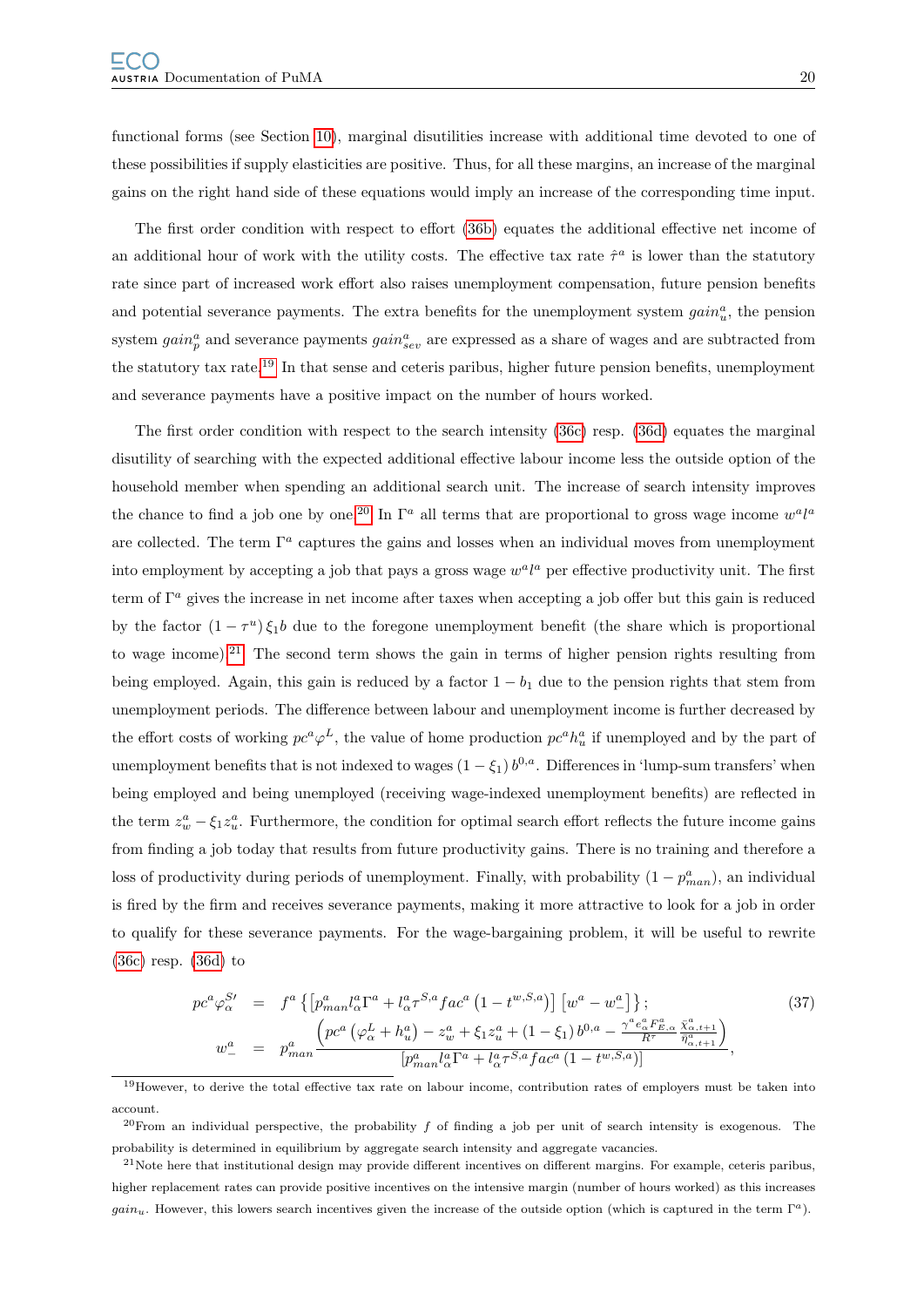so that the search intensity of an unemployed depends on the wage  $w^a$  and her reservation wage  $w^a_-$ .

The first order condition for training [\(36g\)](#page-22-0) equates marginal effort costs of training with the additional future benefits of higher productivity.

Endogenous Participation and Retirement For the working groups, the interpretation of the first order condition with respect to participation is fairly easy. The marginal utility cost of participation has to be equal to the marginal expected gain of participation. Higher participation provides labour income if employed, unemployment income if unemployed and severance payments if fired. Furthermore, effort costs (number of hours worked, search effort, training), home production and effects of the pension system and of additional productivity in the future are taken into account.

The interpretation of the first order condition of retirement [\(36f\)](#page-22-0) is similar. By retiring later, individuals receive labour and unemployment income, however they give up pension benefits. In addition, the system may give rise to positive participation incentives in the sense of Gruber and Wise (2005) if later retirement is rewarded (resp. early retirement penalized), which are also taken into account by the individuals (see  $\sigma$ ). In our formulation, the household members of a skill group jointly decide upon the optimal retirement age. An individual optimal retirement condition cannot be implemented since the heterogeneity in  $P_{\alpha,t}^a$  and  $\theta_{\alpha,t}^a$  prevents a symmetric retirement age (i.e. an identical retirement age for all individuals within a particular group). Symmetric retirement is necessary for aggregation. It is therefore assumed that retirement is chosen on average (coordinated in the mixed group). This is, of course, an approximation which successfully captures retirement incentives and yet retains symmetry. The problem is set up new as

$$
\max_{\delta} \sum_{\alpha} \left[ \left( Q_{\alpha,t}^{a} \right)^{\rho} + \gamma^{a} \beta \left( G \bar{V}_{\alpha,t+1}^{a} \right)^{\rho} \right]^{1/\rho} \cdot N_{\alpha,t}^{a}.
$$
\n(38)

Similar to the aggregation procedure in section [5,](#page-32-1) we have  $\sum_{\alpha} N_{\alpha}^{a} = N^{a}$ ,  $\sum_{\alpha} \theta_{\alpha}^{a} N_{\alpha}^{a} = \Theta^{a}$ ,  $\bar{P}^{a} = P^{a}/N^{a}$ ,  $\bar{P}_{net}^a = P_{net}^a/N^a$  and  $\bar{\theta}^a = \Theta^a/N^a$ . The jointly chosen optimal retirement age is given by

<span id="page-24-0"></span>
$$
(M): \delta : \bar{\theta}^{a} p c^{a} \varphi^{P'} = \bar{\theta}^{a} \left[ (1 - u^{a}) \left( w_{net}^{a} - p c^{a} \varphi^{L} \right) + u^{a} b^{a} + w^{a} l^{a} h i r^{a} s e v^{a} \right] +
$$
  
\n
$$
+ \bar{\theta}^{a} \left[ (1 - u^{a}) \frac{\gamma^{a} e^{a} F_{E}^{a}}{R^{7}} \frac{\bar{\chi}_{t+1}^{a}}{\bar{\eta}_{t+1}^{a}} + \sigma_{1}^{M} \bar{s}^{a} \right] + \frac{\gamma^{a} R^{P,a}}{\bar{\delta}^{a} R^{7}} \frac{\bar{\lambda}_{t+1}^{a}}{\bar{\eta}_{t+1}^{a}} \sigma_{1}^{P,a} \bar{P}^{a} -
$$
  
\n
$$
- \bar{P}_{net}^{a} + (1 - \delta^{a}) \sigma_{1}^{P,a} \bar{P}^{a} \nu_{1} (1 - \tau^{p}) + p c^{a} \bar{\theta}^{a} \left( u_{\alpha}^{a} h_{u}^{a} - h_{\delta}^{a} - (1 - \varepsilon) \varphi^{S} \right).
$$
\n
$$
(39)
$$

The interpretation is straightforward and corresponds exactly to equation [\(36f\)](#page-22-0) above, except that it contains average stock variables instead of individual stock variables  $P^a_{\alpha,t}$  and  $\theta^a_{\alpha,t}$ .

#### Box: Implicit participation/retirement tax:

To define the implicit tax rate  $\hat{t}^{R,a}$  on participation/retirement (retirement tax), we first take the simplest case of fixed labour supply  $l^a$  without job search, implying zero effort costs  $\bar{\varphi}^a$ , eliminating any unemployment rate, and neglecting the possibility of disability pension ( $\overline{\delta} = 1$ ). Suppose further that all dynamic linkages due to the accumulation of earnings related pension points are cut out, implying  $P^a_\alpha = 0$  and leaving only a flat pension  $P^0$  per capita. Let all taxes be zero except for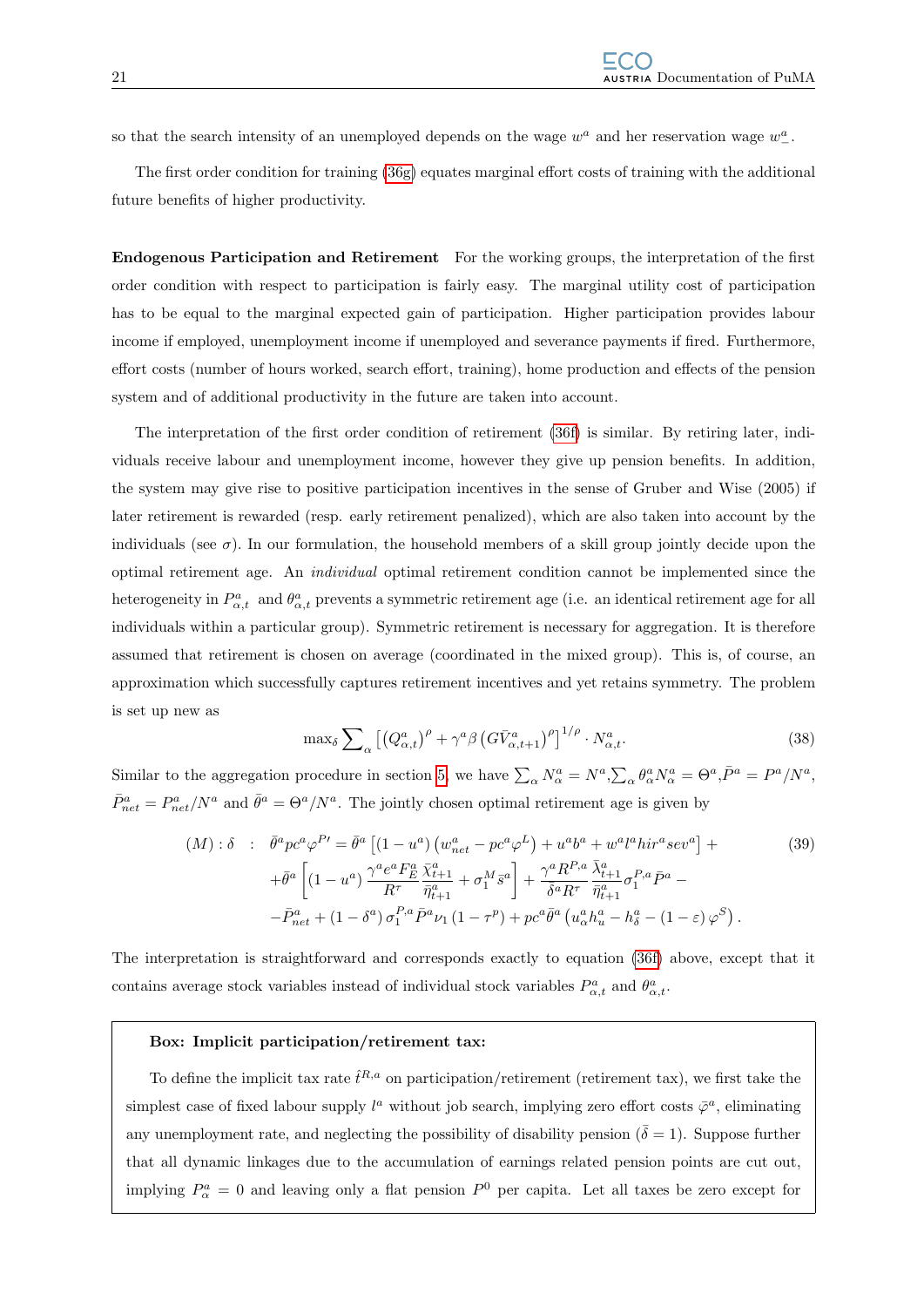a pension contribution rate  $t^p$ . One is left with an income  $(1-t^p) w^a l^a \bar{\theta}^a$  if employed and total income  $\delta^a (1-t^p) w^a l^a \bar{\theta}^a + (1-\delta^a) P^0$ . In this simplest case, we can write the retirement decision as  $\varphi^{P'}(\delta) = (1 - t^p) w^a l^a \bar{\theta}^a - P^0 = (1 - \hat{t}^{R,a}) w^a l^a \bar{\theta}^a$  where  $\hat{t}^{R,a} \equiv t^p + P^0 / (w^a l^a \bar{\theta}^a)$  is the implicit retirement tax. It is the sum of contribution rate  $t^p$  and pension replacement rate  $P^0/ (w^a l^a \bar{\theta}^a)$  and can, thus, be very high. This retirement tax corresponds to a labour market participation tax in the sense of Immervoll et al. (2007).

In our detailed model, the implicit retirement tax is more complicated. We define the participation tax relative to  $(1 - u^a) l^a w^a$ . Per definition, if it is zero, the market outcome without public intervention is reproduced. Rewriting the first order conditions for participation and retirement, [\(36e\)](#page-22-0) and [\(39\)](#page-24-0), yields

$$
(W) : p c^a \varphi^{P'}(\delta) = (1 - u^a) (l^a w^a - p c^a \varphi^L) - (1 - \varepsilon) \varphi^S p c^a
$$
  
\n
$$
- \left[ \left[ t^{w,a} + t^{sscW,a} - x^{w,a} t^{w,a} t^{sscW,a} \right] l^a w^a (1 - u^a) - b^a u^a \right]
$$
  
\n
$$
- z_{npar}^a + \bar{s}^a
$$
  
\n
$$
+ (1 - u^a) \left( \frac{\gamma^a e^a F_E^a}{R^{\tau}} \frac{\bar{\chi}_{t+1}^a}{\bar{\eta}_{t+1}^a} + z_w^a \right) + p c^a (u^a h_u^a - h_\delta^a) + w^a l^a h i r^a s e v^a,
$$
  
\n
$$
(M) : \bar{\theta}^a p c^a \varphi^{P'}(\delta) = \bar{\theta}^a \left[ (1 - u^a) (l^a w^a - p c^a \varphi^L) - (1 - \varepsilon) \varphi^S p c^a \right]
$$
  
\n
$$
- \left[ \left[ t^{w,a} + t^{sscW,a} - x^{w,a} t^{w,a} t^{sscW,a} \right] l^a w^a (1 - u^a) - b^a u^a \right] \bar{\theta}^a
$$
  
\n
$$
- \bar{P}_{net}^a + (1 - \delta^a) \sigma_1^{P,a} \bar{P}^a \nu_1 (1 - \tau^p) + \bar{\theta}^a \sigma_1^M \bar{s}^a + \frac{\gamma^a R^{P,a}}{\bar{\delta}^a R^{\tau}} \frac{\bar{\lambda}_{t+1}^a}{\bar{\eta}_{t+1}^a} \sigma_1^{P,a} \bar{P}^a
$$
  
\n
$$
+ \bar{\theta}^a (1 - u^a) \left( \frac{\gamma^a e^a F_E^a}{R^{\tau}} \frac{\bar{\chi}_{t+1}^a}{\bar{\eta}_{t+1}^a} + z_w^a \right) + p c^a (u^a h_u^a - h_\delta^a) + w^a l^a h i r^a s e v^a.
$$

The interpretation of both equations is rather easy. The first line lists the net gains of working longer in the absence of government. The second line reflects the extra net taxes paid if retirement is postponed, consisting of wage tax and contribution rate minus foregone unemployment benefits and training costs. The third line lists foregone social resp. pensions benefits for the mixed group in the first term while the other terms reflect gains in pension benefits, which partly reflect pension supplements when retirement is postponed (Gruber-Wise incentives  $\sigma$ ) in the mixed group. The fourth line lists the future gains of a productivity increase due to training if employed, the social assistance of an employed individual (social assistance of an unemployed individual is included in the unemployment benefit  $b^a$ ), the change in the value of home production and severance payments received due to participating in the labour market. Expressing all terms relative to expected labour income  $(1 - u^a)l^a w^a$  for the workers and  $(1 - u^a)l^a w^a \bar{\theta}^a$  for the mixed group yields the implicit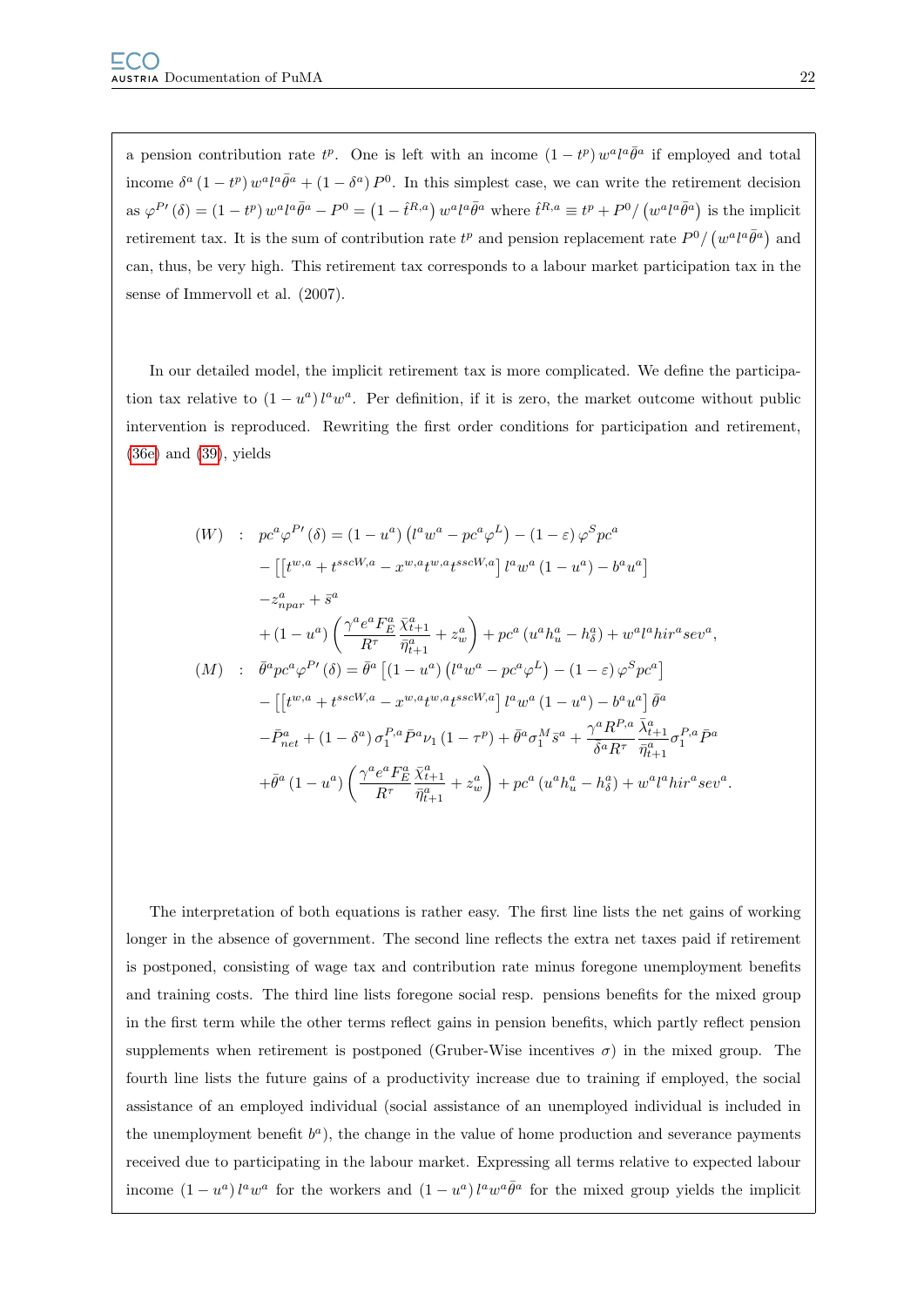retirement tax,

$$
(W) : pc^{a} \varphi^{P}{}'(\delta) = (1 - \hat{t}^{R,a}) (1 - u^{a}) l^{a} w^{a} - (1 - u^{a}) pc^{a} \varphi^{L} - (1 - \varepsilon) \varphi^{S} pc^{a},
$$
  
\n
$$
(W) : \hat{t}^{R,a} = [t^{w,a} + t^{sscW,a} - x^{w,a} t^{w,a} t^{sscW,a}] - \frac{b^{a} u^{a}}{(1 - u^{a}) l^{a} w^{a}} + \frac{z_{npar}^{a}}{(1 - u^{a}) l^{a} w^{a}} - \frac{\bar{s}^{a}}{(1 - u^{a}) l^{a} w^{a}} (1 - u^{a}) l^{a} w^{a}
$$
  
\n
$$
- \frac{1}{l^{a} w^{a}} \left( \frac{\gamma^{a} e^{a} F_{E}^{a} \bar{x}_{t+1}^{a}}{R^{\tau}} + z_{w}^{a} \right) - \frac{pc^{a} (u^{a} h_{u}^{a} - h_{\delta}^{a})}{(1 - u^{a}) l^{a} w^{a}} - \frac{hir^{a} sev^{a}}{1 - u^{a}},
$$
  
\n
$$
(M) : pc^{a} \varphi^{P}{}'(\delta) = (1 - \hat{t}^{R,a}) (1 - u^{a}) l^{a} w^{a} - (1 - u^{a}) pc^{a} \varphi^{L} - (1 - \varepsilon) \varphi^{S} pc^{a},
$$
  
\n
$$
(M) : \hat{t}^{R,a} = [t^{w,a} + t^{sscW,a} - x^{w,a} t^{w,a} t^{sscW,a}] - \frac{b^{a} u^{a}}{(1 - u^{a}) l^{a} w^{a}}
$$
  
\n
$$
+ \frac{\bar{P}_{net}^{a} - (1 - \delta^{a}) \sigma_{1}^{P,a} \bar{P}^{a} \nu_{1} (1 - \tau^{p}) - \sigma_{1}^{M} \bar{s}^{a} \bar{\theta}^{a} - \frac{\gamma^{a} R^{P,a}}{\delta^{a} R^{\tau}} \frac{\bar{\lambda}_{t+1}^{a}}{\bar{\eta}_{t+1}^{a}} \sigma_{1}^{P,a} \bar{P}^{a}
$$
  
\n
$$
- \frac{1}{l^{a} w^{a}} \left( \frac{\gamma^{a} e^{a} F_{E}^{a} \bar{x}_{t+1}^{a}}
$$

The implicit retirement (resp. participation) tax  $\hat{t}^{R,a}$  summarizes all the disincentives for postponing retirement (resp. staying out of labour force) that are inherent in the system. It consists of the tax rates minus the sum of unemployment benefits, the benefit of training, and the social assistance of active individuals, plus the net loss in retirement (resp. non-participation) income. This net loss consists of the instantaneous foregone net of tax pension benefits (resp. social benefits). The other terms indicate that this loss is reduced by the increase in future pension benefits (partly on account of the Gruber/Wise mechanism for increased actuarial fairness). The present value of these future gains is captured by the shadow price  $\bar{\lambda}/\bar{\eta}$  (which is also part of the term  $\bar{s}^a$ ).

The modified Euler equation for the workers and the mixed group, that determines the intertemporal allocation of consumption is analogous to the retiree groups. However, instead of the allocation of consumption  $C_t^a$ , the allocation of effort-adjusted consumption  $Q_t^a$  is determined.

Proposition 6 (Euler equation for workers and the mixed group) The Euler equation of workers is given by

$$
Q_{\alpha,t}^{a} \left( pc_{t}^{a} \beta R_{t+1}^{\tau} \Omega_{t+1}^{a} \right)^{\sigma} = G \left[ \begin{array}{c} \omega^{a} \left( pc_{t+1}^{a} \right)^{\sigma} Q_{\alpha,t+1}^{a} + \\ + \left( 1 - \omega^{a} \right) \left( pc_{t+1}^{a+1} \right)^{\sigma} Q_{\alpha',t+1}^{a+1} \Lambda_{\alpha,t+1}^{a} \end{array} \right]. \tag{40}
$$

**Proof.** analogous to retirees.

Total wealth of an individual consists of financial assets  $A^a_\alpha$ , human wealth  $H^a_\alpha$ , pension wealth  $S^a_\alpha$ , and transfer wealth  $T^a_\alpha$ . We define earnings related pension wealth  $S^a_\alpha$  as the value of the *already accumulated* pension claims:  $S^a_\alpha = \tilde{\lambda}^a P^a_\alpha$ . An individual starts his life with a pension wealth of zero  $(P^a_\alpha = S^a_\alpha = 0)$ at the beginning of a lifetime). This makes clear that the pension wealth is not the same as the present value of all future pension benefits. However, it still holds that human wealth  $H^a_\alpha$  plus pension wealth  $S^a_\alpha$ is the sum of the present value of effort-adjusted income and the present value of earnings related pension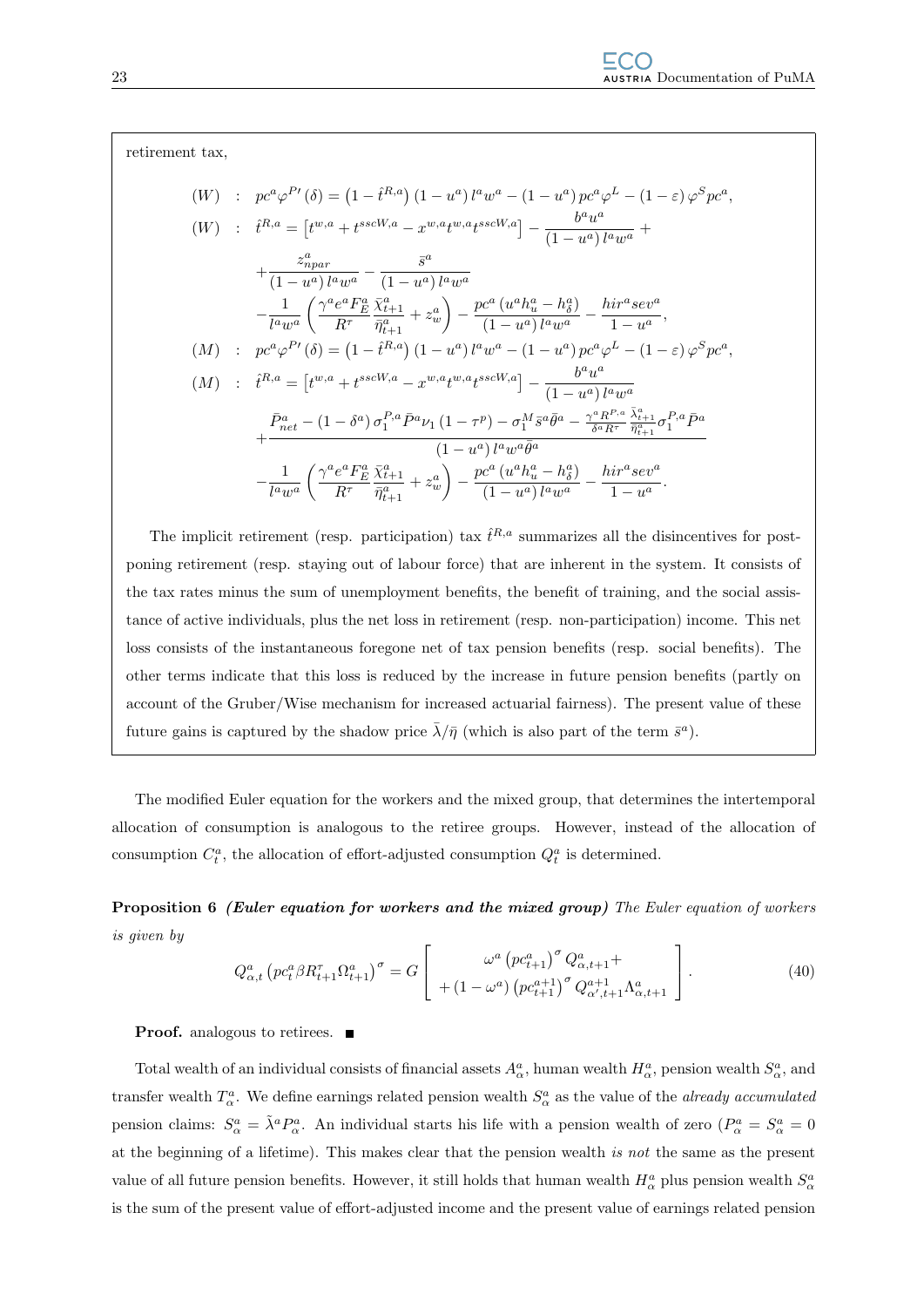benefits. Therefore, human wealth  $H^a_\alpha$  in our model represents the present value of effort-adjusted income plus the difference of the present value of pension benefits and the value of already accumulated pension points (this difference is always greater or equal to zero). Thus, human wealth  $H^a_\alpha$ , earnings related pension wealth  $S^a_\alpha$  and transfer wealth  $T^a_\alpha$  are given by:

<span id="page-27-0"></span>
$$
(W): H^a_{\alpha,t} = (\tilde{y}^W - pc^a \bar{\varphi} + \delta^a \bar{\delta}^a \bar{s}^a) \theta^a_{\alpha} + \frac{\gamma^a G}{R^{\tau}_{t+1} \Omega^a_{t+1}} \bar{H}^a_{\alpha,t+1},
$$
\n(41a)

$$
(M): H^{a}_{\alpha,t} = (\tilde{y}^M - pc^a \bar{\varphi} + \sigma^M \bar{\delta}^a \bar{s}^a) \theta^a_{\alpha} + \frac{\gamma^a G}{R^{\tau}_{t+1} \Omega^a_{t+1}} \bar{H}^a_{\alpha,t+1},
$$
\n(41b)

$$
(W): S^a_{\alpha,t} = \left(1 - \bar{\delta}\right) \left(1 - \tau^{pd}\right) \nu^a_2 P^a_{\alpha,t} - \delta^a \bar{\delta}^a \bar{s}^a \theta^a_\alpha - \frac{\gamma^a R^{P,a}}{R^{\tau}} \frac{\bar{\lambda}^a_{t+1}}{\bar{\eta}^a_{t+1}} \left(1 - \bar{\delta}^a\right) X^a_0 + \frac{\gamma^a G}{R^{\tau}_{t+1} \Omega^a_{t+1}} \bar{S}^a_{\alpha,t+1},\tag{41c}
$$

$$
(M): S^a_{\alpha,t} = (1 - \bar{\delta}) \left(1 - \tau^{pd}\right) \nu_2^a P^a_{\alpha} + \bar{\delta} \left(1 - \delta^a\right) \left(1 - \tau^p\right) \nu_1 \left(1 + \sigma^P\right) P_{\alpha} -
$$
\n
$$
- \sigma^M \bar{\delta}^a \bar{s}^a \theta^a_{\alpha} - \frac{\gamma^a R^{P,a}}{R^T} \frac{\bar{\lambda}^a_{t+1}}{\bar{s}^a} \left(1 - \bar{\delta}^a\right) X^a_0 + \frac{\gamma^a G}{R^T \Omega^a} \bar{S}^a_{\alpha,t+1},
$$
\n
$$
(41d)
$$

$$
(W): T_{\alpha,t}^{a} = z_{t}^{a} + iv_{t}^{a} + (1 - \bar{\delta}) \left(1 - \tau^{DP}\right) P_{0}^{DP} + + \frac{\gamma^{a} R_{t}^{P,a}}{R^{\tau}} \frac{\bar{\lambda}_{t+1}^{a}}{\bar{\eta}_{t+1}^{a}} \left(1 - \bar{\delta}^{a}\right) X_{0}^{a} + \frac{G\gamma^{a}}{R_{t+1}^{\tau} \Omega_{t+1}^{a}} \bar{T}_{\alpha,t+1}^{a}, \tag{41e}
$$

$$
(M): T_{\alpha,t}^{a} = z_{t}^{a} + iv_{t}^{a} + (1 - \bar{\delta}) (1 - \tau^{DP}) P_{0}^{DP} + (1 - \delta) (1 - \tau^{P}) P_{0} +
$$
  
\n
$$
+ \frac{\gamma^{a} R^{P,a}}{R^{\tau}} \frac{\bar{\lambda}_{t+1}^{a}}{\bar{\eta}_{t+1}^{a}} (1 - \bar{\delta}^{a}) X_{0}^{a} + \frac{G\gamma^{a}}{R_{t+1}^{\tau} \Omega_{t+1}^{a}} \bar{T}_{\alpha,t+1}^{a},
$$
  
\n
$$
\tilde{y}^{W,a} = \delta^{a} \bar{\delta}^{a} [(1 - u^{a}) w_{net}^{a} + u^{a} b^{a} + w^{a} l_{\alpha}^{a} h i r_{\alpha}^{a} s e v_{\alpha}^{a}] + (1 - \delta^{a}) \bar{\delta}^{a} z_{npar}^{a},
$$
  
\n
$$
\tilde{y}^{M,a} = \delta^{a} \bar{\delta}^{a} [(1 - u^{a}) w_{net}^{a} + u^{a} b^{a} + w^{a} l_{\alpha}^{a} h i r_{\alpha}^{a} s e v_{\alpha}^{a}],
$$
  
\n
$$
\bar{s}^{a} = ((1 - u_{\alpha}^{a} + u_{\alpha}^{a} b_{1}) m^{a} w^{a} l_{\alpha}^{a} + m_{1}^{a}) \frac{\gamma^{a} R^{P,a}}{R^{\tau}} \frac{\bar{\lambda}_{t+1}^{a}}{\bar{\eta}_{t+1}^{a}}.
$$

Earnings related pension wealth  $S^a_\alpha$  also includes disability pensions that are related to previous earnings. Furthermore, for the mixed group, it also includes benefits  $\bar{\delta} (1 - \delta^a) (1 - \tau^p) \nu_1 (1 + \sigma^P) P_\alpha$ for retired households. Apart from lump sum transfers from the government and inter-vivo transfers, transfer wealth  $T^a_\alpha$  includes those parts of pension benefits that are not linked to previous earnings.

#### Proposition 7 Human capital and earnings related pension wealth are given by:

S

$$
H_{\alpha}^{a} = \tilde{\chi}^{a} \theta_{\alpha}^{H,a} \text{ and } \tag{42}
$$

$$
S^a_\alpha = \tilde{\lambda}^a P^a_\alpha, \tag{43}
$$

where  $\tilde{\lambda}^a = \lambda^a / \eta^a$  and  $\tilde{\chi}^a = \chi^a / \eta^a$ .

Thus, human wealth and earnings related pension wealth are determined by the stock of pension rights and productivity and their respective shadow variables.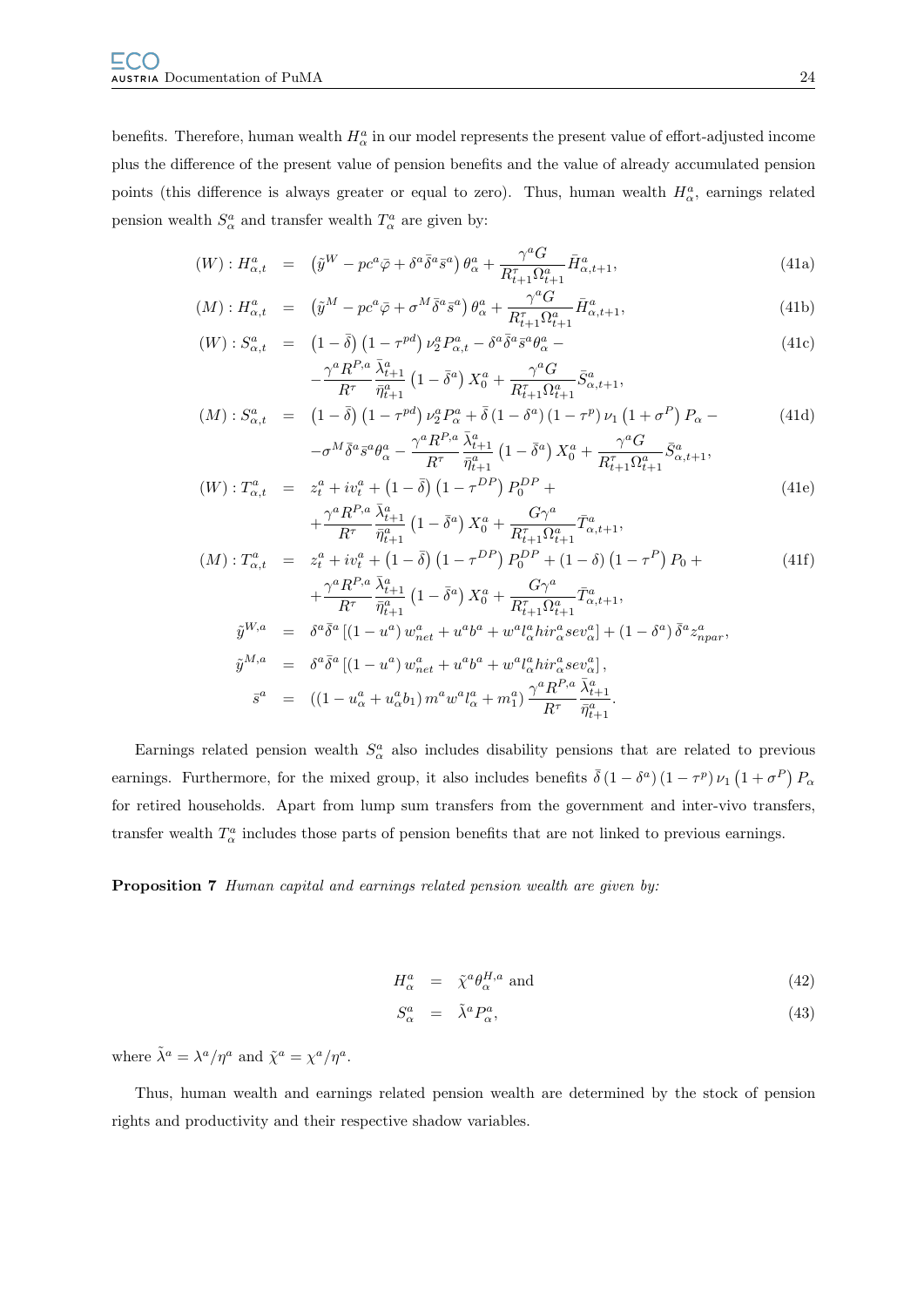**Proposition 8 (Policy of Workers and Mixed Group)** Consumption  $Q_{\alpha,t}^a$  and indirect utility  $V_{\alpha,t}^a$ are

$$
pc^a Q_\alpha^a = \frac{1}{\Delta^a} \left( A_\alpha^a + S_\alpha^a + H_\alpha^a + T_\alpha^a \right), \tag{44}
$$

$$
V_{\alpha}^{a} = (\Delta^{a})^{\frac{1}{\rho}} Q_{\alpha}^{a},
$$
  
\n
$$
\Delta_{t}^{a} = 1 + \left(\frac{pc_{t}^{a}}{pc_{t+1}^{a}}\right)^{\sigma-1} \beta^{\sigma} \left(R_{t+1}^{\tau} \Omega_{t+1}^{a}\right)^{\sigma-1} \gamma^{a} \Delta_{t+1}^{a}.
$$
\n(45)

**Proof.** analogous to retirees. ■

Effort adjusted consumption is determined by the marginal propensity to consume  $1/\Delta^a$  and total wealth. Notice that the marginal propensity to consume is age-dependent. The longer remaining life expectancy of younger workers implies that they consume a lower share of their total wealth than older workers. Present value of welfare  $V^a_{\alpha}$  is related to the marginal propensity to consume and effort-adjusted consumption.

#### <span id="page-28-0"></span>3.3 Discrete Skill Choice

Up to now, the skill distribution was treated as given. However, there is also an endogenous skill choice in PuMA. We distinguish three skill classes, i.e. high-, medium- and low-skilled. As stated before, the optimization problem in the preceding subsections is analogous for all skills. Young individuals, who belong to the group of medium- and high-skilled persons are an exception. They are still in education and therefore inactive on the labour market. These individuals choose the consumption level optimally, but make no labour supply decisions. Indirect utility of a new agent born in t with skill i is  $V_{t,t}^{i,1}$ . This agent initially belongs to age group 1 with history  $\alpha_1 = t$ . Let  $c^i > 0$  be the *incremental* educational effort costs that an agent with skill  $i - 1$  needs to invest to obtain skill  $i^{22}$  $i^{22}$  $i^{22}$ . The discrete skill choice at the beginning of the life-cycle is  $23$ 

<span id="page-28-3"></span>
$$
i = \arg\max_{\tilde{i}} V_{t,t}^{\tilde{i},1} - \sum_{j=0}^{\tilde{i}-1} c^j(v) , \quad \frac{dc^j(v)}{dv} > 0.
$$
 (46)

We assume heterogeneity of agents w.r.t. ability which is inversely related to the index  $v \in [0,1]$ . The incremental effort cost  $c^i(v)$  of upgrading from skill  $i-1$  to skill i is strictly increasing in v, i.e.  $dc^{i}(v)/dv > 0$ . Since  $v = 0$  is the highest and  $v = 1$  is the lowest ability, the assumption implies that the incremental effort cost to obtain the next higher degree increases with declining ability. We assume that ability of new agents is distributed according to the cumulative distribution function  $\Gamma^D(\nu)$ .

The discrete skill choice is most easily explained by starting with the lowest skill class  $i = 1$  and asking whether it pays to obtain the next higher degree. Following this procedure, an agent with skill  $i-1$  acquires the incremental education to obtain degree i if the following inequality derived from [\(46\)](#page-28-3) holds:  $V_{t,t}^{i,1} - c^{i-1}(v) > V_{t,t}^{i-1,1} \Longleftrightarrow V_{t,t}^{i,1} > V_{t,t}^{i-1,1} + c^{i-1}(v)$ . For high cost (low ability) persons, it is

<span id="page-28-2"></span><span id="page-28-1"></span> $^{22}$ We abstract from all material start-up educational costs such as teacher salaries, books, tuition fees etc.

<sup>&</sup>lt;sup>23</sup>Life-time utility net of educational effort would be  $V^1$ ,  $V^2 - c^1$  and  $V^3 - (c^1 + c^2)$  for a low-, medium- and high-skilled agent where effort cost  $c^0$  is normalized to zero, for convenience.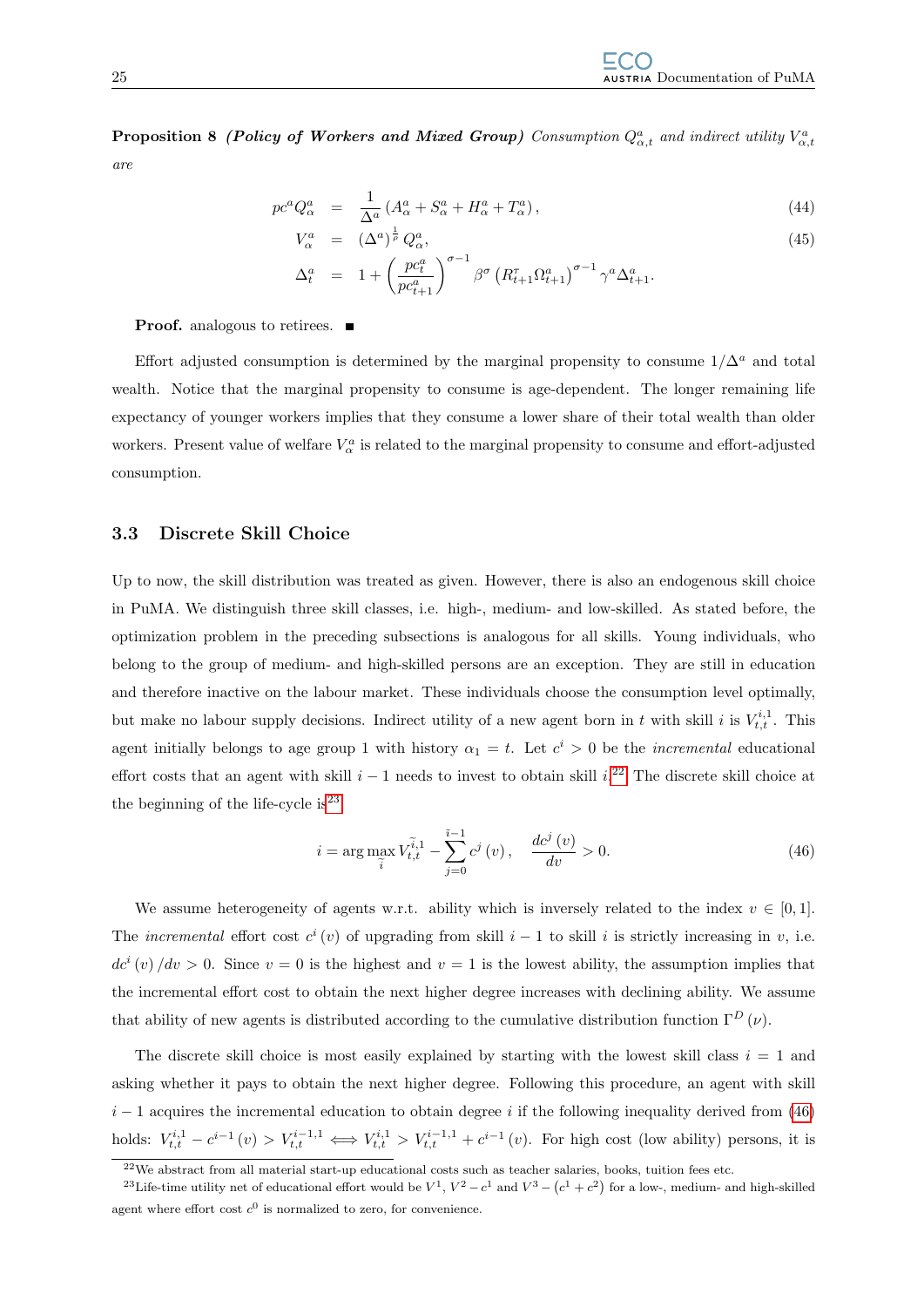#### <span id="page-29-0"></span>Figure 1: Discrete Education Choice



not worthwhile to incur the incremental educational costs. Hence, there exists a critical agent  $\nu^{i-1}$  who is just indifferent between degrees  $i - 1$  and i:

$$
V_{t,t}^{i,1} = V_{t,t}^{i-1,1} + c^{i-1}(\nu) \quad \Rightarrow \quad \nu_t^{i-1}.
$$
 (47)

Since educational costs increase in v, agents with *lower* ability  $v > v^i$  and therefore higher costs are assigned to skill group  $i-1$  as Figure [1](#page-29-0) illustrates. Of all  $N_{t,t}^1$  new agents entering the model with an age of 15 in period  $t$ , a share  $k_t^i$  chooses skill group  $i$ :

$$
N_{t,t}^{i,1} = k_t^i \cdot N_{t,t}^1, \quad k_t^i = \begin{cases} 1 - \Gamma^D(\nu_t^1) & : i = 1, \\ \Gamma^D(\nu_t^1) - \Gamma^D(\nu_t^2) & : i = 2, \\ \Gamma^D(\nu_t^2) & : i = 3. \end{cases}
$$
(48)

We assume, that the educational choice is open only to new households while older ones are locked into their previously chosen skill group. Hence, the law of motion for the number of individuals in age-group 1 with skill level  $i$  is

$$
N_{t+1}^{i,1} = \gamma^1 \omega^1 N_t^{i,1} + N_{t+1,t+1}^{i,1} + netm i g_{t+1}^{i,1},\tag{49}
$$

where  $netmig_{t+1}^{i,1}$  is the number of net migrants into skill group i and the youngest age group 1. We specify the cost of education to be

$$
c^{i}(v) = (\xi^{D,i}(1-v))^{1/\varepsilon_D} \Rightarrow \nu_t^{i} = 1 - \left(\Delta_{t,t}^{D,i+1}\right)^{\varepsilon_D} / \xi^{D,i}, \tag{50}
$$

where  $\Delta^{D,i} \equiv V^i - V^{i-1}, \xi^{D,i} > 0, \epsilon_D < 0$ . If life-time utility of skill  $i+1$  increases relative to i, the critical value  $\nu^i$  rises and the share of skill group  $i+1$  in the new cohort rises. For example, if the horizontal line  $V^3$  in Figure [1](#page-29-0) shifts up while  $V^2 + c^2$  remains constant, the intersection point with the upward sloping curve  $V^2 + c^2$  occurs at a higher value of  $\nu^2$ , i.e. the critical ability  $\nu^2$  increases.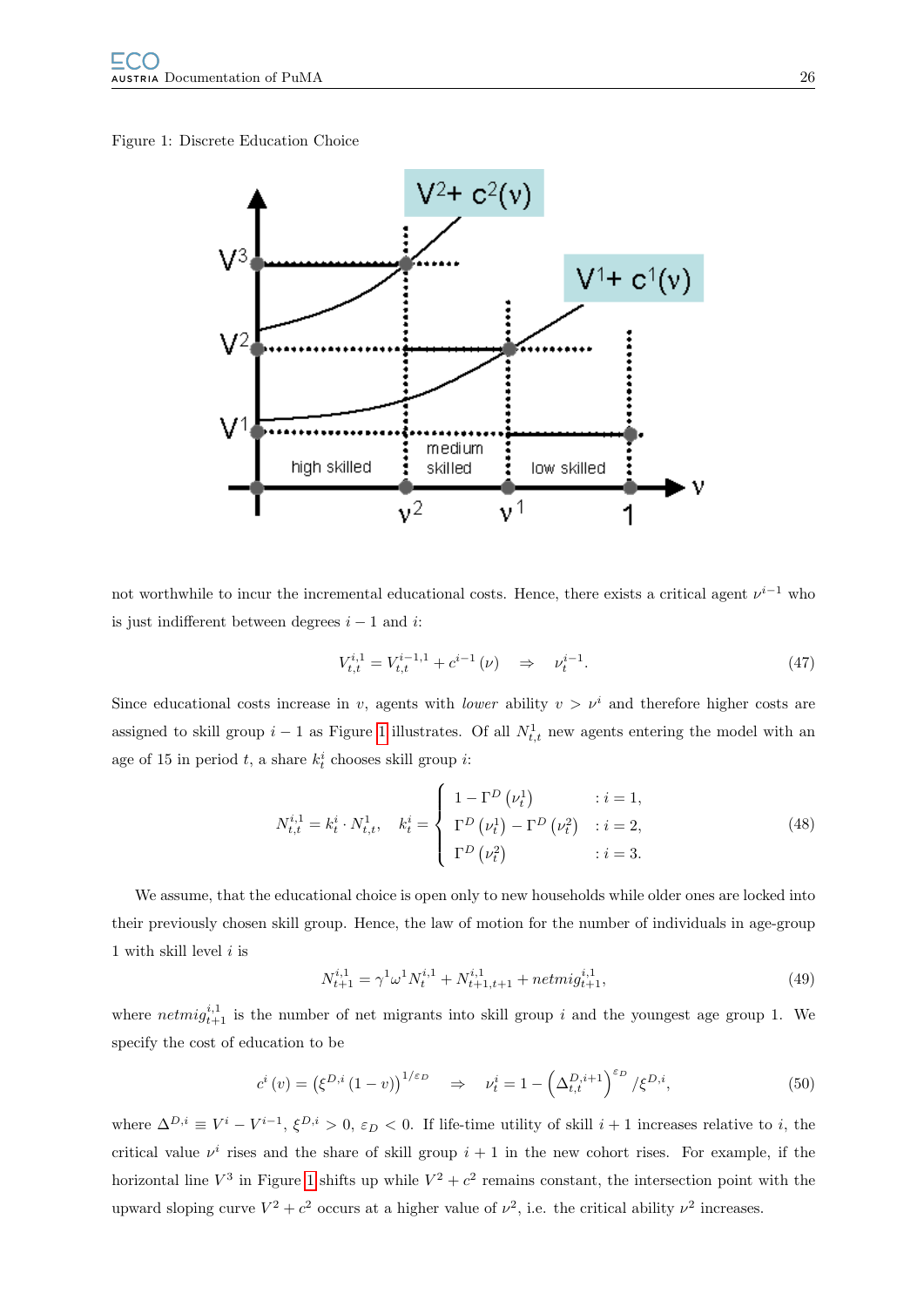Remark 8 The endogenous skill choice can be 'switched off' in the model simulations, so that the effects of a policy reform can also be analysed for an exogenously given distribution of educational levels.

## <span id="page-30-0"></span>4 Demand for varieties of goods

The model allows for monopolistic competition implying cost minimization of the consumption basket on the household side. Cost minimization occurs in a first step with respect to the country of origin of goods and services and in a second step with respect to the firms producing differentiated goods.

## <span id="page-30-1"></span>4.1 Optimal division of the consumption bundle with respect to county of origin

In this section we derive the optimal division of the consumption bundle  $C<sup>a</sup>$  into home-produced goods,  $c^{h,a}$  and foreign goods,  $c^{f,a}$ . We assume again a CES-utility function of these two types of goods. The household minimizes the costs of the consumption bundle  $C<sup>a</sup>$  by choosing goods produced at home and goods produced outside the economy in the rest of the world. The problem is given by:

$$
pc = \min_{c^h, c^f} p^{ch} c^h + p^{cf} c^f
$$
  
s.t.  $U_t (c^h, c^f) = \left[ \underbrace{a_{cc}^{\frac{1}{p_{cc}}} (c^h)^{\frac{p_{cc}-1}{p_{cc}}} + (1 - a_{cc})^{\frac{1}{p_{cc}}} (c^f)^{\frac{p_{cc}-1}{p_{cc}}}}_{x} \right]^{p_{cc}-1} \ge 1.$ 

Proposition 9 Minimization of the price index pc leads to the following division of consumption in domestic and foreign produced goods and price index:

$$
c^{h,a} = a_{cc} \left(\frac{pc}{pc^h}\right)^{p_{cc}} C^a,
$$
  
\n
$$
c^{f,a} = (1 - a_{cc}) \left(\frac{pc}{pc^f}\right)^{p_{cc}} C^a,
$$
  
\n
$$
pc = \left[a_{cc} (p^{ch})^{1 - p_{cc}} + (1 - a_{cc}) (p^{cf})^{1 - p_{cc}}\right]^{\frac{1}{1 - p_{cc}}}.
$$

**Proof.** analogous to [13.1.](#page-78-1)  $\blacksquare$ 

# <span id="page-30-2"></span>4.2 Optimal division of the home consumption bundle upon differentiated goods

The household again minimizes the price index across all home firms using a CES-utility function. For private households the number of domestic firms  $N<sup>F</sup>$  is given. The problem is defined as:

$$
p^{ch} = \min_{\overline{c}} \sum_{j=1}^{N^{F}} p_{j} c_{j} \qquad s.t. \quad U(\overline{c}) = \left( \sum_{i=1}^{N^{F}} c_{j}^{\frac{1}{\overline{r}}} \right) \ge 1,
$$
  

$$
\Rightarrow \frac{p_{k}}{p_{j}} = \frac{c_{k}^{\frac{1-\eta}{\eta}}}{c_{j}^{\frac{1-\eta}{\eta}}} \Rightarrow c_{k} = \left( \frac{p_{k}}{p_{j}} \right)^{\frac{\eta}{1-\eta}} c_{j}.
$$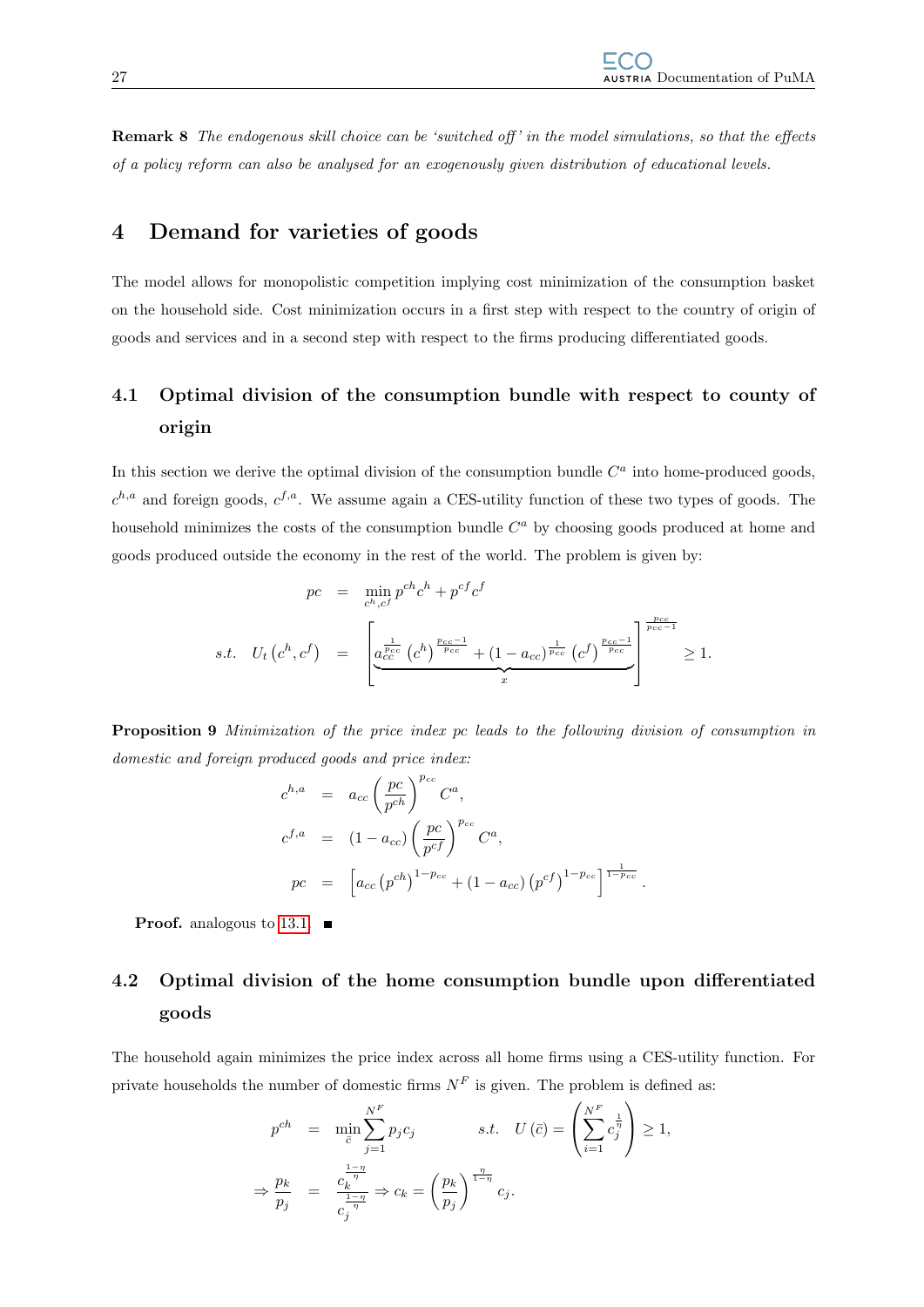Let k equal the last firm  $N^F$  then it follows:

$$
\sum_{i=1}^{N^{F}-1} \left(\frac{p_{j}}{p_{N^{F}}}\right)^{\frac{1}{1-\eta}} c_{N^{F}}^{\frac{1}{\eta}} + c_{N^{F}}^{\frac{1}{\eta}} = 1
$$
\n
$$
\Rightarrow c_{N^{F}}^{\frac{1}{\eta}} \left[\sum_{j=1}^{N^{F}-1} \left(\frac{p_{j}}{p_{N^{F}}}\right)^{\frac{1}{1-\eta}} + 1\right] = 1
$$
\n
$$
\Rightarrow c_{N^{F}} = \left[\frac{1}{\left(\frac{1}{p_{N^{F}}}\right)^{\frac{1}{1-\eta}}} \left[\sum_{i=1}^{N^{F}} p_{j}^{\frac{1}{1-\eta}}\right] \Rightarrow c_{j} = \frac{p_{j}^{\frac{\eta}{1-\eta}}}{\left[\sum_{l=1}^{N^{F}} p_{l}^{\frac{1}{1-\eta}}\right]^{\eta}}.
$$

Let  $V = \left[ \sum_{l=1}^{N^F} p_l^{\frac{1}{1-\eta}} \right]$  $\Big]$ <sup>"</sup>. This results in:

$$
p^{ch} = \sum_{l=1}^{N^F} p_l c_l = \frac{1}{V} \left[ \sum_{l=1}^{N^F} p_l^{\frac{1}{1-\eta}} \right] = V^{\frac{1-\eta}{\eta}}.
$$

Given  $p = p_j = p_l \quad \forall j, l$  it follows that:

$$
p^{ch} = \left(p^{\frac{1}{1-\eta}}N^F\right)^{1-\eta} = pN^{F^{1-\eta}} = pN^{F^{\frac{1}{1-\sigma}}}, \quad \text{where } \eta = \frac{\sigma}{\sigma - 1}.
$$

Using that  $N^F = \left(\frac{p^{ch}}{R}\right)^2$  $\left(p^{ch}_{p_j}\right)^{1-\sigma}$  and  $p^{ch} = N^F p_j c_j$  gives that  $c_j = \left(\frac{p^{ch}}{p_j}\right)^{1-\sigma}$  $\left(\frac{p^{ch}}{p_j}\right)^{\sigma}$ , where  $c_j$  is the demanded amount from firm  $j$  given utility equals 1. One can conclude that:

$$
C_j^{h,a} = c_j c^{h,a} = \left(\frac{p^{ch}}{p_j}\right)^{\sigma} c^{h,a},
$$
  

$$
C^{h,a} = N^F c_j c^{h,a} = N^F \left(\frac{p^{ch}}{p_j}\right)^{\sigma} c^{h,a}
$$

.

The demand for foreign varieties is determined in the same way with a different number of firms.

## <span id="page-31-0"></span>4.3 Demand from the Rest of the World

Domestic firms export goods in all other regions. It is assumed that firms are not able to discriminate between different buyers. Export demand functions for all possible regions may be rationalized by the following utility maximization problem of foreign agents:

$$
\max_e u\left(e\right)+X \qquad \qquad s.t. \quad p^ee+X\leq Y^*,
$$

where  $X$  is a non-traded good and  $e$  a traded goods aggregate composed of varieties from all over the world. Given this kind of preferences income effects are absorbed by demand for non-traded goods while demand for traded goods aggregate is a falling function  $e(p^e)$  of its price-index. With a small share in foreign demand, domestic prices have a negligible influence on the price index  $p^e$  and leave foreign demand for the traded goods aggregate e largely unaffected. However, home prices affect derived demand for individual varieties. Foreign customers substitute toward home goods as these become cheaper. Exports involve real trade costs of the iceberg type. Only a fraction of  $(1 - \tau^e)$  of exported output arrives at foreign customers, who pay nevertheless  $p^e$ . The demand function is given by:

$$
e^{RW} = e^0 \left[ \frac{1}{(1 - \tau^e) p^e} \right]^{p_e} = e^0 (P^e)^{-p_e},
$$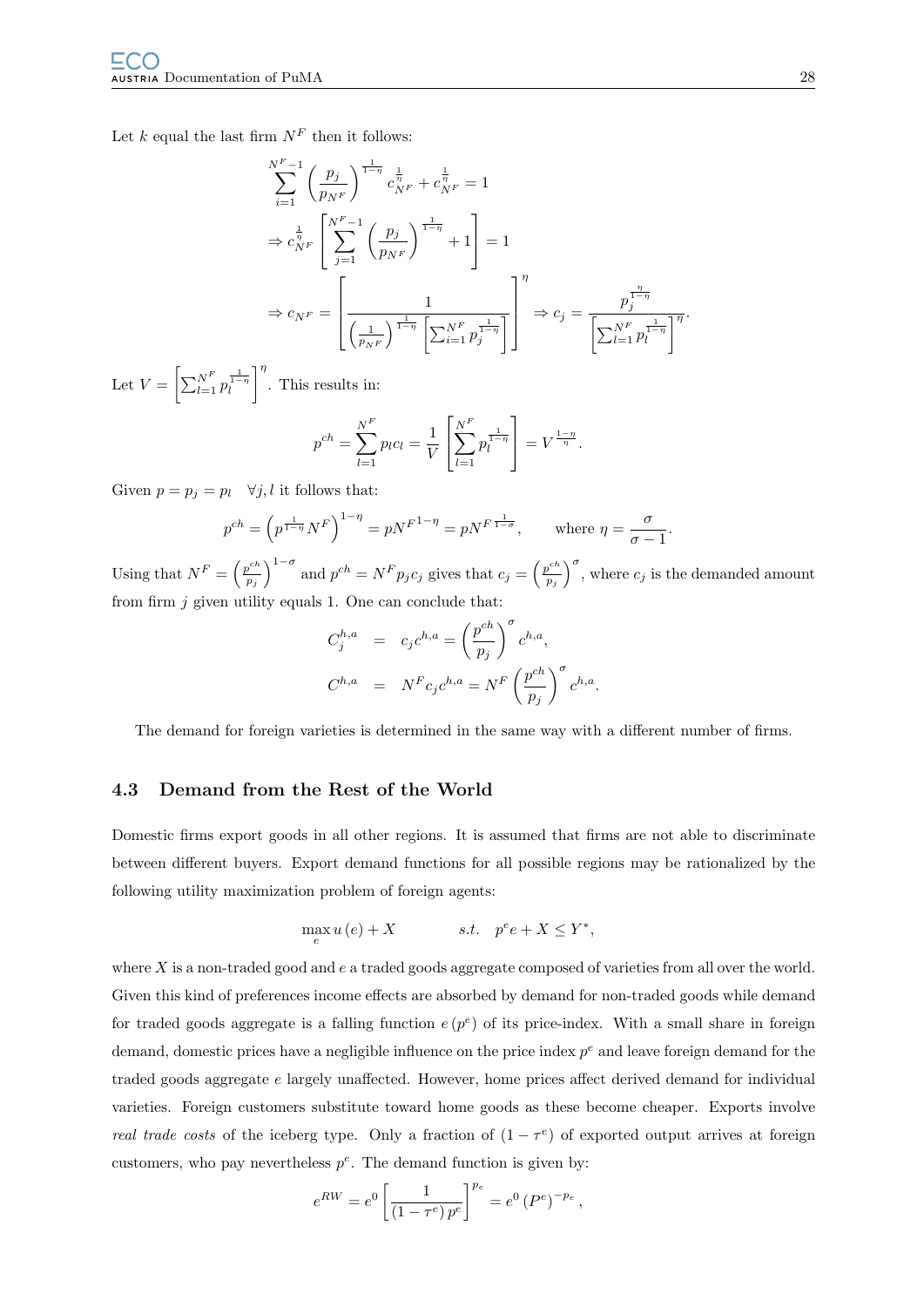where  $p_e$  is the Armington elasticity and  $(1 - \tau^e) p^e = P^e$ . The formula is the same as for consumption of households, with the exception that the price index of the foreign country equals 1 (normalization). The demand for goods for domestic firm  $j$  is given by:

$$
e^{RW,j} = \left(\frac{P^e}{P^{e,j}}\right)^{\sigma} \Rightarrow EX^j = e^{RW,j}e^{RW} = \left(\frac{P^e}{P^{e,j}}\right)^{\sigma}e^{RW},
$$

$$
EX = N^F e^{RW,j}e^{RW} = N^F \left(\frac{P^e}{P^{e,i}}\right)^{\sigma} e^0 (P^e)^{-p_e}.
$$

#### <span id="page-32-0"></span>4.4 Government demand

The problem of the government choosing the optimal bundle is the same as for households. For this reason only the results are written here. The government minimizes the following:

$$
p^{cg} = \min_{cg^h, cg^f} p^{cg,h} cg^h + p^{cg,f} cg^f
$$
  
s.t.  $Ug\left(cg^h, cg^f\right) = \left[a_{cg}^{\frac{1}{p_{cg}}} \left(cg^h\right)^{\frac{p_{cg}-1}{p_{cg}}} + (1 - a_{cg})^{\frac{1}{p_{cg}}} \left(cg^f\right)^{\frac{p_{cg}-1}{p_{cg}}} \right]^{\frac{p_{cg}}{p_{cg}-1}} \ge 1.$ 

This problem leads to:

$$
cg^h = a_{cg} \left(\frac{p^{cg}}{p^{cg,h}}\right)^{p_{cg}} \bar{C}G,
$$
  
\n
$$
cg^f = (1 - a_{cg}) \left(\frac{p^{cg}}{p^{cg,f}}\right)^{p_{cg}} \bar{C}G,
$$
  
\n
$$
p^{cg} = \left[a_{cg} (p^{cg,h})^{1-p_{cg}} + (1 - a_{cg}) (p^{cg,f})^{1-p_{cg}}\right]^{\frac{1}{1-p_{cg}}},
$$
  
\n
$$
CG^h_j = cg^h_j cg^h = \left(\frac{p^{cg,h}}{p_j}\right)^\sigma cg^h,
$$
  
\n
$$
CG^h = N^Fcg^h_jcg^h = N^F \left(\frac{p^{cg,h}}{p_j}\right)^\sigma cg^h,
$$
  
\n
$$
p^{cg,h} = p(=p_j)N^{F\frac{1}{1-\sigma}}.
$$

## <span id="page-32-1"></span>5 Aggregation

The simplicity and tractability of the perpetual youth model with a constant mortality rate rests on the fact that it allows for analytical aggregation. The same applies to the PA model. The advantage of approximating actual demographic and life-cycle properties with a low dimensional system is possible only if age groups can be aggregated analytically. In the PA model, agents are uniquely identified by their biography  $\alpha$ . For all static variables, such as consumption, aggregate values per age group are given by

$$
C^a_t = \sum_{\alpha \in \mathcal{N}^a_t} C^a_{\alpha,t} N^a_{\alpha,t}.
$$

The aggregation of dynamic variables is somewhat complicated. However, aggregation of transfer wealth is particularly simple since individual variables are the same for all biographies within one age group. Aggregate transfer wealth is given by

$$
T^a_t = \sum_{\alpha \in \mathcal{N}^a_t} T^a_{\alpha,t} N^a_{\alpha,t},
$$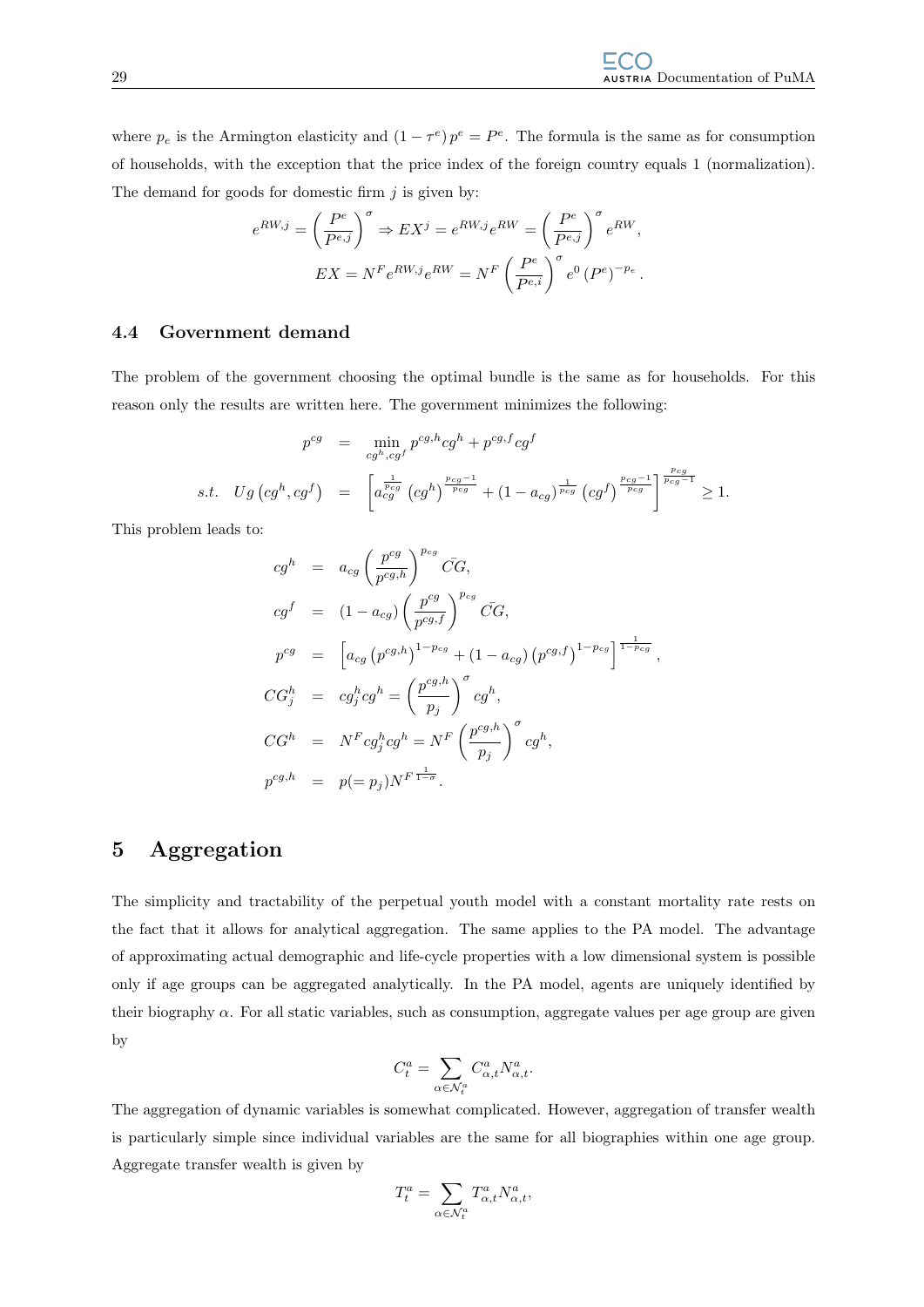where  $T_{\alpha,t}^a$  is derived in [\(41e\)](#page-27-0) for the workers, for example. In contrast to that, the dynamics of aggregate assets, pension- and productivity stocks is more difficult. This stems from the fact that, even within a particular age- and skill group, these values are different for different biographies  $\alpha$ . The derivation is described in following subsections.

#### <span id="page-33-0"></span>5.1 Skill Accumulation

The aggregate of the individual productivity of group  $a, \Theta_t^{H,a}$ , is

$$
\Theta_t^{H,a} \equiv \sum_{\alpha \in \mathcal{N}_t^a} \theta_{\alpha,t}^{H,a} N_{\alpha,t}^a.
$$
\n(51)

Consider the law of motion for aggregate productivity  $\Theta^H$ . By definition, productivity units  $\Theta^{H,a}_{t+1}$  of group a at time  $t + 1$  are composed of productivity units of all those who already belonged to group a in period t and did not change the age group, plus productivity units of those who belonged to group  $a - 1$ in t, but aged at the end of period t and got their biography updated from  $\alpha$  to  $\alpha'$ . (The amendments to these equations for the implementation of migration in PuMA are presented at the end of this subsection.)

$$
\Theta_{t+1}^{H,a} = \sum_{\alpha \in \mathcal{N}_t^a} \theta_{\alpha, t+1}^{H,a} N_{\alpha, t+1}^a + \sum_{\alpha \in \mathcal{N}_t^{a-1}} \theta_{\alpha', t+1}^{H,a} N_{\alpha', t+1}^a, \quad \alpha' = (\alpha, t+1). \tag{52}
$$

To obtain the law of motion, multiply this equation by G and use  $N_{\alpha,t+1}^a = \gamma^a \omega^a N_{\alpha,t}^a$  and  $G \theta_{\alpha,t+1}^{H,a} =$  $\left[\left(1-\delta^{H,a}\right)+F_t^a\right]\cdot\theta_{\alpha,t}^{H,a}$ , from [\(32\)](#page-18-6). It is now evident why the symmetry in training effort  $e_t^a$  is important for aggregation. Otherwise, human capital production  $F_t^a$  would depend on the biography and aggregation would be impossible in the PA model. In the second term, note that by [\(2\)](#page-8-1) the mass of movers with biographies  $\alpha' = (\alpha, t + 1)$  is a fraction  $\gamma^{a-1} (1 - \omega^{a-1})$  of all  $\alpha \in \mathcal{N}_t^{a-1}$ . We thus substitute  $N_{\alpha', t+1}^a =$  $\gamma^{a-1} (1 - \omega^{a-1}) N_{\alpha,t}^{a-1}$  as well as  $G \theta_{\alpha',t+1}^{H,a} = ((1 - \delta^{H,a-1}) + F_t^{a-1}) \theta_{\alpha,t}^{H,a-1}$  from [\(32\)](#page-18-6), which yields

$$
a > 1: \quad G\Theta_{t+1}^{H,a} = \gamma^a \omega^a \left[ \left( 1 - \delta^{H,a} \right) + F_t^a \right] \Theta_t^{H,a}
$$
  
+ 
$$
\gamma^{a-1} \left( 1 - \omega^{a-1} \right) \left[ \left( 1 - \delta^{H,a-1} \right) + F_t^{a-1} \right] \Theta_t^{H,a-1},
$$
  

$$
a = 1: \quad G\Theta_{t+1}^{H,1} = \gamma^1 \omega^1 \left[ \left( 1 - \delta^{H,1} \right) + F_t^1 \right] \Theta_t^{H,1} + \theta_0^H N_{t+1,t+1}^1.
$$

In the first age group, the inflow of newborns is  $N_{t+1,t+1}^1$ . Each one is endowed with an exogenously given amount of productivity  $\theta_{t+1,t+1}^{1,H} = \theta_0^H$ .

Furthermore, migrants add to the aggregate productivity stock of group a. A number of  $netmig_{t+1}^a$ migrants transfer their individual productivity to the host country. We assume that their individual productivity stock amounts to a share  $\theta^{H,adj,a}$  of respective 'insiders'. This implies that the amount described above is increased by a factor  $\theta^{H,adj,a} \frac{netmig_{t+1}^a}{N_{t+1}^a - netmig_{t+1}^a}$ . Thus, migrants add to the aggregate productivity stock of different groups, which implies that

$$
a > 1: \quad G\Theta_{t+1}^{H,a} = \begin{bmatrix} 1 + \theta^{H,adj,a} \frac{netmig_{t+1}^a}{N_{t+1}^a - netmig_{t+1}^a} \end{bmatrix} * \n a = 1: \quad G\Theta_{t+1}^{H,1} = \begin{bmatrix} \gamma^a \omega^a \left[ \left( 1 - \delta^{H,a} \right) + F_t^a \right] \Theta_t^{H,a} + \gamma^{a-1} \left( 1 - \omega^{a-1} \right) \left[ \left( 1 - \delta^{H,a-1} \right) + F_t^{a-1} \right] \Theta_t^{H,a-1} \end{bmatrix}, \n a = 1: \quad G\Theta_{t+1}^{H,1} = \begin{bmatrix} 1 + \theta^{H,adj,1} \frac{netmig_{t+1}^a}{N_{t+1}^1 - netmig_{t+1}^a} \end{bmatrix} * \begin{bmatrix} \gamma^1 \omega^1 \left[ \left( 1 - \delta^{H,1} \right) + F_t^1 \right] \Theta_t^{H,1} + \theta_0^H N_{t+1,t+1}^1 \end{bmatrix}.
$$
\n
$$
(53)
$$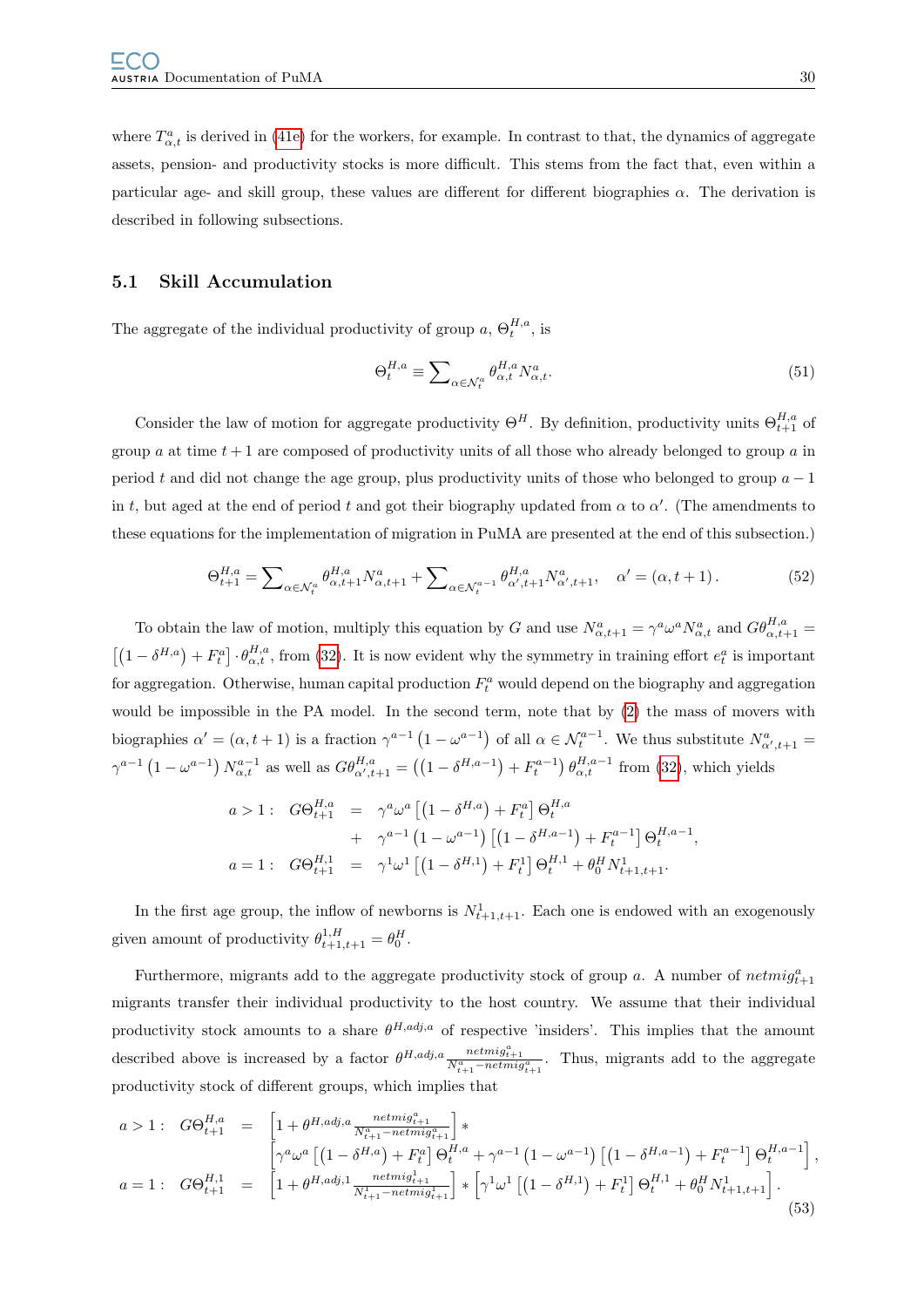#### <span id="page-34-0"></span>5.2 Pension Wealth

In general, the pension assessment base of an individual can be written as:

$$
GP_{\alpha,t+1}^a = R^{P,a} \left[ M^a + X^a P_{\alpha,t}^a \right].
$$

In this equation, the variables for the different age groups are given by

$$
(W): X^{a} = 1,
$$
  
\n
$$
(M): X^{a} = 1 + \sigma^{P,a},
$$
  
\n
$$
(R): X^{a} = 1,
$$
  
\n
$$
(R): M^{a} = 0,
$$
  
\n
$$
(W): M^{a} = \bar{\delta}^{a} \delta^{a} [(1 - u^{a} + u^{a} b_{1}) m^{a} w^{a} \theta_{\alpha}^{a} l^{a} + m_{1}^{a}] + (1 - \bar{\delta}^{a}) X_{0}^{a},
$$
  
\n
$$
(M): M^{a} = \bar{\delta}^{a} \sigma^{M} (\delta^{a}) [(1 - u^{a} + u^{a} b_{1}) m^{a} w^{a} \theta_{\alpha}^{a} l^{a} + m_{1}^{a}] + (1 - \bar{\delta}^{a}) X_{0}^{a},
$$

where (R) stands for retiree age groups. Multiplying by  $\omega^a \gamma^a N_{\alpha,t}^a$  and summing over  $\alpha$  yields:

$$
G\omega^a \gamma^a \sum_{\alpha \in N_t^a} N_{\alpha,t}^a P_{\alpha,t+1}^a = \omega^a \gamma^a \sum_{\alpha \in N_t^a} N_{\alpha,t}^a R^{P,a} \left( M_t^a + X^a P_{\alpha,t}^a \right)
$$

and finally results in:

$$
GP_{t+1}^{a} = \omega^{a} \gamma^{a} R^{P,a} (N_{t}^{a} M_{t}^{a} + X^{a} P_{t}^{a}) +
$$
  
+
$$
\gamma^{a-1} (1 - \omega^{a-1}) R^{P,a-1} (N_{t}^{a-1} M_{t}^{a-1} + X^{a-1} P_{t}^{a-1}).
$$

Analogously to individual productivity stocks, migrants transfer pension claims to the destination country, amounting to a share  $P^{adj,a}$  of respective 'insiders'. In analogy to the aggregate productivity stock, this implies:

<span id="page-34-1"></span>
$$
GP_{t+1}^{a} = \left[1 + P^{adj,a} \frac{netmig_{t+1}^{a}}{N_{t+1}^{a} - netmig_{t+1}^{a}}\right] * \left[\omega^{a} \gamma^{a} R^{P,a} \left(N_{t}^{a} M_{t}^{a} + X^{a} P_{t}^{a}\right) + \gamma^{a-1} \left(1 - \omega^{a-1}\right) R^{P,a-1} \left(N_{t}^{a-1} M_{t}^{a-1} + X^{a-1} P_{t}^{a-1}\right)\right].
$$
\n(54)

However, pension claims that have been acquired until the time of migration are paid by the country of origin, while pension claims acquired after migration are paid by the destination country. Nevertheless, claims to foreign public pension systems are transferred to domestic claims, see [55.](#page-34-1) The domestic public pension system is compensated by transfers from foreign governments  $ex^{Pens,Corr}$ . To keep track of this, we perform an adjustment in the public sector. We introduce a stock of net international government pension claims  $P_t^{Gov,a}$ , which follows the law of motion:

$$
GP_{t+1}^{gov,a} = \omega^a \gamma^a R^{P,a} X^a P_t^{gov,a} + \gamma^{a-1} \left( 1 - \omega^{a-1} \right) R^{P,a-1} X^{a-1} P_t^{gov,a-1}
$$
(55)

$$
-netmig_{t+1}^{a}P^{adj,a}\frac{GP_{t+1}^{a}}{N_{t+1}^{a}}.\tag{56}
$$

To illustrate: in case of positive net migration to the modelled country, this stock  $P^{Gov,a}$  is negative. In that case, home government's pension expenditures are reduced by  $ex^{Pens,Corr}$  because foreign governments pay for this part.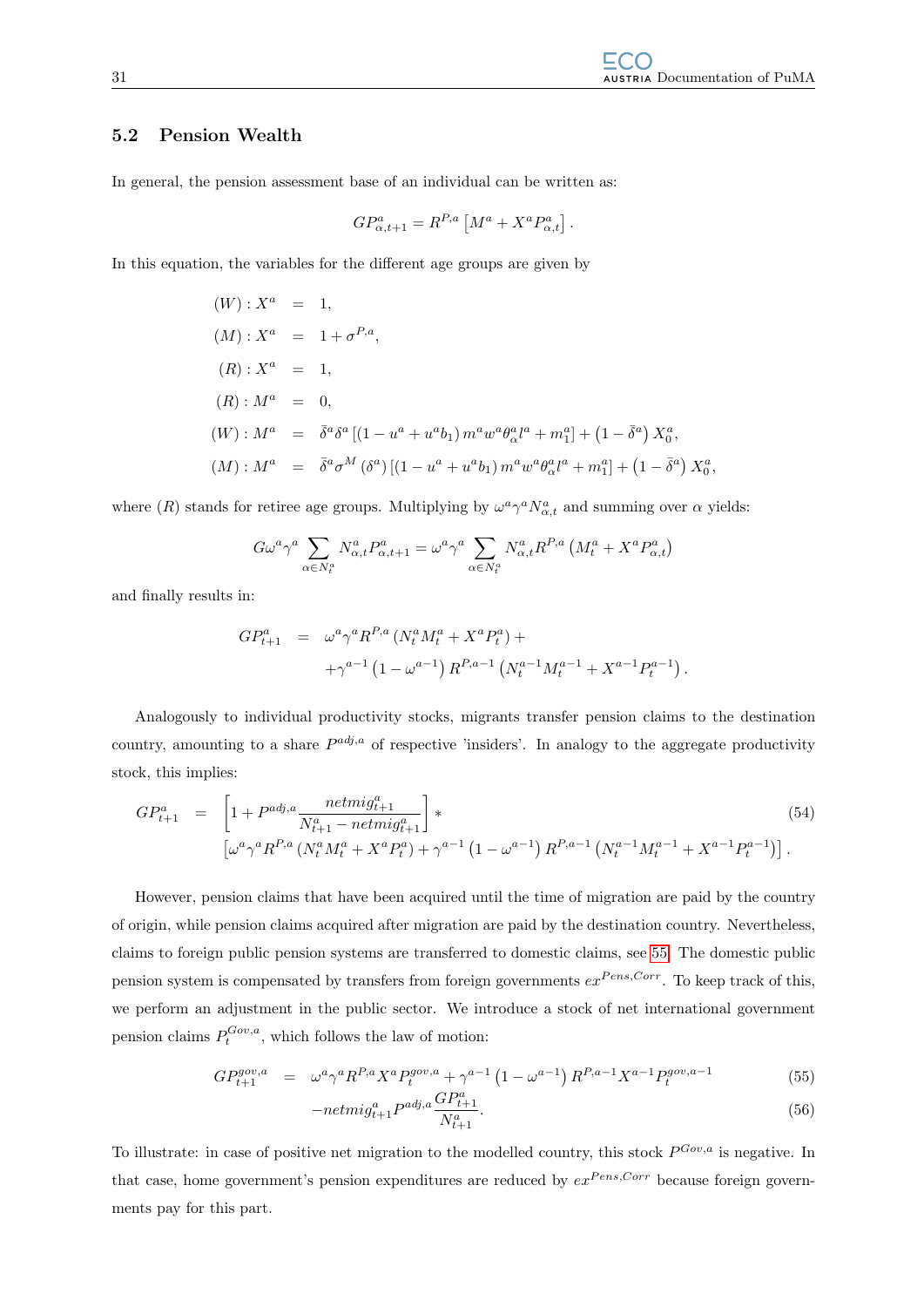From

$$
S^a_\alpha = \tilde{\lambda}^a P^a_\alpha
$$

and from the property that  $\tilde{\lambda}^a_\alpha = \tilde{\lambda}^a$  is identical for all biographies, we get aggregate pension wealth for an age group:

$$
S^{a} = \sum_{\alpha} S^{a}_{\alpha} N^{a}_{\alpha} = \sum_{\alpha} \tilde{\lambda}^{a} P^{a}_{\alpha} N^{a}_{\alpha} = \tilde{\lambda}^{a} P^{a}.
$$
 (57)

## <span id="page-35-0"></span>5.3 Assets

The law of motion for aggregated financial assets of the households of an age group is given by the following equations.[24](#page-35-1) Note that migration adds a similar term to this law of motion as for skill accumulation and pension wealth.

$$
GA_{t+1}^1 = \left[1 + A^{adj,1} \frac{netmig_{t+1}^1}{N_{t+1}^1 - netmig_{t+1}^1} \right] R_{t+1}^{\tau} \omega^1 Sav_t^1,
$$
\n(58a)

$$
GA_{t+1}^{a} = \left[1 + A^{adj,a} \frac{netmig_{t+1}^{a}}{N_{t+1}^{a} - netmig_{t+1}^{a}}\right] R_{t+1}^{\tau} \left[\omega^{a} Sav_{t}^{a} + \left(1 - \omega^{a-1}\right) Sav_{t}^{a-1}\right] a = 2, ..., A, (58b)
$$

where

$$
Sav^{a} = A^{a} + (y^{a} + z^{a} + iv^{a}) N^{a} - pc^{a} C^{a}.
$$

<span id="page-35-1"></span> $24$ For the derivation of these equations see Grafenhofer et al. (2007).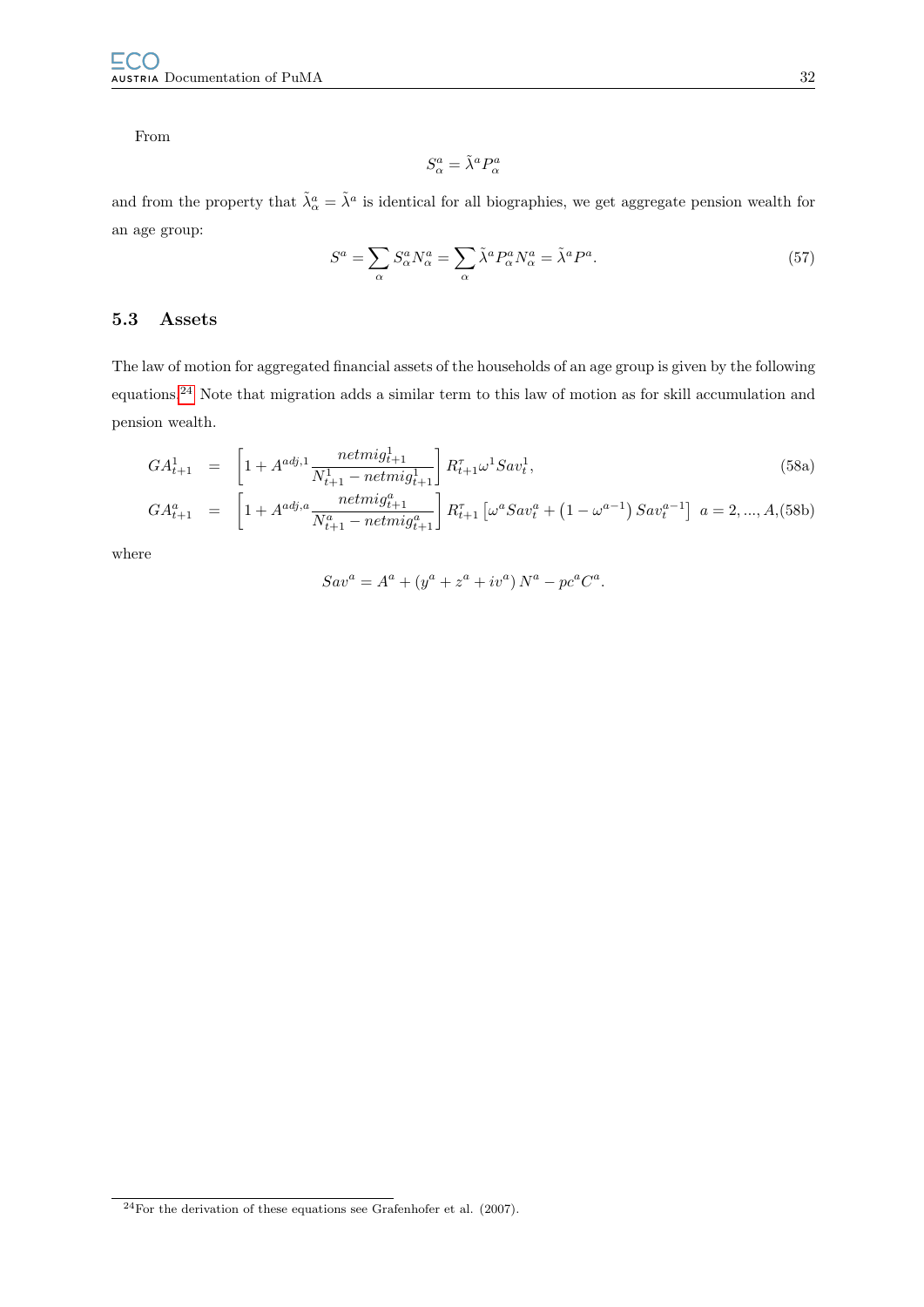# 6 Production and Wage Bargaining

Firms in the economy are divided in capital firms, transforming final goods in capital goods, and final goods firms, producing goods for private and public consumption, export and investment. Final goods producers operate in a monopolistic competition environment, capital firms in a perfectly competitive environment. Final goods firm j produces output  $Y_{t,j}$  by renting or buying four kinds of input, capital  $K_t$  and three different types of labour input (skills)  $L_{t,i}^D$ . Output of final goods firm j is produced via a linear homogeneous nested CES-production function:

$$
Y_{t,j} = F^Y(u_{t,j} K_{t,j}, L_{t,j,1}^D, L_{t,j,2}^D, L_{t,j,3}^D),
$$
\n
$$
(59)
$$

where  $u_{t,j}$  is the level of utilization of the capital stock. The higher  $u_{t,j}$ , the higher the utilization of the capital stock and level of production at costs of higher depreciation. Perfect competition in the capital sector implies that the required rate of return of investment is given by the internationally determined interest rate. Technological progress is labour augmented and exogenously given in the model. Thus, there is no endogenously determined steady state growth. The different types of labour input are imperfect substitutes. We assume that high-skilled labour and capital are more complementary than unskilled labour and capital. The first empirical evidence is presented in Griliches (1969) who finds that capital and skilled labour inputs are more complementary than capital and unskilled labour. Duffy et al. (2004) find evidence in support of complementarity, if the defined threshold for skill disjunction is set low, as well as support for a CES production function. Therefore, we use a three-level CES form and set the threshold for low-skilled workers rather low. Goldin and Katz (1998) argue that capital-skill complementarity may be a transitory phenomenon. Krusell et al. (2000) find instead that capital-skill complementarity and changes in inputs in the aggregate production function can explain most of the variations in the skill premium.

## 6.1 Job Matching

PuMA is based on search unemployment as pioneered by Mortensen (1986). In the model separate labour markets for each age and skill group are implemented. From the active population  $\delta_i^a \bar{\delta}_i^a N_i^a$ , a share  $\varepsilon_i^a$ is hired immediately, while the remaining  $(1 - \varepsilon_i^a) \delta_i^a \bar{\delta}_i^a N_i^a$  have to search for a job. An individual of age group a and skill group i has a search effort of  $s_i^a$ . The number of total search units per age and skill group is  $S_i^{M,a} = s_i^a (1 - \varepsilon_i^a) \delta_i^a \overline{\delta}_i^a N_i^a$ , which determines, together with the sum of the number of vacancies  $\sum_j v_{j,i}^a$  posted across all firms j, the number of matches  $M_i^a(S_i^{M,a} \sum_j v_{j,i}^a)$  between individuals looking for a job and vacancies. Given matching frictions, only a share  $f_i^a$  of search units is matched and a share  $q_i^a$  of vacancies is filled:

$$
f_i^a S_i^{M,a} = M_i^a \left( S_i^{M,a}, \sum_j v_{j,i}^a \right) = q_i^a \sum_j v_{j,i}^a, \quad S_i^{M,a} \equiv s_i^a \left( 1 - \varepsilon_i^a \right) \delta_i^a \overline{\delta}_i^a N_i^a, \quad \Theta_i^{M,a} \equiv \frac{\sum_j v_{j,i}^a}{S_i^{M,a}}, \quad (60)
$$

where  $\Theta_i^{M,a}$  denotes labour market tightness. A fraction  $f_i^a\left(\Theta_i^{M,a}\right)$  of all search units and a fraction  $q^a$   $(\Theta_i^{M,a})$  of all vacancies are successfully matched. Assuming  $M_i^a(\cdot)$  to be quasiconcave and linear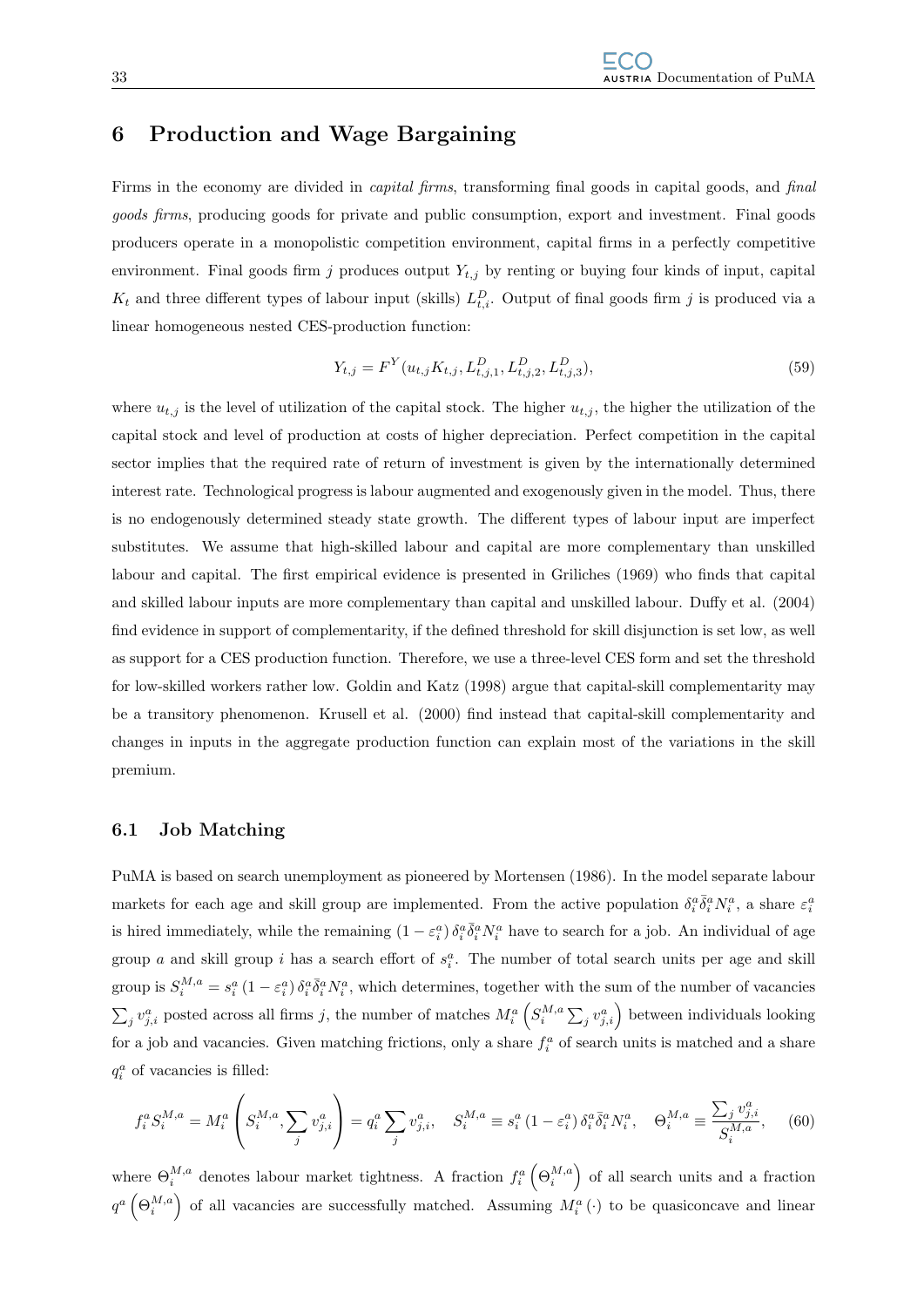homogeneous implies  $f'(\Theta^M) > 0 > q'(\Theta^M)$  and  $q(\Theta^M) = \Theta^M f(\Theta^M)$ .<sup>[25](#page-37-0)</sup>

Given matching frictions, the firms hire

$$
L_i^{H,a} = \varepsilon_i^a \delta_i^a \bar{\delta}_i^a N_i^a + M_i^a \left( S_i^{M,a}, \sum_j v_{j,i}^a \right) \tag{61}
$$

by posting  $\sum_j v_{j,i}^a$  vacancies. As all final goods firms are charging the same price and produce varieties they are all of the same size, implying that  $L_{j,i}^{H,a} = L_i^{H,a}/N^F$ . After hiring, a worker is kept with probability  $p_{man,j,i}^a$ . This probability depends on the firm's managerial effort to provide a productive match. We assume that more managerial effort raises the success probability  $p_{man}$  one to one, but at convex increasing costs  $\varphi^F(p_{man})$  per worker, giving raise to total costs  $\sum_{i,a}\varphi^F(p_{man,j,i}^a) \cdot L_{j,i}^{H,a}$  for final goods firm  $j$ . We assume that these are real costs reducing produced output. Final goods firms can increase productivity of their employees by investing in firm-sponsored training  $e_j^{F,a}$ . Providing  $e_j^{F,a}$  units of training raises productivity by  $\theta^{F,a}$   $\left(e_j^{F,a}\right)$ . However, firm-sponsored training implies costs  $\varphi^{FS}\left(e_j^{F,a}\right)$ per hired worker, giving raise to total costs  $\varphi^F(e) \cdot L^H$ . Total productivity of an individual in the job is then given by  $\theta_{\alpha,t}^a = \theta_{\alpha,t}^{H,a} \cdot \theta_{t,j}^{F,a}$ .

A worker of age group a and skill group i effectively supplies  $l_i^a \theta_{i,\alpha}^a$  of labour input, so that effective labour input of firm  $j$  per age- and skill-group is given by

$$
L_{j,i}^{D,a} = l_i^a \bar{\theta}_{j,i}^a p_{man,j,i}^a L_{j,i}^{H,a}.
$$
\n(62)

Summing up, we get  $L_i^D = \sum_a L_i^{D,a}$  units of input per skill group and  $L^D = \sum_i L_i^D$  total labour input.

## 6.2 Capital goods firm

The capital goods firm provides capital goods to final goods firms by transforming final goods into capital goods. It demands final goods in the Home Country and from the Rest of the World. The optimal division of the final goods is determined by cost minimization. The firm value is defined by the present value of the stream of dividends. Investment I causes installation costs J, measured in terms of output.  $J(\cdot)$ guarantees that firms adjust their capital stock smoothly to the optimal level. Total investment costs  $I + J$  consist of market spending and adjustment costs (deducted from output). Capital depreciates at a variable rate  $\delta(u_t)$ , depending on the level capital utilization, which is determined by the final goods firm. The evolution of the capital stock follows the following path

$$
GK_{t+1} = (1 - \delta(u_t))K_t + I_t.
$$
\n(63)

The value function of the capital goods firm is given by, where K is the stock variable of the firm and  $\chi$ dividend payments to households:

<span id="page-37-1"></span>
$$
V^{F}(K_{t}) = \max_{I} \left\{ \chi_{t}^{K} + \frac{GV^{F}(K_{t+1})}{R_{t+1}} \right\},
$$
\n(64)

s.t. : 
$$
GK_{t+1} = (1 - \delta(u_t)) K_t + I_t,
$$
 (65)

where 
$$
R_{t+1} = 1 + r_{t+1}
$$
. (66)

<span id="page-37-0"></span><sup>&</sup>lt;sup>25</sup>For the functional form as described in Section [10](#page-48-0) this implies  $M = M_0 \cdot (L^M)^{\sigma} \sum_j v_j^{1-\sigma}$ , we get  $f = M_0 (\Theta^M)^{1-\sigma}$ ,  $q = M_0 / (\Theta^M)^\sigma$  and  $f = \Theta^M \cdot q$ .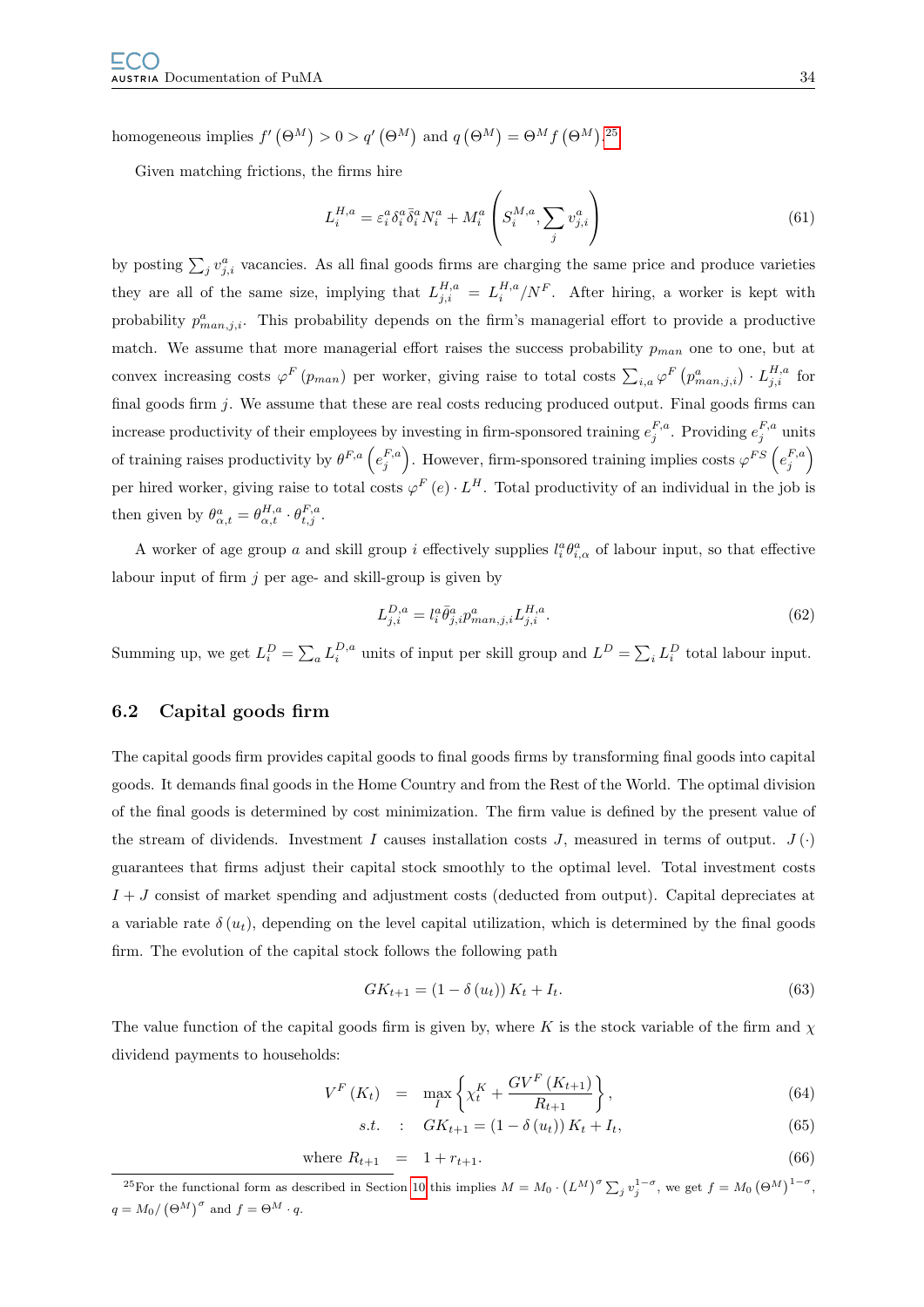Dividends of capital firms are:

$$
\chi_t^K = (1 - t^{prof}) \left[ p_t^k K_t - p_t^{inv} J_t + p_t^{inv} K_t \left( \delta \left( u_t \right) - \bar{\delta}^K \right) - t^{cap} p_t^{inv} K_t \right] + \tag{67}
$$

$$
+t^{prof}\left(\delta\left(u_{t}\right)p_{t}^{inv}K_{t}+sub^{I}p_{t}^{inv}I_{t}\right)-p_{t}^{inv}I_{t},\tag{68}
$$

where  $p^k$  is the rental price of capital and  $p^{inv}$  the price index for investment goods. As the capital firm cannot control capital utilization, but has to bear higher (lower) costs of by higher (lower) deprecation, we assume that production firms compensate the capital firm by a payment (refund) to the higher (lower) than normal depreciation rate. The variable  $sub<sup>I</sup>$  reflects tax allowances for investment and  $t^{cap}$  is a tax rate on the capital stock of firms.The capital goods firms maximize profits with respect to the level of investment today. The first order condition and the envelope condition are given by:

<span id="page-38-0"></span>
$$
I : \frac{tob_{t+1}}{R_{t+1}} = p^{inv} \left[ 1 + \left( 1 - t^{prof} \right) J_I - t^{prof} sub^I \right], \tag{69}
$$

$$
K \quad : \quad \n\text{tob}_t = \left(1 - t^{prof}\right)\left(p^k + p^{inv}\left(\delta\left(u\right) - \bar{\delta}^K\right) - p^{inv}J_K - p^{inv}t^{cap}\right) + t^{prof}p^{inv}\delta\left(u\right) + \tag{70}
$$

$$
+(1-\delta(u))\frac{t\delta_{t+1}}{R_{t+1}},\tag{71}
$$

where  $tob$  is Tobin's  $q$ .

The FOC with respect to investment [\(69\)](#page-38-0) shows that firms invest as long as the discounted shadow value of an additional unit of investment equals the costs. The shadow value  $t\omega t_t$  equals the discounted amount of dividend payments arising from an additional unit of capital. We specify the adjustment cost function in such a way that,  $J = J_I = J_K = 0$  in the steady state. In a steady state, these two equations imply  $\text{tob} = p^{\text{inv}} (1 - t^{\text{prof}} \text{sub}^I) R$  and

$$
UC \equiv p^k = \frac{p^{inv} \left( 1 - t^{prof} sub^I \right) \left( r + \overline{\delta}^K \right) - t^{prof} p^{inv} \overline{\delta}^K}{\left( 1 - t^{prof} \right)} + p^{inv} t^{cap} - p^{inv} \left( \delta \left( u \right) - \overline{\delta}^K \right),
$$

where UC stands for user costs of capital in the steady state.

Proposition 10 *(Hayashi)* The value of the capital firm is

$$
V^F = \ntob \cdot K. \tag{72}
$$

**Proof.** Multiplication of the envelope condition [\(71\)](#page-38-0) with  $K_t$  implies

$$
tob \cdot K = \left(1 - t^{prof}\right) \left(p^k K + p^{inv} \left(\delta\left(u\right) - \overline{\delta}^K\right) K - p^{inv} J_K K - p^{inv} t^{cap} K\right) + t^{prof} \delta\left(u\right) K + \frac{tob_{t+1}}{R_{t+1}} \left(1 - \delta\left(u\right)\right) K.
$$

Using equation  $(65)$  for the capital stock K and the Euler theorem for linear homogeneous functions implies

$$
tob \cdot K = \left(1 - t^{prof}\right) \left(p^k K + p^{inv} \left(\delta\left(u\right) - \bar{\delta}^K\right) - p^{inv} J_K K - p^{inv} t^{cap} K\right) + t^{prof} \delta\left(u\right) K - \frac{tob_{t+1}}{R_{t+1}} I + \frac{tob_{t+1}}{R_{t+1}} G K_{t+1}.
$$

Using the FOC for investment, [\(69\)](#page-38-0),we get

 $\blacksquare$ 

$$
tob \cdot K = \chi^K + \frac{tob_{t+1}}{R_{t+1}} GK_{t+1},
$$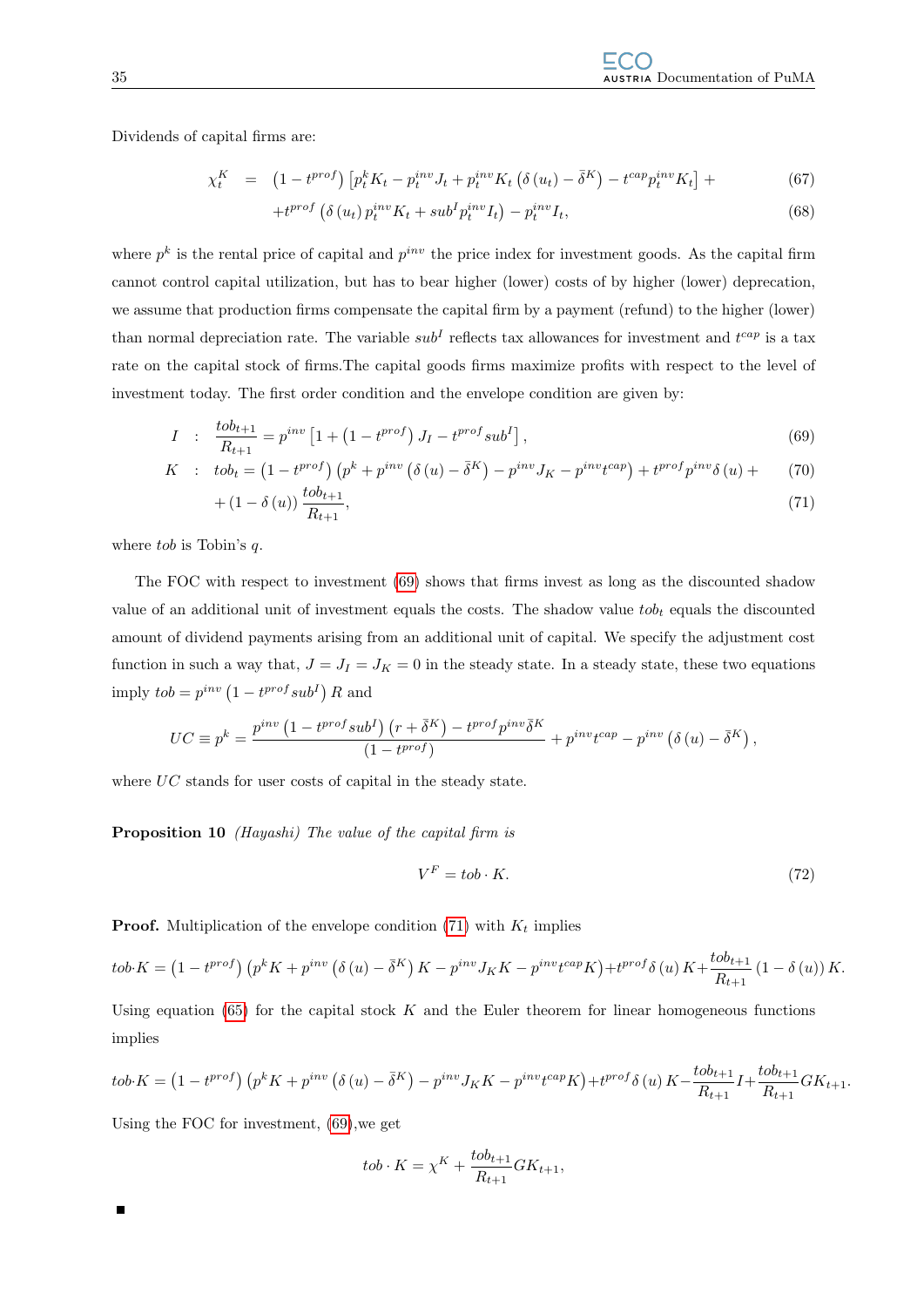Finally, the optimal investment decision of the firm is obtained from the first order condition [\(69\)](#page-38-0). This condition relates optimal investment to the firm value  $V^K$ , to the capital stock K, and to other parameters like the depreciation rate of capital  $\delta(u)$ , the growth rate g and the scale parameter for the adjustment costs  $\psi$  (for the functional form of the adjustment costs, see the Appendix (equation [\(107\)](#page-48-1)).

Proposition 11 Optimal investment of the firm is given by the positive root of the solution of the quadratic equation  $I^2 + aI - b = 0$ ,

$$
I = \frac{1}{2} \left( -a + \sqrt{a^2 + 4b} \right),
$$
\n(73)

where

$$
a = \left[ (1 - \delta(u)) - (\bar{\delta}^K + g) + \frac{1 - t^{prof} \, sub^I}{(1 - t^{prof}) \, \psi} \right] K,
$$
  
\n
$$
b = -\left\{ \left[ (1 - \delta(u)) \left( 1 - t^{prof} \, sub^I \right) - (1 - \delta(u)) \left( \bar{\delta}^K + g \right) \left( 1 - t^{prof} \right) \psi \right] K - \frac{GV_{t+1}^K}{p^{inv} R_{t+1}} \right\} \frac{K}{(1 - t^{prof}) \, \psi}.
$$

#### Proof. See Appendix [13.6](#page-82-0) ■

The investment goods bundle consists of imported and home produced goods and of corresponding varieties. The capital goods firm has the following cost minimization problem:

$$
p^{inv} = \min_{i^h, i^f} p^{inv, h} i^h + p^{inv, f} i^f
$$
  
s.t.  $Ui(i^h, i^f) = \left[a_i^{\frac{1}{p_i}}(i^h)^{\frac{p_i - 1}{p_i}} + (1 - a_i)^{\frac{1}{p_i}}(i^f)^{\frac{p_i - 1}{p_i}}\right]^{\frac{p_i}{p_i - 1}} \ge 1.$ 

This problem leads to:

$$
i^{h} = a_{i} \left(\frac{p^{inv}}{p^{inv,h}}\right)^{p_{i}} I,
$$
  
\n
$$
i^{f} = (1 - a_{i}) \left(\frac{p^{inv}}{p^{inv,f}}\right)^{p_{i}} I,
$$
  
\n
$$
p^{inv} = \left[a_{i} \left(p^{inv,h}\right)^{1-p_{i}} + (1 - a_{i}) \left(p^{inv,f}\right)^{1-p_{i}}\right]^{\frac{1}{1-p_{i}}},
$$
  
\n
$$
i_{j}^{h} = i_{j}^{h} i^{h} = \left(\frac{p^{inv,h}}{p_{j}}\right)^{\sigma} i^{h},
$$
  
\n
$$
i^{h} = N^{F} i_{j}^{h} i^{h} = N^{F} \left(\frac{p^{inv,h}}{p_{j}}\right)^{\sigma} i^{h},
$$
  
\n
$$
p^{inv,h} = p(= p_{j}) N^{F} \frac{1}{1-\sigma}.
$$

#### 6.3 Final goods firms

Final goods firms produce output by means of capital and labour input. The final goods sector is characterized by free entry, however firms have to bear fixed costs in each period they are in the market. Competition between producers of varieties and the free entry condition leads to zero profit of final goods firms in equilibrium. This condition determines the number of domestic final goods firms  $N^F$  active in the market. They face a downward sloping demand curve in their own price  $p_j$ . These firms hire workers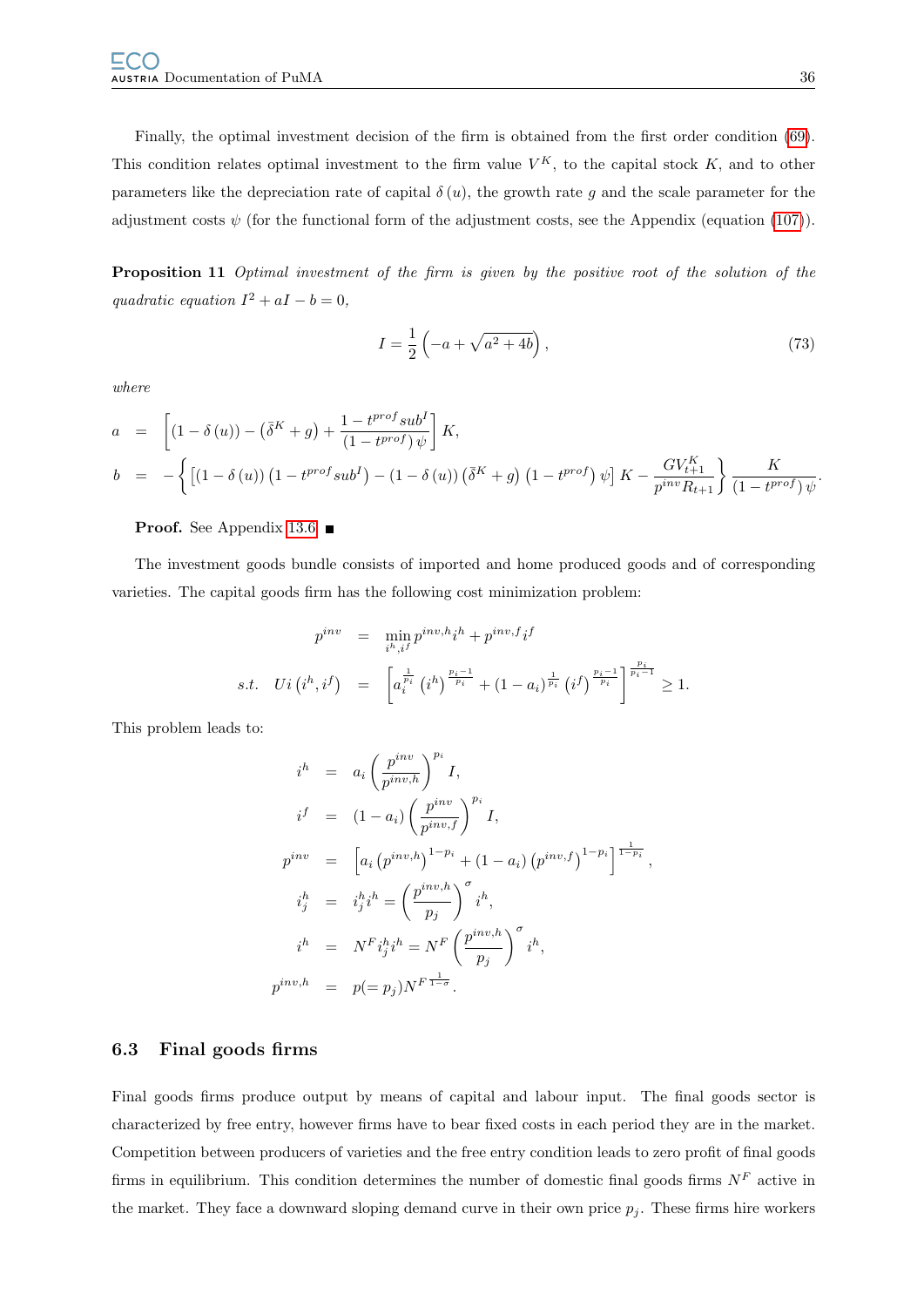from the labour market, fire a share of the labour force and rent capital from the capital goods firms. Offering  $v_i^a$  vacancies implies vacancy costs  $\kappa_i^a(v_i^a)$  to the firm, for the functional form see equation [\(108\)](#page-49-0) in the Appendix. Firms are also assumed to incur fixed costs  $v_0^i$  that are independent of the number of vacancies they offer.

The wage bill of firm  $j$  is given by:

$$
(1 + t^{sscF}) wL_j^D = \sum_{a,i} \left[ \left( 1 + t_i^{sscF,a} \right) w_i^a L_{j,i}^{D,a} + z_i^{F,a} p_{man,j,i}^a L_{j,i}^{H,a} \right].
$$
 (74)

 $t^{sscF}$  represents social security contributions and other wage-dependent taxes and contributions of the employer. The variable  $z_i^{F,a}$  includes flat social security contributions or taxes of employers that are not related to wages, such as in Denmark. The model includes firing costs incurred by firms when dismissing workers. Firing costs are assumed to consist of severance payments  $\tau^S$ , firing taxes  $\tau^{Fire}$  and administrative costs (like law suits; modelled as lost output)  $\tau^C$ . In the following, severance payments and firing taxes are modelled similar, whereas administrative costs are deducted from output. For simplification we define  $\tau^F = \tau^S + \tau^{Fire}$ . Severance payments and firing taxes depend on the wage level and number of hours worked. This is not the case for administrative costs. In addition final goods firms bear labour adjustment costs. It is assumed that adjustment of employment compared to the previous period leads to costs  $Ladj_i$ , in form of lost output. Firms do not take into account that the employment decision in period t has an impact on the following periods. Also new firms bear adjustment costs.

Firms have to pay taxes on profits  $t^{prof}$ . The assessment base is given by output deducted by capital costs, the wage-sum inclusive taxes and contributions paid by employers, the vacancy and managerial costs, firing taxes plus employment subsidies. For simplicity in the following we neglect index  $j$  of the firm:

<span id="page-40-0"></span>
$$
\chi = \qquad (75)
$$
\n
$$
p\bar{Y} - p^{k}K - p^{inv}K(\delta(u) - \bar{\delta}^{K}) - (1 + t^{sscF})wL^{D} - T^{F} + \sum_{i,a} \left(sub^{L}p^{a}_{man,i} + sub^{T}e_{i}^{F,a}\right)L_{i}^{H,a} - \sum_{i,a} \tau_{i}^{F,a}fac_{i}^{a}\left(1 - p^{a}_{man,i}\right)w_{i}^{a}l_{i}^{a}\bar{\theta}_{i}^{a}L_{i}^{H,a},
$$
\n
$$
\bar{Y} = Y - FC - \sum_{i,a} \kappa_{i}^{a}\left(v_{i}^{a}\right) - \sum_{i,a} Ladj_{i} - \sum_{i,a} \left(\varphi_{i}^{FS,a}\left(e_{i}^{F,a}\right) + \varphi_{i}^{F,a}\left(p^{a}_{man,i}\right)\right)L_{i}^{H,a} - \sum_{i,a} \tau_{i}^{C,a}fac_{i}^{a}\left(1 - p^{a}_{man,i}\right)L_{i}^{H,a}
$$
\n
$$
T^{F} =
$$
\n
$$
t^{prof}\left(p\bar{Y} - p^{k}K - p^{inv}K\left(\delta(u) - \bar{\delta}^{K}\right) - \left(1 + t^{sscF}\right)wL^{D} + \sum_{i,a} \left(sub^{L}p^{a}_{man,i} + sub^{T}e_{i}^{F,a}\right)L_{i}^{H,a} \right)
$$
\n
$$
+ t^{prof}\left(-\sum_{i,a} \tau_{i}^{F,a} fac_{i}^{a}\left(1 - p^{a}_{man,i}\right)w_{i}^{a}l_{i}^{a}\bar{\theta}_{i}^{a}L_{i}^{H,a}\right),
$$
\n(75)

where  $sub_i^{L,a}$  is a government employment subsidy and  $FC$  the fixed costs of the firm in terms of lost output. In addition, firms may get a subsidy of  $sub<sup>T</sup>$  per unit of firm-sponsored training.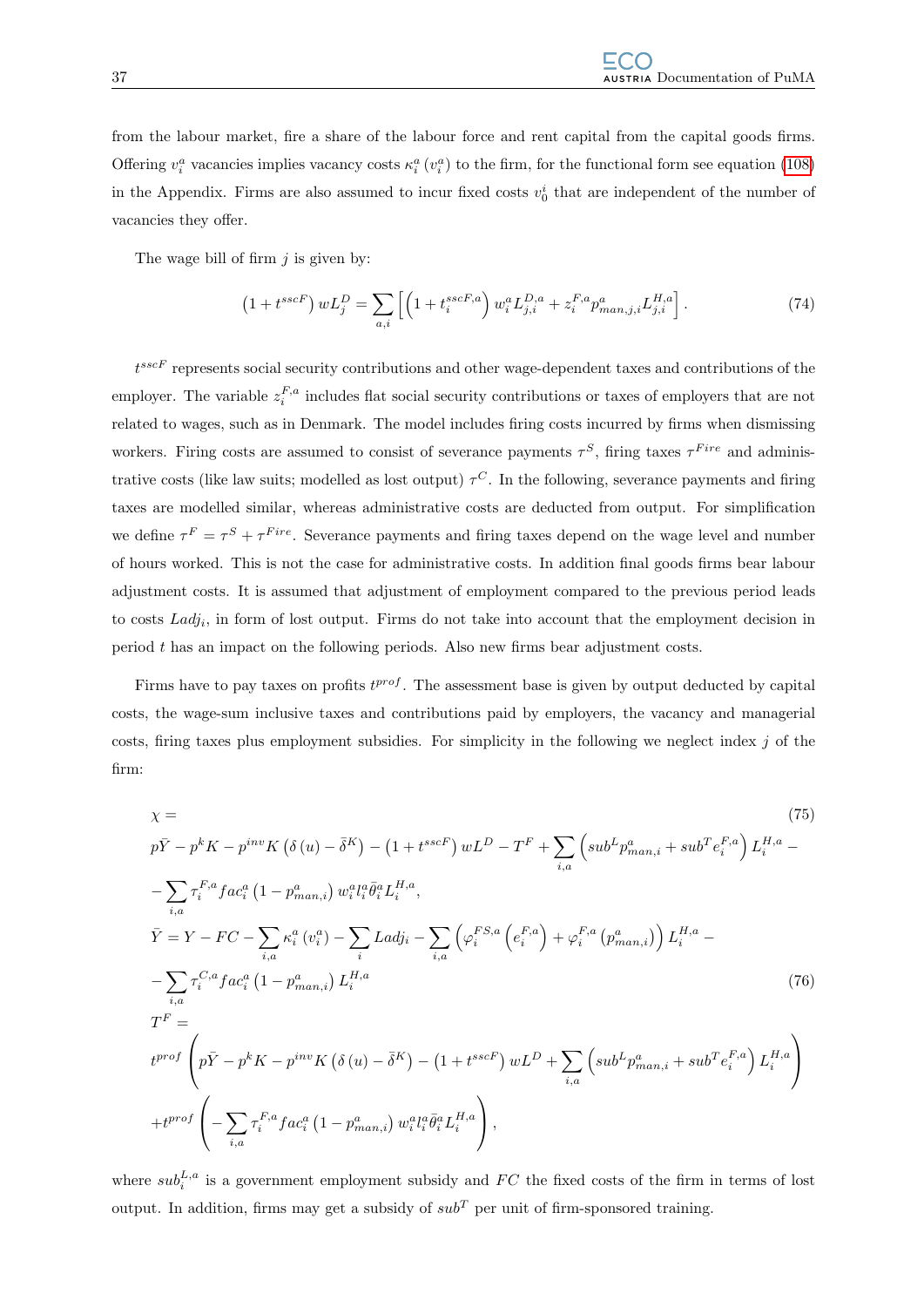**Remark 9** The contributions of the firms to the social security system  $t^{sscF}$  are fully recognized as a tax. By contrast, the employees contributions are perceived only partly as taxes, because they generate future claims in the social security system.

Firms maximize the dividend payment  $\chi$  by optimally choosing the number of vacancies  $v_i^a$ , capital K, the firing rate  $(1-p_{man,i}^a)$ , the level of capital utilization u, and firm-sponsored training  $e_i^{F,a}$ . The problem of final goods firms is

$$
\max_{v,K,p,e^F,u} \chi \text{ s.t. } \tag{77a}
$$

$$
\bar{Y} = D(p) \tag{77b}
$$

$$
D(p) = d_0 \cdot \left(\frac{p^H}{p}\right)^{\sigma}, \qquad (77c)
$$

where  $p<sup>H</sup>$  is the price level of firms producing in the Home country and taken as given by a single firm, i.e. single firms cannot influence the average price level across all domestic firms  $p<sup>H</sup>$ . Given  $p<sup>H</sup>$ , the demand for goods in the home country is compromised in  $d_0$ . The optimality conditions are given by:<sup>[26](#page-41-0)</sup>

<span id="page-41-1"></span>
$$
v_{i}^{a} : q_{i}^{a} \left\{ \begin{array}{l} \bar{\lambda} \left( F_{L,i}^{Y,a} l_{i}^{a} \bar{\theta}_{i}^{a} p_{man,i}^{a} - \varphi_{i}^{F,a} \left( p_{man,i}^{a} \right) - \varphi_{i}^{F,S,a} \left( e_{i}^{F,a} \right) - \tau_{i}^{C,a} f a c_{i}^{a} \left( 1 - p_{man,i}^{a} \right) - L a d j_{N_{t,i}^{W}} p_{man,i}^{a} \right) + \\ + \left( 1 - t^{prof} \right) \left[ - \left( 1 + t_{i}^{sscF,a} \right) p_{man,i}^{a} w_{i}^{a} \bar{\theta}_{i}^{a} l_{i}^{a} + \left( sub^{L} - z_{i}^{F,a} \right) p_{man,i}^{a} + sub^{T} e_{i}^{F,a} \right] + \\ + \left( 1 - t^{prof} \right) \left[ - \tau_{i}^{F,a} f a c_{i}^{a} \left( 1 - p_{man,i}^{a} \right) w_{i}^{a} l_{i}^{a} \bar{\theta}_{i}^{a} \right] \right\}
$$
\n
$$
= \kappa_{i}^{a \prime} \bar{\lambda}, \tag{78}
$$

$$
p_{man,i}^{a} : \bar{\lambda} \left( F_{L,i}^{Y,a} l_{i}^{a} \bar{\theta}_{i}^{a} + \tau_{i}^{C,a} f a c_{i}^{a} - L a d j_{N_{t,i}^{W}} \right) - (1 - t^{prof}) \left\{ \left( 1 + t_{i}^{sscF,a} \right) w_{i}^{a} l_{i}^{a} \bar{\theta}_{i}^{a} + z_{i}^{F,a} \right\} - (1 - t^{prof}) \left\{ -sub^{L} - \tau_{i}^{F,a} f a c_{i}^{a} w_{i}^{a} l_{i}^{a} \bar{\theta}_{i}^{a} \right\} = (\varphi_{i}^{F} (p_{man,i}^{a}))' \bar{\lambda}, \tag{79}
$$

$$
e_i^{F,a} \quad : \quad \left(\theta_i^{F,a} \left(e_i^{F,a}\right)\right)' l_i^a \theta_i^{H,a} \left[\begin{array}{c} p_{man,i}^a \left(\bar{\lambda} F_{L,i}^{Y,a} - \left(1 - t^{prof}\right) \left(1 + t_i^{sscF,a}\right) w_i^a\right) - \\ - \left(1 - t^{prof}\right) \left(1 - p_{man,i}^a\right) \tau_i^{F,a} f a c_i^a w_i^a \end{array}\right] + \\ + \left(1 - t^{prof}\right) s u b^T = \left(\varphi_i^{F,S} \left(e_i^{F,a}\right)\right)' \bar{\lambda},
$$
\n
$$
(80)
$$

$$
K : (p^k + p^{inv} (\delta(u) - \bar{\delta}^K)) (1 - t^{prof}) = \bar{\lambda} F_K^Y,
$$
\n(81)

$$
u : p^{inv} K \delta'(u) \left(1 - t^{prof}\right) = \bar{\lambda} F_u^Y,\tag{82}
$$

$$
\lambda \quad : \quad \bar{Y} \left( 1 - t^{prof} \right) = \lambda \sigma D \left( p \right) \frac{1}{p}.\tag{83}
$$

The last equation implies that:

$$
p = \lambda \sigma \frac{D(p)}{\overline{Y}(1 - t^{prof})} = \frac{\lambda \sigma}{1 - t^{prof}} \Rightarrow ((1 - t^{prof})p - \lambda) = (\lambda \sigma - \lambda) = \overline{\lambda}
$$

The firm's first order conditions (FOC) equate the marginal revenues and the marginal costs of providing one additional unit of vacancies, managerial effort, firm-sponsored training, capital and capital utilization. Equation [\(78\)](#page-41-1) states that the expected marginal gain of a vacancy for the firm equals the marginal costs  $\kappa'$  of posting an additional vacancy. Ex ante, the firm keeps a matched worker with probability  $p_{man,i}^a$ ,

<span id="page-41-0"></span> $26$ We assume that firms can not target their hiring and firing decisions to specific biographies, i.e. productivity levels. Thus, in the three first order conditions for hiring [\(78\)](#page-41-1), firing [\(79\)](#page-41-1) and training [\(80\)](#page-41-1), firms base their decision on the average productivity level of an age and skill group. The assumption of symmetry of firms requires the assumption that the ex-post average productivity within a firm equals average productivity in the economy for each age- and skill-group.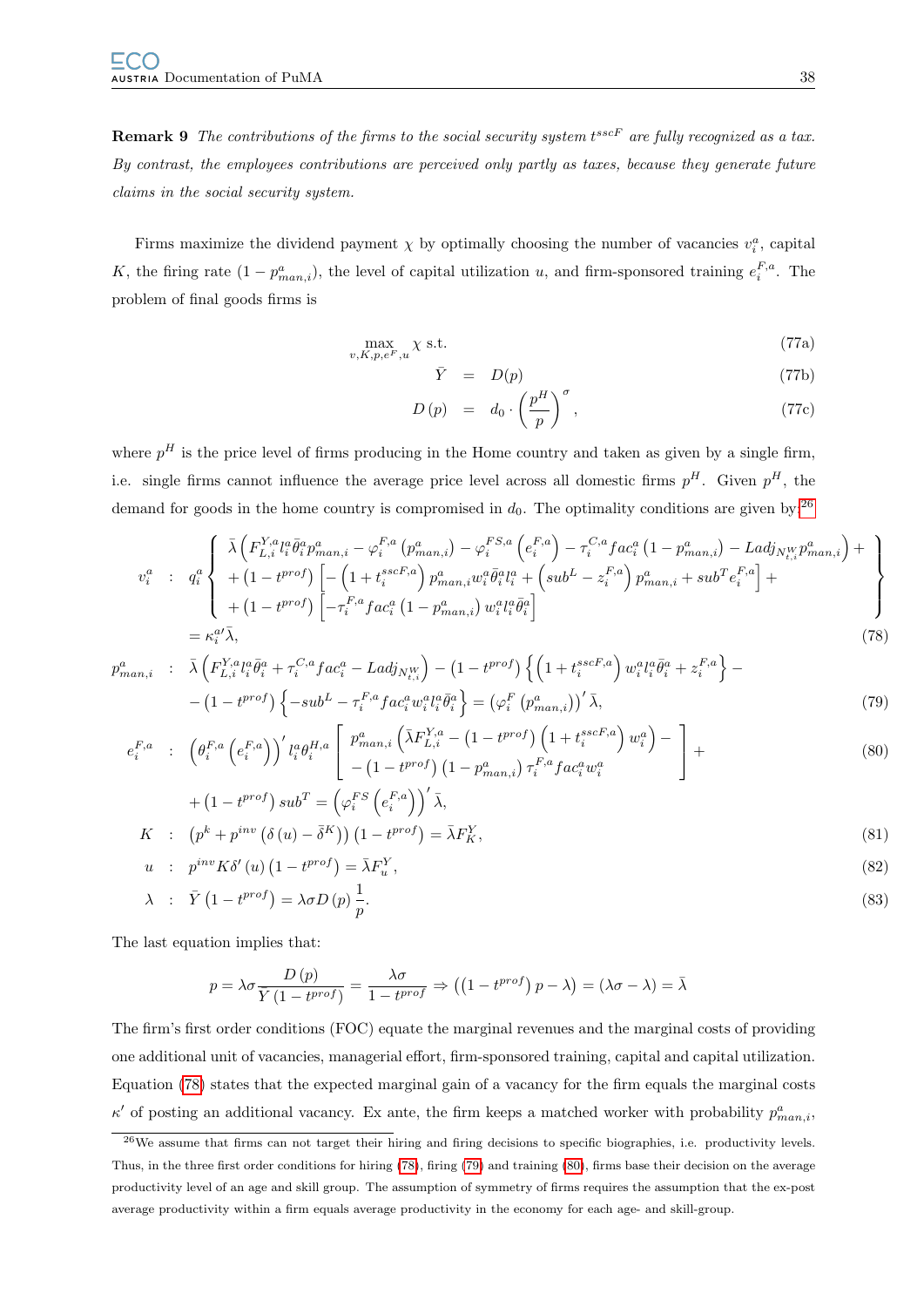thus generating labour productivity and paying labour costs. With probability  $(1 - p_{man,i}^a)$  the employee is fired again, which causes firing costs  $\tau^F$  for the firm. Furthermore, the FOC for vacancies includes employment and training subsidies, hiring vouchers, flat social security contributions and the costs for managerial effort of the firm and firm-sponsored training. The condition may be rewritten as

<span id="page-42-1"></span>
$$
\kappa_{i}^{a\prime} = \frac{q_{i}^{a}\bar{\theta}_{i}^{a}l_{i}^{a}}{\bar{\lambda}} \left[ \left( 1 - t^{prof} \right) \left[ p_{man,i}^{a} \left( 1 + t_{i}^{sscF,a} \right) + \tau_{i}^{F,a} fac_{i}^{a} \left( 1 - p_{man,i}^{a} \right) \right] \right] \left[ w_{+}^{a} - w_{i}^{a} \right];
$$
\n
$$
\sqrt{\bar{\lambda}} \left[ F_{L,i}^{Y,a} p_{man,i}^{a} - \frac{\varphi_{i}^{F,a} \left( p_{man,i}^{a} \right) + \varphi_{i}^{F,S,a} \left( e_{i}^{F,a} \right) + \tau_{i}^{C,a} fac_{i}^{a} \left( 1 - p_{man,i}^{a} \right) + La d j_{N_{i}^{W}} p_{man,i}^{a}}{\bar{\theta}_{i}^{a} l_{i}^{a}} \right] + \left. \left\{ w_{+}^{a} = \frac{\sqrt{\bar{\lambda}} \left[ F_{L,i}^{Y,a} p_{man,i}^{a} - \frac{\varphi_{i}^{F,a} \left( p_{man,i}^{a} \right) + \varphi_{i}^{F,S,a} \left( e_{i}^{F,a} \right) + \tau_{i}^{C,a} p_{man,i}^{a} + sub^{T} e_{i}^{F,a}}{\bar{\theta}_{i}^{a} l_{i}^{a}} \right] + \left. \right\} \right]}{\left( 1 - t^{prof} \right) \left[ p_{man,i}^{a} \left( 1 + t_{i}^{sscF,a} \right) + \tau_{i}^{F,a} fac_{i}^{a} \left( 1 - p_{man,i}^{a} \right) \right]},
$$
\n
$$
(84)
$$

so that the optimal number of vacancies is determined by the difference of the wage level  $w^a$  and the reservation wage of the firm  $w_+^a$ .

Equation [\(79\)](#page-41-1) is the FOC with respect to the managerial effort and equates marginal effort costs with the additional gain from providing more effort. By increasing this effort, the firm keeps more workers and accumulates additional profit amounting to labour productivity minus labour costs. The firing decision is influenced by the public system design, as the firm avoids paying firing taxes and receives employment subsidies if it keeps the worker. The FOC with respect to firm-sponsored training is given by [\(80\)](#page-41-1). The marginal increase of firm-specific productivity is given by  $(\theta^{F,a}(e^{F,a}))'$  and the marginal gain of an additional unit of training is determined by higher output, diminished by higher wage costs, higher potential firing costs for the firm and higher training costs, and can be incentivised by a training subsidy.

Equation [\(81\)](#page-41-1) states that firms demand capital until the marginal product of capital  $F_K^Y$  equals the price for capital  $p^k$  plus the additional costs (gains) for more (less) then average utilisation of capital. The first order condition for capital utilisation [\(82\)](#page-41-1) is very similar. It equates the marginal product of utilisation  $F_u^Y$  to the costs implied by higher utilisation. If firms use the capital stock more intensively (higher u), they have to pay the costs of higher depreciation  $p^{inv}K\delta'(u)$  to capital firms.

#### 6.4 Wage Bargaining

Once a match has been generated, the worker and the firm must agree upon the wage per efficiency unit; otherwise the match is not successful and the worker-firm-pair split. Each side gains a surplus that depends on the agreed wage and her fall-back position. Either side accepts a match whenever her surplus is positive. A higher wage raises the worker's surplus but reduces the gains of the firm.

The wage level in a firm<sup>[27](#page-42-0)</sup> is given by maximizing the Nash-bargaining product  $(85)$  with respect to

<span id="page-42-0"></span> $27$ Wage bargaining occurs on the firm level. The assumption of symmetric firms requires the same wage level within each age- and skill-group across the firms. For this reason the wage bargaining power is the same across the firms.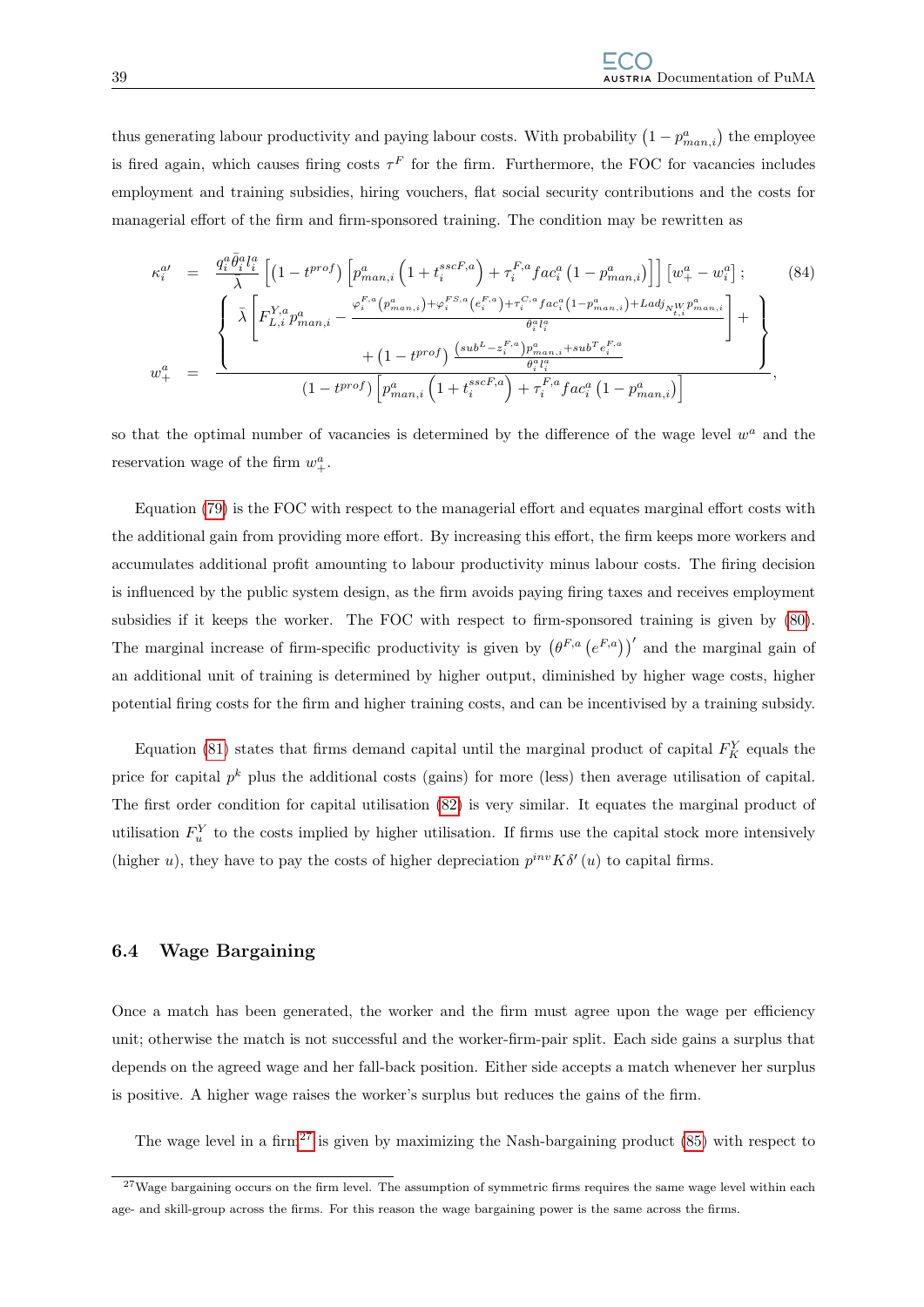the wage rate:

<span id="page-43-0"></span>
$$
w^{a} = \arg \max_{w^{a}} (w_{+}^{a} - w^{a})^{\xi} (w^{a} - w_{-}^{a})^{1-\xi},
$$
\n
$$
\begin{aligned}\n&\left\{\n\bar{\lambda} \left[F_{L,i}^{Y,a} p_{man,i}^{a} - \frac{\varphi_{i}^{F,a}(p_{man,i}^{a}) + \varphi_{i}^{F,S,a}(e_{i}^{F,a}) + \tau_{i}^{C,a} fac_{i}^{a}(1-p_{man,i}^{a}) + Ladj_{N_{t,i}^{W}} p_{man,i}^{a}}{\bar{\theta}_{i}^{a} l_{i}^{a}}\n\right] + \left\{\n\frac{\partial_{i} w_{+}}{\partial_{i}^{a} l_{i}^{a}} + (1 - t^{prof}) \frac{\left(sub^{L} - z_{i}^{F,a}\right) p_{man,i}^{a} + sub^{T} e_{i}^{F,a}}{\bar{\theta}_{i}^{a} l_{i}^{a}}\n\end{aligned}\n\right\} + \left\{\n\frac{\partial_{i} w_{+}}{\partial_{i}^{a} l_{i}^{a}} + (1 - t^{prof}) \left[ p_{i}^{a} \left(1 + t_{i}^{sscF,a}\right) + \tau_{i}^{F,a} fac_{i}^{a} \left(1 - p_{man,i}^{a}\right) \right]\n\right\}.
$$
\n(86)

$$
w_{-}^{a} = p_{man}^{a} \frac{\left( pc^{a} \left( \varphi^{L} + h_{u}^{a} \right) - z_{w}^{a} + \xi_{1} z_{u}^{a} + \left( 1 - \xi_{1} \right) b^{0,a} - \frac{\gamma^{a} e^{a} F_{E,\alpha}^{a}}{R^{\tau}} \frac{\bar{\chi}_{t+1}^{a}}{\bar{\eta}_{t+1}^{a}} \right)}{\left[ p_{man}^{a} l^{a} \Gamma^{a} + l^{a} \tau^{S,a} f a c^{a} \left( 1 - t^{w,S,a} \right) \right]}
$$
(87)

$$
\Gamma^{a} = (1 - \tau) (1 - \xi_{1} b) + (1 - b_{1}) m \frac{\gamma^{a} R^{P,a}}{R^{\tau}} \frac{\bar{\lambda}_{t+1}^{a}}{\bar{\eta}_{t+1}^{a}} \frac{\sigma^{M}}{\delta^{a}} - \tau^{S} (1 - t^{w,S}) fac, \qquad (88)
$$

 $\sigma^M/\delta^a$ 1 except for the mixed group.

The firm's surplus from employing a new worker with productivity  $\theta_{\alpha}^{i,a}$  (see [84\)](#page-42-1) is the product of two terms, where only  $(w_+^a - w^a)$  includes the wage rate, so that the other term does not influence the wage bargaining outcome. The reservation wage  $w_+^a$  of the firm increases with labour productivity, employment and training subsidies, decreases with managerial and firm-specific training costs, and taxes (wage-related and flat) on labour paid by the firm. It also includes the potential of firing the worker. Analogously to the firm's surplus, the surplus of the employee can be written as the product of two terms, where only  $(w^a - w^a)$  includes the wage, see [\(37\)](#page-23-0). The reservation wage of the worker  $w^a$  increases with the effort costs  $\varphi^L$  and the value of home production  $h_u^a$ , and decreases with the future increase in productivity as additional productivity is only acquired when employed. Furthermore, it depends on the public transfers, labour taxes and severance payments. At the moment of wage bargaining, search and vacancy costs as well as managerial effort and firm-sponsored training costs are sunk costs, so that they don't influence the wage bargaining process.

Differentiating the Nash bargaining product [\(85\)](#page-43-0) with respect to the wage gives the wage as a weighted sum of the firm and worker reservation wages. Higher reservation wages of firms and employees increase the wage.

Proposition 12 The wage is given by

$$
w^a = (1 - \xi) w_+^a + \xi w_-^a. \tag{89}
$$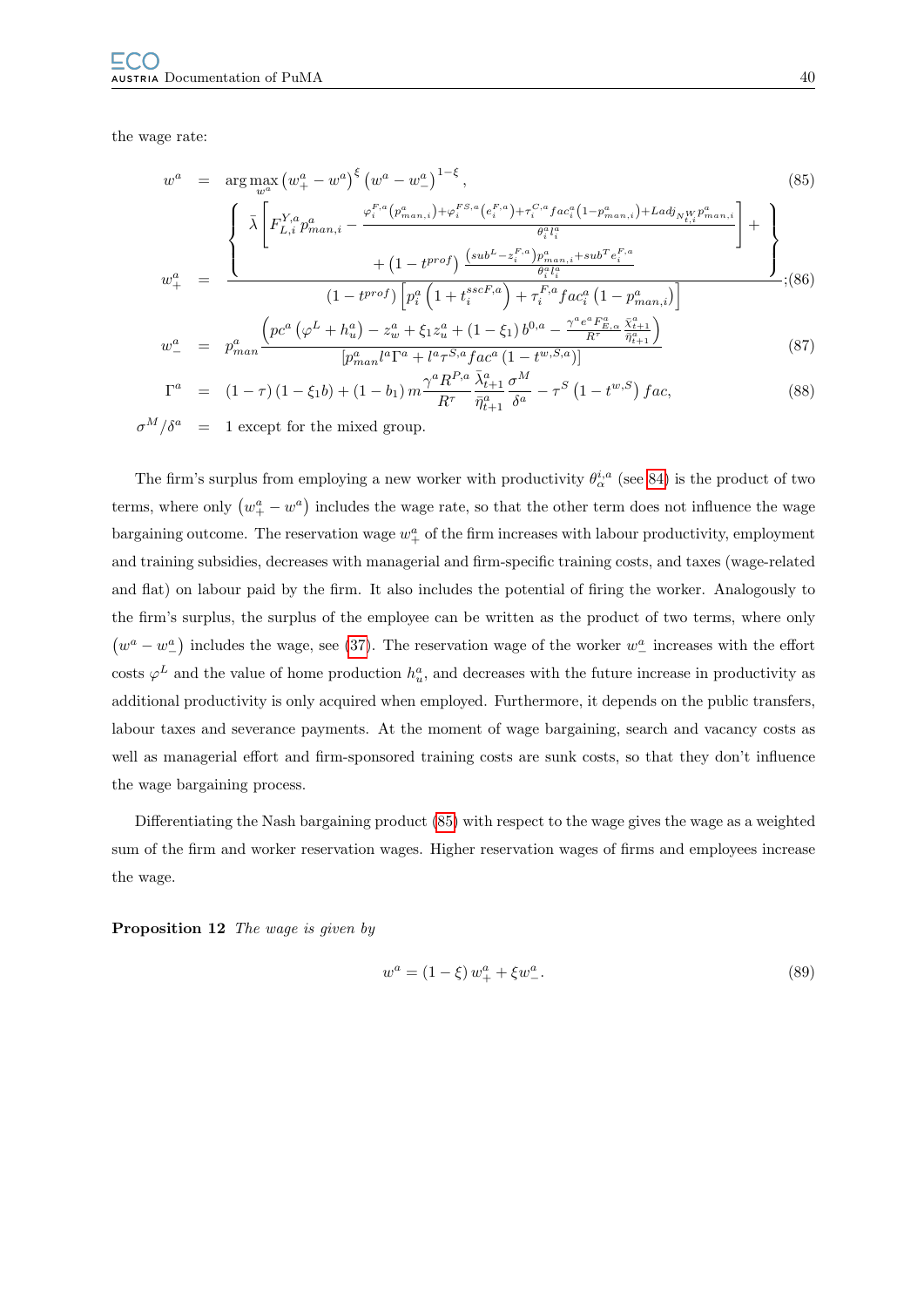# 7 Public Sector

Concerning the public sector, there are separate budgets for the general government and the social security system.<sup>[28](#page-44-0)</sup> In the *social security budget*, the public sector collects contributions from employers and employees, and spends for pensions and unemployment benefits. This budget may also receive transfers  $Tr$  from the general government which accounts for the fact that, in many countries, social security budgets are partly financed through tax revenues. We assume that the social security budget is balanced in each period. Therefore, the budget constraint is given by

$$
\sum_{i,a} \left( \tilde{P}_i^a + \tilde{P}DB_i^a \right) - ex^{Pens,Corr} + \sum_{i,a} B_i^a + p^{cg}C^H
$$
\n
$$
= \sum_{i,a} \left( t_i^{sscW,a} + t_i^{sscF,a} \right) W_i^a + \sum_{i,a} t_i^{sscP,a} \left( \tilde{P}_i^a + P\tilde{D}B_i^a \right) + Z^{ssc} + Tr,
$$
\n(90)

so that aggregate expenditures for old age pensions  $\tilde{P}_i^a$ , disability pensions  $\tilde{P} {\tilde{D}} B_i^a$  $\int_{i}^{\infty}$  (corrected by pension benefits paid by foreign governments  $ex^{Pens,Corr}$ , unemployment benefits  $B_i^a$  and public health expenditures  $C<sup>H</sup>$  are financed by contributions of employers, employees (wage-related and flat) and retirees, and a transfer from the general budget.  $W_i^a$  is a properly defined assessment base for social security contributions.

The primary balance of the general public budget is given by

$$
PB = rev - ex,\t\t(91)
$$

where the revenues of the public budget are given by:

$$
rev = \sum_{i,a} t_i^{W,a} \left( 1 - x_i^{W,a} t_i^{sscW,a} \right) W_i^a +
$$
  
+ 
$$
\sum_{i,a} t_i^{P,a} \left( 1 - x_i^{P,a} t_i^{sscP,a} \right) \tilde{P}_i^a +
$$
  
+ 
$$
T^F + \sum_{i,a} t_i^{c,a} \frac{p c_i^a}{1 + t_i^{c,a}} C_i^a + T^{CG} + Fir.
$$
 (92)

Revenues of the general budget consist of income taxes, taxes on firms, consumption taxes, capital gains taxes, and firing taxes. Expenditures are

$$
ex = p^{cg}C^G + Tr + Z,\t\t(93)
$$

where  $C^G$  is public consumption, Tr are transfers to the social security budgets, and Z are lump sum transfers and social assistance paid to households as well as subsidies paid to firms. As can be seen from the utility functions, we assume that public consumption does not result in utility gains of the households.

The government debt accumulation equation is

$$
G \cdot DG_{t+1} = R_{t+1} (DG_t - PB_t). \tag{94}
$$

<span id="page-44-0"></span><sup>28</sup>We do not distinguish different levels of governments like federal, states or local.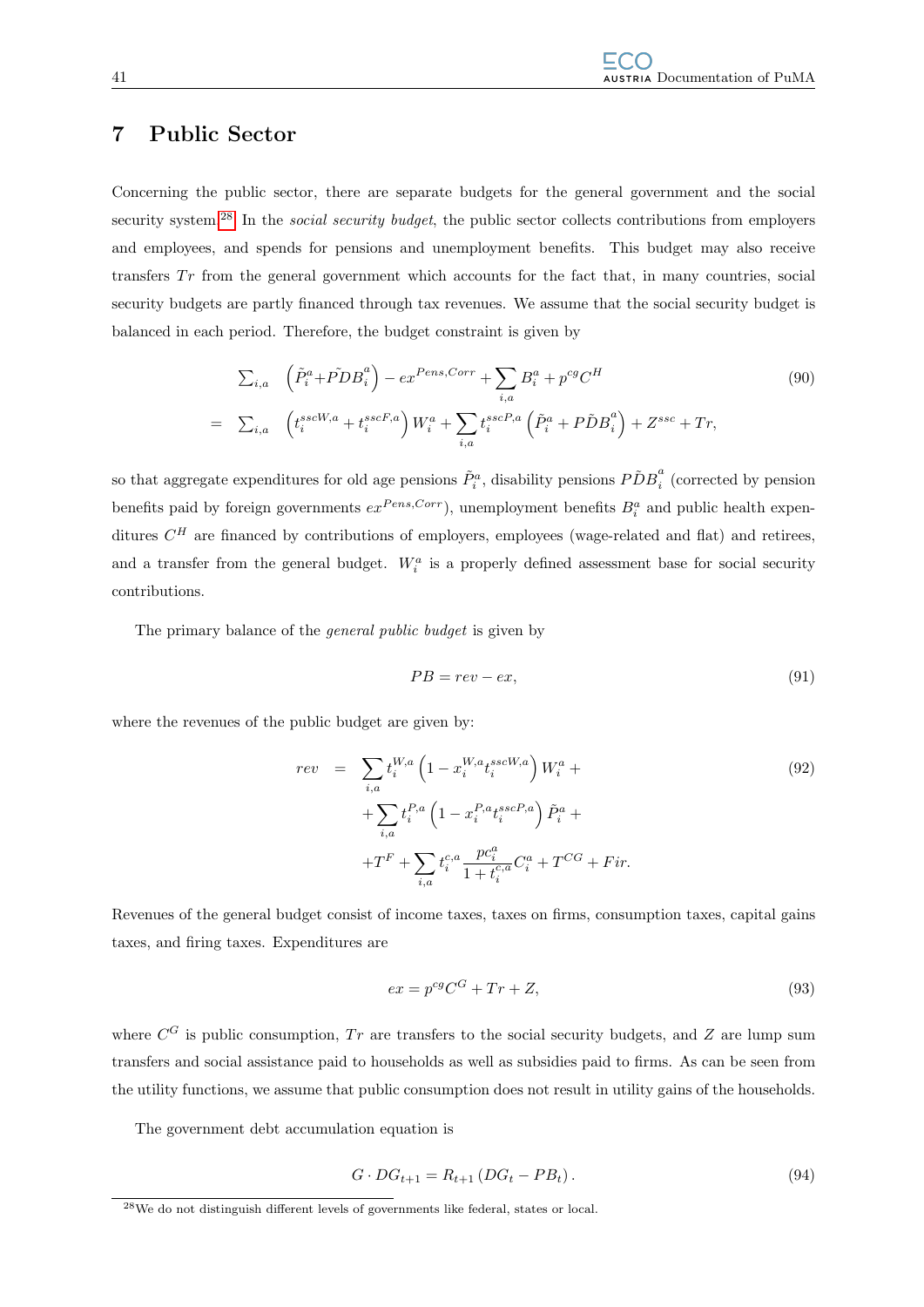In the standard case, we impose the condition that  $DG_{t+1} = DG_t$ ,  $\forall t$ , i.e. that the government debt is constant over time as a share of initial GDP. [29](#page-45-0) Thus, if the government is indebted, it has to run a primary surplus to keep the debt ratio constant if  $R > G$ . We also assume that the social security system has to be balanced in each period.

There may be different rules to balance the different budgets. As for the social security budget, one may either adjust the social security contribution rates, cut benefits or increase transfer payments from the general budget. The general budget may be balanced by an increase of taxes (e.g. VAT, income tax, lump sum transfers) or by a reduction of government consumption. These rules can be simply set by changing parameters in the model.

<span id="page-45-0"></span> $29$  However, alternative rules for the path of government debt can be implemented rather easily with some programming effort.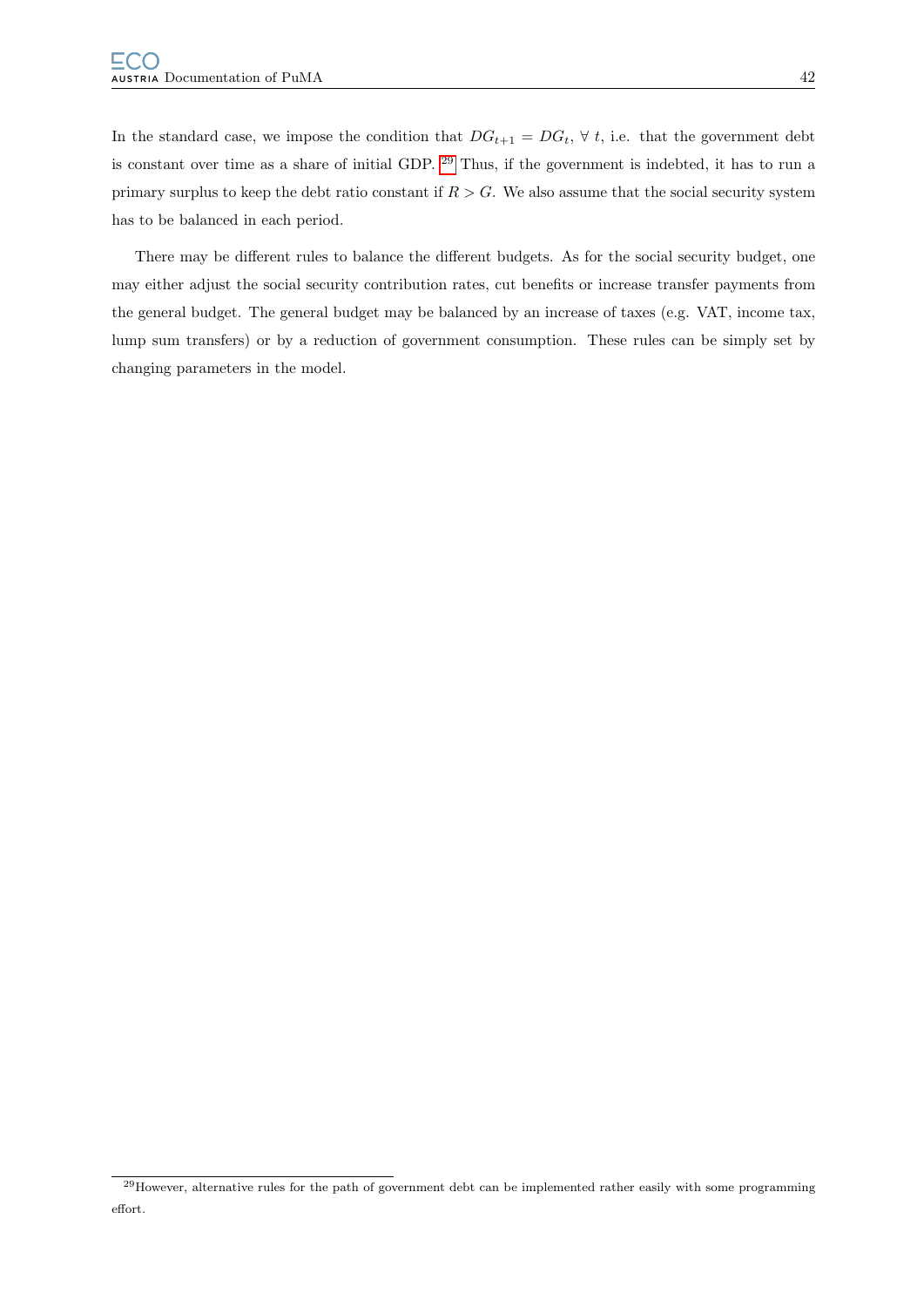# 8 Equilibrium

Gross value added in nominal terms<sup>[30](#page-46-0)</sup> can be derived by the expenditure approach by adding final demand for private and public consumption, investment and the trade balance or the production approach by subtracting the different costs of the firm from produced output as defined in equation  $(76)^{31}$  $(76)^{31}$  $(76)^{31}$ , i.e.

$$
GVA = \sum_{j} p_j \bar{Y}_j \tag{95}
$$

The trade balance is defined as GV A minus domestic demand:

$$
TB = GVA - p^{inv}I - pc \cdot C - p^{cg} \left( C^G + C^H \right). \tag{96}
$$

The stock of foreign assets  $DF$  evolves with the trade balance, i.e.

$$
G \cdot DF_{t+1} = R_{t+1} \left[ DF_t + TB_t - ex_t^{Pens, Corr} \right] +
$$
  
+ 
$$
A^{adj,a} \frac{netmig_{t+1}^a}{N_{t+1}^a - netmig_{t+1}^a} R_{t+1}^{\tau} \left[ \omega^a Sav_t^a + \left( 1 - \omega^{a-1} \right) Sav_t^{a-1} \right].
$$
 (97)

Thus, migration adds two terms to a standard dynamic formula for foreign assets. First, the 'pension transfer'  $ex_t^{Pens,Corr}$  paid by foreign governments. Second, migrants transfer their private assets, which adds to the stock of foreign assets of the economy. Finally, the asset market clears in a standard fashion as net financial assets of households are comprised of holdings of public debt, firm values and foreign assets:

$$
A = DG + VF + DF.
$$
\n(98)

Walras' law implies that the sum of the values of excess demands across all modelled markets must equal zero. This condition, which is shown in the Appendix, holds independent of whether or not the economy is in general equilibrium.

# 9 Welfare Analysis

Our welfare computations are based on equivalent variations which give the change in income or wealth that is equivalent to the change in utility assuming constant prices. Equations [\(17\)](#page-13-0) and [\(45\)](#page-28-0) derive indirect life-time utility  $V_{\alpha,t}^a$  of an agent in age group a with history  $\alpha$ . We compute separately the welfare per capita of a newborn (they are not yet heterogeneous in their history) and the welfare of an average agent in age group a. We express all values per capita, and use  $\sum_{\alpha \in \mathcal{N}_t^a} A_{\alpha,t}^a N_{\alpha,t}^a = A_t^a \equiv \bar{A}_t^a N_t^a$ to get average assets  $\bar{A}^a_t$  per capita. Aggregation of value functions per capita in group a gives

$$
V_t^a = P_t^a \cdot \mathcal{W}_t^a, \quad P_t^a \equiv (\Delta_t^a)^{1/(\sigma - 1)}, \quad \mathcal{W}_t^a \equiv \bar{A}_t^a + H_t^a + S_t^a + T_t^a. \tag{99}
$$

<span id="page-46-0"></span><sup>&</sup>lt;sup>30</sup>The model neglects inflationary price trends. For this reason nominal terms is not the correct term. However, price changes due to changes of supply and demand are reflected. In a steady state, growth rates of real and nominal GDP coincide.

<span id="page-46-1"></span><sup>31</sup>GDP follows from GVA by adding taxes on products and subtracting subsidies on products.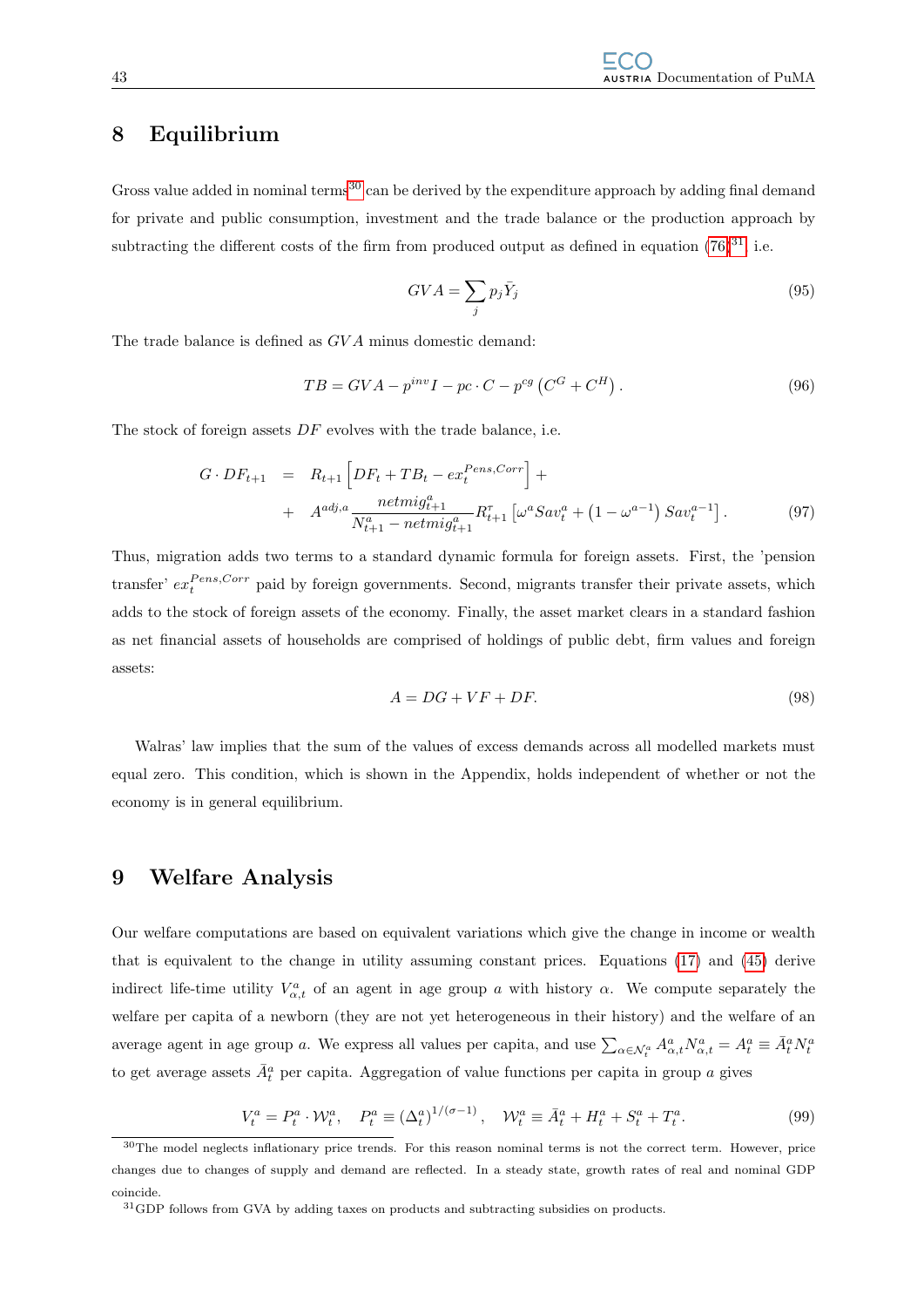Aggregate welfare of age group a is simply  $V_t^a N_t^a$ . Inverting indirect utility yields an intertemporal expenditure function which gives the level of life-time wealth per capita necessary to obtain utility  $V_t^a$  at intertemporal prices  $P_t^a$ ,

$$
\varrho\left(P_t^a, V_t^a\right) = V_t^a / P_t^a. \tag{100}
$$

When considering the welfare impact of a policy shock, we denote equilibrium values before a policy shock by an upper index of zero and delete the index if we refer to values after the shock,  $P_t^{0,a}$  and  $P_t^a$ , for example. Taking initial prices as a reference, the equivalent variation measure  $EV$  gives the wealth equivalent change in welfare per capita. It is defined (for each generation or population group separately) as

$$
EV_t^a = \varrho \left( P_t^{0,a}, V_t^a \right) - \mathcal{W}_t^{0,a} = V_t^a / P_t^{0,a} - \mathcal{W}_t^{0,a}.
$$
 (101)

## 9.1 Aggregate Welfare Measure

Suppose the policy change becomes effective in period  $t = 1$ . To characterize intergenerational redistribution, we distinguish between present and future generations. We report the aggregate welfare impact for each age group living in period  $t = 1$ . Existing present generations were born in periods  $t \leq 1$ . The equivalent variation may be expressed as a percentage of life-time wealth  $W^{0,a}$ .

We separately report the results for all new, future generations entering the economy in periods  $t > 1$ . Note that the newborns  $N_{t,t}^1$  are always a fraction of the first age group with total size  $N_t^1$ . New agents start life without any assets and social security wealth.

The aggregate equivalent welfare change of new generations born in period 2 and afterwards is

$$
EV_1^N = \sum_{t=2}^{T-1} EV_{t,t}^1 \cdot N_{t,t}^1 \prod_{u=2}^t \frac{G}{R_u} + \frac{R}{r-g} EV_{T,T}^1 \cdot N_{T,T}^1 \prod_{u=2}^T \frac{G}{R_u},
$$
\n(102)

where  $EV_{t,t}^1$  is the equivalent variation of an individual born in t. The first term adds up the variations of new generations born before period  $T$ . The second term collects all those born in period  $T$  or afterwards where T is the length of the transition period. In period T, the economy has already approached a steady state, giving constant values thereafter. The last multiplicative term discounts the welfare gains of all new generations born in periods T or later to period 1.

Adding up welfare changes of new and old generations, we can derive an aggregate measure,

$$
EV_1 = EV_1^N + EV_1^O, \quad EV_1^O = \sum_a EV_1^a \cdot N_1^a. \tag{103}
$$

The aggregate welfare change is equivalent to an amount of wealth  $EV_1$ , as measured at the beginning of period 1. To express welfare gains relative to GDP, we convert this wealth measure into permanent income, i.e. we compute a permanent annuity with the same present value, taking the initial interest rate as the discount rate,

$$
EV_1 = ev + ev\frac{G}{R} + ev\frac{G}{R^2} + \dots = ev\frac{R}{r - g} \quad \Rightarrow \quad ev = \frac{r - g}{R}EV_1.
$$
 (104)

The aggregate welfare change in percent of GDP is then  $100 \times ev/GDP^0$ .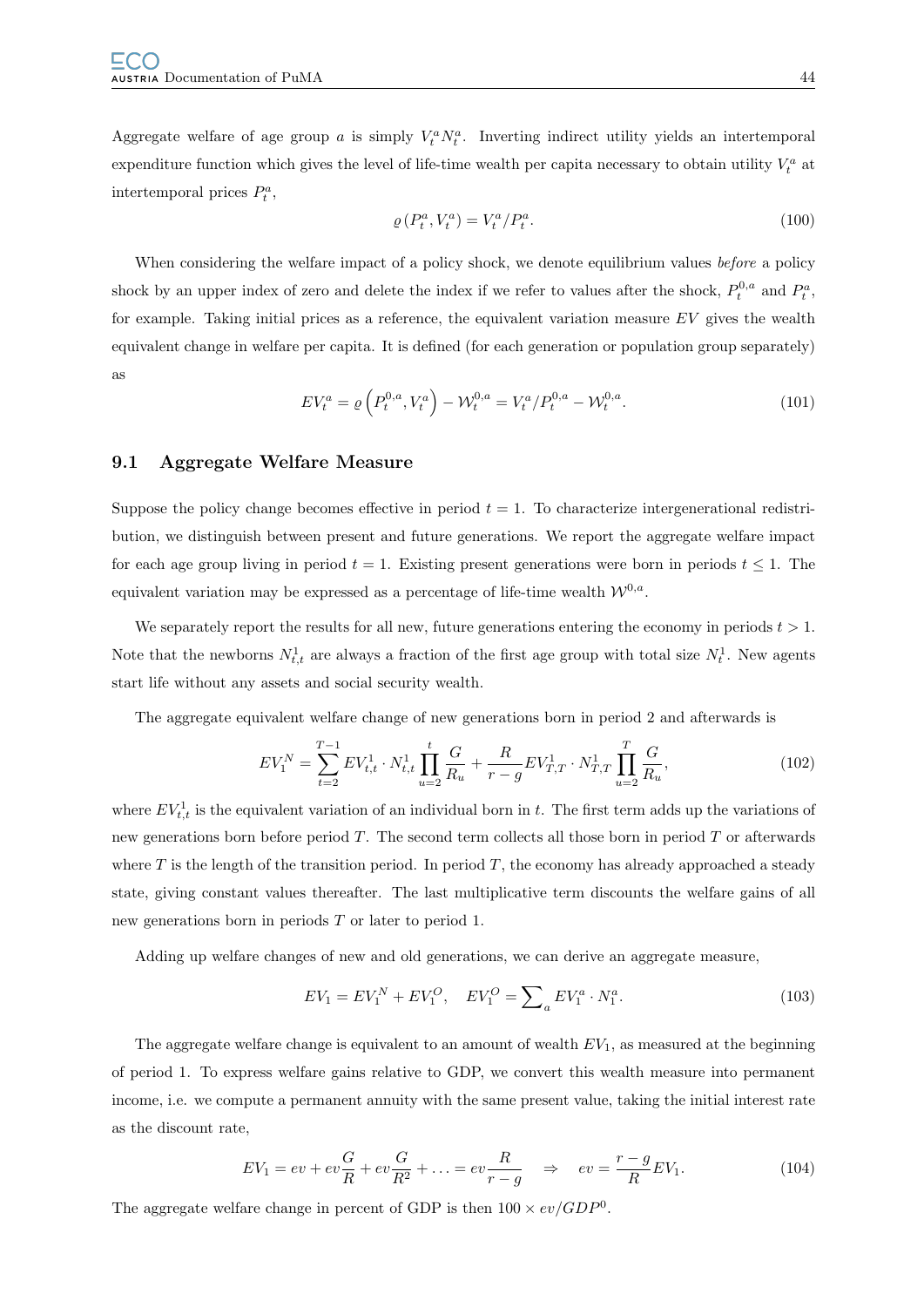# <span id="page-48-0"></span>10 Functional Forms

## 10.1 Functional Forms Concerning Firms

The **production function** used in the model is a nested CES-production function  $Y$ . The different skill-groups and capital input are the nests. Capital and aggregate effective<sup>[32](#page-48-2)</sup> labour input are the inputs for the production function.

$$
Y = F^{Y}(uK, L_1^D, L_2^D, L_3^D) = A \cdot z_1,
$$

where

$$
z_1 = [a_1 (L_1^D)^{\pi_1} + (1 - a_1) z_2^{\pi_1}]^{1/\pi_1};
$$
  
\n
$$
z_2 = [a_2 (L_2^D)^{\pi_2} + (1 - a_2) z_3^{\pi_2}]^{1/\pi_2};
$$
  
\n
$$
z_3 = [a_3 (L_3^D)^{\pi_3} + (1 - a_3) (uK)^{\pi_3}]^{1/\pi_3}.
$$

Given the functional form of the production function the marginal products of labour and capital are given by:

$$
F_{L,1}^{Y} = A \cdot a_{1} (L_{1}^{D})^{\pi_{1}-1} z_{1}^{1-\pi_{1}};
$$
\n
$$
F_{L,2}^{Y} = A (1 - a_{1}) a_{2} (L_{2}^{D})^{\pi_{2}-1} z_{1}^{1-\pi_{1}} z_{2}^{\pi_{1}-\pi_{2}};
$$
\n
$$
F_{L,3}^{Y} = A (1 - a_{1}) (1 - a_{2}) a_{3} (L_{3}^{D})^{\pi_{3}-1} z_{1}^{1-\pi_{1}} z_{2}^{\pi_{1}-\pi_{2}} z_{3}^{\pi_{2}-\pi_{3}};
$$
\n
$$
F_{K}^{Y} = A (1 - a_{1}) (1 - a_{2}) (1 - a_{3}) u^{\pi_{3}} K^{\pi_{3}-1} z_{1}^{1-\pi_{1}} z_{2}^{\pi_{1}-\pi_{2}} z_{3}^{\pi_{2}-\pi_{3}};
$$
\n
$$
F_{u}^{Y} = A (1 - a_{1}) (1 - a_{2}) (1 - a_{3}) u^{\pi_{3}-1} K^{\pi_{3}} z_{1}^{1-\pi_{1}} z_{2}^{\pi_{1}-\pi_{2}} z_{3}^{\pi_{2}-\pi_{3}}.
$$
\n(105)

Final goods firms decide about the utilization of the rented capital stock, i.e. how extensive the capital stock is used in the production. Higher intensity leads to additional output with costs of additional depreciation. We assume convex deprecation costs, such that depreciation rises more than proportionally. The functional form for firm  $j$  is given by:

$$
\delta(u_j) = a_\delta + b_\delta u_j^{c_\delta},\tag{106}
$$

where  $u_j$  stands for the utilization of capital (with  $u = 1$  for average utilization of the capital stock). The variable  $a_{\delta}$  reflects depreciation if the capital stock is not used at all, i.e.  $u = 0$ , and implies decompositional or technological ageing effects. The sum of  $a_{\delta}$  and  $b_{\delta}$  is the depreciation rate during times of normal use of the capital stock.

Whenever firms want to adjust their capital stock as a result of a reform scenario they have to bear **installation costs**. The installation cost function  $J$  is given by:

<span id="page-48-1"></span>
$$
J = \frac{\psi}{2} \left( j - \bar{\delta}^K - g \right)^2 K,\tag{107}
$$

<span id="page-48-2"></span><sup>32</sup>Taking into account productivity units of the different age groups.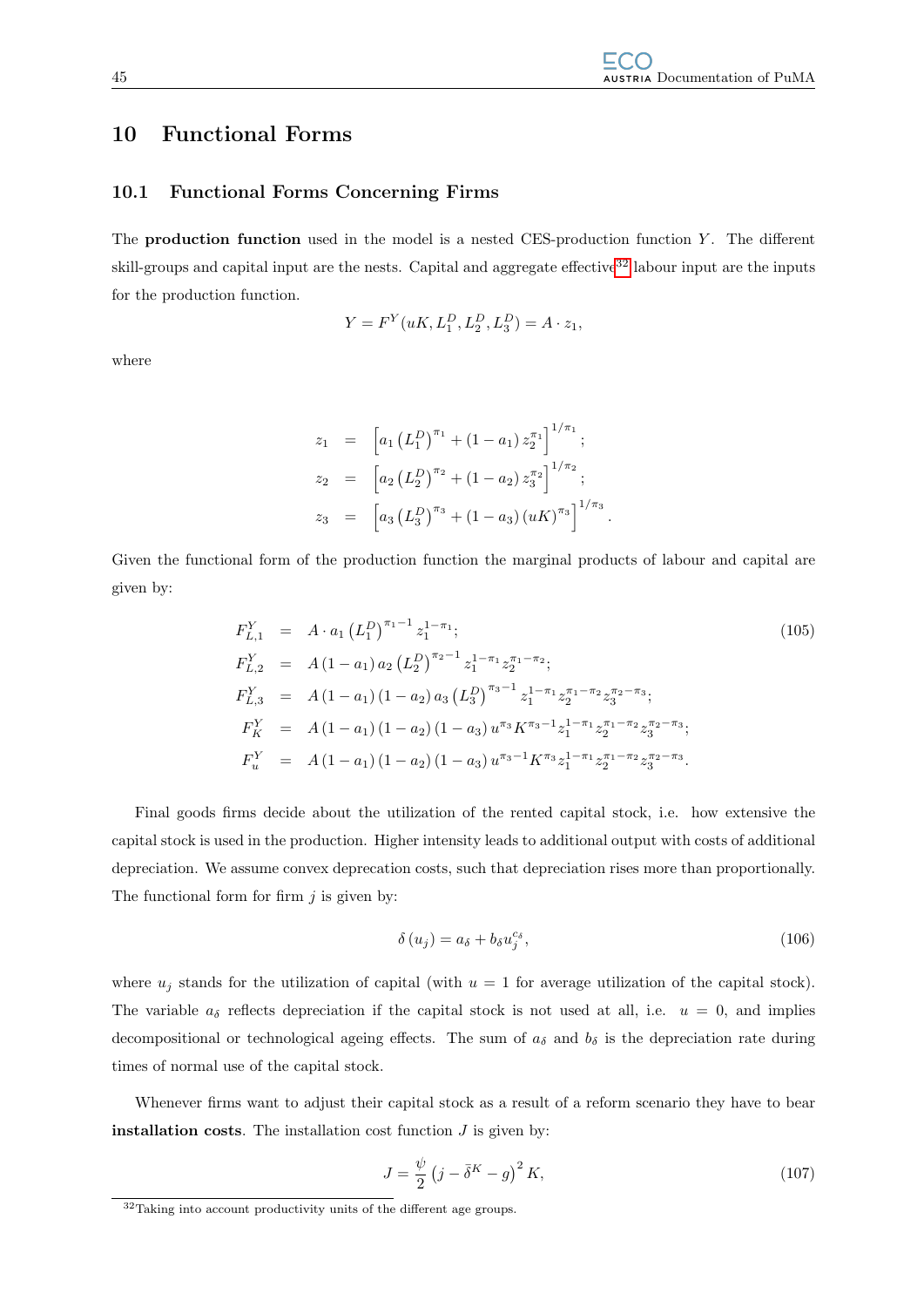where  $\psi$  is a scaling factor, j is the investment-capital ratio  $j = \frac{I}{K}$ ,  $\bar{\delta}^K$  the depreciation rate in times of normal utilization and g the steady state growth rate. The parameter  $\psi$  allows to coincide capital adjustment durations with empirical estimations. In the steady state, the investment-capital ratio  $j$  is equal to the sum of depreciation and growth,  $j = \overline{\delta}^K + g$ , so that the installation costs are zero.

The functional form of the **vacancy costs** is given by:

<span id="page-49-0"></span>
$$
\kappa(v) = v_0 + \frac{\kappa_0 \left(\frac{v}{L^X}\right)^{1+1/\varepsilon} L^X}{1+1/\varepsilon},
$$
\n
$$
\kappa'(v) = \kappa_0 \left(v/L^X\right)^{1/\varepsilon}.
$$
\n(108)

where  $L^X = \sum_a \delta^a \bar{\delta}^a (1 - \varepsilon^a) N^a$  is the number of persons searching for a job and  $\varepsilon > 0$ . The cost function is a convex function of the vacancies per person searching for a job, implying increasing costs.

We follow Ejarque and Portugal (2007) and introduce the following functional form of labour adjustment costs:

$$
Ladj_i\left(N_{t,i}^W, N_{t-1,i}^W\right) = \frac{H_i}{2} \frac{\left(N_{t,i}^W - N_{t-1,i}^W\right)^2}{N_{t-1,i}^W},
$$

where  $N_{t,i}^W = \sum_a p_{man,i}^a L_i^{H,a}$  is the number of workers in a certain skill group,

$$
Ladj_{N,i} = H_i \frac{(N_{t,i}^W - N_{t-1,i}^W)}{N_{t-1,i}^W},
$$

is the derivative w.r.t. the first argument.

Managerial costs reflect the effort costs of the firm arising from keeping their workers. An increase of the firing rate,  $(1 - p_{man})$ , decreases these costs. Given that  $v_F > 0$ , the cost function is convex in  $p_{man}$ .

$$
\varphi^F (p_{man}) = (p_1)^{-1/v_F} \frac{p_{man}^{1+1/v_F}}{1+1/v_F} - p_0,
$$
  

$$
\varphi^{F'} (p_{man}) = \left(\frac{p_{man}}{p_1}\right)^{1/v_F}.
$$

The functional form of costs for firm-sponsored training is assumed to be the same:

$$
\varphi^{FS} (e^F) = f s_1 \frac{(e^F)^{1+1/v_{FS}}}{1+1/v_{FS}} - f s_0,
$$
  

$$
\varphi^{FS} (e^F) = f s_1 (e^F)^{1/v_{FS}}.
$$

We assume a simple form for the translation of firm-sponsored training into firm-specific productivity:

$$
\theta^F\left(e^F\right) = A^F\left(e^F\right)^{\alpha_{FS}} + 1,
$$

so that the factor  $\theta^F = 1$  if firms provide no training.

## 10.2 Functional Forms Concerning Households

Remember that, as described above, we normalize the different effort costs of the household by firmspecific productivity  $\theta^F$  for notational reasons. The disutility of **labour effort**, i.e. disutility with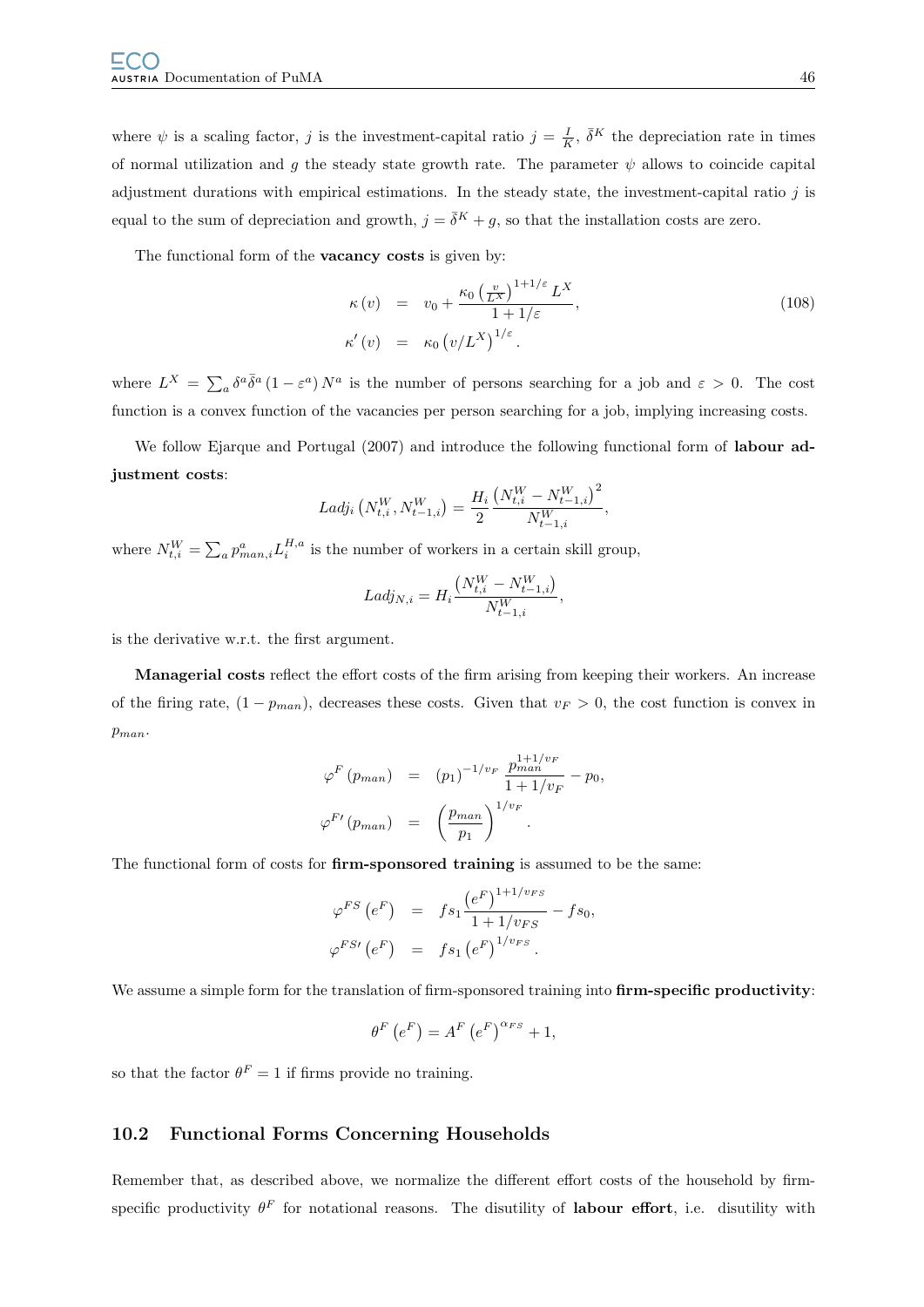respect to the number of hours worked or spent in training, is given by:

$$
\varphi^{L}(L) = \left[ (l_0)^{-1/v_l} \frac{(L_i + c)^{1+1/v_l}}{1 + 1/v_l} \right] \frac{1}{\theta^F}.
$$

The functional form is equivalent to the function for managerial costs, also being convex in  $L_i^a$ , given that  $v_l > 0$ . The constant c is added so that we can implement some policy scenarios more easily. The elasticity  $v_l$  is skill-dependent in the model. Unemployed persons search for a new job. The time spent searching leads to a disutility of searching. We apply a similar functional form as for the disutility of labour effort (meaning a convex function that is increasing in the search effort).

$$
\varphi^{S}(s) = \left[ (s_0)^{-1/v_u} \frac{s^{1+1/v_u} - (s_{calib})^{1+1/v_u}}{1+1/v_u} \right] \frac{1}{\theta^F},
$$

The increase of participation of a household not only lowers the amount of goods produced at home in a linear way, but also leads to additional non-linear disutility of participating. The disutility of participating is normalized to zero in the initial steady state and is given by:

$$
\varphi^P(\delta) = \frac{\delta_0}{\theta^F} v^r \left[ \exp\left(\frac{\delta}{v^r}\right) - \exp\left(\frac{\delta_{calib}}{v^r}\right) \right].
$$

Being employed leads to an increase of human capital in the model as long as persons allocate time to life-long learning activities. The additional human capital formation per efficiency unit  $\theta^a_{\alpha,i}$  is derived by the following human capital production function:

$$
F(E) = F_0 E^{\alpha} \tag{109a}
$$

$$
F_E = \alpha F_0 E^{\alpha - 1},
$$
  
\n
$$
F_e = \delta \bar{\delta} (1 - u) F_E,
$$
  
\n
$$
E = \delta \bar{\delta} (1 - u) e.
$$
  
\n(109b)

,

where  $F_0$  represents a factor productivity and  $e$  the time spent in this activity.

## 10.3 Functional Forms Concerning Matching in the Labour Market

The matching function for each age and skill group is given by the standard linear homogeneous function  $M^a_i\colon$ 

$$
M_i^a = m_{0,i}^a \left( S_i^a \right)^{\sigma} \left( V_i^a \right)^{1-\sigma},
$$

where  $S_i^a = (1 - \varepsilon) s_i^a \delta_i^a \overline{\delta}_i^a N_i^a$  is the aggregate search intensity of age group a and skill group i and  $V_i^a = \sum_j v_{j,i}^a$  the sum of vacancies across the firms in the economy. Given this functional form, the probability of filling a vacancy  $q_i^a$  and finding a job  $f_i^a$  are given by:

$$
q_i^a = \frac{M_i^a}{V_i^a} = m_{0,i}^a \left(\Theta_i^{M,a}\right)^{-\sigma};
$$
  

$$
f_i^a = \frac{M_i^a}{S_i^a} = \Theta_i^{M,a} q_i^a = m_{0,i}^a \left(\Theta_i^{M,a}\right)^{1-\sigma}
$$

where  $\Theta_i^{M,a}$  defines the labour market tightness for the corresponding age and skill group:

Θ

$$
\Theta_i^{M,a} = \frac{V_i^a}{S_i^a}.
$$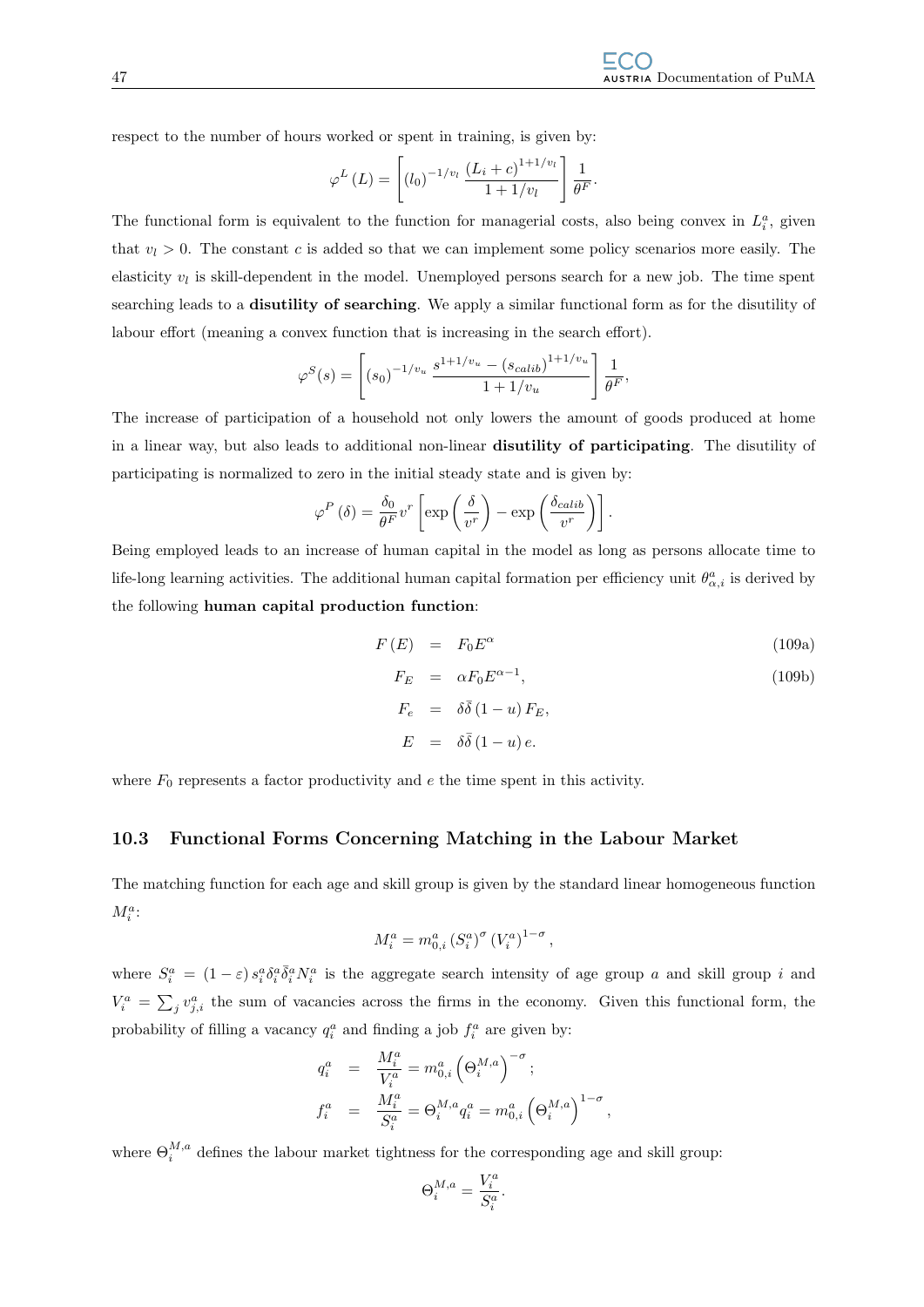# 11 Calibration

This section describes the calibration of the model. It gives details on the data collection of macroeconomic variables, household characteristics, the production side and the public sector. Our model distinguishes between skill- and age-groups, hence we need a considerable amount of disaggregated household data. Since most of these data are not publicly available from official institutions, we have to get or calculate them from individual data sets, i.e. the LFS and the EU-SILC. This section also includes a review of the empirical literature on behavioural parameters of firms and households relevant for the model.

## 11.1 System of National Accounts

# <span id="page-51-0"></span>11.1.1 System of National Accounts and the Capital Stock, Exogenous Growth Path and World Interest Rate

In this section, we discuss the different macro(economic) data which are used to calibrate the model. They are in general based on officially available harmonised data and can be updated easily.

The system of national accounts (SNA) is the basis to calibrate major aggregates, like private and public consumption, investment, the capital and wage income shares, etc. However, we do not use these values one to one in the model. We describe below how we transformed the data for our use. As investment and capital stock are closely related, we also describe here the adjustments and data source for the capital stock.

The capital stock in the economy is taken either from the SNA or AMECO-database. Depreciation rates are derived in the calibration procedure of the model. The model does not distinguish between employees and self-employed persons, and labour compensation contains labour income of both types. Therefore, we distribute a share of the 'operating surplus and mixed income' to the compensation of employees to calculate the labour income share. We assume that the distribution of self-employed persons according to age and skills is similar to that of the employees, that they earn the same labour income per hour, but work a different number of hours.

A further adjustment refers to gross value added and GDP in the model. Gross value added corresponds to GDP minus taxes on products (d21 in the notation of SNA) plus subsidies on products (d31). Production taxes (and subsidies) on intermediary production (d29 and d39) are interpreted as taxes on capital or as additional taxes on labour (e.g. local tax in Austria). We deviate from the SNA by using taxes on consumption from the OECD Revenue Statistics instead of d21 to derive gross value added to be consistent within the model as these tax revenues are used to reflect the consumption tax revenues.

## 11.1.2 Revenues of the Public Sector

Public revenues from taxes and social security contributions are derived by using detailed data from OECD's database on Revenue Statistics (see e.g. OECD (2016)). We group the detailed items accord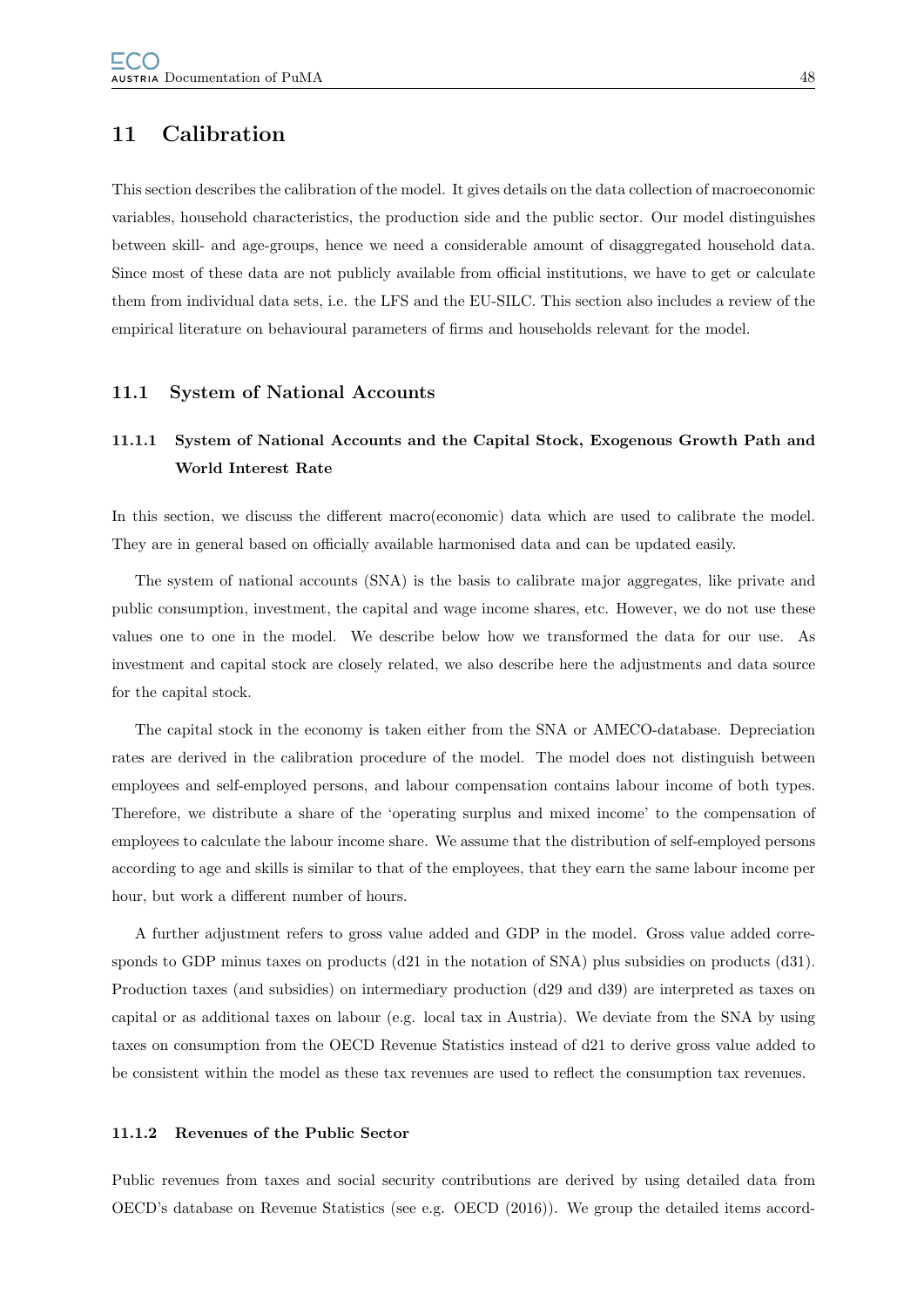ing to their economic function in five categories: Income, Capital Gains, Corporates, Social Security Contributions and Consumption.

These 'Model Revenues' in the five different categories are used to calibrate PuMA's tax rates. Some tax rates (tax on consumption and capital gains tax) are calculated directly by relating revenues to the assessment base (i.e. private consumption or capital gains). For instance, the consumption tax rate is equal to revenues from taxes on consumption divided by the assessment base for consumption tax, consisting of total private consumption and a share of public consumption (intermediate consumption and consumption of fixed capital).

Income tax rates and social security contribution rates of employers and employees according to education and age are derived via the method described in Section [11.2.3.](#page-57-0) Simply speaking, we derive age- and skill specific tax and social security contribution rates using OECD'S Tax-Benefit model and income data from the EU-SILC. These rates are subsequently adjusted for all groups so that we get appropriate revenues (only minor adjustments of the initially calculated rates are necessary).

For corporate taxation, a different method is applied and we use the calculations of the ZEW (2014) effective corporate tax rates which are based on the method by Devereux and Griffith (2003). In a second step, we calibrate the necessary deductions of the corporate tax base so that revenues in PuMA fit to revenues based on OECD data.

## 11.2 Household Characteristics

#### 11.2.1 Demography

PuMA includes a detailed breakdown of the population with respect to age and educational attainment, so that we can analyse both age- and skill-dependent impacts of policy reforms, as also indicated in the illustrative reform scenario, see Annex A. PuMA distinguishes three different groups of educational attainment. The low-skilled group comprises individuals with pre-primary, primary and lower secondary education (ISCED 0-2 according to the ISCED classification), individuals with completed tertiary education (ISCED 5+) are high-skilled and medium-skilled individuals have an upper secondary (and post-secondary non-tertiary) level of education (ISCED 3-4). The distribution of the 25 to 64 years old population according to the highest level of education attainment is based on Eurostat data.

The model is calibrated to an initial steady state that also assumes a stationary demographic structure which implies that the demographic structure of the population in the model deviates from the actual demographic structure. Our approach is that we take current mortality rates for each one-year-cohort from Eurostat and derive average mortality rates for our age groups. Thereby, we usually overestimate the group of older individuals compared to the real data. However, given that we adjust the flat pension in order to derive actual current pension expenditures (see Section [11.7.1\)](#page-73-0), this is probably the best way to deal with this issue.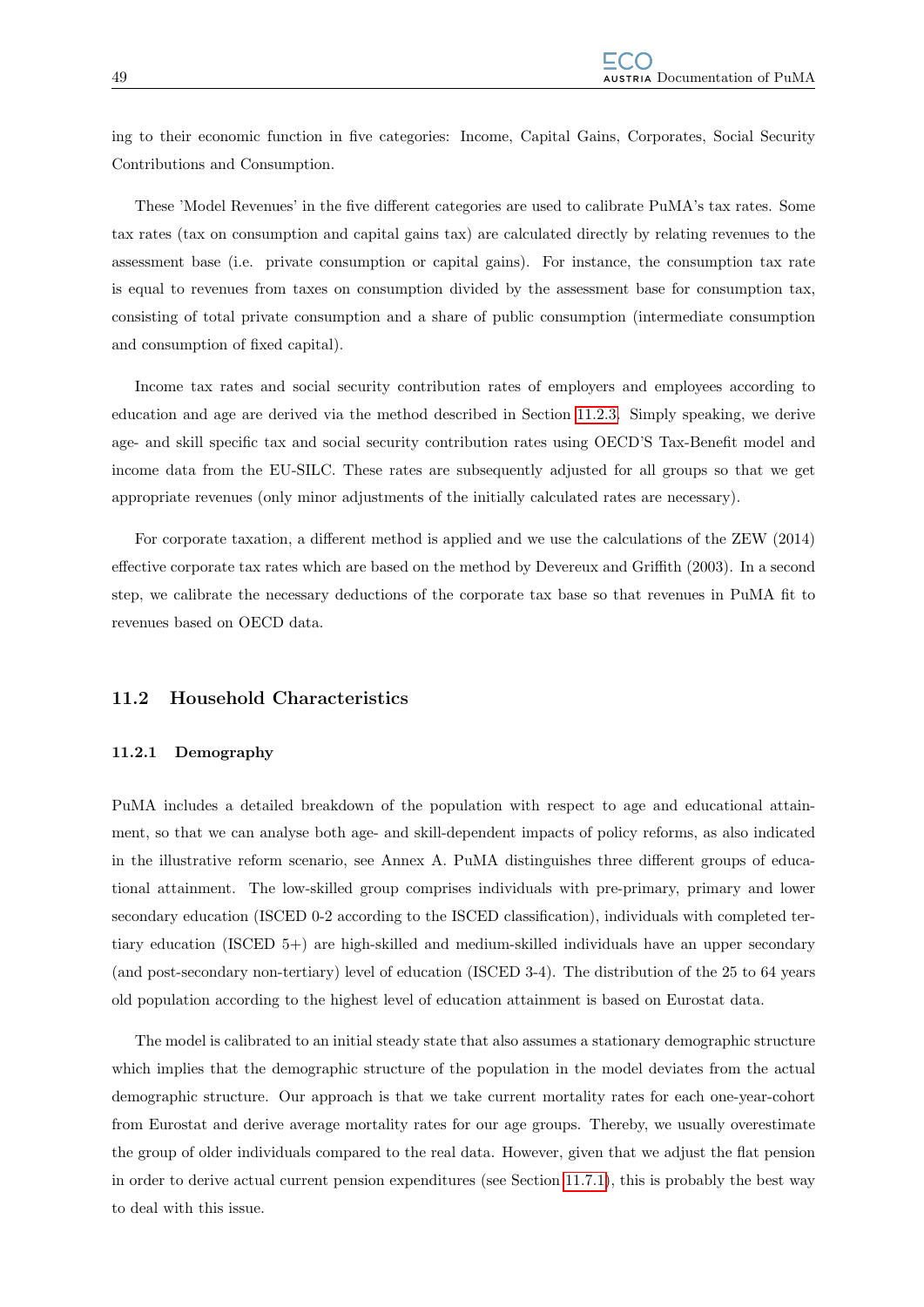#### 11.2.2 Labour Market Information from LFS and EU-SILC

The model exhibits a high degree of heterogeneity on the household side because we distinguish households according to both age and skills. This leads to a considerable demand for data on the labour market status, behaviour, and also institutional details. In general, such specific requirements are not provided by standardized databases. Therefore, it is necessary to use individual data to derive the necessary inputs for the model, namely for each age- and skill-group. In general, data is based on two sets containing individual level data for the EU-countries: the Labour Force Survey (LFS) and the Community Statistics on Income and Living Conditions (EU-SILC). We first describe the general structure of the data sources that we use to derive the parameters required for the calibration of PuMA. Then, we explain the data corrections we applied to make them usable for our model. As often as possible, we cross-checked these variables with Eurostat data.

Labour Force Survey (LFS) The Labour Force Survey is designed to obtain information from households about the labour market and related issues by means of personal and telephone interviews. The LFS not only collects information on persons in the labour force, but also on other persons present in the households. The LFS is a continuous survey providing quarterly and annual results. The sampling rates in the different countries vary between 0.2 percent and 2.1 percent of the population. Persons in collective households and institutions are excluded. The strength of the LFS lies in its comparability across the Member States, because of recording the same set of characteristics, the use of common classifications and definitions, and central processing of data. The data set contains relevant information of the data necessary to fit the model. The survey includes, for example:

- A derived variable age, aggregated into groups with a spread of five years (year and date of birth are not available for anonymous datasets)
- The highest level of education attained according to the ISCED definitions to assign individuals to skill groups, as well as the current status of education (see Section [11.2.2](#page-55-0) for further discussion) to correct for some of the younger age-skill groups
- Sex, marital status, region of birth
- The distinction between employed, unemployed and inactive
- The distinction between employee and self-employed
- The number of hours worked
- The year and month in which the person started working for the employer
- The information whether someone is currently searching for a job
- Participation in education and training within the last four weeks, the total number of hours spent on all these learning activities within the last four weeks, and whether education and training are relevant for a job or not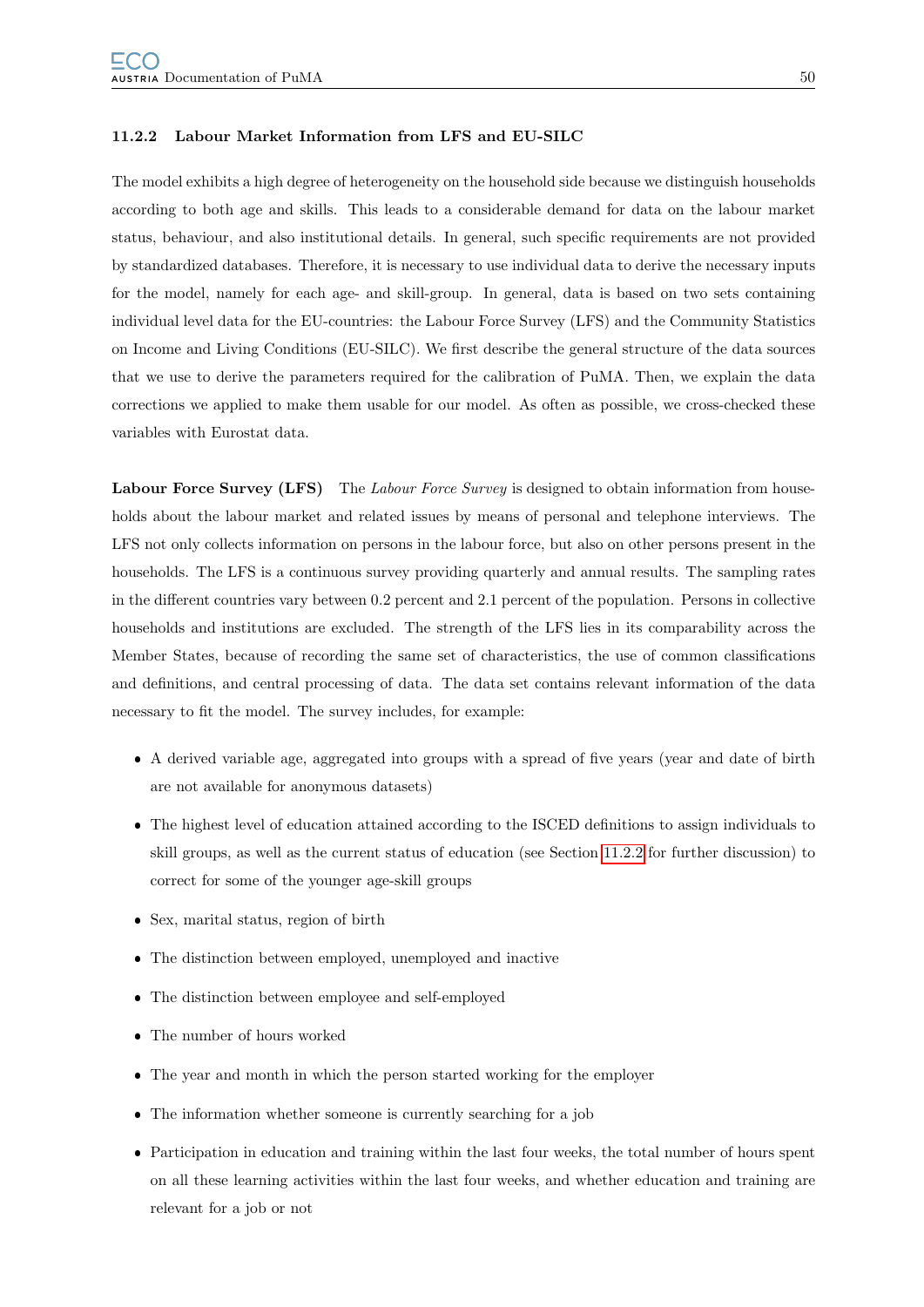Reasons for leaving a certain employment, e.g. because of dismissal, limited duration of the job, children, illness or disability

Furthermore, the weighting factor allows for aggregation, whereby consistency checks with other statistics are done if possible. Due to the extensiveness of the data, the LFS is the main database for the labour market variables in the model other than income (the calibration of income variables is mainly based on the EU-SILC).

Community Statistics on Income and Living Conditions (EU-SILC) The EU-SILC is an instrument aimed at collecting timely and comparable cross-sectional and longitudinal multidimensional micro data on income, poverty and social exclusion (European Commission (2008)). EU-SILC was launched in 2004 in 13 Member States and reached almost full scale extension in 2005 by providing data for 25 Member States. Mostly, data that we take from the SILC are about the income of households and individual household members. The European cross sectional sample size is about 135,000[33](#page-54-0) households. The number of households in the countries should ensure a minimum precision for each country. The annual data have a large overlap for the longitudinal analysis. In simple terms, once a household is selected, it is also part of the sample in the three consecutive samples. Therefore, there is an overlap of households of 75 percent between year T and year  $T + 1$ . There are differences in the sampling of the households conducted by each country. More details on this issue may be found in the EU-SILC User Database Description.

EU-SILC contains a lot of information about households, but also on individual levels. It provides data about important aspects of households, such as number of children, total household income, gross income components at the household level, and social criteria. On the individual level EU-SILC contains for example:

- The year and quarter of birth
- The ISCED level currently attained
- Number of hours usually worked per week in the main job, but also in second and third jobs
- The number of months spent in full-time and part-time work, in unemployment, in retirement, studying and inactivity
- Status in employment
- Yearly earnings for employees
- The employee cash or near-cash income as well as non-cash employee income, cash benefits and losses from self-employment
- Other forms of income (unemployment benefits, old-age, survivor, sickness, and disability benefits)

<span id="page-54-0"></span><sup>33</sup>See Eurostat, Statistics Explained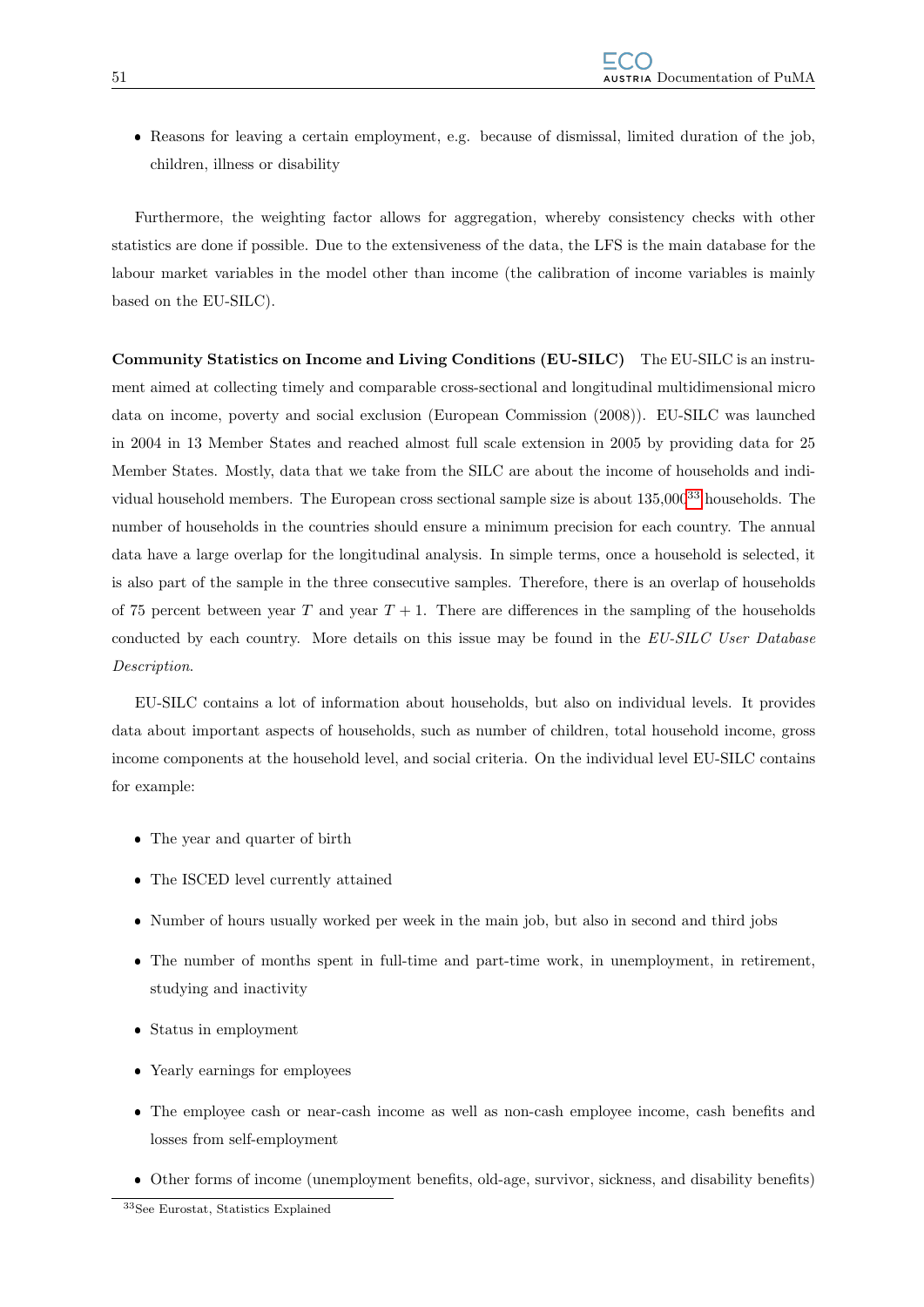EU-SILC provides us mainly with data about the labour status of persons and different types of income. In particular data on unemployment income and other transfers are important, as most of these are completely missing in the LFS.

#### <span id="page-55-0"></span>Pooling, Corrections and Problems

Pooling of the Data We pool the available data of several years of the LFS as well as of the EU-SILC. In general two reasons lead to this decision:

- Sample sizes broken down for the different age- and skill-cells are sometimes very small. Pooling of data is a common way to increase reliability.
- We want to smooth the impact of the business cycle on the surveyed data. As the business cycle influences markably some of the variables, pooling decreases cyclical effects.

Adjustments Relating to the LFS We describe here the data adjustments we apply. First, our model requires a certain kind of input for the low-skilled aged 15-19 and 20-24 years, as well as for the medium-skilled persons aged 20-24. In the model they are 'born' with the skill-level assigned to them. A 20 year old student does not work. To account for this we remove persons currently undergoing educational activities (LFS variable:  $educstat = 1$ ) from the age-skill groups mentioned above when we derive labour market relevant variables from the official statistics. When calculating the unemployment rate for 15-19 year old low-skilled workers, we removed all persons still undergoing education. This leads to an unemployment rate for this age-skill cell that is higher than we would expect from other statistical sources. An obvious explanation after removing people still undergoing formal education, we are left with a very high share of persons with only a basic education not even trying to get further education. This causes a strong upward bias of the unemployment rate for our calculations. A second important reason is, that a share of low-skilled persons is searching for an apprenticeship training position. In the data, these individuals are low-skilled and unemployed. However, they will get an apprenticeship degree (and thus become medium-skilled) in the future. We have solved this problem by replacing the unemployment rate for the low-skilled aged 15-19 years with the one of the low-skilled aged 20-24, since this value seems to be the closest approximation.

Wage Regressions with EU-SILC Data We estimate the returns to education, experience and other factors from the available data sources. The theoretical framework for such estimations was developed by Mincer (1974). The empirical approximation of the human capital theoretical framework is the familiar functional form of the earnings equation:

$$
log w_i = X_i \beta + rs_i + \delta x_i + \gamma x_i^2 + u_i,
$$
\n(110)

where  $w_i$  is an earnings measure for an individual i such as earnings per hour/week,  $s_i$  represents a measure of her schooling,  $x_i$  is an experience measure (in our case age minus average years of schooling),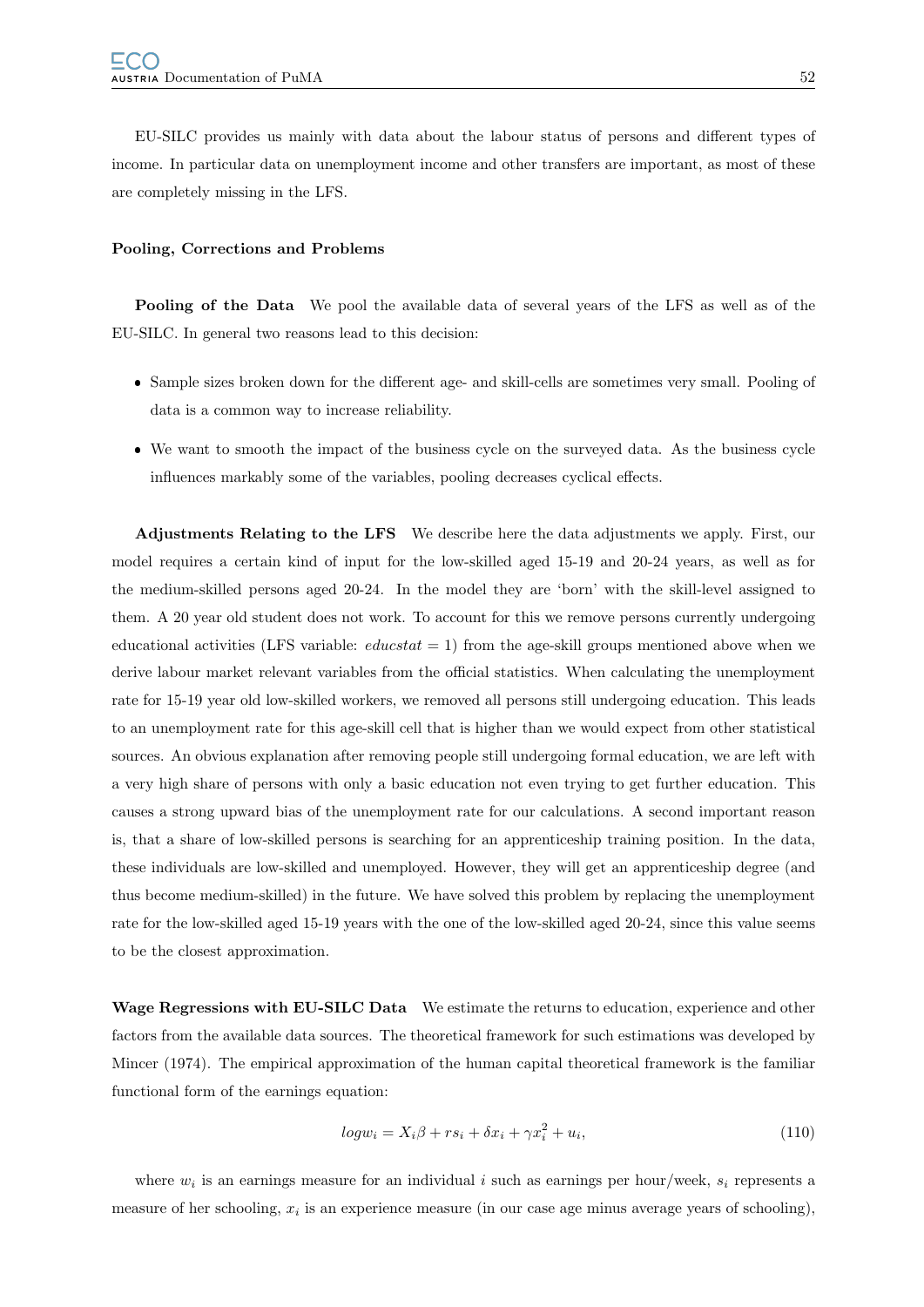$X_i$  is a set of other variables assumed to affect earnings, and  $u_i$  is a disturbance term representing other factors which are not measured explicitly. Experience is also included as a quadratic term in order to describe the concavity of the earnings profile. In the above equation, r is the private return to schooling.

The literature regarding this topic is very extensive and the approaches to it are various. Specifically, OLS estimates seem to be biased downwards (Griliches, 1977, Angrist and Krueger, 1999) by measurement error, even though recent evidence (Card, 2001) only allocates at most ten percent gap to this fact. By contrast, since an unobserved ability determining education could have a large effect on the education attained, the schooling coefficient might be biased upwards (Griliches, 1977). Since a direct indication of this ability such as IQ test scores or information about the wages of identical twins (see Ashenfelter and Krueger, 1994, and Miller et al., 1995) is not available in most cases (and specifically also in our case), some authors use an instrumental variable (IV) approach. These instruments should correlate with schooling but not with the error term of the regression.

Usually, IV estimations tend to be higher than OLS estimates. This is a rather surprising result, since, as already mentioned above, the OLS estimates are expected to be biased upwards because of some unobserved ability bias. Various explanations were given for this result, such as that the IV estimates have an upwards bias (Ashenfelter et al., 1999), or that the downward bias in OLS attributed to the measurement errors dominates the upwards bias (Angrist and Krueger, 1991). The latter explanation seems unlikely, since it was shown by Card (2001) that this downward bias can account for mostly 10 percent of the gap between OLS and IV estimates. One explanation (Card, 1999, 2001) for this apparent upward bias of IV estimates is that the returns of education are heterogeneous across individuals and that the IV estimates tend to recover the returns to education of the population group most affected by the intervention, hence they would be a better approximation for the returns to education of the affected group rather than for the whole population.<sup>[34](#page-56-0)</sup> Because of these various problems and the complexity of the estimation process, we decided to estimate an OLS regression.

We use a 'reduced form' approach in our specification for the earnings function. There are plenty of other variables typically known to influence income, like the type of job, the industry and firm a worker is employed in, etc. While these variables can purge the schooling coefficient from influences which are not directly caused by education but by a subsequent choice of industry or job type, this is not what we intend to do. Our schooling coefficient is supposed to cover all direct and indirect consequences of a schooling decision. Therefore, we do not include any variables - other than pre-determined ones - in our earnings equation.

When estimating wage regressions, we remove the self-employed from the dataset since their income includes not only labour income but also capital income. Additionally, we remove individuals with missing reported values from the data set in the estimation of the wage regressions. This is the case, for instance, if we can not calculate the average monthly income because a certain person had not reported the months worked during the income reference period.

<span id="page-56-0"></span>One problem when running the estimation of the wage profile based on survey data is the following:

<sup>34</sup>See Garcia-Mainar and Montuenga-Gomez (2008) for an extensive literature survey.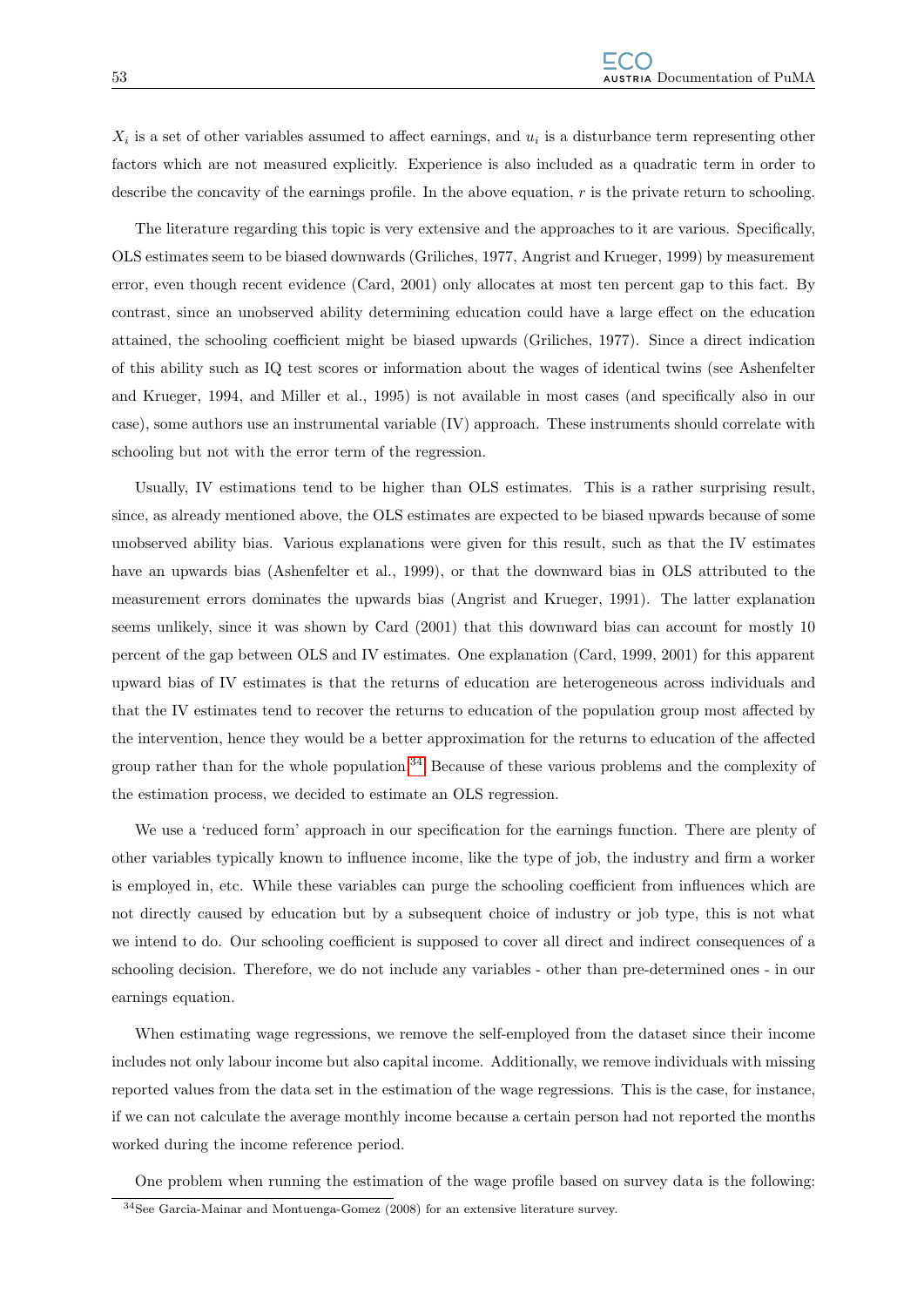the EU-SILC contains information on labour income from the income reference period, which is the year previous to the one in which the survey takes place, while the number of hours worked per week refers to a period just before the survey takes place. Since our wage regressions are based on hourly wages which we derive from the two variables mentioned above, we calculate hourly wages with hours *currently* worked and compare it to income generated in the income reference period. This might cause distortions of hourly wages.[35](#page-57-1)

#### <span id="page-57-0"></span>11.2.3 Tax and Social Security Contribution Rates

The model's detailed breakdown of private households according to age and educational groups allows for a different tax and social security contribution rates of different groups to consider, for example, progressive income tax systems, maximum thresholds for social security contributions or earned income tax credits. The 'drawback' of this detailed representation is the considerable calibration effort. Whereas tax rates can be calibrated rather easily by using aggregate revenue data in 'standard' models with only one representative household, the calibration of the PuMA relies on a sophisticated (and rather timeconsuming) application of OECD's Tax-Benefit model (using institutional details based on the year 2014) on EU-SILC data. However, once the calculation method is completed, tax and social security reforms can be replicated rather easily and in profound detail.

We don't want to set identical tax rates for all individuals and we are not aware of any dataset that could give us tax rates in sufficient detail. We apply our own method by proceeding in the following way. The OECD provides Tax-Benefit models [36](#page-57-2) for the countries included in PuMA. The Tax-Benefit model is used to calculate personal income tax and social security payments for different types of households and amounts of income. When using the OECD model directly, by changing parameters and running the Stata code, we can receive a much more detailed breakdown of household types and income than those reported OECD's Taxing Wages 2017. In particular, we run simulations and calculate tax rates for Singles, One- and More-Earner-Households, for a different number of children and a very detailed breakdown of income.[37](#page-57-3) Subsequently, we apply the obtained tax rates to our EU-SILC dataset. We classify the households in the EU-SILC according to the parameters family type, number of children and income. In this way, we can calculate tax and (employee's and employer's) social security rates for our breakdown of age and educational groups.

#### 11.2.4 Consumption Profile and Elasticity of Intertemporal Substitution

The consumption and savings decisions of individuals, in which individuals decide how much to consume or save, determine an optimal marginal propensity to consume ('mpc'=  $1/\Delta^a$ ) out of expected total lifetime wealth (which consists of financial wealth and the present value of future labour and pension income and transfers). As described in equation [\(45\)](#page-28-0), this 'mpc' is age-dependent and determined by different

<span id="page-57-2"></span><span id="page-57-1"></span><sup>35</sup>For further information about problems with calculating hourly wages, see Tijdens et al. (2005), p. 10.

<span id="page-57-3"></span><sup>36</sup>See the discussion in OECD's Benefits and Wages (2007) publication on the strengths and limitations of the model.

<sup>&</sup>lt;sup>37</sup>We break down the income in percentiles, ranging from two to four-hundred percent of the income of the average worker.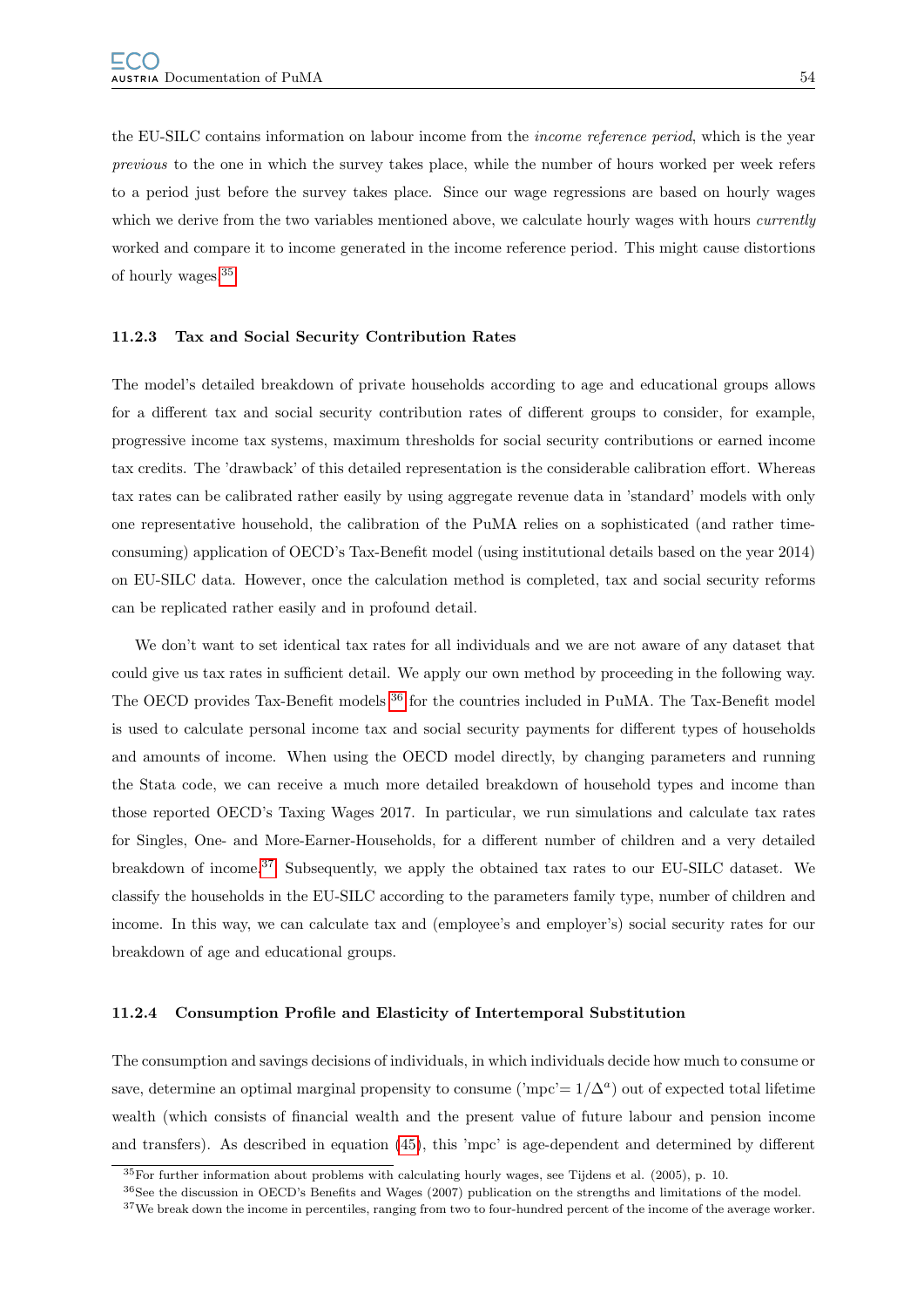parameters such as preference parameters (e.g. the subjective discount factor and the intertemporal elasticity of substitution), policy parameters such as the consumption tax rate and future mortality rates (i.e. remaining life expectancy). Thus, combined with the stream of income and transfers, the 'mpc' determines an optimal intertemporal consumption profile of individuals in economic models. However, this consumption profile can deviate from the profile actually observed in real data. To avoid this deviation, PuMA incorporates inter-vivo transfers between households. We calibrate these transfers such that the consumption profile observed in reality results from optimal household behaviour and income streams in the model. Given calibrated values for income and transfers and the consumption profile, the asset profile is endogenously determined as a result of the intertemporal budget constraint of private households. Data on private consumption expenditures per adult equivalent for different age groups are taken from Eurostat. The dataset contains few data on very young and very old households. Therefore, we estimate quadratic consumption profiles, which usually results in the expected hump-shaped consumption profile.

Empirical estimates for the elasticity of intertemporal substitution (EIS,  $\sigma$ ) range widely between 0 to 2. Engelhardt and Kumar (2008) provide a short summary of estimated values for the EIS. Some of the estimates of the EIS are close to zero, like in Hall (1988). Blundell et al. (1993) find a value of 0.5 for the EIS, Attanasio and Weber (1995) estimate the value in a range from 0.6 to 0.7, Vissing-Jorgensen (2002) from 0.3 to 1, and Ziliak and Kniesner (2005) from 0.7 to 1. Higher estimates are provided by Mulligan (2002), Gruber (2006), and Vissing-Jorgensen and Attanasio (2003) from 1 to 2. The own estimate of Engelhardt and Kumar is 0.74, with a 95 percent confidence interval that ranges from 0.37 to 1.21. Gruber (2006) states that micro-data estimates mostly provide an EIS from 0.1 to 1. As an illustration, we also provide some values for the EIS that are used in economic models. Altig et al. (2001) apply an EIS of 0.25, Kumhof and Laxton (2007) 0.25, Botman and Kumar (2006) 0.33, Jaag et al. (2007) 0.35, Trostel (1993) 0.8, Bovenberg et al. (1998) 0.85, and Perroni (1995), Mankiw and Weinzierl (2004), and Trabandt and Uhlig (2006) use an EIS of 1. We use a value of 0.4 in our model. However, sensitivity analysis suggests that the value of the EIS is not an important determinant of the effects of labour market policy reforms in PuMA.

#### 11.2.5 Elasticities on the Household Side

Labour Supply Elasticities There is a large number of studies on labour supply elasticities and we mention only a few here. In their simulation study, Immervoll et al. (2007) concentrate on substitution effects, because this considerably simplifies the analysis. They say that empirical evidence points to the fact that there may be significant income effects for married women and single mothers, but no income effects for males. They argue that, as they are considering balanced budget reforms, this 'mistake' is not too big. Blundell and MaCurdy (1999) survey existing approaches to modelling labour supply and summarize a selection of empirical findings. In their Tables 1 (for men) and 2 (for married women), the substitution elasticity exceeds the income elasticity for the vast majority of papers. For tractability of the model, we follow Immervoll et al. in assuming utility functions that neglect the income effect.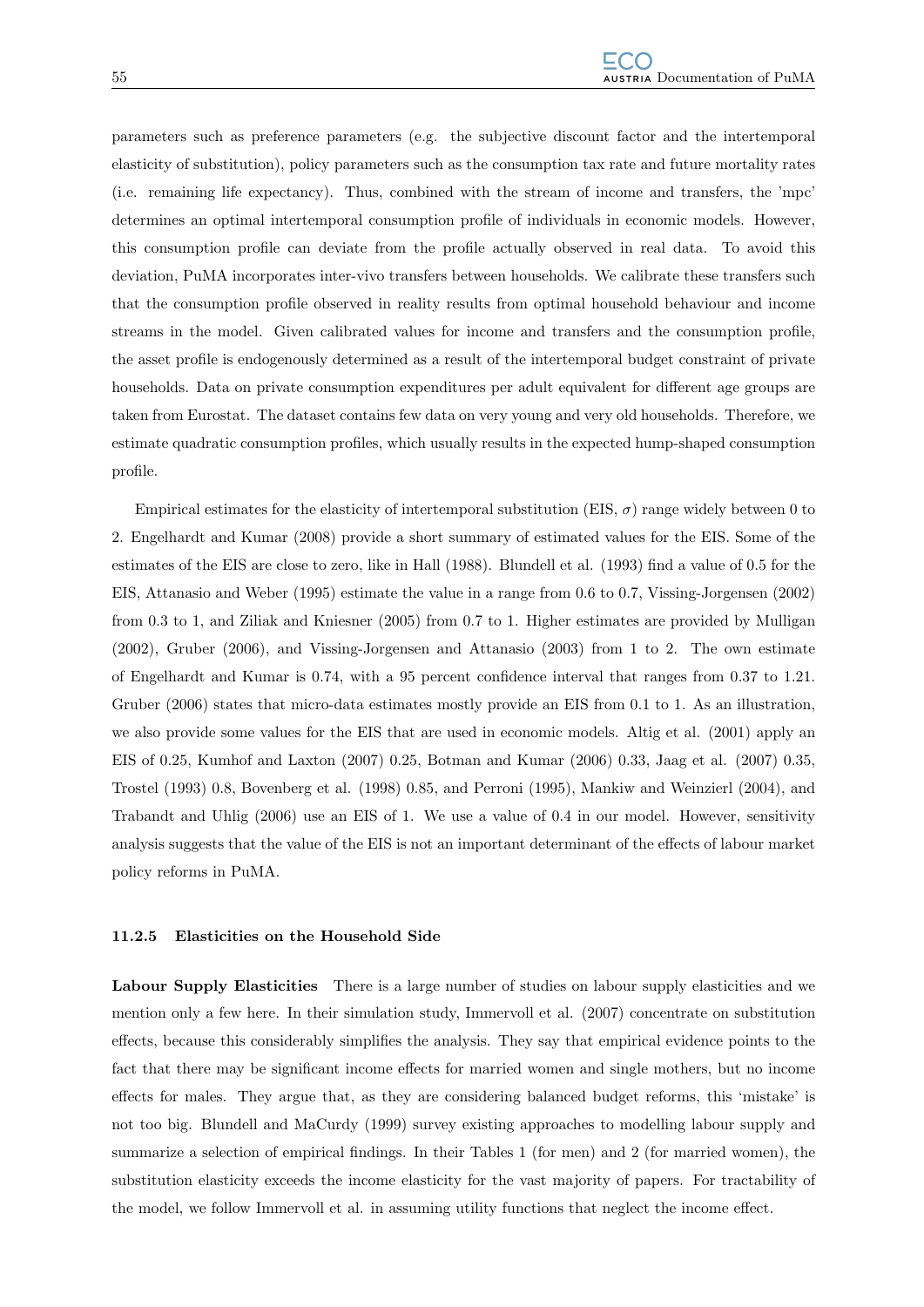Evers et al. (2005) perform a meta-analysis on uncompensated labour supply elasticities by using 239 elasticities from 32 different empirical studies. They focus on uncompensated elasticities because they cannot obtain separate values from many primary studies for the compensated elasticity and the income elasticity. Regression results of Evers et al. indicate that, even after controlling for the participation decision, women still have higher hours-of-work labour supply elasticities. Thus, they somehow contradict Immervoll et al., who claim that, once labour supply is estimated conditional on labour force participation, it turns out that female hours-of-work elasticities are close to that of males. Evers' meta-regressions give 'total' elasticities between 0.07 and 0.16 for Dutch males and 0.48 and 0.52 for Dutch females. If they control for participation, so that they get point estimates for the intensive margin, they get elasticities of 0.44 resp. 0.03 for Dutch women and men.

There is wide consensus that extensive labour supply responses may be much stronger than intensive responses (Heckman, 1993)) and that participation elasticities tend to be high at the lower end of the earnings distribution. Immervoll et al. calibrate their model with an average participation elasticity of 0.2 (ranging from 0.4 for the lowest two income deciles to 0 for the highest two). As regarding the hours-of-work elasticity, they assume it to be constant across deciles (similar to Diamond (1998) and Saez (2001)) and equal to 0.1. Meghir and Phillips (2008) provide an overview of literature on labour supply with a focus on presenting the empirical consensus. They argue that male hours of work are very irresponsive, but male participation can be responsive, especially for low- and medium-skilled. They claim that hours of work and participation for women with young children and lone mothers are very sensitive.

Finally, Evers et al. notice that hardly any evidence can be found supporting the hypothesis that elasticities differ between countries. This result is confirmed by Immervoll et al., who claim that evidence from both estimation and direct policy analysis suggests magnitudes across all European countries to be similar to those obtained in the literature on Anglo-Saxon countries. Accordingly, we set similar labour supply elasticities for all countries in PuMA. We set the intensive labour supply elasticity equal to 0.1 for low-skilled and slightly lower for medium- and high-skilled individuals. For the participation semielasticity w.r.t. income, we set slightly lower values than Immervoll et al. (2007), i.e. 0.2, 0.15 and 0.08 for low-, medium- and high-skilled individuals, respectively.

Retirement Elasticities The retirement age seems to be an important behavioural margin of households that is neglected in most simulation studies. In their seminal study, Gruber and Wise (2002) present international research on the relationship between social security provisions and the retirement decision. Based on three different incentive measures of pension systems, namely accrual, option value and peak value, they show that there is broad consensus in the different country studies that these incentives have a strong effect on retirement decisions. However, although the authors present probit estimates and 'standardized' simulations for all countries, it is difficult to entangle a parameter that would fit into our model from these estimates. An exception are Börsch-Supan et al. (2004) who find an increase of effective retirement age of 8 months in response to the introduction of a penalty factor of 3.6 percent per year of early retirement. Duval (2003) examines the impact of old-age pension systems and other social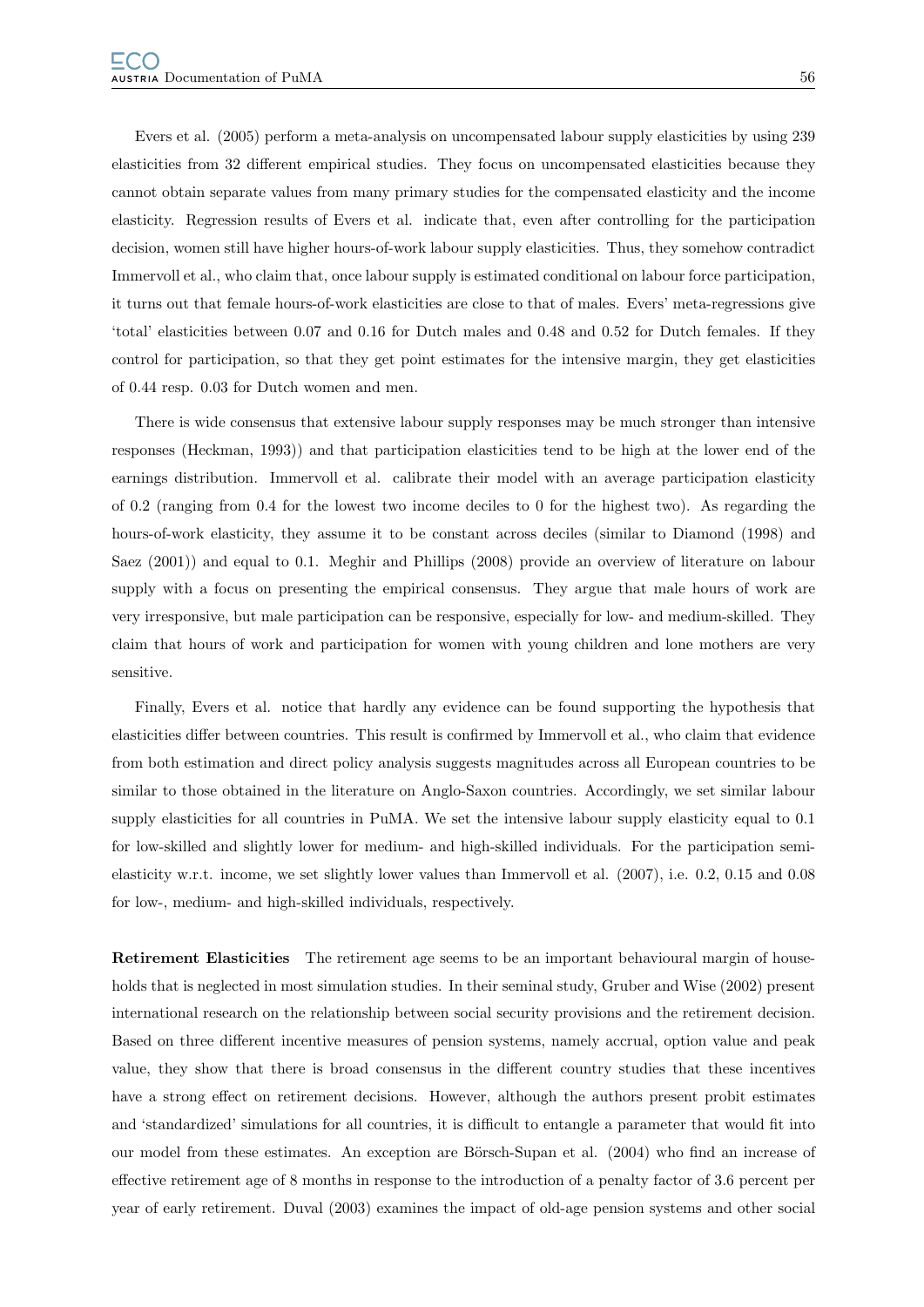transfer programmes on the retirement decision of older males in 22 OECD countries, using panel data econometrics. The main variable of interest is the implicit tax rate on continued work, which accounts for the change in net pension wealth from working an additional year ('additional' benefits and additional contributions, taken as a share of earnings). The dependent variable is the difference in male labour force participation rates between two consecutive age groups. In line with other panel data macroeconometric evidence, such as Blöndal and Scarpetta (1998) and Johnson (2000), he finds lower effects of these incentive measures than microeconometric studies, but the estimate is still highly significant. In his preferred specification, a ten percentage point decline of the implicit tax rate reduces the decline in participation rates between two consecutive age groups by about 1.5 percentage points. Based on simulations in the Gruber and Wise study, he claims that his results are two to three times lower than elasticities found there. Börsch-Supan (2000) estimates that a decrease in benefits by 12 percent would reduce the retirement probability of the 60 years-old from 39.3 percent to 28.1 percent. This amounts to a semi-elasticity of retirement with respect to benefits equal to 0.93. However, this value decreases with age. For 64 year-olds, it is estimated to be 0.45. These estimates would give a higher sensitivity of the retirement decision than the other two elasticities cited here. Based on these three estimates, we calibrate the retirement margin so that the participation rate of older workers increase by 1.7 percentage points if the participation tax rates of older workers decrease by 10 percentage points (on average of the countries modelled in PuMA).

Search Elasticity The calibration of the search elasticity is based on the impact of labour market policies on labour market outcome. In particular, estimates of the effects of an increase of the unemployment replacement rate are of special interest. We set a slightly lower elasticity than the average value stated in Nickell et al. (2005), implying that a 10 percentage point rise of the replacement ratio increases the unemployment rate by 1.11 percentage points. We calibrate the reactivity of the search intensity so that a value of 1 percentage point is an outcome of a general equilibrium simulation (on average of the countries modelled), if higher social expenditure (higher benefits and higher unemployment rate) and lower revenues (due to lower economic activity) are financed by an increase of labour taxes.

## 11.3 Production Side

#### 11.3.1 Production Function

The different types of labour input are imperfect substitutes. We follow empirical evidence and assume that high-skilled labour and capital are more complementary than unskilled labour and capital ('capitalskill complementarity'). First empirical evidence is presented in Griliches (1969) who finds that capital and skilled labour inputs are more complementary than capital and unskilled labour. Duffy et al. (2004) find only weak empirical support for capital-skill complementarity, but their findings favour a more general two-level CES form over a restricted CES-nested-in-Cobb-Douglas specification. We therefore use a three-level CES form in PuMA. They also find evidence in support of complementarity, once the defined threshold for skill disjunction is low. Following this result we also set the threshold for low-skilled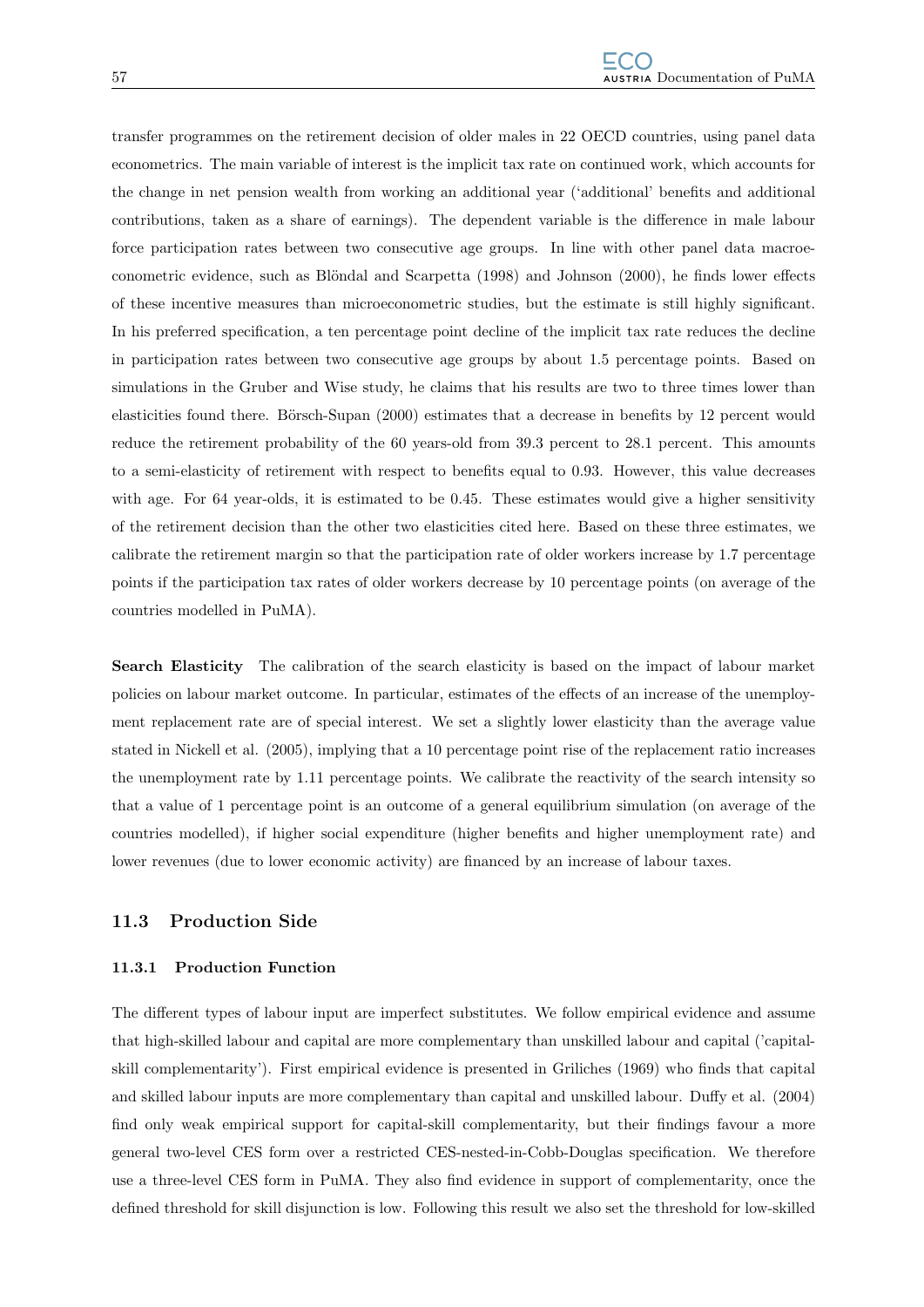workers low with ISCED levels 0-2. Goldin and Katz (1998) argue that capital-skill complementarity may be a transitory phenomenon. In contrast to that, Krusell et al. (2000) find that capital-skill complementarity and changes in inputs in the aggregate production function can explain most of the increase of the skill premium observed in many countries.

The model uses a three-step nested CES production function with 3 types of labour and capital as input. Such an elaborate production function implies that several parameters have to be set. As shown later, it is necessary to set values for the substitution elasticities and the share parameters. If the production function has more than two inputs, there are several possible definitions of substitution elasticities. We restrict ourselves to the Allen-Uzawa partial elasticity of substitution as in Jaag (2005). Let  $\sigma_i$  denote the elasticity of substitution between capital and labour input of skill type i (1: low-skilled individuals, 2: medium, 3: high). Capital-skill complementarity implies that

$$
\sigma_i < \sigma_j \qquad \text{for } i > j.
$$

Krusell et al. (2000) estimate two elasticities of substitution between labour and equipment capital stock. They estimate the elasticity between unskilled (resp. skilled) labour and capital being equal to 1.67 (resp. 0.67). These values are used in Lindquist (2004) and Jaag (2005). Therefore, our elasticities are based on these estimate. However, as we use three skill groups in the model it is necessary to adjust these elasticities.

In addition to empirical estimates of elasticities of substitution, we calibrate the parameter values in a way that ensures a reasonable elasticity of physical investment on investment incentives. Empirical research on this issue often estimates an elasticity of long-run investment w.r.t. the user costs of capital (UC), which determine the necessary pre-tax return of investment. The magnitude of the response of long-run investment to UC, which combine the interest, the depreciation, the corporate tax rate and further fiscal policy parameters, is essential for the effects of policy changes on the economy. A reduction of UC, caused e.g. by a cut of the corporate tax rate, should increase investment by firms. The definition of UC can be found in the model documentation. In a review of the literature, Hassett and Hubbard (2002) argue that recent empirical analysis appears to have reached a consensus that the elasticity ranges between -0.5 and -1. Based on firm-level data for Germany, Harhoff and Ramb (2001) estimate an elasticity of -0.42. Based on a micro dataset containing around 26.000 observations, Chirinko et al. (1999) find an even lower elasticity of -0.24. We calibrate the parameters of the production function so that we find a reasonable reaction of investment to investment incentives. The corresponding values for the Allen-Uzawa elasticities which give an adequate reaction of investment to a change of UC are 1.67, 0.8 and 0.1 for low-, medium-, and high-skilled labour input. The labour share parameters are set in such a way that income shares implied by the production function correspond to the derived values within the calibration (see section [11.1.1\)](#page-51-0).

Box: Derivation of Elasticities We take Allen-Uzawa elasticities from empirical literature as just described. Given these elasticities, one can derive the substitution elasticities in the production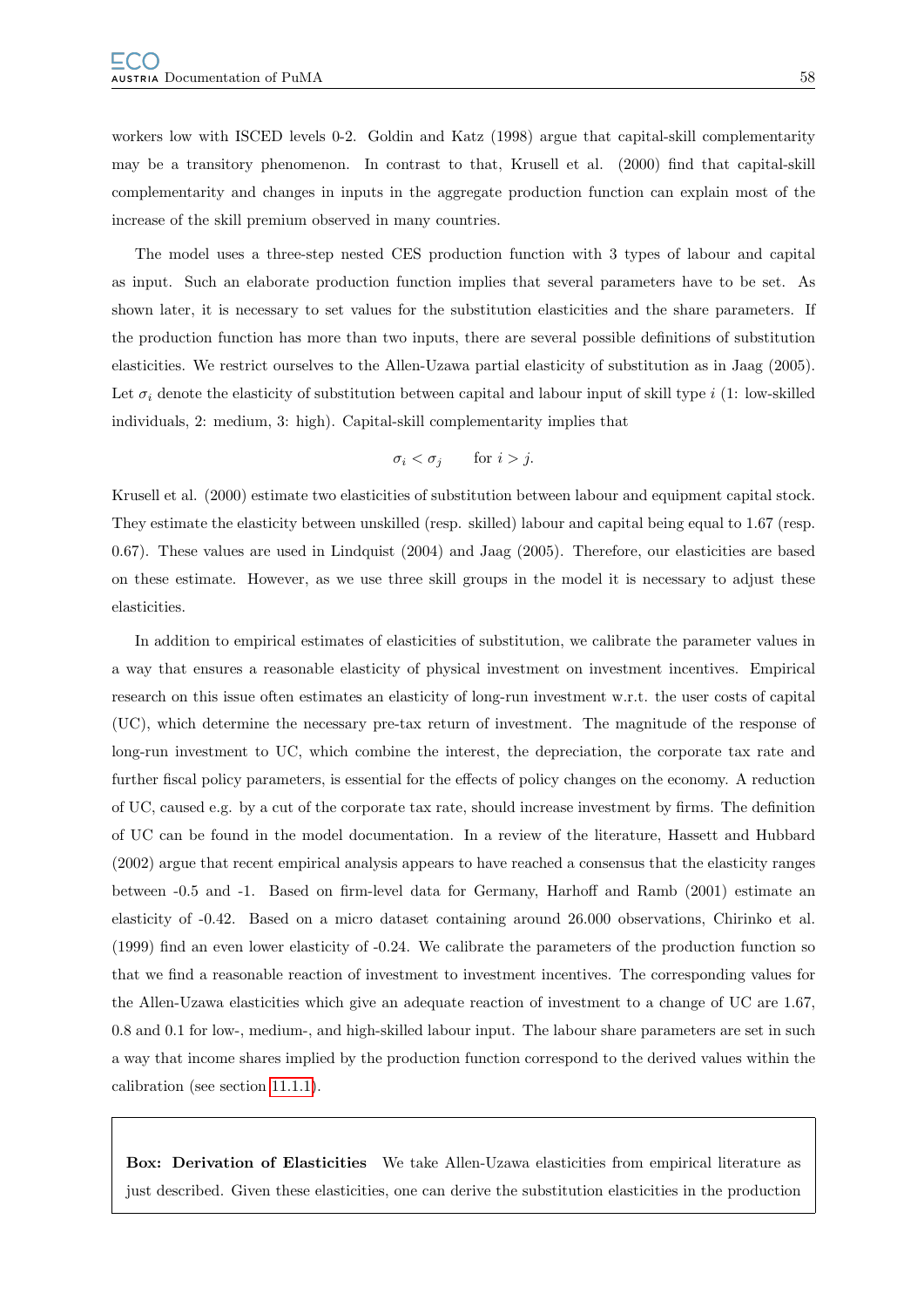function. Therefore one needs to derive a relationship between the Allen-Uzawa elasticities and the substitution elasticities in the production function. Use the production function and define:

<span id="page-62-0"></span>
$$
Y = F^{Y}(K, L_1^D, L_2^D, L_3^D) = A \cdot z_1,
$$
\n(111)

where

$$
z_1 = \left[a_1 \left(L_1^D\right)^{\pi_1} + \left(1 - a_1\right) z_2^{\pi_1}\right]^{1/\pi_1};
$$
  
\n
$$
z_2 = \left[a_2 \left(L_2^D\right)^{\pi_2} + \left(1 - a_2\right) z_3^{\pi_2}\right]^{1/\pi_2};
$$
  
\n
$$
z_3 = \left[a_3 \left(L_3^D\right)^{\pi_3} + \left(1 - a_3\right)K^{\pi_3}\right]^{1/\pi_3}.
$$

Capital utilization  $u$  is set to 1 in the initial steady state. In this case it can be neglected in the following analysis. One can derive the unit factor and composite demand by unit cost minimization as well as composite costs:

$$
F_i = z_i \left(\frac{a_i c_i}{w_i}\right)^{\sigma_i},
$$
  
\n
$$
c_i = \left[ (a_i)^{\sigma_i} (w_i)^{1-\sigma_i} + (1-a_i)^{\sigma_i} (c_{i+1})^{1-\sigma_i} \right]^{\frac{1}{1-\sigma_i}},
$$
  
\n
$$
z_{i+1} = z_i \left[ \frac{(1-a_i) c_i}{c_{i+1}} \right]^{\sigma_i},
$$

where  $\sigma_i \equiv \frac{1}{1-\pi_i}$ . Hence, unit factor and composite demands are:

$$
L_1^D = z_1 \left(\frac{a_1 c_1}{w_1}\right)^{\sigma_1}, \quad L_2^D = z_2 \left(\frac{a_2 c_2}{w_2}\right)^{\sigma_2},
$$
  
\n
$$
L_3^D = z_3 \left(\frac{a_3 c_3}{w_3}\right)^{\sigma_3}, \quad K = z_3 \left(\frac{(1 - a_3) c_3}{w_k}\right)^{\sigma_3},
$$
  
\n
$$
z_2 = z_1 \left[\frac{(1 - a_1) c_1}{c_2}\right]^{\sigma_1}, \quad z_3 = z_2 \left[\frac{(1 - a_2) c_2}{c_3}\right]^{\sigma_2},
$$

and composite costs are given by:

$$
c_1 = [(a_1)^{\sigma_1} (w_1)^{1-\sigma_1} + (1-a_1)^{\sigma_1} (c_2)^{1-\sigma_1}]^{\frac{1}{1-\sigma_1}},
$$
  
\n
$$
c_2 = [(a_2)^{\sigma_2} (w_2)^{1-\sigma_2} + (1-a_2)^{\sigma_2} (c_3)^{1-\sigma_2}]^{\frac{1}{1-\sigma_2}},
$$
  
\n
$$
c_3 = [(a_3)^{\sigma_3} (w_3)^{1-\sigma_3} + (1-a_3)^{\sigma_3} (w_3)^{1-\sigma_3}]^{\frac{1}{1-\sigma_3}}.
$$

The cross-price elasticities between labour and capital are calculated in the following way. By forward substitution, we derive total demand for labour input of group  $i$  and calculate cross price elasticities between labour input  $L_i^D$  and K as:

$$
\frac{\partial L_1^D}{\partial w_k} \frac{w_k}{L_1^D} = \sigma_1 \frac{w_k K}{c_1 z_1},
$$
\n
$$
\frac{\partial L_2^D}{\partial w_k} \frac{w_k}{L_2} = \left[ \sigma_2 - \sigma_1 + \sigma_1 \frac{c_2 z_2}{c_1 z_1} \right] \frac{w_k K}{c_2 z_2},
$$
\n
$$
\frac{\partial L_3^D}{\partial w_k} \frac{w_k}{L_3^D} = \left[ \sigma_3 - \sigma_2 + (\sigma_2 - \sigma_1) \frac{c_3 z_3}{c_2 z_2} + \sigma_1 \frac{c_3 z_3}{c_1 z_1} \right] \frac{w_k K}{c_3 z_3}
$$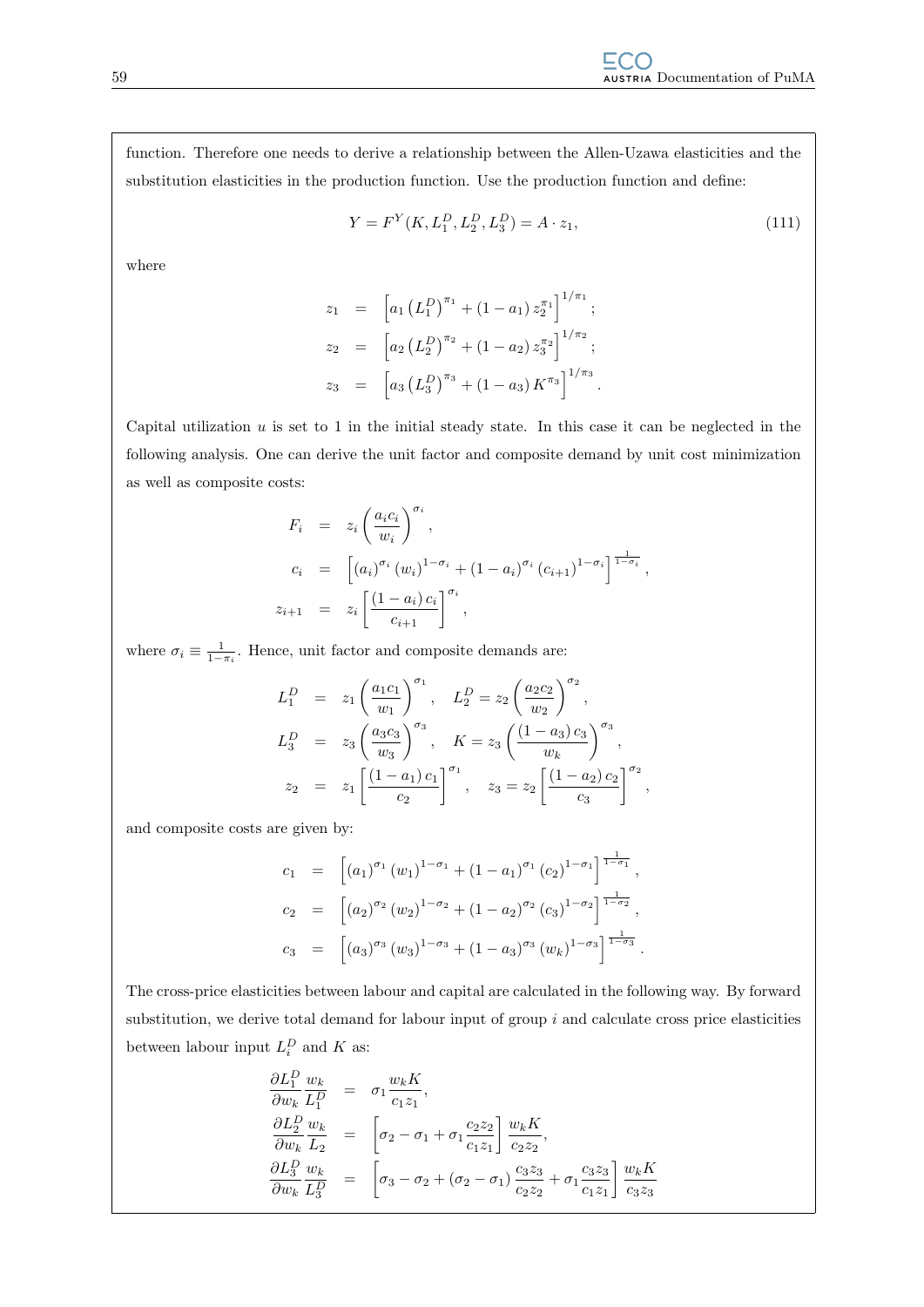The Allen-Uzawa elasticity of substitution between capital and the three types of labour, which is defined as  $\sigma^{L_i, K} = \frac{\partial L_i^D}{\partial w_k} \frac{w_k}{L_i^D}$  $\frac{c_1 z_1}{w_k K}$ , is thus given by:

$$
\sigma^{L_1, K} = \sigma_1,
$$
  
\n
$$
\sigma^{L_2, K} = (\sigma_2 - \sigma_1) \frac{c_1 z_1}{c_2 z_2} + \sigma_1,
$$
  
\n
$$
\sigma^{L_3, K} = (\sigma_3 - \sigma_2) \frac{c_1 z_1}{c_3 z_3} + (\sigma_2 - \sigma_1) \frac{c_1 z_1}{c_2 z_2} + \sigma_1.
$$

More general (for more input factors), Allen-Uzawa elasticities are given by

$$
\sigma^{i,K} = \sigma_1 + c_1 z_1 \sum_{n=2}^i \frac{(\sigma_n - \sigma_{n-1})}{c_n z_n}.
$$

Therefore,

$$
\sigma_1 = \sigma^{L_1, K},
$$
  
\n
$$
\sigma_2 = \frac{c_2 z_2}{c_1 z_1} (\sigma^{L_2, K} - \sigma_1) + \sigma_1,
$$
  
\n
$$
\sigma_3 = \frac{c_3 z_3}{c_1 z_1} (\sigma^{L_3, K} - \sigma_1) - \frac{c_3 z_3}{c_2 z_2} (\sigma_2 - \sigma_1) + \sigma_2.
$$

To derive the share parameters  $a_1$ ,  $a_2$  and  $a_3$  we start by dividing the marginal product of capital by the marginal product of the third skill group. This gives:

$$
\frac{F_K^Y}{F_{L_3}^Y} = \frac{(1 - a_3) K^{\pi_3 - 1}}{a_3 (L_3^D)^{\pi_3 - 1}},
$$

and:

$$
a_3 = \frac{F_{L_3}^Y K^{\pi_3 - 1}}{F_{L_3}^Y K^{\pi_3 - 1} + F_K^Y (L_3^D)^{\pi_3 - 1}} = \frac{1}{1 + \frac{F_K^Y K}{F_{L_3}^Y L_3^D} \left(\frac{L_3^D}{K}\right)^{\pi_3}}.
$$

Knowing the income shares of capital and of the different skill groups and the parameter  $\pi_3$ , and we already know  $L_3^D$  and K, we can calibrate  $a_3$ .  $z_3$  is then simply given by the functional form [\(111\)](#page-62-0). For  $a_2$  and  $a_1$  this implies:

$$
\begin{array}{rcl} a_2 & = & \displaystyle \frac{1}{1+\frac{F_{23}^Y z_3}{F_{22}^Y L_2^D}\left(\frac{L_2^D}{z_3}\right)^{\pi_2}}; \\ a_1 & = & \displaystyle \frac{1}{1+\frac{F_{z_2}^Y z_2}{F_{L_1}^Y L_1^D}\left(\frac{L_1^D}{z_2}\right)^{\pi_1}}. \end{array}
$$

For the calculation of income shares for the different labour inputs, low-, medium-, and high-skilled labour and the capital share, see section [11.1.1.](#page-51-0)

## 11.3.2 Vacancy Costs

The most common way of modelling firm's costs for posting vacancies is to assume that they are linear in the number of vacancies. We allow for non-linear vacancy costs as it gives us additional freedom in getting economic sensitivities of policy reforms that are in line with empirical literature. Rotemberg (2006)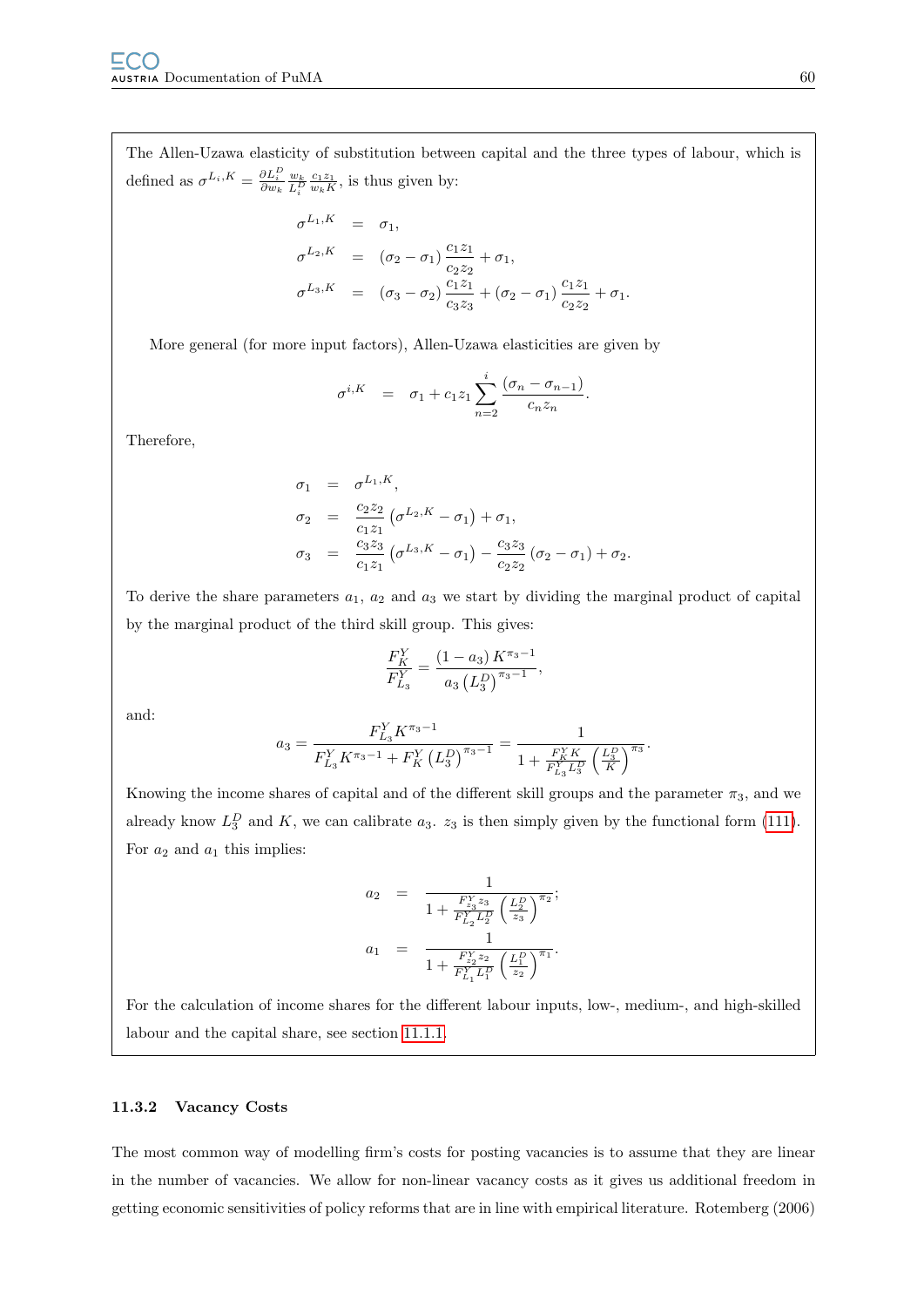argues that vacancy costs might be concave for several reasons and uses a value that would translate to  $\varepsilon = -1/0.8$  for our vacancy cost function (see Section [10\)](#page-48-0). On the other hand, there are several authors who estimate or use convex vacancy costs. Krause and Lubik (2008) use Bayesian estimation methods for data from the Haver Analytics database and estimate a mean of  $\varepsilon = 4$ . Bertola and Garibaldi (2001) use a quadratic cost function, so that  $\varepsilon = 1$ . Yashiv (2006) and Thomas (2006) cite Merz and Yashiv (2007) for a cubic function of hiring costs,  $\varepsilon = 0.5$ . We follow the latter and assume a value of  $\varepsilon = 0.5$ .

#### 11.3.3 Capital Adjustment Costs

Investment in the model is associated with adjustment costs (see Barro and Sala-i-Martin (1995)), which ensure that firms adjust their capital stock smoothly to the optimal level in response to a policy shock. We set the parameter of the adjustment cost function such that it gives a reasonable dynamic adjustment. Radulescu and Stimmelmayr (2007) analyse the switch to an Allowance for Corporate Equity (ACE) or to a Comprehensive Business Income Tax (CBIT) type of tax system starting from the present German tax system. They set the parameter of the adjustment cost function so that half of the long-run increase in the capital stock is accumulated during the 8 years following the policy shock. In a description of the MIRAGE model, Decreux and Valin (2007) set the parameter so that half of the adjustment of the capital stock towards the long run is made in 4 years. Accordingly, we choose a period of 6 years, the average of the two values cited.

#### 11.3.4 Layoff Rate and Employment Protection

The calibration of the firing probability is based on the share of quits and layoffs according to data from LFS and EU-SILC. Given this share it is possible to derive the layoff probability in the model. The number of quits in an age- and skill-group is  $(1 - \varepsilon_i^a - u_i^a) \delta_i^a \overline{\delta}_i^a N_i^a$ . The number of layoffs in the economy in each age- and skill-group is given by  $(1-p_{man,i}^a)(\varepsilon_i^a + (1-\varepsilon_i^a)s_i^af_i^a)\delta_i^a\overline{\delta}_i^aN_i^a$ . The ratio of quits to layoffs is therefore given by:

$$
\frac{\text{quits}}{\text{layoffs}} = \frac{\left(1 - \varepsilon_i^a - u_i^a\right)\delta_i^a \bar{\delta}_i^a N_i^a}{\left(1 - p_{man,i}^a\right)\left(\varepsilon_i^a + \left(1 - \varepsilon_i^a\right)s_i^a f_i^a\right)\delta_i^a \bar{\delta}_i^a N_i^a} = \frac{\left(1 - \varepsilon_i^a - u_i^a\right)}{\left(1 - p_{man,i}^a\right)\left(\varepsilon_i^a + \left(1 - \varepsilon_i^a\right)s_i^a f_i^a\right)}
$$

Using  $\varepsilon_i^a + (1 - \varepsilon_i^a) s_i^a f_i^a = h i r_i^a = \frac{(1 - u_i^a)}{p_a^a}$  $\frac{(1-u_i)}{p_{man,i}^a}$  gives:

$$
\frac{\text{quits}}{\text{layoffs}} = \frac{1 - \varepsilon_i^a - u_i^a}{\frac{\left(1 - p_{man,i}^a\right)}{p_{man,i}^a} \left(1 - u_i^a\right)}
$$

The aggregate layoff rate in the the model is given by:

$$
\text{layoff rate} = \frac{\sum_{i,a} \left(1 - p_{man,i}^a\right) \left(\varepsilon_i^a + \left(1 - \varepsilon_i^a\right) s_i^a f_i^a\right) \delta_i^a \bar{\delta}_i^a N_i^a}{\sum_{i,a} p_{man,i}^a \left(\varepsilon_i^a + \left(1 - \varepsilon_i^a\right) s_i^a f_i^a\right) \delta_i^a \bar{\delta}_i^a N_i^a}
$$

A literature review on both theoretical and empirical research on EPL can be found in the first part of 'Modelling of Labour Markets in the European Union' (Berger et al. (2009)). In the model, the elasticity of the layoff rate w.r.t. EPL is based on estimates in OECD (2004). Based on a cross-country GLS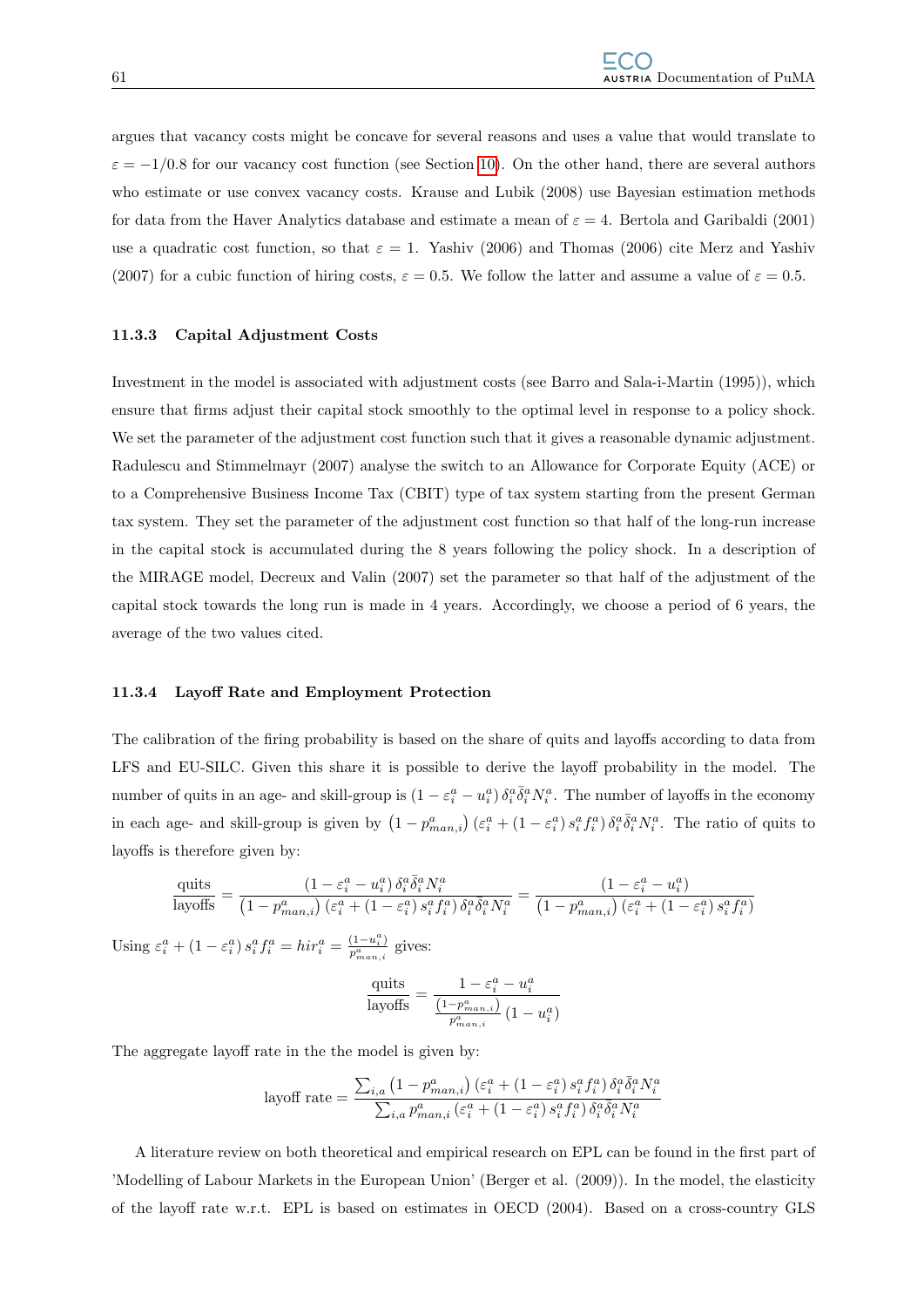estimation, the authors find that the flow into unemployment decreases by 0.165 percentage points if the OECD EPL index increases by 1 point. This result is used for the calibration of the sensitivity of the layoff decision of firms.

We implement the relative strictness of EPL by calculating a Modified EPL Index for PuMA by using version 3 of the OECD EPL Index<sup>[38](#page-65-0)</sup> and by weighing the sub-indices for regular and temporary workers by their respective share in the labour market (taken from Eurostat). PuMA includes both severance payments and administrative firing costs. We calculate the share of severance payments on total firing costs by classifying the costs for the different items of the EPL index according to whether they are associated with severance payments or with administrative costs.

As we have more detailed information on firing costs for Germany based on Grund (2003) and Goerke and Pannenberg (2005), the calibration of firing costs in all countries in PuMA is implemented relative to these values according to their relative modified EPL index. Using these estimates and the average tenure for each age- and skill-group from the LFS, we derive average severance payments for the different groups. Thereafter, we derive administrative costs as a multiple of severance payments as defined above. In our opinion, this method is a plausible approximation for firing costs in a country.

#### 11.4 Goods Demand and Demand Elasticities

Monopolistic competition allows to consider the impact of demand for domestic goods on the economy. The model distinguishes demand for domestic private and public consumption, investment demand as well as export demand. One has to keep in mind that the model reconsiders only domestic value added in domestic goods.For this reason foreign intermediary goods are not taken into account. This has an important impact on the value of exports and imports. Both differ from the values of the System of National Accounts due to the abstraction away from intermediary goods. Therefore exports and imports in the model do not match the corresponding variables in the National Accounts.

For the calibration of the model it is necessary to define the share of domestically- and foreignproduced goods for the different demand categories. These shares are based on the Input-Output tables provided by Eurostat. Public consumption exhibits the highest share of domestically produced value added. In contrast, investment goods are to a large extent imported goods.

With respect to elasticities, we follow the results of Ratto et al. (2009). They estimate demand elasticities for the Quest III model which we also apply in the PuMA model. According to these results, the elasticity of substitution between bundles of domestic and foreign goods for investment and public and private consumption is set to 1.17 and the Armington elasticity to 2.53. The elasticity of substitution between different varieties of goods,  $\sigma$ , defines the mark-up of prices over marginal costs. Setting  $\sigma = 11$ imlies a mark-up of 10 percent, following Ratto et al. (2008).

<span id="page-65-0"></span><sup>38</sup>Compared to version 2, version 3 (which is available from 2008) comprises three additional items related to employment protection.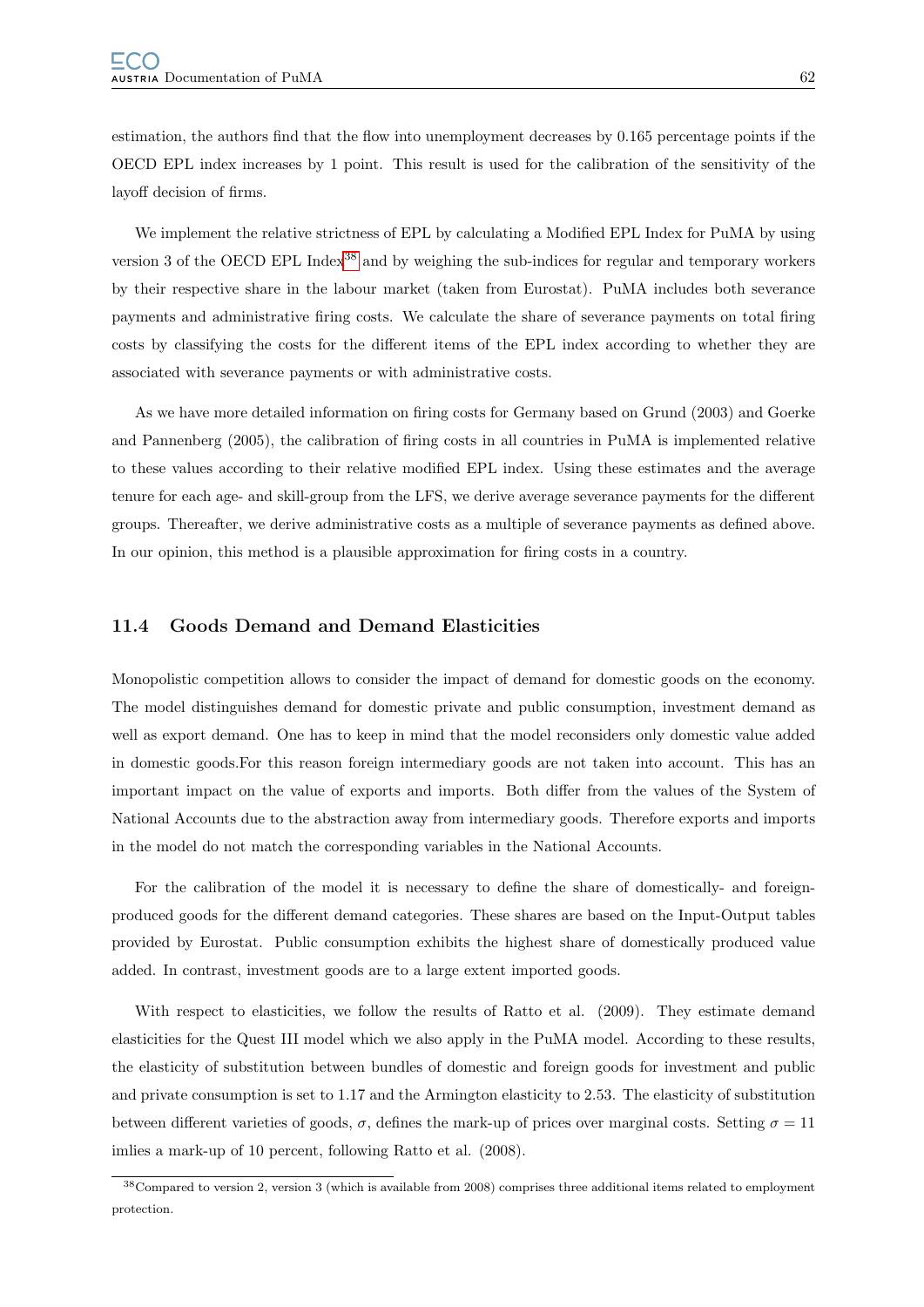## <span id="page-66-1"></span>11.5 Labour Market

#### 11.5.1 Matching Function

Various studies report different empirical estimates of the matching elasticity in the matching function. This may result from different ways of measuring the search intensity. Some authors use the unemployment rate as a proxy. Furthermore, it is often not clear what the term 'matching' means. Over the business cycle, the share of flows from unemployment to employment changes compared to the job to job flow. In addition, matching does not only consist of persons changing from unemployment to employment but also from out-of-labour-force to employment. Furthermore, the concentration on unemployment neglects the possibility that persons can leave the labour force, which has an impact on the unemployment rate. Problems of measuring the proper values are discussed in Broersma and van Ours (1998).

The elasticities for vacancies and 'unemployment' differ even when the authors find that the matching function is linearly homogeneous. Broersma and van Ours (1998) show that if the stock of non-unemployed persons is ignored, the true value of the matching elasticity with respect to the job seekers is underestimated, if hires are used as an indicator for matches. Additionally, if the flows from unemployment to job are used as indicator for matches the true value is overestimated. They also provide a good survey about empirical results, confirming their thesis. If unemployment outflow is used as indicator for matches, the elasticity lies between 0.6 and 0.8 in their study sample. If the total outflow into a job is used the elasticity lies between 0.3 and 0.4[39](#page-66-0). The results of their own estimates depend on the assumption of non-unemployed workers changing their job, i.e. being matched. In one specification, in which they also cannot reject constant returns to scale with respect to search intensity and vacancies, the elasticity of unemployed persons in the matching function is 0.74. Their survey also shows that, depending on the specification, the elasticities take similar values in different countries.

Petronglo and Pissarides (2001) also discuss the results of estimations of the matching elasticity. They find that most of these studies cannot reject a linear homogeneous matching function. The results for the elasticity of unemployment in the estimates vary significantly. Several estimates center around 0.7 and others around 0.5.

Hynninen, Kangasharju, and Pehkonen (2006) use Finnish data of the Local Labour Force Offices. As dependent variable they use the outflow from unemployment to employment during a month, excluding outflow to subsidized jobs. In their estimation, the elasticity of hirings with respect to unemployed job seekers lies between 0.74 and 0.79 for different specifications and between 0.09 and 0.11 for vacancies. Albaek and Hansen (2004) use a VAR-approach to estimate the impact of unemployment and vacancies on matching. The dependent variable is the hirings during a period. In their estimation the coefficient on unemployment is 0.74. When allowing for a deterministic change of the intercept over time, the estimation decreases to 0.66. Additionally they include two turbulence measures in the estimation (replacement ratio and industry turbulence) separately. Accounting for this decreases the elasticity further to 0.54 (in case of the replacement ratio) and 0.61 (in case of industry turbulence).

<span id="page-66-0"></span><sup>39</sup>One study for Germany shows an elasticity of 0. All other studies are within this range.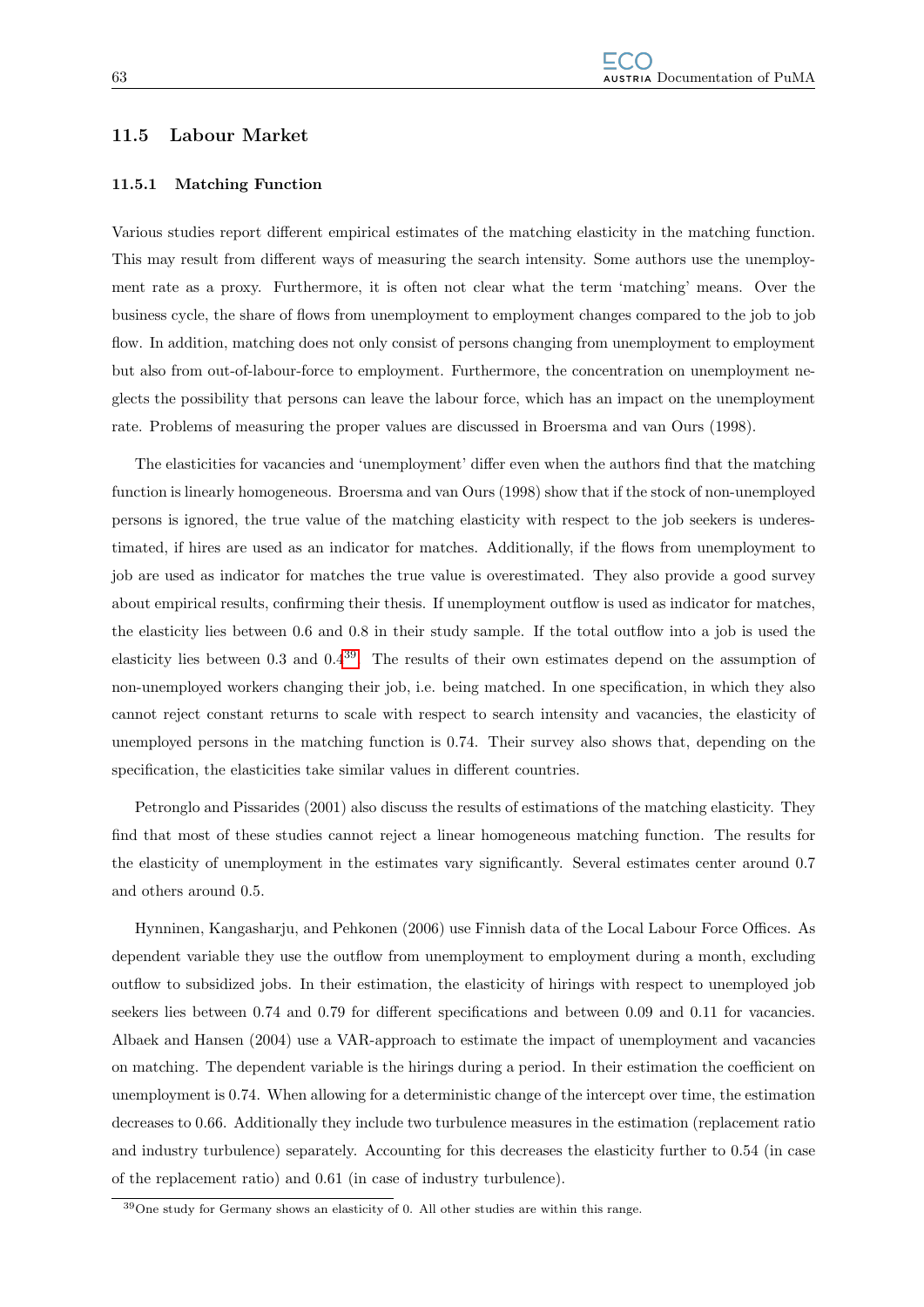The parameter of the matching function is very often closely related to the bargaining power (see section [11.5.2\)](#page-67-0) since it can be shown that the unemployment rate is at a socially efficient value if the bargaining power is the same as the parameter of the matching function in a standard matching model ('Hosios (1990) condition'). If the bargaining power of workers is higher than their share in the matching function, then the equilibrium unemployment is inefficiently high, creating first order welfare gains from reducing the unemployment rate. Keuschnigg (2005) shows, that the Hosios condition is also applicable in a static version of the matching model.

In many applications the matching elasticity with respect to the unemployed is set to 0.5 or close to it. Blanchard and Diamond (1989), Andolfatto (1996), Farmer and Hollenhorst (2006), and Merz (1995) set it to 0.4, Mortensen and Nagypal (2007) to 0.46 and Farmer (2005) to 0.5. Hall (2005) and Shimer (2005) diverge from this as they set the elasticity to 0.24 and 0.72. This overview can be found in Gertler and Trigari (2005), who set a value of 0.5.

Burgess and Turon (2005) and van Ours (2007) use a matching elasticity of 0.5 with respect to vacancies and set the bargaining power also to 0.5 to fulfil the Hosios condition. They not only include unemployed persons in the matching function, but also persons who perform on-the-job-search. Krause and Lubik (2007) set the matching elasticity with respect to unemployed and on-the-job searching individuals to 0.4 referring to Petronglo and Pissarides (2001). They set the bargaining power to 0.5. Oskamp and Snower (2007) set the bargaining power to 0.245 arguing that the bargaining power of workers decreased in the last years. In the MIMIC-model the authors set the bargaining power of workers to 0.03, the matching elasticity to 0.5, see Bovenberg et al. (2000). Gertler and Trigari (2006) set the bargaining power to 0.5.

In our model a deliberate estimate of the matching efficiency parameter  $(m_{0,i}^a$ , see the functional form) is not necessary. The model is calibrated in such a way that a higher calibrated efficiency parameter leads to a decrease of the calibrated vacancies. A change of the efficiency parameter in the calibration does not change any simulation results. Burgess and Turon (2005) set this parameter to 0.6, Cardullo and van der Linden (2006) to 0.5, and Christoffel and Kuester (2008) to 0.4.

We follow closely the Hosios condition and the parameter of the bargaining power of 0.82 for workers (see [11.5.2\)](#page-67-0), we set the matching elasticity to 0.8 which means that the unemployment rate is slightly above the socially optimal level.

#### <span id="page-67-0"></span>11.5.2 Bargaining Power

When calibrating the bargaining power in the Nash-bargaining environment, we have to be aware of the fact, that the bargaining power in our static matching model has a different interpretation than the bargaining power in a dynamic version. The crucial difference to a dynamic matching model is the outside option of workers. If, for example, there are no unemployment benefits and no value of home production, the outside option of a worker is zero in a static bargaining model. In a dynamic Mortensen-Pissarides model, the outside option is different from zero as it also takes into account the chance to get a job in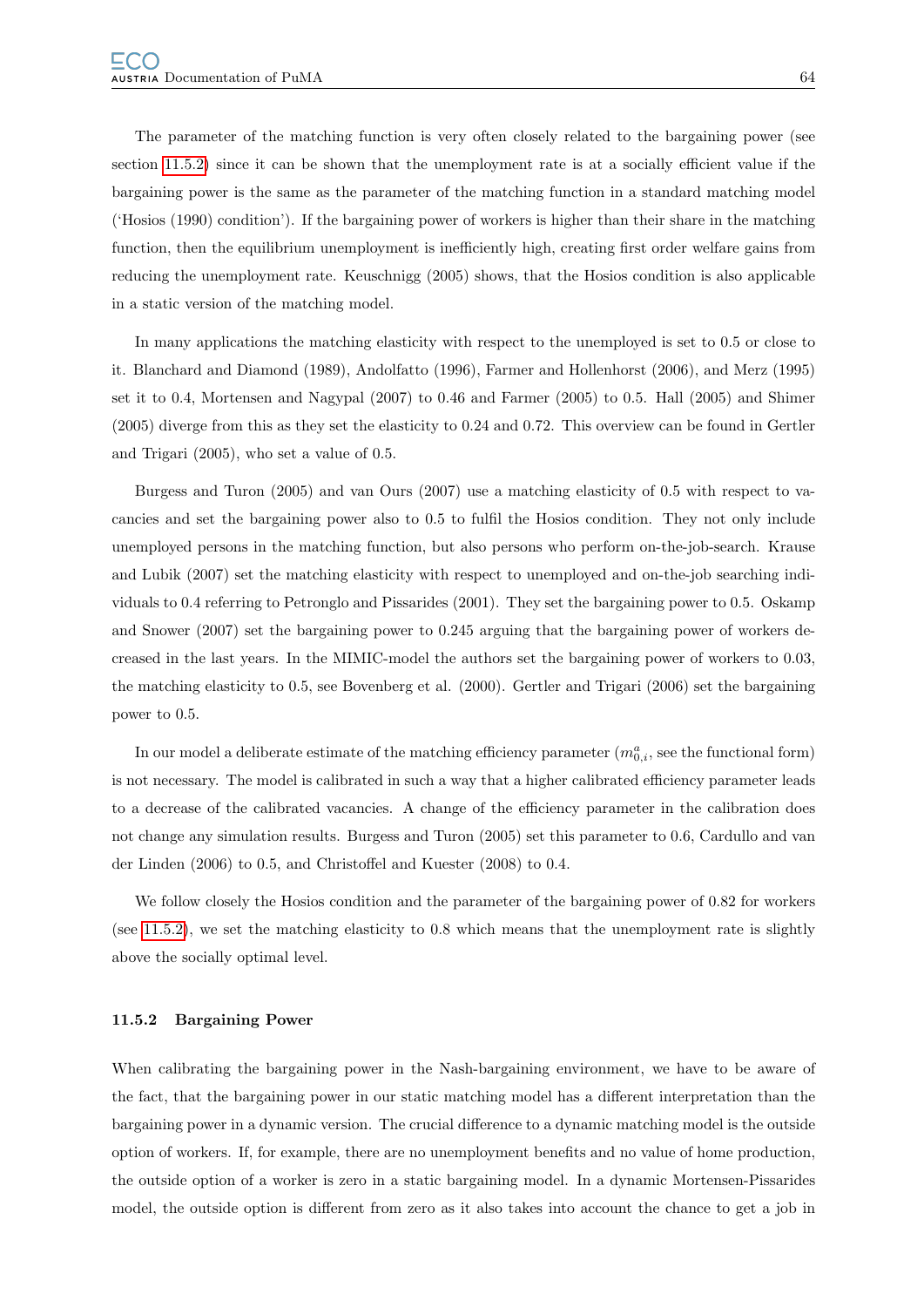the future. The outside option of firms is zero in both the static and the dynamic bargaining versions (because of the free entry condition in the dynamic version).

For the calibration of the model, we compute the bargaining power in a simple static model that is necessary to reproduce the wage that would result with a bargaining power of 0.5 in the analogous dynamic version. This simple model includes firm's and worker's contributions  $t^F$  and  $t^W$  and an unemployment benefit z, that is partly indexed to wages w and has a flat component  $z_0$  ( $z = b \cdot w + z_0$ ). The productivity of a worker is given by y.

Static Version In the static version, the surpluses of the worker and the firm are given by

$$
S^{W} = (1 - t^{W}) w - z;
$$
  

$$
S^{F} = y - (1 + t^{F}) w.
$$

The wage follows from the maximization of the Nash-product,

$$
\arg\max_{w} (S^{F})^{\xi} (S^{W})^{1-\xi},
$$

where  $\xi$  is the bargaining power of the firm, hence

<span id="page-68-0"></span>
$$
w = \frac{(1 - \xi) y (1 - t^{W} - b) + \xi (1 + t^{F}) z_{0}}{(1 + t^{F})(1 - t^{W} - b)}.
$$
\n(112)

Dynamic Version The derivation of the wage in the dynamic version is slightly more difficult. We only provide results, for a more complete description of the standard Mortensen-Pissarides model, see e.g. Cahuc and Zylberberg (2004). Nash-bargaining implies that the wage is given by

$$
\arg\max_{w} \left(\Pi_e - \Pi_v\right)^{\xi} \left(V_e - V_u\right)^{1-\xi}.
$$

The expected profits from filled and vacant jobs are given by

$$
r\Pi_e = y - (1 + t^F) w + s (\Pi_v - \Pi_e);
$$
  

$$
r\Pi_v = -h + m (\Pi_e - \Pi_v),
$$

where r is the discount rate, s is the (exogenous) probability that a filled job is separated, h are the costs of a vacant job and  $m$  is the probability of filling a vacant job. On the household side, the values of a having a job and being unemployed are given by

$$
rV_e = (1 - t^W) w + s (V_u - V_e);
$$
  
\n
$$
rV_u = z + \theta m (V_e - V_u),
$$

where  $\theta \cdot m$  is the probability of finding a job. In this model, the wage is given by

<span id="page-68-1"></span>
$$
w = \frac{(1-\xi) y (1-t^{W}-b) + \xi (1+t^{F}) r V_{u}}{(1+t^{F}) (1-t^{W}) - (1-\xi) b (1+t^{F})} =
$$
  
= 
$$
\frac{(1-\xi) y (1-t^{W}-b) + \xi (1+t^{F}) (z_{0} + \theta m (V_{e} - V_{u}))}{(1+t^{F}) (1-t^{W}-b)}.
$$
 (113)

By comparing [\(112\)](#page-68-0) and [\(113\)](#page-68-1), it becomes clear that the difference is caused by the possibility of getting a job in the future. Thus, a certain bargaining power would result in much higher wages in a dynamic model than the same bargaining power in a static model.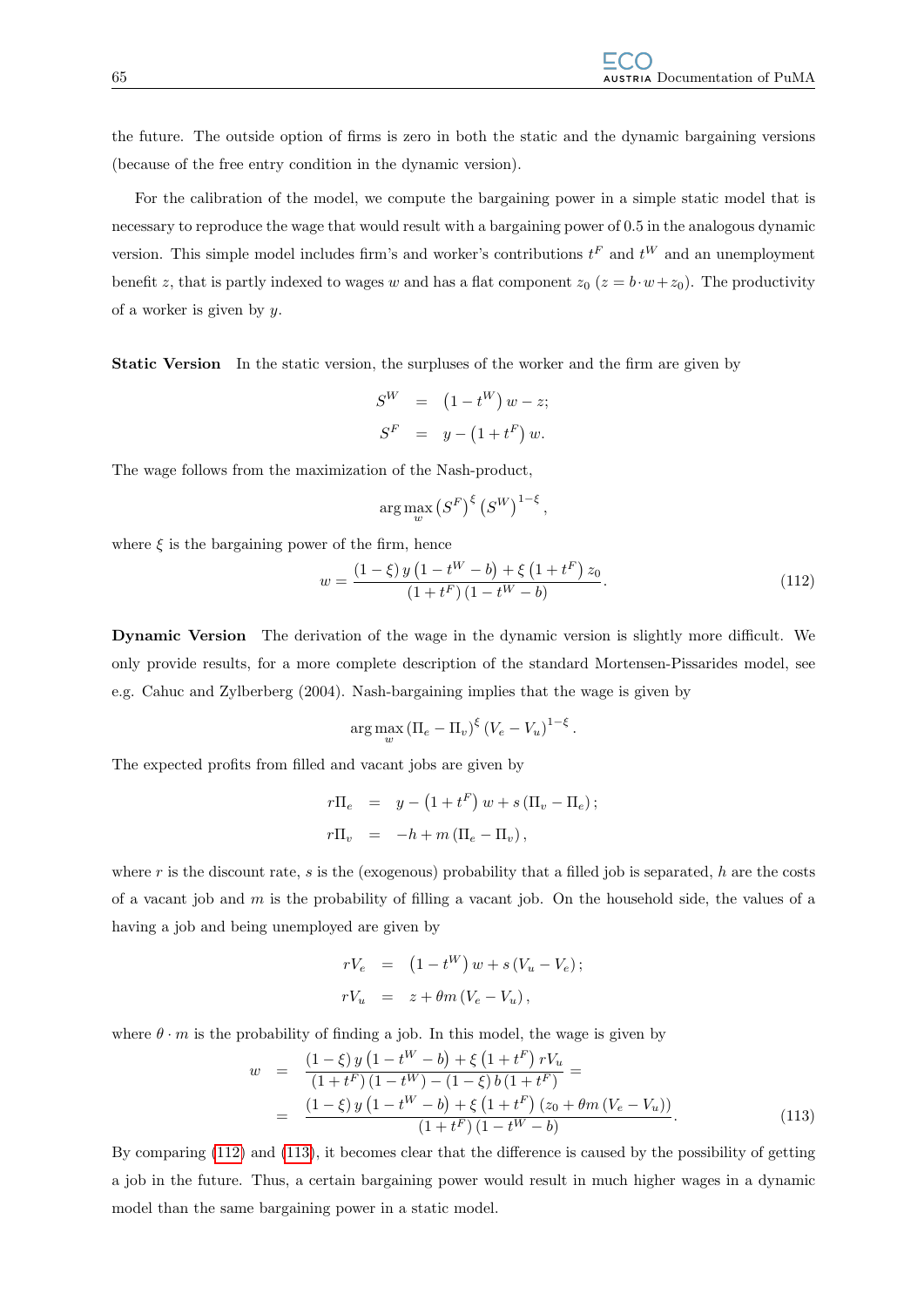Calibration Based on these equations, we look for the bargaining power in the static model that gives the same wage (and the same responsiveness of the wage to changes of institutional parameters) as a bargaining power of 0.5 in the dynamic model, the value that is most often used in the literature.<sup>[40](#page-69-0)</sup> The 'static value' is invariant with respect to the institutional parameters, i. e. the two tax rates and the calculation of the unemployment benefit. It depends on the three variables s,  $\theta m$  and r, but it is not very sensitive to these parameters. For reasonable parameters ( $r = 0.03$ ,  $s = 0.2$  and  $f = 0.85$ ), the resulting bargaining power of the firm is given by 0.18, which we use in the model. The bargaining power is very often closely related to the parameter of the matching function (see section [11.5.1](#page-66-1) on the Hosios condition).

## 11.6 Human Capital Production

#### 11.6.1 Discrete Skill Choice

As described in the model documentation, individuals endogenously decide on the optimal educational level. This is done by comparing the indirect utility of two different states of education and the incremental effort that is necessary to reach the next highest level of education. Given the heterogeneity of agents w.r.t. the effort costs of reaching higher education, individuals are split into three different educational levels.

Several studies deal with the impact of tuition fees or subsidies to college enrolment in the United States and they argue that the impact may be substantial. There are only a few studies providing evidence with respect to other factors. In general, the effect of subsidies or tuition fees may differ from other influencing factors like the expected rate of return of education. If subsidies attenuate credit constraints then the effect of subsidies on enrolment may be much stronger than the effect of an increase of the rate of return.

Kane (1994) analyses the role of college costs, family background, and the rates of return on the change in attendance. He simulates the effect of a \$1,000 increase of tuition fees and finds that enrolment rates in the lowest family income quartile decline by 8.5 for blacks and by 4.6 percentage points for whites. Furthermore, he tries to explain the strong change of high-school graduation in the 1970s and 1980s and finds that a \$100 increase in average weekly wages in manufacturing leads to a three-percentage-point decline in high-school graduation.

Fredriksson (1997) estimates the impact of labour market variables (i.e. the wage and unemployment rates), and grants on the odds ratio of enrolment into university. The dependent variable is either the odds ratio of a steady-state approximation of the enrolment rate of the new entrants or of the share of students based on the LFS. An increase of the after tax wage of senior high-school graduates by 1 percent decreases enrolment by between 0.15 and 0.25 percentage points. An increase of net wages of university graduates by 1 percent increases enrolment by 0.35 to 0.55 percentage points. An increase of

<span id="page-69-0"></span> $40$ See section [11.5.1.](#page-66-1)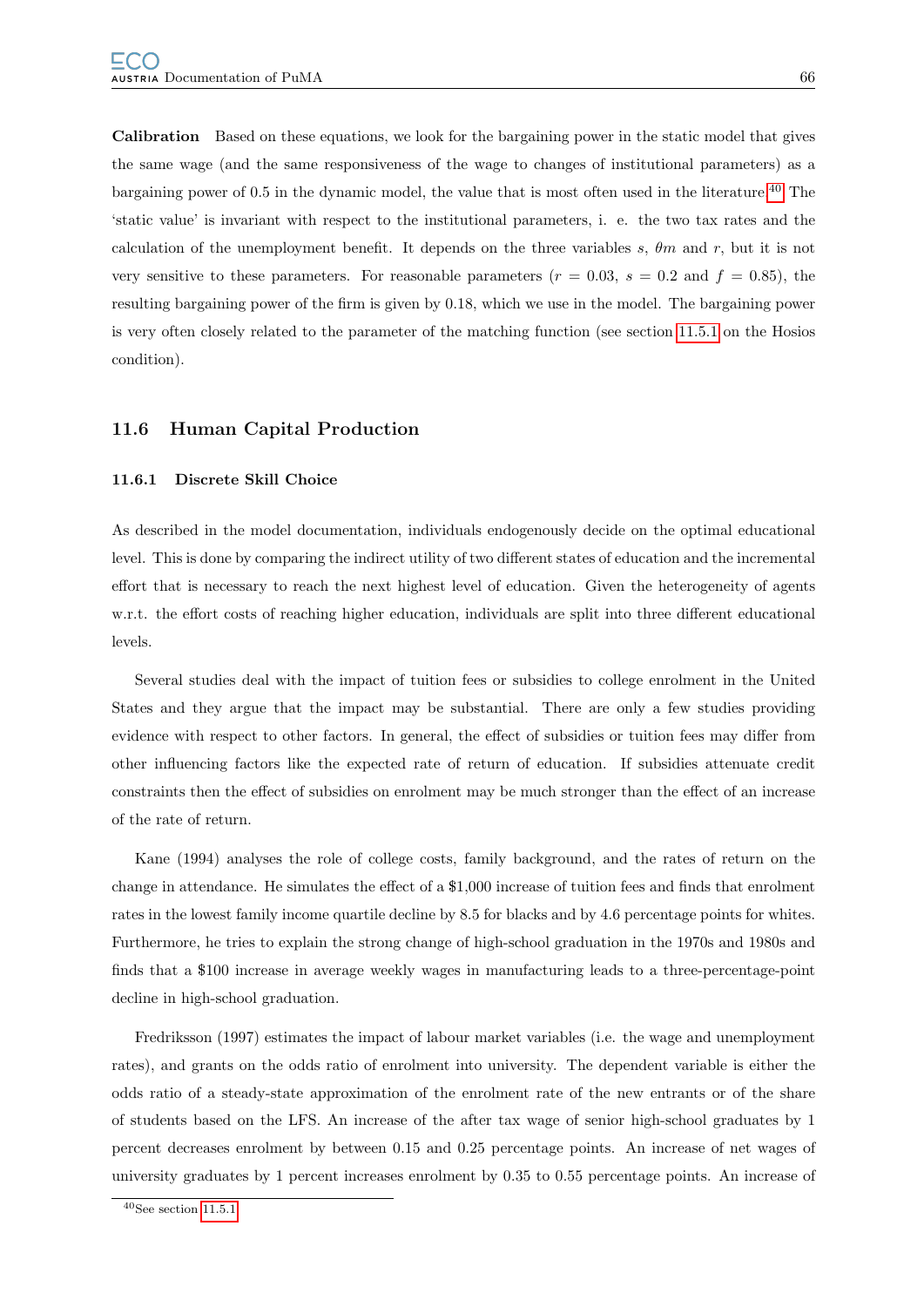the unemployment rate of white collar workers by 1 percent decreases enrolment by about 0.05 percentage points.

Heckman, Lochner and Taber (1999) simulate the long-run effect of an increase of \$5,000 (in 1995 Dollars) tuition subsidy on enrolment into college. The tuition subsidy corresponds to about 6 percent of the present value of earnings of a person attending college. In the simulation of Heckman, Lochner and Taber the share of young persons enrolling into college increases by 2.3 percentage points.

Winter-Ebmer and Wirz (2002) try to measure the impact of public education expenditures on enrolment into higher education, controlling for different other influences, i.e. the rate of return, the unemployment rate, entry exams and tuition fees. They use data from 14 European countries for the period 1980 to 1996. Tuition fees and entry exam variables are constructed as indicator variables. They estimate different OLS-specifications (including country and time dummies) and an instrumental variable specification. The authors find that a 1 percent increase in public funding of overall education increases enrolment into higher education by at most 1 percent. Additional public funding of higher education instead has no additional effect.

Belot, Canton and Webbink (2004) analyse the effect on enrolment of a reform of the grant system in the Netherlands implemented in the year 1996. The reform reduced the duration of student support on average by about one year, leading to a decline in grants of 4,385 euro. They find that enrolment to university fell by 2.2 percent, and find an even stronger effect of 4.7 percent on talented students. However, the probability of dropping out of university after five months declined by 2 percent.

We calibrate the elasticity of the educational decision by using estimates of Steiner and Wrohlich (2008) for Germany and Nielsen et al. (2008) for Denmark. Both studies find lower estimates than analysis for the United States. Nielsen et al. report that a USD 1,000 increase of scholarships for students in Denmark increases enrolment to university by 1.3 percentage points. Steiner and Wrohlich find that an increase of scholarships for all high-school alumni by 1,000 euro per year would increase the enrolment rate (after 5 years) to university by 2.2 percentage points (from 76.2 percent to 78.4 percent). We interpret this as a 'short-run' effect of such a reform. In the medium- and long-run, the higher number of high-skilled workers will decrease labour productivity and wages of high-skilled workers and increase unemployment relatively to the other groups. Individuals consider this for their educational decision in the general equilibrium model, so that the medium- and long-run effect is less pronounced than the short-run effect.

## 11.6.2 Individual Training

Given bargaining and public policy institutions, we replicate our estimates of Mincer wage equations by calibrating the age- and skill dependent labour productivity profiles.

For the accumulation of individual human capital, the model of Heckman, Lochner and Taber (1998b) can be taken as a benchmark. Based on NLSY data from 1979 to 1993, they use the following human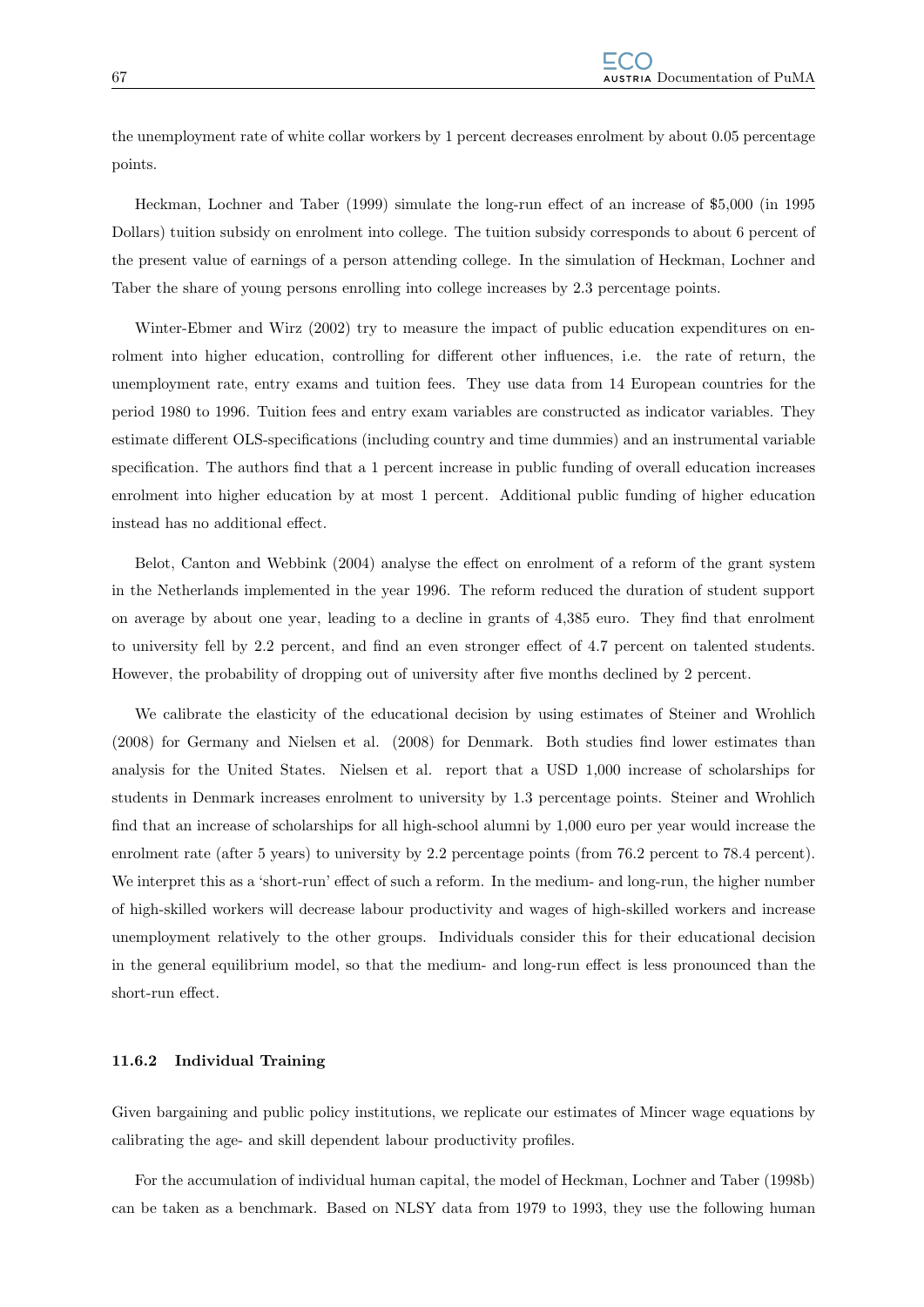capital production function conditional on the level of schooling S:

$$
\theta_{a+1,t+1}^{S} = A^{S} \left( e_{at}^{S} \right)^{\alpha_{S}} \left( \theta_{a,t}^{S} \right)^{\beta_{S}} + \left( 1 - \delta^{H} \right) \theta_{a,t}^{S},
$$

where  $\theta_{a+1,t+1}^S$  is the stock of human capital for an individual with age  $a+1$  and level of schooling S at date  $t + 1$ ,  $A<sup>S</sup>$  is the capability (efficiency) to produce human capital,  $e_{at}^S$  is post-school investment in human capital (time) and  $\alpha_S$  and  $\beta_S$  are the relative productivity of time and human capital in the production of new human capital. Based on some assumptions on skill prices and the aggregate production technology in the economy, they estimate the parameters of the human capital production function A around 0.08,  $\alpha = 0.94$  and  $\beta = 0.83 - 0.87$ .

Fougere and Merette (1999) use the functional form

$$
\theta_{t+1} = A\theta_t e_t^{\psi} + \left(1 - \delta^H\right)\theta_t
$$

and use  $\psi = 0.7$  in their simulations. Ludwig et al. (2008) use the functional form

$$
\theta_{t+1} = A (\theta_t e_t)^{\psi} + (1 - \delta^H) \theta_t,
$$

where  $e$  is time investment in education. They calibrate the parameters using the indirect inference method and get  $\psi = 0.65$  and  $A = 0.16$ . In an earlier version of this model, Ludwig et al. (2007) use the functional form of Fougere and Merette and find parameters of  $A = 0.08$  and  $\psi = 0.8$ .

For aggregation, we set  $\beta = 1$  in the model. We then apply slightly lower values than Heckman, Lochner and Taber (1998) by using  $A = 0.08$  and  $\alpha = 0.85$  for our human capital production function. Furthermore, we allow for a negative rate of human capital depreciation. In this way, we implicitly incorporate a 'learning-by-doing' approach in the model.

#### 11.6.3 Firm-Sponsored Training

The evidence about the effect of firm-sponsored training on wages is mixed. To mention a few, Booth and Bryan (2002) find that wage gains from participation in company training in UK are positive and persistent, whereas Goux and Maurin (2000) find statistically insignificant effects for France. Kuckulenz and Zwick (2003) report positive wage effects of participation in company training for Germany, whereas Leuven and Oosterbeck (2002) find a wage effect of training close to zero for the Netherlands. There is a growing literature that tries to assess the effect of training on productivity instead of wages. Dearden et al. (2006) find significant effects on productivity and their estimated wage effects of training are only about half of those on industrial productivity, suggesting rent-sharing between the two parties. A one percentage point increase in enrolment in training (in their dataset, around 14 percent undergo training) is associated with an increase in value added per worker of about 0.6 percent, which gives an elasticity of 0.084, and an increase in hourly wages of about 0.35 percent. Hempell (2003) investigate the relation of investments in ICT and training and their effect on productivity, using data of the German Mannheim Innovation Panel in Services. He finds an elasticity of value added w.r.t. training of between 0.117 and 0.058 (for different estimation procedures). He finds that the effect on value added is around three times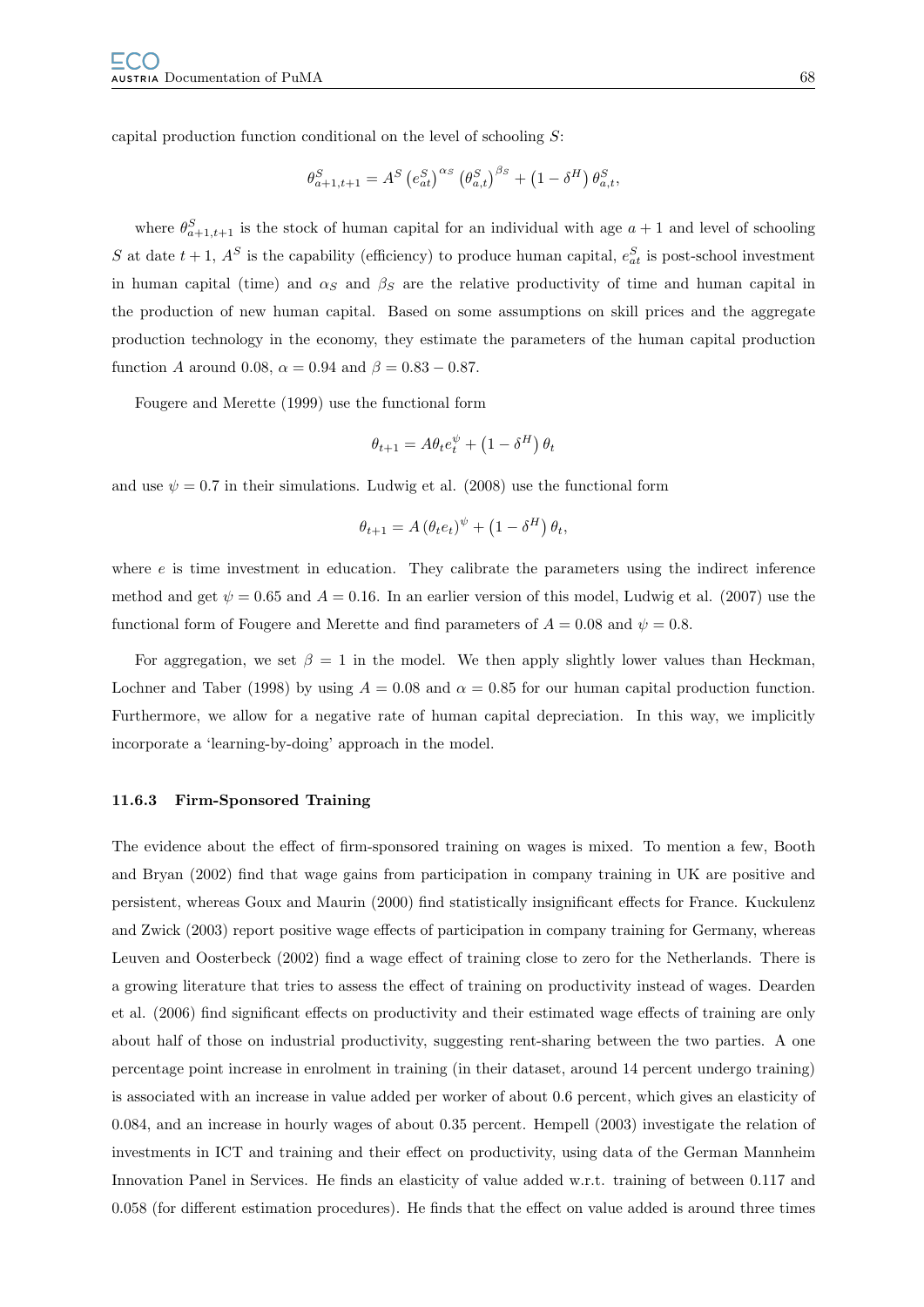as high as the elasticity of wages w.r.t. training. However, none of these values is significant (not even at a 10 percent level). Barrett and O'Connell (2001) estimate the labour productivity effects of training for enterprises in Ireland. They find a positive impact of training and elasticities of 0.099, 0.014 and 0.005 for the share of employees in the firm, the number of training days and training expenditure (training expenditure is not significant). A short review on this issue can also be found in the OECD Employment Outlook 2007 (p.64). In PuMA, the elasticity of firm-specific productivity w.r.t. the firm's investment can be derived from the functional form of the human capital formation function:

$$
\varepsilon_{\theta} = \frac{\partial \theta^F}{\partial e^F} \frac{e^F}{\theta^F} = \alpha_{FS} \frac{1}{1 + 1/\left(A^F \left(e^F\right)^{\alpha_{FS}}\right)}.
$$

When setting the elasticity of productivity w.r.t. firm-sponsored training, we follow Dearden et al. (2006), who estimate that an increase in enrolment in firm-sponsored training by 1 percentage point is associated with an increase in value added per worker of about 0.6 percent.

Empirical evaluation of the effects of tax incentives on training decisions of firms is very scarce. Leuven and Oosterbeek (2004) analyse the implementation of a new tax law in the Netherlands that allows for an extra tax deduction for firms that train workers above the age of 40. They find a pronounced gap of training for workers just above 40 relative to workers just below 40. Their results suggest that this difference is mainly caused by postponement of training participation. However, as their data were collected less than 2 years after the implementation, the overall effect of the new tax law is underestimated if the deduction has led to a postponement of training participation (i.e. individuals that would have been trained with 39 are now trained at  $41$ ).<sup>41</sup>

Bovenberg et al. (1998) set the elasticity of on-the-job training with respect to the employer's tax rate to -0.2 in their MIMIC model. We use this result as indicator for the cost elasticity for firm-specific training. Using the functional forms of the costs for firm-sponsored training and the human capital production function, the elasticity of firm-sponsored training w.r.t the marginal tax rate of the firm can be derived by totally differentiating the first order condition with respect to firm training and using the functional forms:

$$
\alpha A^{F} \left(e^{F}\right)^{\alpha_{FS}-1} l_{i}^{\alpha} \theta_{i}^{H,a} \underbrace{\left[p_{man,i}^{\alpha} \left(F_{L,i}^{Y} - \left(1+t_{i}^{sscF,a}\right) w_{i}^{\alpha}\right) - \left(1-p_{man,i}^{\alpha}\right) \tau_{i}^{F,a} fac_{i}^{\alpha} w_{i}^{\alpha}\right]}_{k} + sub^{T} = fs_{1} \left(e^{F}\right)^{1/v_{FS}}
$$

Totally differentiating with respect to  $e^F$  and  $t_i^{sscF,a}$  gives:

$$
\alpha A^{F}(\alpha - 1) \left(e^{F}\right)^{\alpha - 2} l_{i}^{\alpha} \theta_{i}^{H,a} k \Delta e^{F} + \alpha A^{F} \left(e^{F}\right)^{\alpha - 1} l_{i}^{\alpha} \theta_{i}^{H,a} \frac{\partial k}{\partial t_{i}^{sscF,a}} \Delta t_{i}^{sscF,a} = f s_{1} \frac{1}{v_{FS}} \left(e^{F}\right)^{\frac{1}{v_{FS}} - 1} \Delta e^{F} \Rightarrow
$$
  

$$
\frac{\Delta e^{F}}{\Delta t_{i}^{sscF,a}} = \frac{-\alpha A^{F} e^{F} l_{i}^{\alpha} \theta_{i}^{H,a} \frac{\partial k}{\partial t_{i}^{sscF,a}}}{\alpha A^{F} (\alpha - 1) l_{i}^{\alpha} \theta_{i}^{H,a} k - f s_{1} \frac{1}{v_{FS}} \left(e^{F}\right)^{1 - \alpha + 1/v_{FS}}}
$$
  
with 
$$
\frac{\partial k}{\partial t_{i}^{sscF,a}} = -p_{man,i}^{\alpha} w_{i}^{\alpha}
$$

<span id="page-72-0"></span><sup>41</sup>In a preliminary version of a different paper, Leuven and Oosterbeek (2006) find that tax incentives for households increase training participation.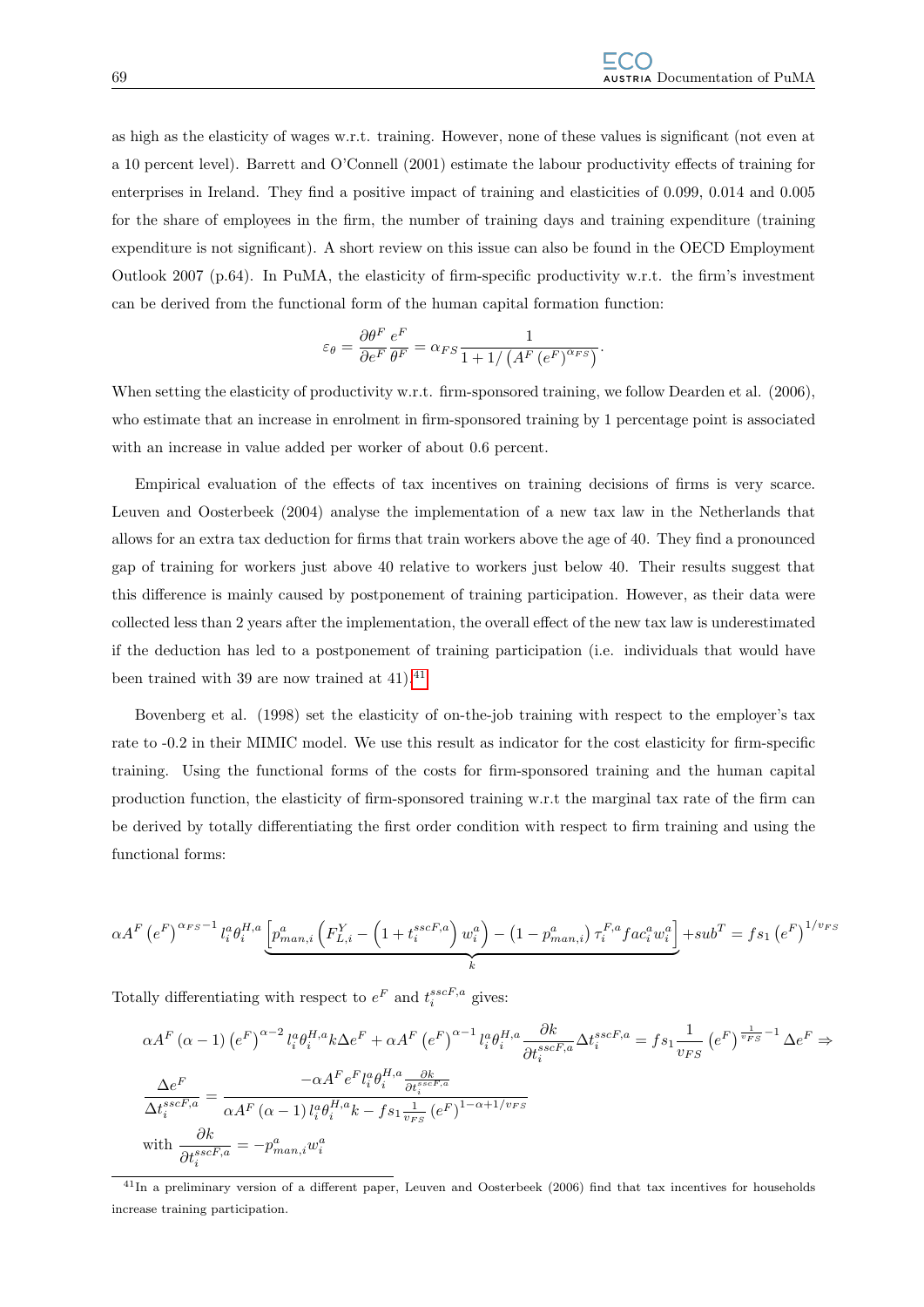The elasticity is given by multiplying this expression by  $\frac{t_i^{sscF,a}}{e^F}$ . To distinguish between firm-specific and non-firm-specific training, we used the LFS variables COURPURP (which indicates whether the purpose of the most recent taught learning activity was job related or not) and COURWORH (which indicates whether the most recent taught learning activity only or mostly took place within working hours, or whether it mostly or only took place outside working hours). We specify as firm specific the training that is job related and only or mostly takes place within working hours.

### 11.7 Institutional Details

This section gives a short overview on institutional details of the pension system, the unemployment system and other social benefits in the countries modelled. It is mainly based on the MISSOC database, OECD publications (Taxing Wages, Benefits and Wages, Pensions at a Glance) and national sources.

#### 11.7.1 Pension System

Pension systems play a major role in providing social security in the Member States. The systems in the various countries differ significantly, both with respect to their generosity and in the breakdown between public and private pension provision and other institutional details. In many European countries, the pension system is basically a public PAYG system, but several countries also have pension benefits financed by tax revenues, a funded pillar that is often managed privately and/or occupational pension systems. Many countries are characterized by a mix between these different pillars. One should keep in mind, however, that even if a pension system is managed privately to a large extent, governments still play an important role by setting a regulatory framework or by subsidizing private saving.

The calibration of pension systems is primarily based on OECD's *Pensions at a Glance* (2015), which provides information on country-specific settings for the year 2014, the MISSOC database of the European Commission and national sources. Many countries have reformed their systems in recent years, often intended to improve the sustainability of pension systems. These reforms are usually accompanied by transition periods between the 'old' and the 'new' system. As a basic rule, we model the new system which is in place after the period of transition has ended. In our view, this approach ensures an adequate illustration of labour market incentives for those individuals currently participating on the labour market. In order to reflect higher current expenditures of the government and household income, we top up these pension benefits by flat (non earnings-related) pension benefits. Given some standard assumptions that we also apply in the model (such as perfect foresight and perfect capital markets), funded pension systems could be seen as perfect substitutes to private savings. Under these assumptions, private households reduce private savings one-by-one if contributions in the funded system increase. In addition, as for example shown in Keuschnigg (2005), a funded system does not distort labour market incentives under these conditions. One could therefore neglect modelling funded pension systems. Nevertheless, our approach is to include mandatory funded pension systems in the model as the government treats pensions quite differently than private savings in some of the countries, e.g. concerning the taxation of contributions, returns and benefits.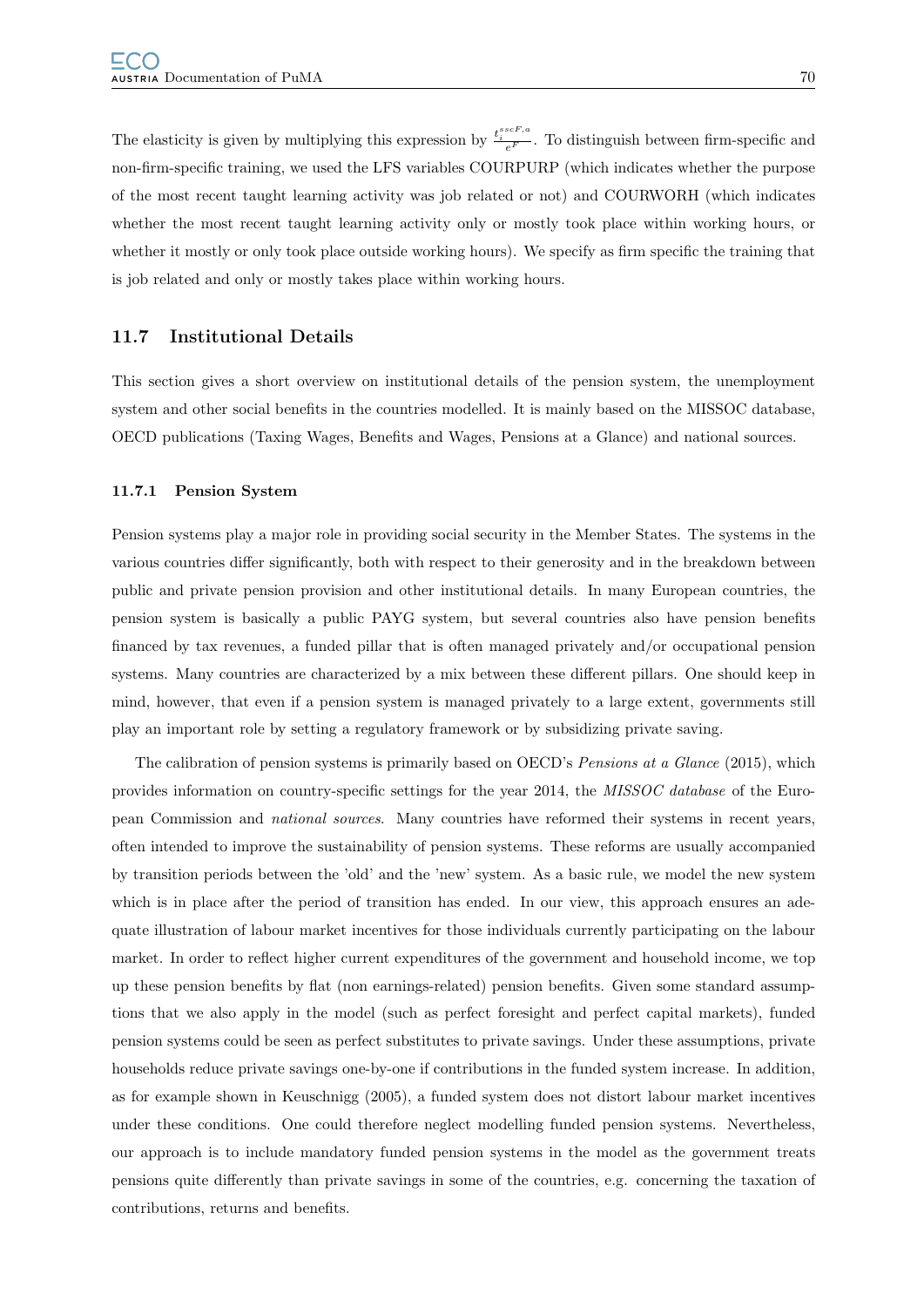#### 11.7.2 Unemployment System

The unemployment system is an important part of the public social system, which influences the behaviour of economic agents. According to economic theory, higher unemployment benefits imply positive incentives to participate on the labour market, but negative incentives to search for a job if a person is unemployed. Furthermore, unemployment benefits influence the wage bargaining process between workers and firms as wages in general will rise, as a consequence of higher reservation wages, if the replacement rate in the unemployment system increases. Unemployment regulations differ among countries to a wide extent. Characteristics about the unemployment system are mainly drawn from the OECD Benefits and Wages publication and the MISSOC database.

For the calibration of the model, we rely on EU-SILC data as it is not possible to translate institutional regulations one by one into the model. This is due to the fact, that institutional regulations alone do not provide information whether a person is eligible for unemployment payments and about the replacement rate as the rate often depends on the length of the unemployment spell or other important aspects. The variables which reflect the unemployment system in the model are  $\xi_1$ , b, and  $b^0$ .  $\xi_1$  reflects the share of unemployed persons receiving benefits which depend on labour income before unemployment (earnings-related benefits). The other individuals either receive no public unemployment benefits or benefits which do not depend on labour income, like social assistance in most countries. b reflects the gross replacement rate in the public or private mandatory unemployment insurance and/or assistance system. If both unemployment insurance benefits as well as unemployment assistance benefits depend on previous labour income then b reflects both of them and the generosity depends on the shares of persons eligible for unemployment insurance and unemployment assistance (if eligibility differs between these two types, which is usually the case). In general, b and  $\xi_1$  are based on EU-SILC data. However, if unemployment insurance is dependent on labour income but unemployment assistance is not, then more information is needed to derive  $\xi_1$  and b. To derive the rate of eligibility and the replacement rate we refer to the variable unemployment benefits  $PY090G$  in the EU-SILC, where G stands for gross income. This variable contains the yearly income of a person received from several sources, like full and partial unemployment benefits, early retirement benefits, vocational training allowances, mobility or resettlement benefits, severance payments and other, but excludes family allowances. This income category is broader than required, but no better sources are available. As the income variable represents income received during the whole year we divide it by the number of months spent in unemployment represented by the variable PL080 to calculate monthly income. To get rid of very low and very high benefits (which might, for example, be a result of high severance payments), we set very low benefits equal to zero and high benefits to an upper bound. Eligibility for unemployment compensation is derived as the number of persons with months spent in unemployment and receiving positive unemployment benefits in relation to the number of persons with months spent in unemployment. Therefore, the second type of persons includes therefore individuals with no unemployment benefit receipts. The average monthly unemployment benefit payments and the average monthly income for the different age- and skill-groups allow determining average gross replacement rates for the unemployment period. To derive monthly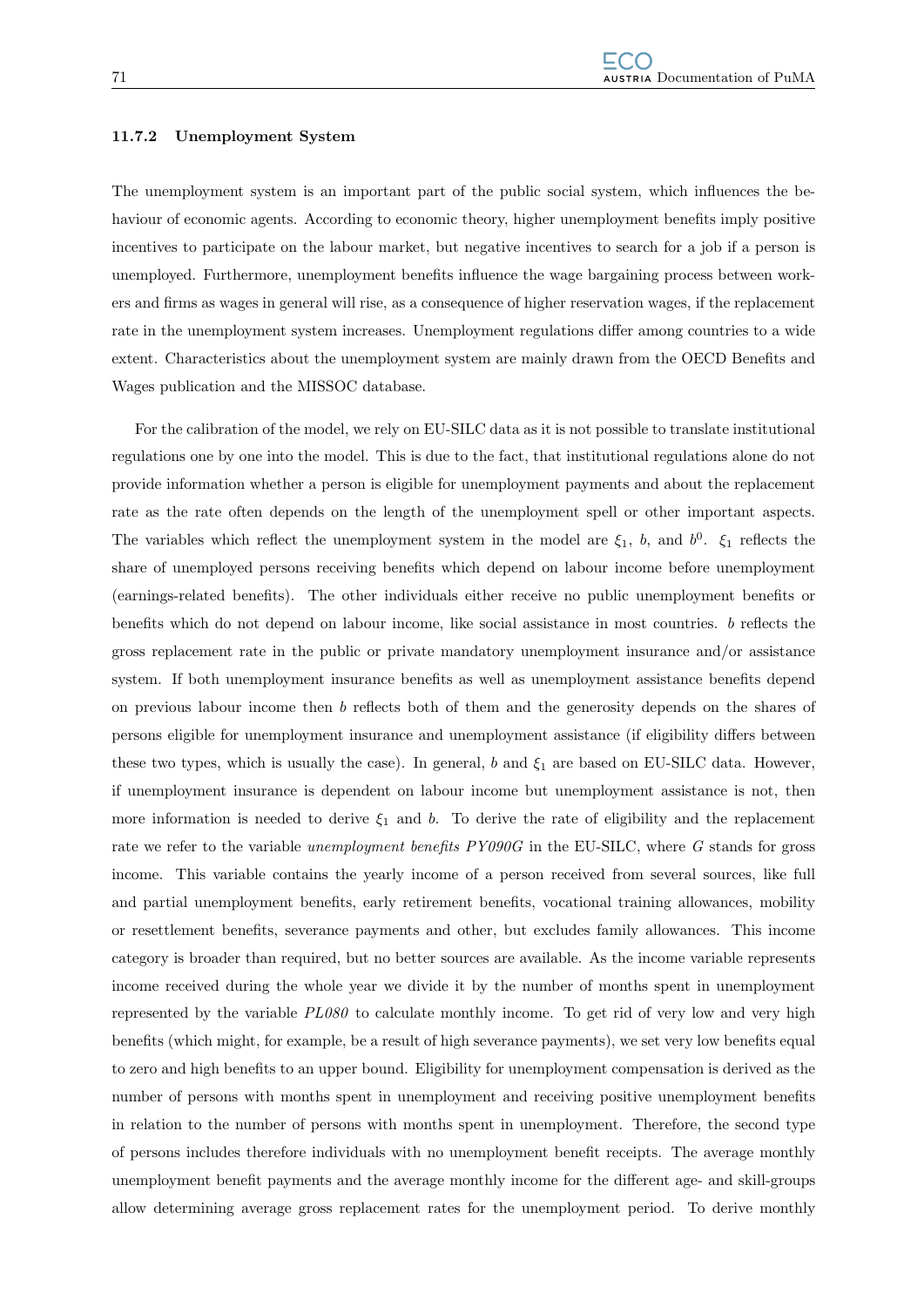employee cash or near cash income we divide the income variable  $PY010G$  by the number of months spent in full- or part-time work  $(PL073, PL074)$ .

#### 11.7.3 Other Social Benefits

In addition to public unemployment and pension insurance, other social benefits are available for private households. The main database used for the division of benefits in different age- and skill-groups is EU-SILC. Given the availability of data the following cash transfers are reflected:

- Education allowances
- Sickness benefits
- Family allowances
- Social exclusion
- Housing allowances

Some of them are defined on an individual level (education allowances, sickness benefits), whereas the others are defined on a household level. Benefits which are only available on a household level are divided upon the household members for the calibration of the model in the following way. Each person in the household aged 25 or older and each person of a lower age whose mother and father are not members of the household, receive the same share of the total household benefit. This means that these benefits are divided equally upon this group of persons in the household.

Data of the EU-SILC about education allowances needs to be modified for the model as education is ongoing for younger age-groups. Without adjustment the share of allowances granted would be too high for low- and medium-skilled persons whereas high-skilled persons would only receive grants if they finished tertiary education. For this reason we divide education allowances for 15 to 19 years old persons according to the population share in the model between medium- and high-skilled persons. For 20 to 39 years old persons we assign all benefits to high-skilled persons. For older age-groups we use the data directly without any corrections.

Sickness benefits are assigned only to employed persons or persons receiving unemployment benefits. In addition we assume that the amount paid to employed and unemployed persons is the same. Sickness benefits are reflected in the model in the variables  $z_w$  and  $z_u$  as well as  $b^0$ , which reflect fixed transfers if a person is employed or unemployed.  $z_u$  includes sickness benefits for unemployed persons receiving incomedependent unemployment benefits,  $b^0$  includes sickness benefits of unemployed persons receiving wageindependent benefits. Benefits for social exclusion are divided between three groups of persons, namely persons in retirement, persons not participating on the labour market<sup>[42](#page-75-0)</sup> and persons in unemployment. This division is based on EU-SILC data by using information about how many months a person spent in

<span id="page-75-0"></span><sup>&</sup>lt;sup>42</sup>Reflected by months spent disabled or/and unfit to work ( $PL086$ ), studying ( $PL087$ ), fulfilling domestic tasks and care responsibilities (PL089) or in other activity (PL090).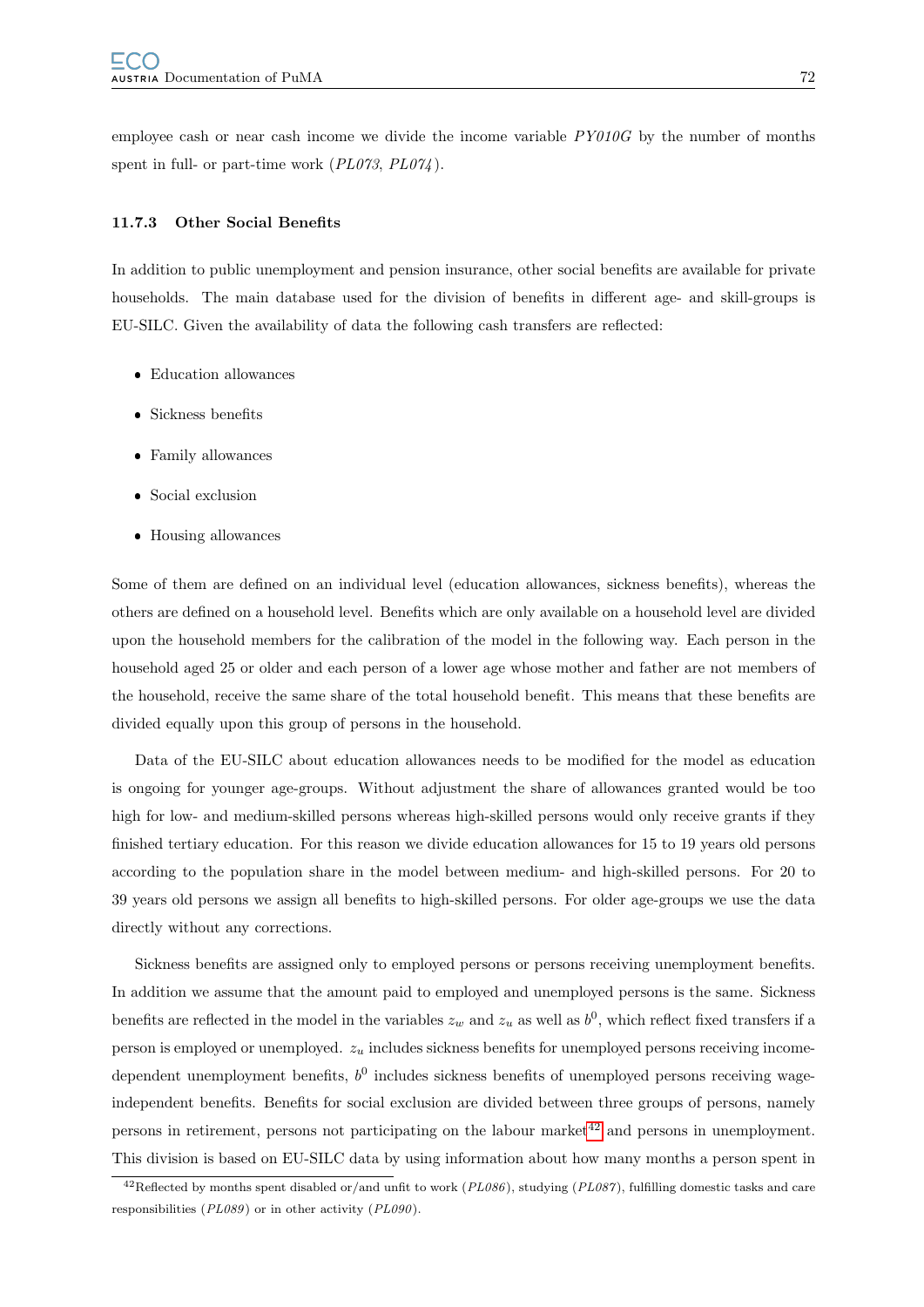these states. Only persons spending the entire year in one of these states and with positive social exclusion benefits are considered for the model. This may distort the result to some extent but will, in our opinion, lead to a more trustworthy result than dividing income arbitrarily by counting all persons receiving social assistance. Social exclusion benefits for retired persons enter the model as lump-sum payments to private households. Benefits for inactive persons are included in  $z_{npar}$  and benefits for social exclusion for unemployed persons are included in  $b^0$ . Information about the age- and skill structure of social expenditures is based on the EU-SILC. Total expenditures for the different social expenditure categories are provided by the OECD Social Expenditure Dataset and are used to scale benefits derived from the EU-SILC. Although EU-SILC also provides information about total expenditures by aggregating individual or household data, small sample sizes may lead to an imprecise approximation of total expenditures. However, education allowances are directly taken from EU-SILC as the OECD Social Expenditure Dataset does not provide any information about this type of allowance.

# 12 Appendix: Documentation of the Migration Extension in PuMA

#### 12.1 Motivation

This text complements the detailed documentation of PuMA and describes the model changes implemented in the extended version of PuMA in order to analyse migration in more detail.

The basic version of PuMA already allows for migration. However, migrants join the native group (in the respective age and skill group) such that different labour market characteristics and labour market outcomes according to (country of) origin is not feasible.

In the extended model version described here, we explicitly differentiate between native and foreignborns, in each age and skill group. Most importantly, this change explicitly allows for separate (labour market) characteristics of natives and foreigners. This is particularly useful for migration analysis because labour market integration (in terms of e.g. participation and unemployment rates or wages) can significantly differ between natives and migrants, which influences outcomes of migration analysis.

In addition, the model extension enables us to account for imperfect substitutability of native and foreign workers. Even though this issue is discussed controversially in the literature (see e.g. the two seminal papers of Borjas (2003) and Ottaviano and Peri (2006)), it is useful to be able to allow for imperfect substitutability, for instance for sensitivity analysis.

#### 12.2 Technical Implementation

Imperfect substitutability is implemented via incorporating the CES function

$$
L_{j,i}^D = \left( a_{j,i}^N \left( L_{j,i}^{D,N} \right)^{\eta_i} + a_{j,i}^F \left( L_{j,i}^{D,F} \right)^{\eta_i} \right)^{\frac{1}{\eta_i}}
$$
(114)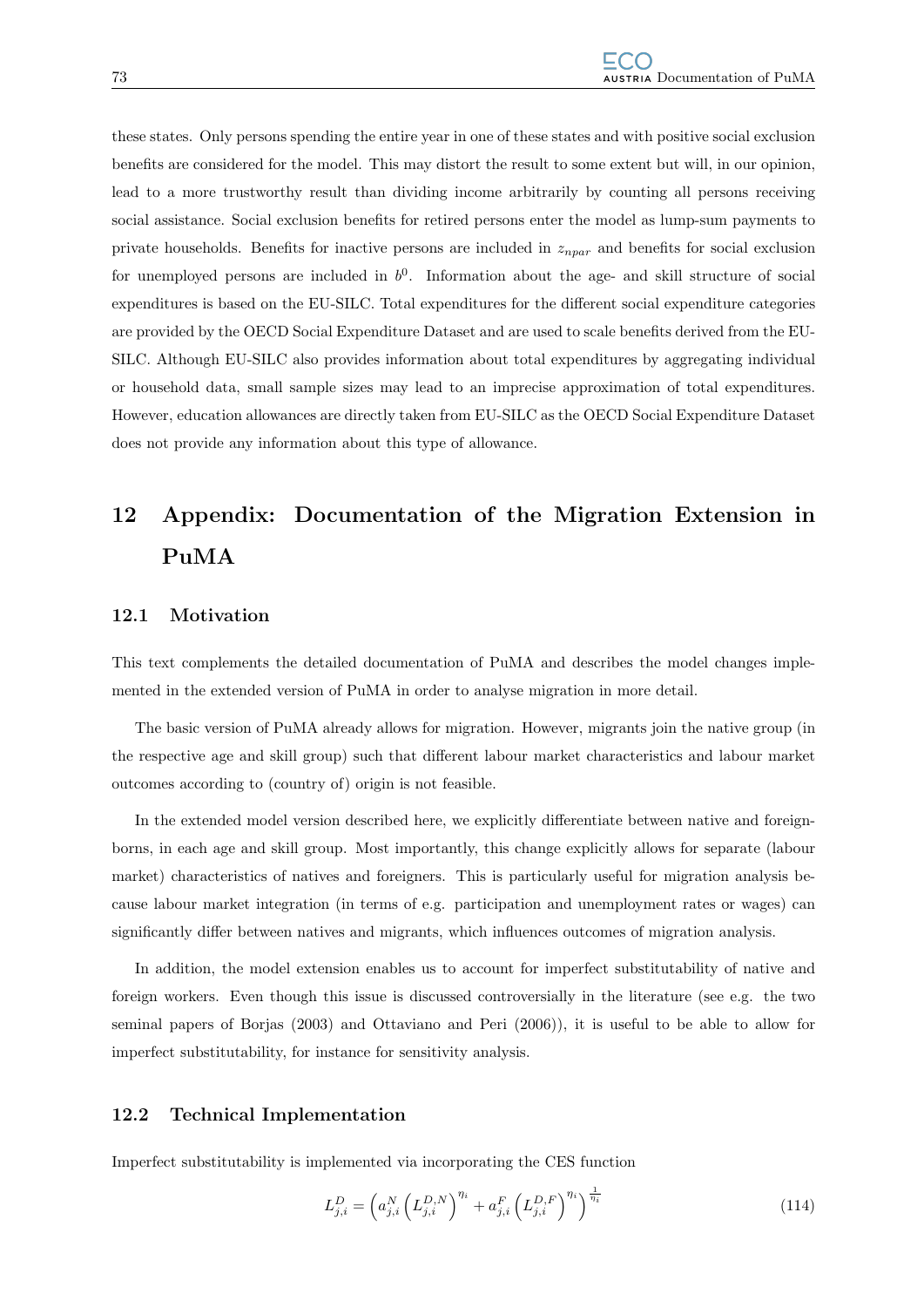in equation [\(62\)](#page-37-0), where N and F represent native and foreign born. The elasticity of substitution  $\sigma_i$ between native and foreign born workers is represented in  $\eta_i = 1 - \frac{1}{\sigma_i}$ . Accordingly, marginal labour productivity of native and foreign workers is given by

$$
F_{j,L,i}^{Y,X} = F_{j,L,i}^{Y} a_{j,i}^{X} \left( \frac{L_{j,i}^{D,X}}{L_{j,i}^{D}} \right)^{\eta_i - 1}, \qquad X = N, F,
$$
\n(115)

where  $F_{L,i}^Y$  is determined by equation [\(105\)](#page-48-0).

The described migration extension doubles the number of population groups in the model. However, the equations described in the main part of the present documentation remain valid, both for the native and foreign born population. Thus, we do not need to replicate the equations here. The model simply necessitates an appropriate aggregation, e.g. for public revenues and expenditures, macroeconomic aggregates and labour market outcomes.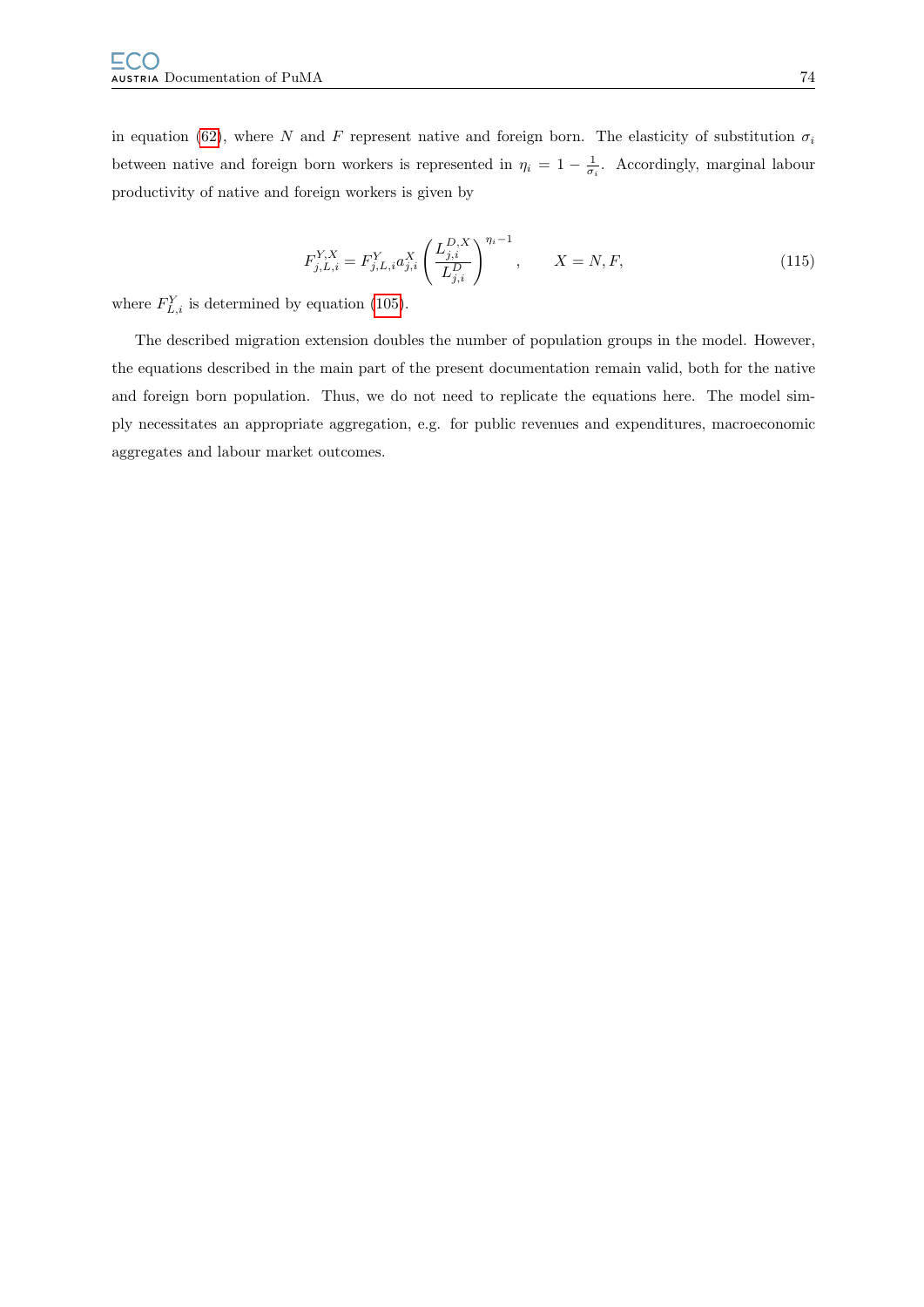# 13 Appendix: Proofs of Propositions

### 13.1 Expenditure Minimization Consumption and Inter-Vivo Transfers

We use the Langrangian method to solve the minimization problem (see [21\)](#page-14-0)

$$
\min_{c_{\alpha,t}^a, tr_{\alpha,t}^a} pc^a \left( c_{\alpha,t}^a + tr_{\alpha,t}^a \right) \qquad s.t.
$$
\n
$$
\left[ \underbrace{\left( a_c^a \right)^{\frac{1}{\sigma_c}} \left( c_{\alpha,t}^a \right)^{\frac{\sigma_c-1}{\sigma_c}} + \left( 1 - a_c^a \right)^{\frac{1}{\sigma_c}} \left( tr_{\alpha,t}^a \right)^{\frac{\sigma_c-1}{\sigma_c}}} \right]^{\frac{\sigma_c}{\sigma_c-1}} \ge \bar{U}.
$$

This results in the following FOC's:

$$
\frac{\partial}{\partial c_{\alpha,t}^a} : pc^a - \lambda [x]^{\frac{1}{\sigma_c - 1}} (a_c^a)^{\frac{1}{\sigma_c}} (c_{\alpha,t}^a)^{-\frac{1}{\sigma_c}} = 0
$$
\n
$$
\frac{\partial}{\partial tr_{\alpha,t}^a} : pc^a - \lambda [x]^{\frac{1}{\sigma_c - 1}} (1 - a_c^a)^{\frac{1}{\sigma_c}} (tr_{\alpha,t}^a)^{-\frac{1}{\sigma_c}} = 0 \Rightarrow
$$
\n
$$
c_{\alpha,t}^a = \left(\frac{a_c^a}{1 - a_c^a}\right) tr_{\alpha,t}^a.
$$

Using the last relation for overall consumption expenditures  $C^a_\alpha$  results in an optimal level of consumption and inter vivo transfers:

$$
pc^{a}c_{\alpha,t}^{a} = a_{c}^{a}pc^{a}C_{\alpha,t}^{a},
$$
  

$$
pc^{a}tr_{\alpha,t}^{a} = (1 - a_{c}^{a})pc^{a}C_{\alpha,t}^{a}.
$$

### 13.2 Euler equation

We need several equations to proof the Euler equation. Starting with the definition of the term  $\bar{V}^a_{\alpha,t+1}$ in [7](#page-10-0) and simple extension results in (note that  $\sigma = \frac{1}{1-\rho}$ )

$$
\bar{V}_{\alpha,t+1}^{a} = \omega^{a} V_{\alpha,t+1}^{a} + (1 - \omega^{a}) V_{\alpha',t+1}^{a+1} =
$$
\n
$$
= \left( \omega^{a} C_{\alpha,t+1}^{a} + (1 - \omega^{a}) C_{\alpha',t+1}^{a+1} \frac{V_{\alpha',t+1}^{a+1} / C_{\alpha',t+1}^{a+1}}{V_{\alpha,t+1}^{a} / C_{\alpha,t+1}^{a}} \left( \frac{\frac{p c_{t+1}^{a}}{p c_{t+1}^{a+1}}}{\frac{p c_{t+1}^{a}}{p c_{t+1}^{a+1}}} \right)^{\sigma} \right) \frac{V_{\alpha,t+1}^{a}}{C_{\alpha,t+1}^{a}}.
$$

Inserting the definition for  $\Lambda^a$  finally results in

<span id="page-78-0"></span>
$$
\bar{V}_{\alpha,t+1}^{a} = \left(\omega^{a} C_{\alpha,t+1}^{a} + (1 - \omega^{a}) C_{\alpha',t+1}^{a+1} \Lambda_{\alpha,t+1}^{a} \left(\frac{pc_{t+1}^{a+1}}{pc_{t+1}^{a}}\right)^{\sigma}\right) \frac{V_{\alpha,t+1}^{a}}{C_{\alpha,t+1}^{a}}.
$$
\n(116)

By dividing the FOC w.r.t. consumption and the enveloppe condition with respect to assets, we get

$$
\left(C_{\alpha,t}^a\right)^{\rho-1} = \eta_t^a p c_t^a.
$$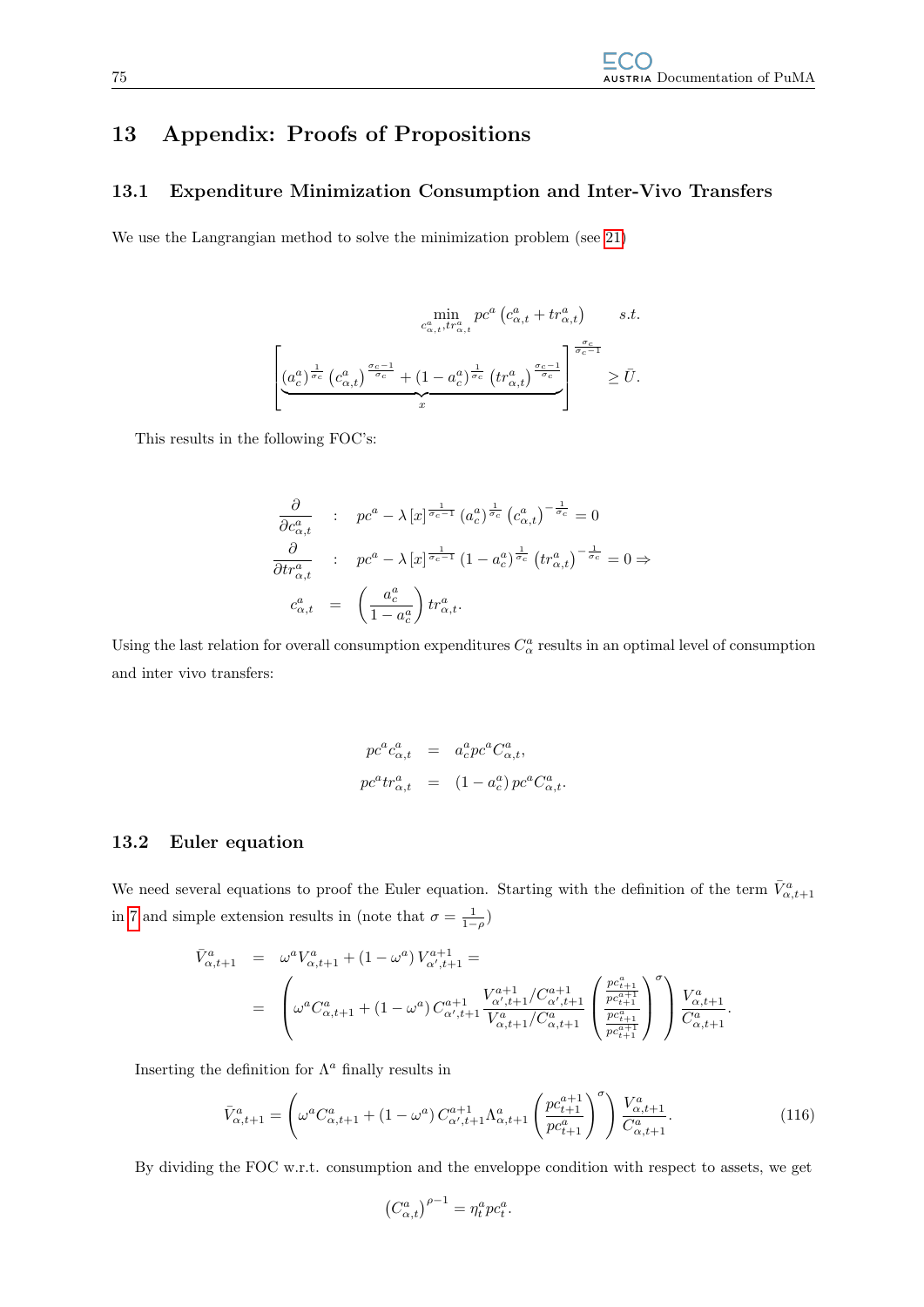Using the definition of  $\eta_t^a$  and some transformation results in

<span id="page-79-1"></span>
$$
\frac{V_{\alpha,t}^a / C_{\alpha,t}^a}{\left( pc_t^a \right)^{\sigma}} = \left( \frac{dV_{\alpha,t}^a}{dA_{\alpha,t}^a} \right)^{\sigma} . \tag{117}
$$

Using this latter expression,  $\Lambda^a$  can also be expressed as

<span id="page-79-0"></span>
$$
\Lambda_{\alpha,t+1}^{a+1} = \left(\frac{dV_{\alpha',t+1}^{a+1}/dA_{\alpha',t+1}^{a+1}}{dV_{\alpha,t+1}^a/dA_{\alpha,t+1}^a}\right)^{\sigma}.
$$
\n(118)

Starting with the definition of  $\bar{\eta}^a$  and using [118,](#page-79-0) we derive

$$
\bar{\eta}_{t+1}^{a} = \begin{bmatrix} \omega^{a} \frac{dV_{\alpha,t+1}^{a}}{dA_{\alpha,t+1}^{a}} + (1 - \omega^{a}) \frac{dV_{\alpha',t+1}^{a+1}}{dA_{\alpha',t+1}^{a+1}} \end{bmatrix} (\bar{V}_{\alpha,t+1}^{a})^{-\frac{1}{\sigma}} =
$$
  
\n
$$
= \left[ \omega^{a} + (1 - \omega^{a}) \left( \Lambda_{\alpha,t+1}^{a} \right)^{1-\rho} \right] \frac{dV_{\alpha,t+1}^{a}}{dA_{\alpha,t+1}^{a}} (\bar{V}_{\alpha,t+1}^{a})^{-\frac{1}{\sigma}}.
$$

Using the definition of  $\Omega^a$  and [117,](#page-79-1) this results in

<span id="page-79-2"></span>
$$
\bar{\eta}_{t+1}^a = \left( \frac{\bar{V}_{\alpha,t+1}^a}{V_{\alpha,t+1}^a / C_{\alpha,t+1}^a} \right)^{-\frac{1}{\sigma}} \frac{\Omega_{t+1}^a}{p c_{t+1}^a}.
$$
\n(119)

The FOC for consumption [12](#page-12-0) can be rewritten as:

$$
C_{\alpha,t}^a \left(\beta R_{t+1}^\tau p c_t^a\right)^\sigma = G \left(\bar{\eta}_{t+1}^a\right)^{-\sigma}.
$$

Inserting [119](#page-79-2) into this equation, we get:

$$
C_{\alpha,t}^a \left(\beta R_{t+1}^\tau p c_t^a \Omega_{t+1}^a\right)^\sigma = G \left(p c_{t+1}^a\right)^\sigma \frac{\bar{V}_{\alpha,t+1}^a}{V_{\alpha,t+1}^a/C_{\alpha,t+1}^a}.
$$

Using [116,](#page-78-0) we derive

$$
\begin{array}{lcl} C_{\alpha,t}^a \left( \beta R_{t+1}^\tau p c_t^a \Omega_{t+1}^a \right)^\sigma & = & G \left( p c_{t+1}^a \right)^\sigma \left( \omega^a C_{\alpha,t+1}^a + \left( 1 - \omega^a \right) C_{\alpha',t+1}^{a+1} \Lambda_{\alpha,t+1}^a \left( \frac{p c_{t+1}^{a+1}}{p c_{t+1}^a} \right)^\sigma \right) = \\ & = & \omega^a \left( p c_{t+1}^a \right)^\sigma G C_{\alpha,t+1}^a + \left( 1 - \omega^a \right) \left( p c_{t+1}^{a+1} \right)^\sigma G C_{\alpha',t+1}^{a+1} \Lambda_{t+1}^a, \end{array}
$$

which proves the Euler equation.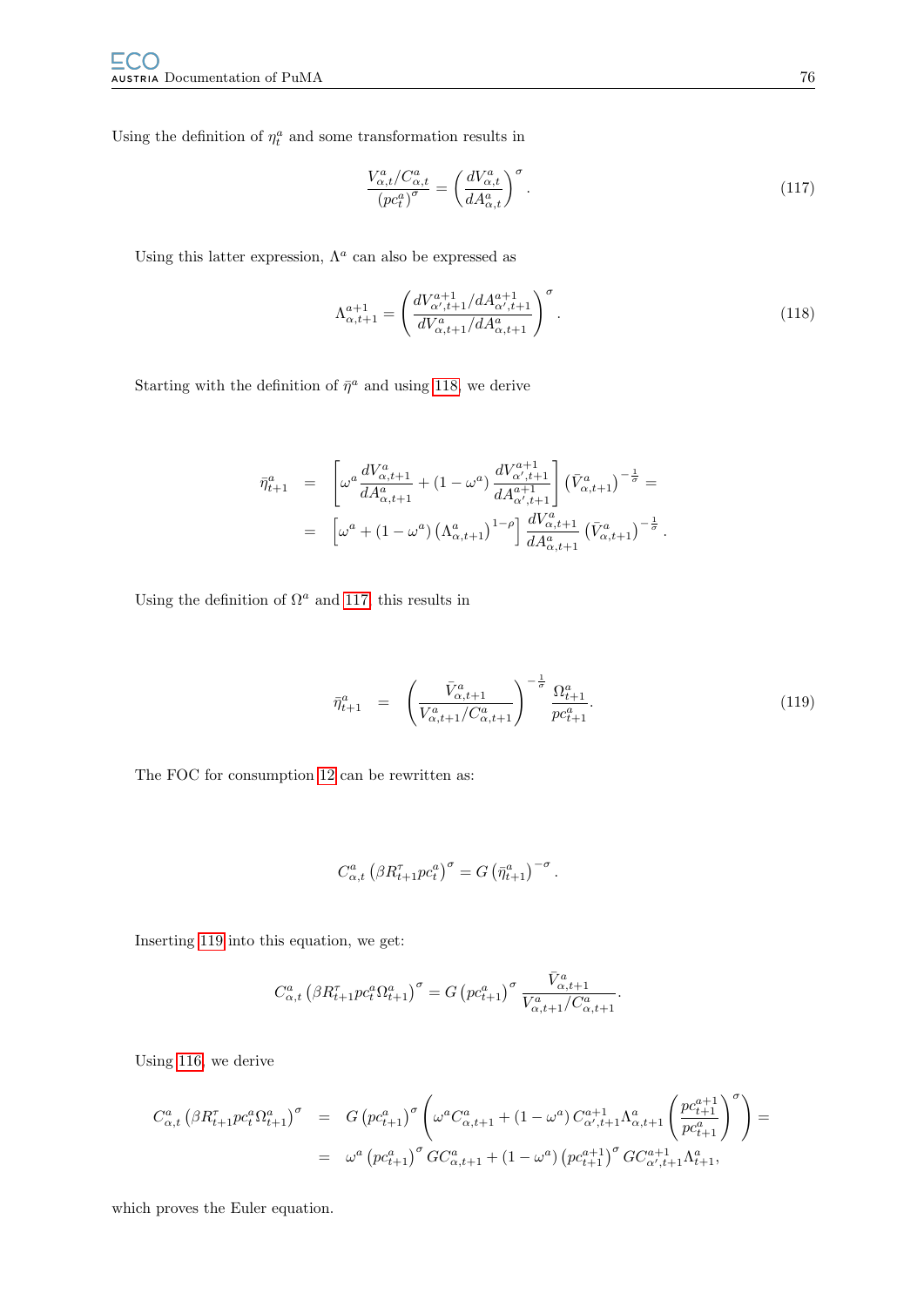### 13.3 Law of Motion Pension Wealth

First note that we can express the term  $\bar{\lambda}_{t+1}/\bar{\eta}_{t+1}$  as:

$$
\begin{array}{rcl} \bar{\lambda}^{a}_{t+1} & = & \frac{\left(\omega^{a}\frac{\partial V^{a}_{t+1}}{\partial P^{a}_{t+1}} + (1-\omega^{a})\frac{\partial V^{a+1}_{t+1}}{\partial P^{a+1}_{2,t+1}}\right)\left(\bar{V}^{a}\right)^{\rho-1}}{\left(\omega^{a}\frac{\partial V^{a}_{t+1}}{\partial A^{a}_{t+1}} + (1-\omega^{a})\frac{\partial V^{a+1}_{t+1}}{\partial A^{a+1}_{t+1}}\right)\left(\bar{V}^{a}\right)^{\rho-1}} = \\ & = & \frac{\left(\omega^{a}\frac{\lambda^{a}_{t+1}}{\eta^{a}_{t+1}} + (1-\omega^{a})\frac{\lambda^{a+1}_{t+1}}{\eta^{a+1}_{t+1}}\frac{\partial V^{a+1}_{t+1}/\partial A^{a+1}_{t+1}}{\partial A^{a}_{t+1}}\right)\frac{\partial V^{a}_{t+1}}{\partial A^{a}_{t+1}}}{\omega^{a}\frac{\partial V^{a}_{t+1}}{\partial A^{a}_{t+1}} + (1-\omega^{a})\frac{\lambda^{a+1}_{t+1}}{\partial A^{a+1}_{t+1}}\frac{\partial V^{a+1}_{t+1}}{\partial A^{a+1}_{t+1}} \\ & = & \frac{\omega^{a}\frac{\lambda^{a}_{t+1}}{\eta^{a}_{t+1}} + (1-\omega^{a})\frac{\lambda^{a+1}_{t+1}}{\eta^{a+1}_{t+1}}\frac{\partial V^{a+1}_{t+1}/\partial A^{a+1}_{t+1}}{\partial A^{a}_{t+1}}}{\omega^{a} + (1-\omega^{a})\frac{\partial V^{a+1}_{t+1}/\partial A^{a+1}_{t+1}}{\partial V^{a}_{t+1}/\partial A^{a}_{t+1}}} \\ & = & \frac{\omega^{a}\tilde{\lambda}^{a}_{t+1} + (1-\omega^{a})\tilde{\lambda}^{a+1}_{t+1}\left(\Lambda^{a}_{\alpha,t+1}\right)^{1-\rho}}{\Omega^{a}_{t+1}}}{\Omega^{a}_{t+1}}, \end{array}
$$

where the last equation uses equation [118.](#page-79-0)

Divide the enveloppe condition for pension wealth [\(13b\)](#page-13-0) by the enveloppe condition for assets [\(13a\)](#page-13-0) to get

$$
\frac{\lambda^a_t}{\eta^a_t} = \tilde{\lambda}^a_t = \left(1-\tau^{p,a}\right)\nu^a_t + R^{P,a}\frac{\gamma^a\bar{\lambda}^a_{t+1}}{R^\tau_{t+1}\bar{\eta}^a_{t+1}}.
$$

Using the upper expression for  $\bar{\lambda}_{t+1}/\bar{\eta}_{t+1}$ , we can rewrite

$$
\tilde{\lambda}^a_t = \left(1-\tau^{p,a}\right)\nu^a_t + \frac{\gamma^a R^{P,a}}{R^{\tau}_{t+1}\Omega^a_{t+1}}\left[\omega^a \tilde{\lambda}^a_{t+1} + \left(1-\omega^a\right)\tilde{\lambda}^{a+1}_{t+1}\left(\Lambda^a\right)^{1-\rho}\right],
$$

which proves the equation of motion for the shadow price of pension wealth of retirees. Multiply by  $P^a_{\alpha,t}$  to get

$$
\tilde{\lambda}_t^a P_{\alpha,t}^a = \left(1-\tau^{p,a}\right) \nu_t^a P_{\alpha,t}^a + \frac{\gamma^a R^{P,a}}{R_{t+1}^{\tau} \Omega_{t+1}^a} P_{\alpha,t}^a \left[\omega^a \tilde{\lambda}_{t+1}^a + \left(1-\omega^a\right) \tilde{\lambda}_{t+1}^{a+1} \left(\Lambda^a\right)^{1-\rho}\right].
$$

By using the equation of motion for pension stocks of retirees [\(8\)](#page-11-0), we can rewrite

$$
\tilde{\lambda}_t^a P_{\alpha,t}^a = \left(1-\tau^{p,a}\right) \nu_t^a P_{\alpha,t}^a + \frac{\gamma^a G}{R_{t+1}^{\tau} \Omega_{t+1}^a} \left[\omega^a \tilde{\lambda}_{t+1}^a P_{\alpha,t+1}^a + \left(1-\omega^a\right) \tilde{\lambda}_{t+1}^{a+1} P_{\alpha',t+1}^{a+1} \left(\Lambda^a\right)^{1-\rho}\right].
$$

Thus, if we insert  $S^a_{\alpha,t} = \tilde{\lambda}^a_t P^a_{\alpha,t}$ , i.e. equation [24,](#page-15-0) this results in equation [20:](#page-13-1)

$$
S^a_{\alpha,t} = (1 - \tau^{p,a}) P^a_{\alpha,t} \nu_t^a + \frac{\gamma^a}{R_{t+1}^{\tau} \Omega_{t+1}^a} G \bar{S}^a_{\alpha,t+1}.
$$

#### 13.4 Consumption function

We start by inserting the consumption function into the r.h.s. of the Euler equation:

$$
C_{\alpha,t}^{a} \left( pc_{t}^{a} \beta R_{t+1}^{\tau} \Omega_{t+1}^{a} \right)^{\sigma} = G \frac{\left( pc_{t+1}^{a} \right)^{\sigma-1}}{\Delta_{t+1}^{a}} * \left[ \begin{array}{c} \omega^{a} \left( A_{\alpha,t+1}^{a} + S_{\alpha,t+1}^{a} + T_{\alpha,t+1}^{a} \right) + \\ \ast \left[ \begin{array}{c} \lambda^{a} \left( A_{\alpha,t+1}^{a} + S_{\alpha,t+1}^{a} + T_{\alpha,t+1}^{a} \right) + \lambda^{a} \left( A_{\alpha,t+1}^{a} + S_{\alpha,t+1}^{a} + T_{\alpha,t+1}^{a} \right) \end{array} \right] \right].
$$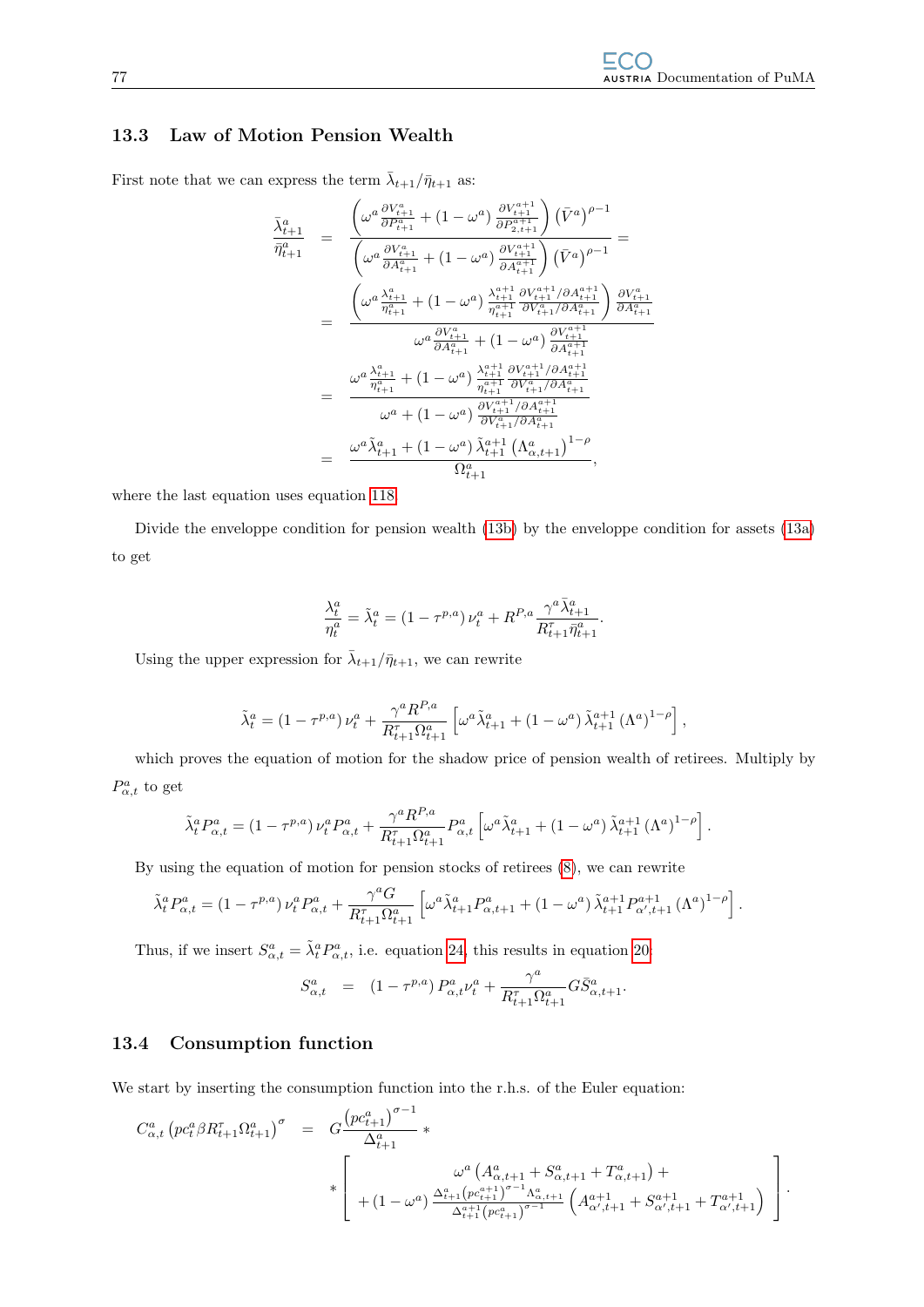From the definition of  $\Lambda$  and the condition  $V_{\alpha}^a = (\Delta^a)^{1/\rho} C_{\alpha}^a$  for the value function, which will be shown afterwards, it can easily be shown that:

<span id="page-81-0"></span>
$$
\frac{\Delta_{t+1}^a \left( p c_{t+1}^{a+1} \right)^{\sigma-1} \Lambda_{\alpha, t+1}^a}{\Delta_{t+1}^{a+1} \left( p c_{t+1}^a \right)^{\sigma-1}} = \left( \Lambda_{\alpha, t+1}^a \right)^{1-\rho} . \tag{120}
$$

Inserting this condition, applying the definitions for  $\bar{S}^a$  and  $\bar{T}^a$  and noting that  $A^a_{\alpha,t+1} = A^{a+1}_{\alpha',t+1}$ , we can derive

$$
C_{\alpha,t}^a \left( pc_t^a \beta R_{t+1}^{\tau} \Omega_{t+1}^a \right)^{\sigma} = G \frac{\left( pc_{t+1}^a \right)^{\sigma-1}}{\Delta_{t+1}^a} \left[ \Omega_{t+1}^a A_{\alpha,t+1}^a + \bar{S}_{\alpha,t+1}^a + \bar{T}_{\alpha,t+1}^a \right].
$$

By multiplying this equation by  $\gamma^a \Delta_{t+1}^a / R_{t+1}^{\tau}$  and using the equations of motion for A, T and S, i.e. [10,](#page-12-1) [19](#page-13-1) and [20,](#page-13-1) we derive:

$$
\gamma^{a} \Delta_{t+1}^{a} (\beta)^{\sigma} \left( R_{t+1}^{\tau} \Omega_{t+1}^{a} \right)^{\sigma-1} \left( p c_{t}^{a} \right)^{\sigma} C_{\alpha,t}^{a} = \left( p c_{t+1}^{a} \right)^{\sigma-1} \left( A_{\alpha,t}^{a} + S_{\alpha,t}^{a} + T_{\alpha,t}^{a} - p c_{t}^{a} C_{\alpha,t}^{a} \right).
$$

Inserting the optimal consumption function for  $A_{\alpha,t}^a + S_{\alpha,t}^a + T_{\alpha,t}^a$  on the r.h.s. results in the equation of motion for  $\Delta$ , [18.](#page-13-1) Thus the stated policy satisfies the Euler condition [15](#page-13-2) and is optimal.

### 13.5 Value Function

We show that the conjecture fulfills the Bellman equation for the value function. Inserting the conjecture [17](#page-13-3) for  $C_{\alpha,t}^a$  into the Euler-equation [15](#page-13-2) yields:

$$
\frac{V_{\alpha,t}^{a}}{(\Delta_t^a)^{1/\rho}} \left( p c_t^a \beta R_{t+1}^{\tau} \Omega_{t+1}^a \right)^{\sigma} = G \left[ \begin{array}{c} \omega^a \left( p c_{t+1}^a \right)^{\sigma} \frac{V_{\alpha,t+1}^a}{(\Delta_{t+1}^a)^{1/\rho}} + \\ + \left( 1 - \omega^a \right) \left( p c_{t+1}^{a+1} \right)^{\sigma} \frac{V_{\alpha,t+1}^{a+1}}{(\Delta_{t+1}^{a+1})^{1/\rho}} \Lambda_{\alpha,t+1}^a \end{array} \right].
$$

Multiplying this equation by  $(\Delta_{t+1}^a)^{1/\rho}$  results in:

$$
V_{\alpha,t}^{a} \left(\frac{\Delta_{t+1}^{a}}{\Delta_{t}^{a}}\right)^{\frac{1}{\rho}} \left( pc_{t}^{a} \beta R_{t+1}^{\tau} \Omega_{t+1}^{a} \right)^{\sigma} = G \left[ \begin{array}{c} \left( pc_{t+1}^{a} \right)^{\sigma} \omega^{a} V_{\alpha,t+1}^{a} + \\ + \left( 1 - \omega^{a} \right) \left( pc_{t+1}^{a+1} \right)^{\sigma} V_{\alpha',t+1}^{a+1} \left( \frac{\Delta_{t+1}^{a}}{\Delta_{t+1}^{a+1}} \right)^{1/\rho} \Lambda_{\alpha,t+1}^{a} \end{array} \right].
$$

Note that  $\left(\frac{pc_{t+1}^{a+1}}{pc_{t+1}^{a+1}}\right)^{\sigma} \left(\frac{\Delta_{t+1}^a}{\Delta_{t+1}^{a+1}}\right)^{1/\rho} \Lambda_{\alpha,t+1}^a = 1$  (see [120\)](#page-81-0), so that

$$
V_{\alpha,t}^{a} \left(\frac{\Delta_{t+1}^{a}}{\Delta_{t}^{a}}\right)^{1/\rho} \left( pc_{t}^{a} \beta R_{t+1}^{\tau} \Omega_{t+1}^{a} \right)^{\sigma} = G \left( pc_{t+1}^{a} \right)^{\sigma} \left[ \omega^{a} V_{\alpha,t+1}^{a} + (1 - \omega^{a}) V_{\alpha',t+1}^{a+1} \right].
$$

Taking the power of  $\rho$  and multiplying by  $\gamma^a \beta$  gives:

$$
\gamma^a \beta \left(V^a_{\alpha,t}\right)^{\rho} \frac{\Delta_{t+1}^a}{\Delta_t^a} \left( p c_t^a \beta R_{t+1}^{\tau} \Omega_{t+1}^a \right)^{\sigma-1} = \gamma^a \beta \left( p c_{t+1}^a \right)^{\sigma-1} \left( G \bar{V}^a_{\alpha,t+1} \right)^{\rho}.
$$

By using dynamic equation for the marginal propensity to consume (see [18\)](#page-13-1) for  $\Delta_{t+1}^a$ , this equation can be simplified to:

$$
\frac{\Delta_t^a - 1}{\Delta_t^a} \left( V_{\alpha,t}^a \right)^\rho = \gamma^a \beta \left( G \bar{V}_{\alpha,t+1}^a \right)^\rho.
$$

Using conjecture [\(17\)](#page-13-3) once more shows that the Bellman equation is identically fulfilled:

$$
V_{\alpha,t}^a = \left[ \left( C_{\alpha,t}^a \right)^{\rho} + \gamma^a \beta \left( G \bar{V}_{\alpha,t+1}^a \right)^{\rho} \right]^{1/\rho}.
$$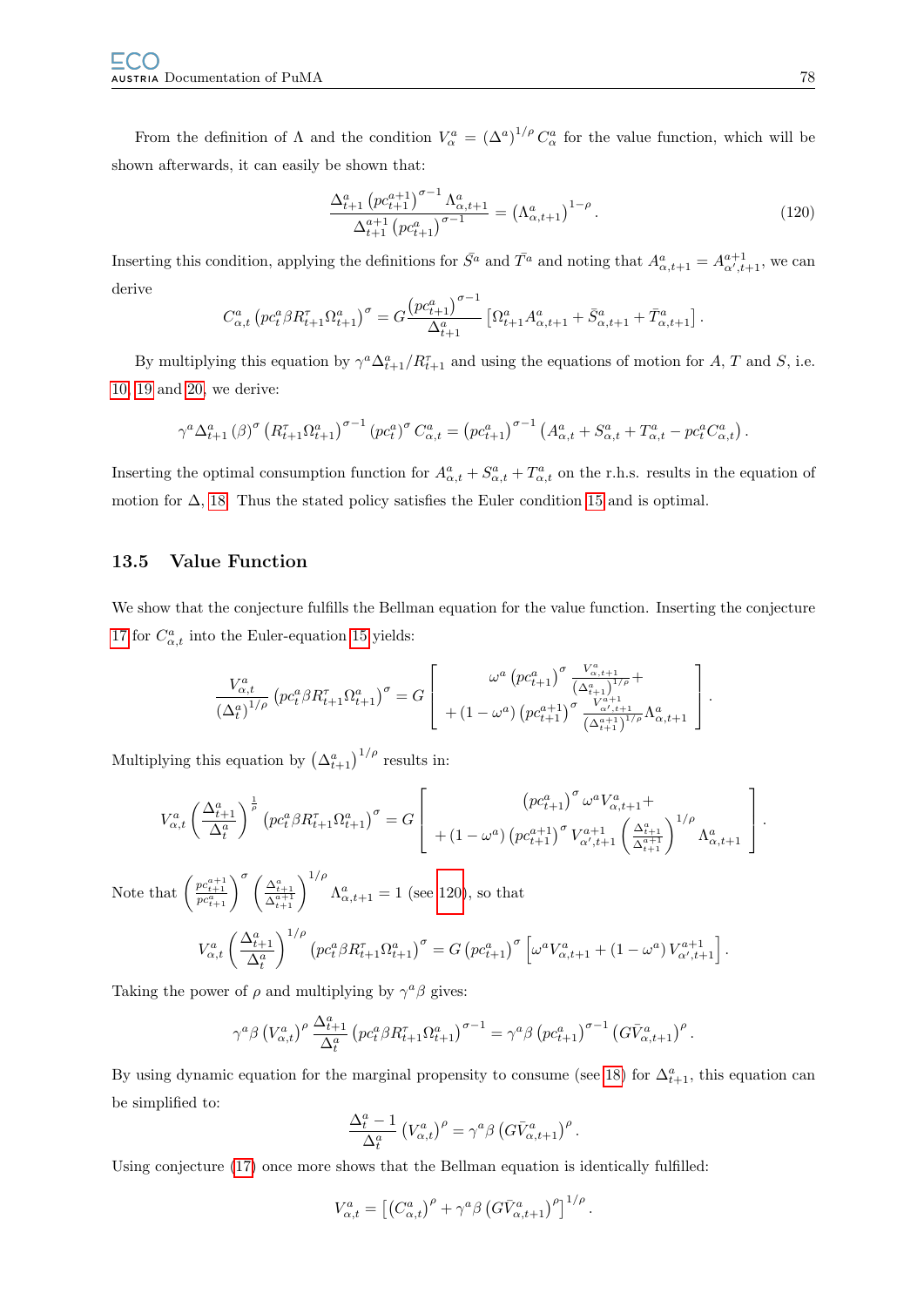### 13.6 Investment function

By using Hayashi [\(72\)](#page-38-0) and the equation for the capital stock, we get:

$$
t_{t+1} = \frac{V_{t+1}^K}{K_{t+1}} = \frac{GV_{t+1}^K}{(1 - \delta(u_t))K_t + I_t} = \frac{GV_{t+1}^K}{((1 - \delta(u_t)) + j_t)K_t},
$$

where we define  $j_t = I_t/K_t$ . Inserting the optimality condition w.r.t. I, [\(69\)](#page-38-1) results in:

$$
\frac{GV_{t+1}^K}{(1-\delta(u_t)+j) K_t} = R_{t+1} p_t^{inv} (1+(1-t^{prof}) J_I - t^{prof} sub^I).
$$

Rearrangement of terms and the use of the functional form of J (i.e.:  $J_I = \psi (j - \overline{\delta}K - g)$ ) gives:

$$
\frac{GV_{t+1}^K}{p_t^{inv}R_{t+1}K_t} = [1 + (1 - t^{prof}) \psi (j - \bar{\delta}^K - g) - t^{prof} sub^I] (1 - \delta (u_t) + j) =
$$
\n
$$
= j^2 (1 - t^{prof}) \psi + j [(1 - t^{prof}) \psi (1 - \delta (u_t)) + 1 - t^{prof} sub^I - (1 - t^{prof}) \psi (\bar{\delta}^K + g)] +
$$
\n
$$
+ (1 - \delta (u_t)) (1 - t^{prof} sub^I - (1 - t^{prof}) \psi (\bar{\delta}^K + g)).
$$

This results in the quadratic equation (for  $I$ ):

$$
I^{2} + I \left[ (1 - \delta(u_{t})) - (\bar{\delta}^{K} + g) + \frac{1 - t^{prof} \, sub^{I}}{(1 - t^{prof}) \, \psi} \right] K +
$$
  
+ 
$$
\left[ \left( (1 - \delta(u_{t})) \left( 1 - t^{prof} \, sub^{I} \right) - (1 - \delta(u_{t})) \left( \bar{\delta}^{K} + g \right) \left( 1 - t^{prof} \right) \psi \right) - \frac{GV_{t+1}^{K}}{p_{t}^{inv} R_{t+1} K} \right] \frac{K^{2}}{(1 - t^{prof}) \, \psi}
$$
  
= 0;

which proves the proposition.

## 13.7 Walras' Law

We start with excess demand for assets,

$$
G\xi^{A} = G(A_{t+1} - V_{t+1} - DG_{t+1} - DF_{t+1}),
$$

and insert the equations of motion for assets, the firm value, government and foreign debt, which results in:

$$
\frac{G\xi^{A}}{R_{t+1}} = A - V - DG - DF + W^{H} - pc \cdot C + \chi^{K} + \chi + PB - TB - \frac{t^{cg}r_{t+1}}{R_{t+1}} \left( A + W^{H} - pc \right) + ex^{Pens, Corr},
$$

where  $W^H$  is aggregate disposable income of individuals (consisting of wage, unemployment, pension, lump sum and inter-vivo income). Using the condition:

$$
A-V-DG-DF=0
$$

and the fact that  $pc \cdot C$  is split into private consumption and inter-vivo transfers given, i.e.

$$
pc \cdot C = (1 + t^c)c + IV,
$$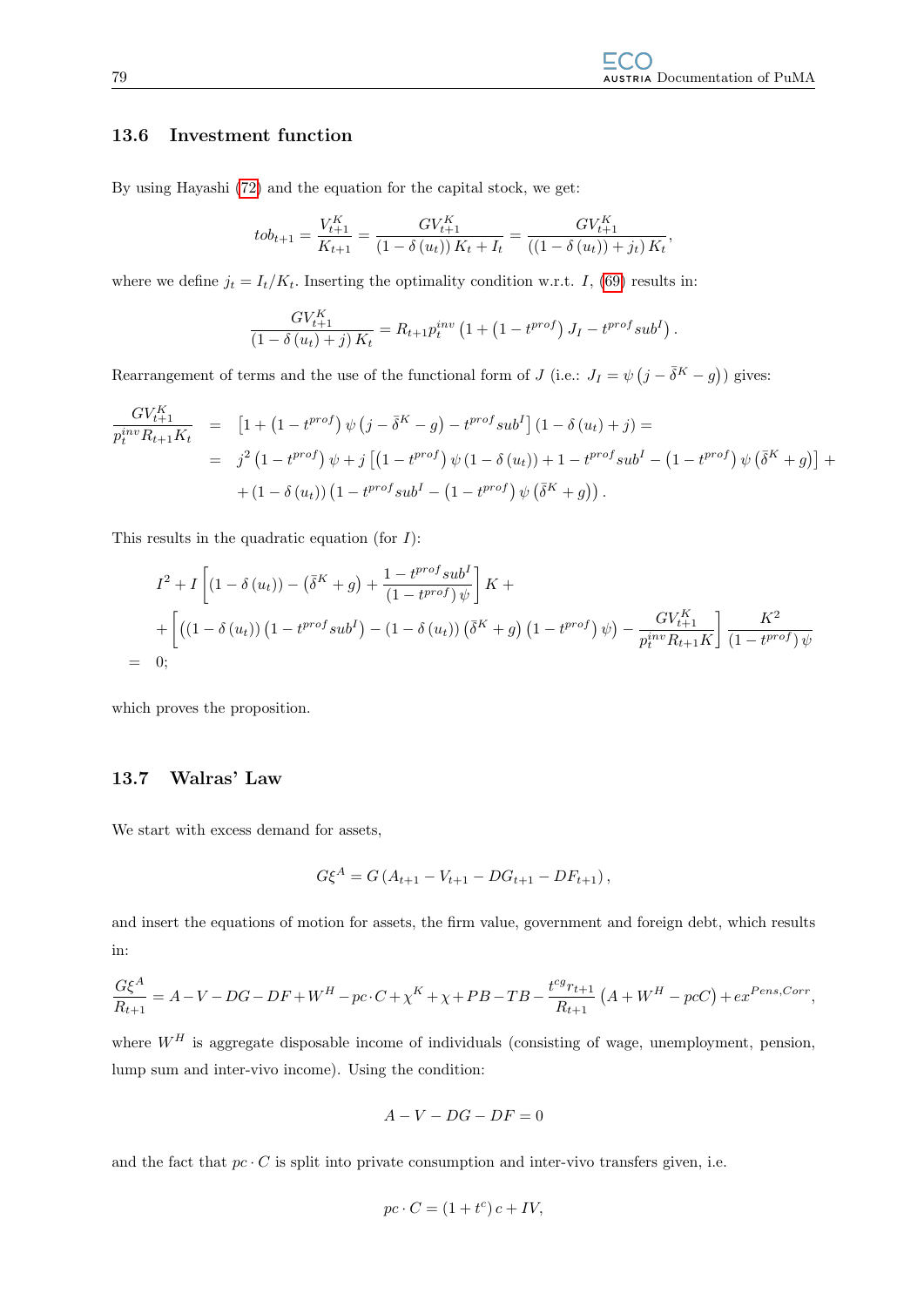and the equation for the dividends results in the equation:

$$
\frac{G\xi^{A}}{R_{t+1}} = W^{H} - IV - pc \cdot c + (1 - t^{prof}) \left[ p_{t}^{k} K_{t} - p_{t}^{inv} J_{t} + p_{t}^{inv} K_{t} \left( \delta(u_{t}) - \bar{\delta}^{K} \right) - t^{cap} p_{t}^{inv} K_{t} \right] +
$$
  
+ 
$$
t^{prof} \left( \delta(u_{t}) p_{t}^{inv} K_{t} + sub^{I} p_{t}^{inv} I_{t} \right) - p_{t}^{inv} I_{t} +
$$
  
+ 
$$
\sum_{j} \left( p_{j} \bar{Y}_{j} - p^{k} K_{j} - p^{inv} K_{j} \left( \delta(u_{j}) - \bar{\delta}^{K} \right) - W_{j}^{F} - T_{j}^{F} - firm_{tax,j} \right)
$$
  
+ 
$$
PB - TB - \frac{t^{cg} r_{t+1}}{R_{t+1}} \left( A + W^{H} - pc \cdot C \right) + ex^{Pens, Corr}
$$
  
= 
$$
\sum_{j} p_{j} \bar{Y}_{j} - p^{inv} \left( J + I \right) - pc \cdot c - p^{cg} \left( C^{G} + C^{H} \right) - TB + W^{H} - IV - t^{c} c - W^{F} - \bar{T}^{F} - firm_{tax} +
$$
  
+ 
$$
PB + p^{cg} \left( C^{G} + C^{H} \right) - \frac{t^{cg} r_{t+1}}{R_{t+1}} \left( A + W^{H} - pc \cdot C \right) + ex^{Pens, Corr},
$$

where  $\overline{Y}$  is defined in the final goods optimization section and  $firm_{tax}$  represents different taxes paid and subsidies received by firms that are not included in  $\bar{T}^F$ .  $\bar{T}^F$  is given by the following expression:

$$
\bar{T}^{F} = t^{prof} \left( \sum_{j} p_{j} \bar{Y}_{j} - p^{inv} \left( J + K \delta \left( u \right) + sub^{I} I + t^{cap} K \right) + t^{cap} p^{inv} K - W^{F} - firm_{tax} \right)
$$

By using the definition of the excess demand for goods,

$$
\xi^C = -\sum_j p_j \bar{Y}_j + p^{inv} (J+I) + \bar{p}c \cdot c + p^{cg} (C^G + C^H) + TB,
$$

with  $\bar{pc} = \frac{pc}{1+t^c}$  the former equation can be written as:

$$
\frac{G\xi^{A}}{R_{t+1}} + \xi^{C} = W^{H} - IV - t^{c} \bar{p}c \cdot c - (1+t^{s})W^{F} - \bar{T}^{F} + PB + p^{cg} (C^{G} + C^{H}) - \frac{t^{cg}r_{t+1}}{R_{t+1}} (A + W^{H} - pc \cdot C) + ex^{Pens, Corr} - firm_{tax}.
$$

Dissolving the term  $W^H$  and noting that inter-vivo transfers received (which is included in  $W^H$ ) and given  $(IV)$  cancel, we get:

$$
\frac{G\xi^{A}}{R_{t+1}} + \xi^{C} = \sum_{j,i,a} (1 - \tau_{i}^{w,a}) W_{j,i}^{H,a} + \sum_{i,a} B_{i}^{a} + \sum_{i,a} (1 - \tau_{i}^{p,a}) \tilde{P}_{i}^{a} + \sum_{i,a} Z P_{i}^{a} +
$$
  
+ 
$$
\sum_{i,a} (1 - \tau_{i}^{pd,a}) P \tilde{D} B_{i}^{a} + \sum_{i,a} Z D P_{i}^{a} + \sum_{i,a} Z W_{i}^{a} + Z -
$$
  
- 
$$
\sum_{j,i,a} (1 + t_{i}^{s,a}) W_{j,i}^{F,a} - \sum_{i,a} Z F S_{i}^{a} - t^{c} \bar{p} c \cdot c - \bar{T}^{F} + e x^{Pens,Corr} - f i r m_{tax}
$$
  
+ 
$$
PB + p^{cg} (C^{G} + C^{H}) - \frac{t^{cg} r_{t+1}}{R_{t+1}} (A + W^{H} - p c \cdot C),
$$

where the respective sums are aggregates over age and skill groups and  $W^H$  and  $W^F$  are gross wages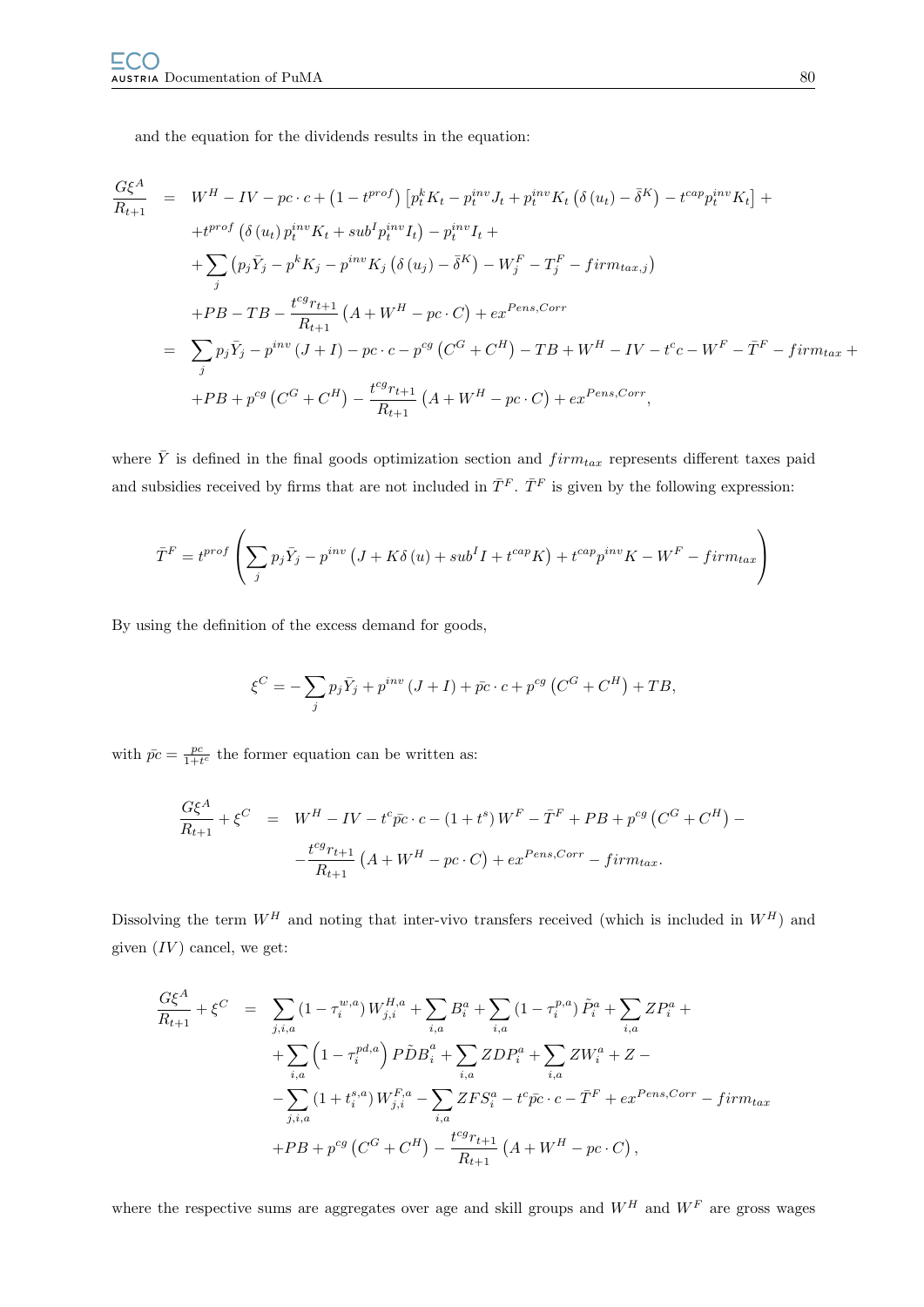received by the households and paid by the firms. This equation can also be written as:

$$
\frac{G\xi^{A}}{R_{t+1}} + \xi^{C} = \sum_{j,i,a} \left( W_{j,i}^{H,a} - W_{j,i}^{F,a} \right) - TW^{Work} - TSsc^{Work} + \sum_{i,a} B_{i}^{a} +
$$
  
+ 
$$
\sum_{i,a} \tilde{P}_{i}^{a} - TW^{Pens} - TSsc^{Pens} + \sum_{i,a} ZP_{i}^{a} +
$$
  
+ 
$$
\sum_{i,a} P\tilde{D}B_{i}^{a} - TW^{PDB} - TSsc^{PDB} + \sum_{i,a} ZDP_{i}^{a} +
$$
  
+ 
$$
\sum_{i,a} ZW_{i}^{a} + Z - TSsc^{Firm} + \sum_{i,a} ZFS_{i}^{a} - t^{c}\bar{p}c \cdot c - \bar{T}^{F} + ex^{Pens,Corr} - firm_{tax} +
$$
  
+ 
$$
PB + p^{cg} (C^{G} + C^{H}) - \frac{t^{cg}r_{t+1}}{R_{t+1}} (A + W^{H} - pc \cdot C),
$$

where  $TW^x$  and  $TSsc^x$  represent aggregate income taxes and social security contributions paid by workers, retirees, disabled and firms, respectively. It holds, that:

$$
\sum_{j,i,a} \left( W_{j,i}^{H,a} - W_{j,i}^{F,a} \right) = \sum_{j,i,a} w_{j,i}^a \theta_{j,i}^a l_i^a (1 - u e_i^a) \delta_i^a \bar{\delta}_i^a N_i^a - p_{man,j,i}^a \left( q_i^a v_{j,i}^a + \varepsilon_i^a \delta_i^a \bar{\delta}_i^a N_i^a \right) \theta_{j,i}^a w_{j,i}^a l_i^a =
$$
\n
$$
= \sum_{j,i,a} w_{j,i}^a \theta_{j,i}^a l_i^a p_{man,j,i}^a \left( \varepsilon_i^a \delta_i^a \bar{\delta}_i^a N_i^a + (1 - \varepsilon_i^a) f_i^a s_i^a \delta_i^a \bar{\delta}_i^a N_i^a - \varepsilon_i^a \delta_i^a \bar{\delta}_i^a N_i^a - q_i^a v_{j,i}^a \right) =
$$
\n
$$
= \sum_{j,i,a} w_{j,i}^a \theta_{j,i}^a l_i^a p_{man,j,i}^a \left( f_i^a S_i^a - q_i^a v_{j,i}^a \right) =
$$
\n
$$
= -w \xi^L.
$$

Using this equation and the equations for the different public budgets, the former equation can be rewritten as:

$$
\frac{G\xi^A}{R_{t+1}} + \xi^C + w\xi^L = Tr + p^{cg}C^G + Z + PB - rev =
$$
  
=  $ex + PB - rev = -\xi^G$ ,

which proves Walras' law:

$$
\frac{G\xi^A}{R_{t+1}} + \xi^C + w\xi^L + \xi^G = 0.
$$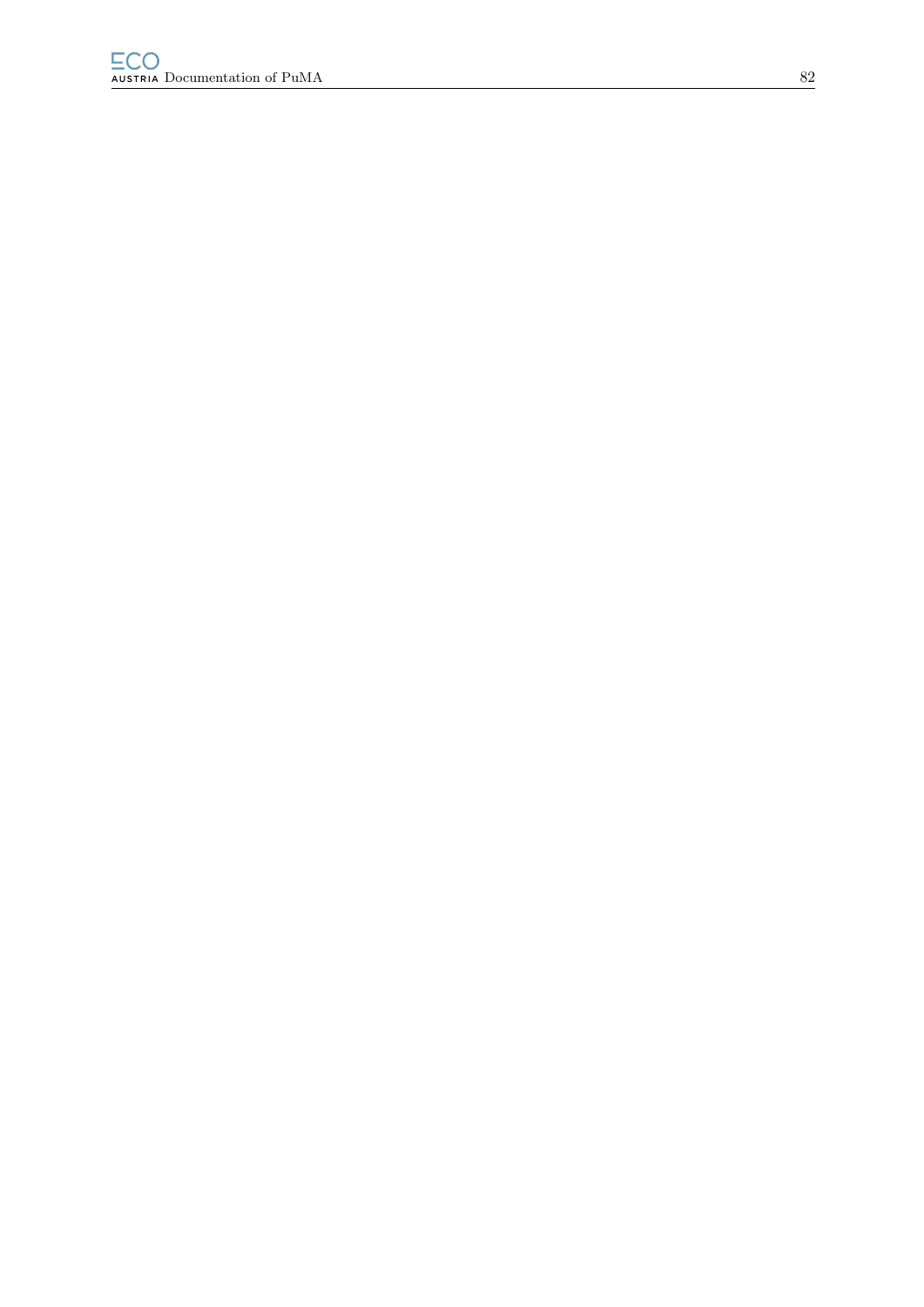# References

- [1] Andolfatto, D. (1996). Business Cycles and Labor-market Search, American Economic Review 86, 112-132.
- [2] Albaek K., Hansen, H. (2004). The Rise in Danish Unemployment: Reallocation or Mismatch?, Oxford Bulletin of Economics and Statistics 66,4, 515-536.
- [3] Altig D., Auerbach A. J., Kotlikoff L. J., Smetters K. A., Walliser J. (2001), Simulating Fundamental Tax Reform in the United States, American Economic Review 91, 574–595.
- [4] Angrist, J. D., Krueger, A. B. (1991). Does Compulsory Schooling Attendance Affect Schooling and Earnings?, Quarterly Journal of Economics 106, 979-1014.
- [5] Angrist, J. D., Krueger, A. B. (1999). Empirical Strategies in Labor Economics, in O. Ashenfelter and D. Card (eds.), Handbook of Labor Economics, Vol. 3a, North-Holland, Amsterdam.
- [6] Ashenfelter, O., Krueger, A. B. (1994). Estimates of the Economic Return to Schooling from a New Sample of Twins, American Economic Review 84, 1157-73.
- [7] Ashenfelter, O., Harmon, C., Oosterbeek, H. (1999). A Review of Estimates of the Schooling/Earnings Relationship, with Tests for Publication Bias, Labour Economics 6, 453-70.
- [8] Attanasio, O., Weber, G. (1995). Is Consumption Growth Consistent with Intertemporal Optimization? Evidence from the Consumer Expenditure Survey, Journal of Political Economy 103, 1121-1157.
- [9] Auerbach, A. J. and Kotlikoff, L. J. (1987). Dynamic Fiscal Policy, Cambridge University Press: Cambridge, MA.
- [10] Barrett, A., O'Connell, P. J. (2001). Does Training Generally Work? The Returns to In-Company Training, Industrial and Labor Relations Review, 54(3), 647-662.
- [11] Barro R. J., Sala-i-Martin X. (1995), Economic Growth, McGraw-Hill, New York.
- [12] Belot, M., Canton, E., Webbink, D. (2004). Does reducing student support affect educational choices and performance? - Evidence from a Dutch Reform, CPB Discussion Paper No. 35.
- [13] Berger, J., Keuschnigg, C., Miess, M., Strohner, L., Winter-Ebmer, R. (2009). Modelling of Labour Markets in the European Union - Final Report, Study on behalf of DG EMPL of the European Commission.
- [14] Berger, J., Gstrein, M., Keuschnigg, C., Miess, M., M¨ullbacher, S., Strohner, L., Winter-Ebmer, R. (2012). Development/Maintenance of the Labour Market Model, Final Report. Study on behalf of DG EMPL of the European Commission.
- [15] Berger, J., Biffl, G., Schuh, U., Strohner, L. (2016). Updating of the Labour Market Model, Final Report. Study on behalf of DG EMPL of the European Commission.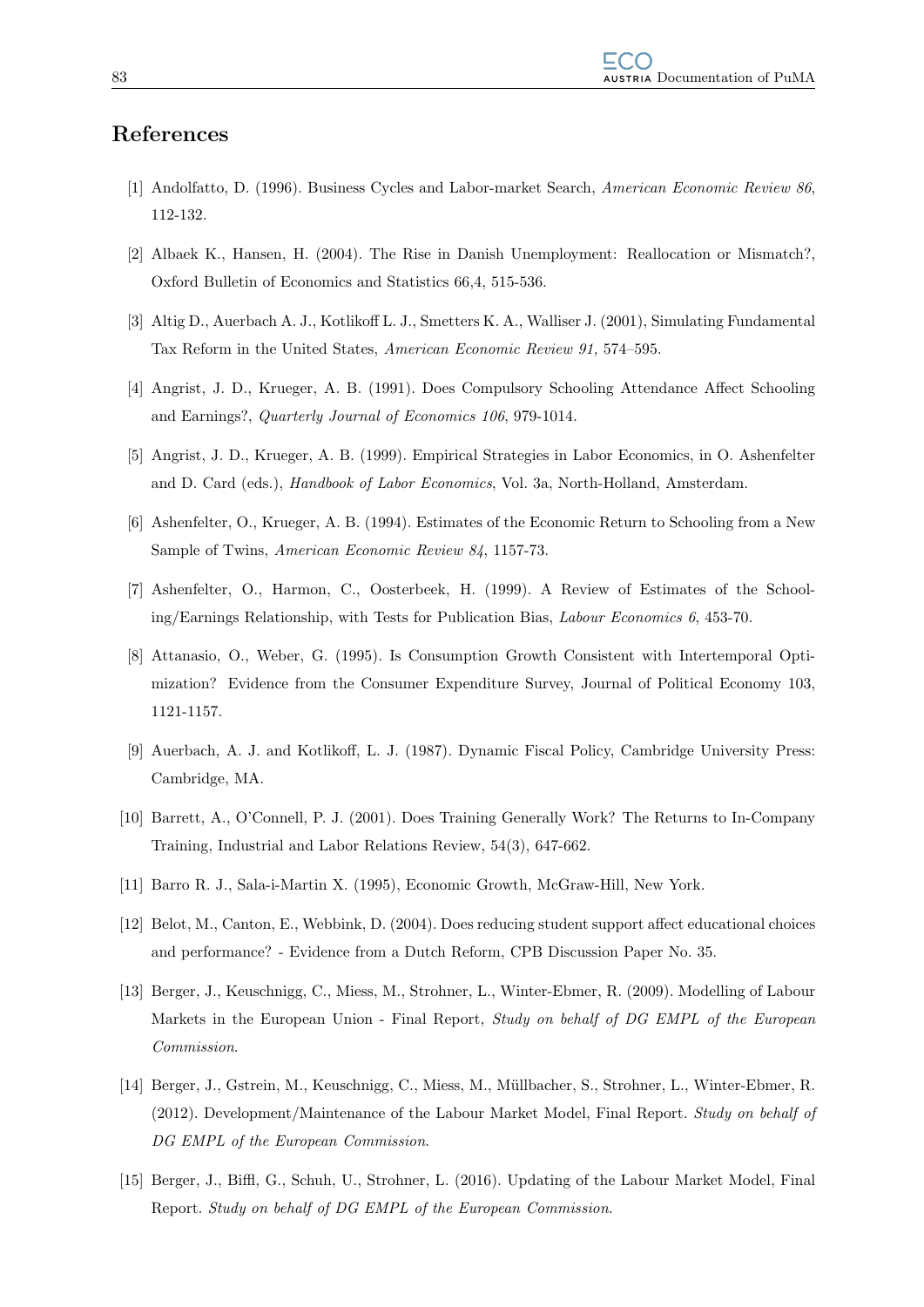- [16] Bertola, G., Garibaldi, P. (2001). Wages and the Size of Firms in Dynamic Matching Models, Review of Economic Dynamics 4(2), 335-368.
- [17] Blanchard, O., Diamond, P. (1989). The Beveridge Curve, Brookings Papers on Economic Activity 1, 1-60.
- [18] Blanchard, Olivier J. (1985). Debt, Deficits and Finite Horizons, *Journal of Political Economy 93*, 223-247.
- [19] Blöndal, S., Scarpetta, S. (1998). The Retirement Decision in OECD Countries, OECD Economics Department Working Papers No. 98.
- [20] Blundell, R.W., MaCurdy, T. (1999). Labor supply: a review of alternative approaches, in: Ashenfelter, O., Card, D. (eds.), Handbook of Labor Economics, vol. 3A, Amsterdam: Elsevier Science B.V.
- [21] Blundell, R., Meghir, C., Neves, P. (1993). Labour Supply and Intertemporal Substitution, Journal of Econometrics 59, 137-160.
- [22] Blundell R., Costa Dias M., Meghir C. (2003), The Impact of Wage Subsidies: A General Equilibrium Approach, IFS Working Paper.
- [23] Boone, J. and Bovenberg, L. (2002). Optimal Labour Taxation and Search, Journal of Public Economics 85, 53-97.
- [24] Booth, A., Bryan, M. (2002). Who Pays for General Training? New Evidence for British Men and Women. IZA DP 486.
- [25] Borjas, G. J. (2003). The Labor Demand Curve is Downward Sloping: Re-Examining the Impact of Immigration on the Labor Market, The Quarterly Journal of Economics CXVIII(4), 1335-1374.
- [26] Börsch-Supan, A. (2000), Incentive Effects of Social Security on Labor Force Participation: Evidence in Germany and Across Europe, Journal of Public Economics 78, 25-49.
- [27] Börsch-Supan, A., Schnabel, R., Kohnz, S., Mastrobuoni G. (2004). Micro-Modeling of Retirement Decisions in Germany, in: Gruber, J., Wise, D. (eds.): Social Security Programs and Retirement around the World: Micro-Estimation, 285-344.
- [28] Botman, D., Kumar, M. S. (2006). Fundamental Determinants of the Effects of Fiscal Policy, IMF WP 06/72.
- [29] Bovenberg, L., Graafland, J. J., de Mooij, R. A. (1998). Tax Reform and the Dutch Labor Market: An Applied General Equilibrium Analysis, NBER WP 6693.
- [30] Bovenberg, A. L., Graafland, J. J., de Mooij, R. A. (2000). Tax reform and the Dutch labor market: an applied general equilibrium approach, Journal of Public Economics 78, 193 - 214.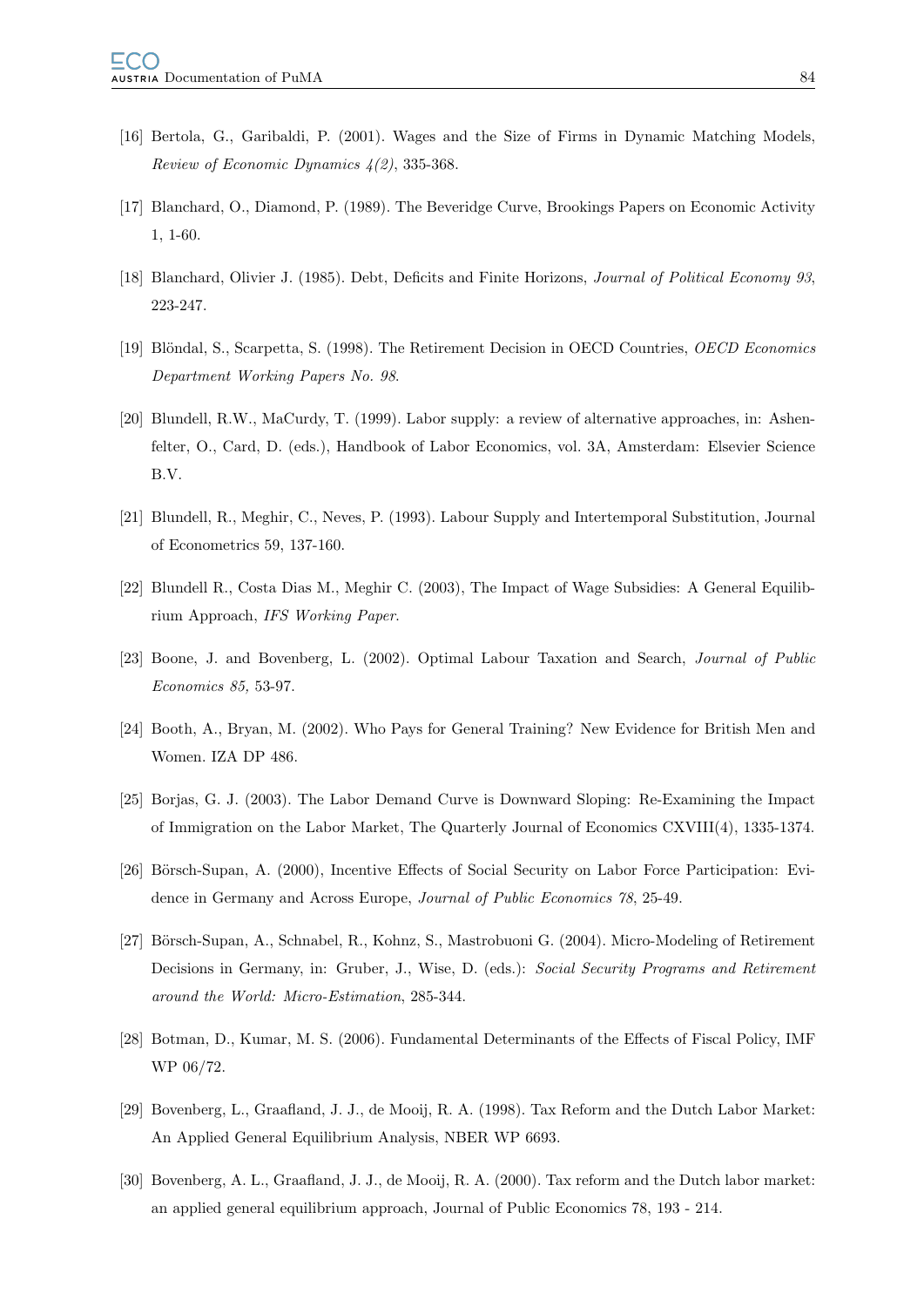- [31] Broersma, L., van Ours, J. C. (1998). Job Searchers, Job Matches and the Elasticity of Matching, CentER Working Paper No. 1998-72.
- [32] Burgess, S., Turon, H. (2005). Worker Flows, Job Flows and Unemployment in a Matching Model, Bristol Economics Discussion Papers No. 05/572.
- [33] Cahuc P., Zylberberg A. (2004). Labour Economics, MIT Press.
- [34] Cameron, S. V., Heckman, J. J. (1999). The Dynamics of Educational Attainment for Blacks, Hispanics, and Whites, NBER Working Paper 7249.
- [35] Card, D. (1999). The Causal Effect of Education on Earnings, in O. Ashenfelter, D. Card (eds.), Handbook of Labour Economics, Vol. 3b, Amsterdam, Elsevier.
- [36] Card, D. (2001). Estimating the Returns to Schooling: Progress on Some Persistent Econometric Problems, Econometrica 69, 1127-60.
- [37] Cardullo, G., Van der Linden, B. (2006). Employment Subsidies and Substitutable Skills: An Equilibrium Matching Approach, IZA DP 2073.
- [38] Chirinko, R. S., Fazzari, S. M., Meyer, A. P. (1999). How responsive is business capital formation to its user cost? An exploration with mirco data, Journal of Public Economics, vol. 74(1), 53-80.
- [39] Christoffel, K., Kuester, K. (2008). Resuscitating the Wage Channel in Models with Unemployment Fluctuations, ECB Working Paper 923.
- [40] Coakley, J., Fuertes, A.M., Spagnolo, F. (2004). Is the Feldstein-Horioka Puzzle History?, Manchester School 72 (5), 569-90.
- [41] Dearden, L., Reed, H., Van Reenen, J. (2006). The impact of training on productivity and wages: evidence from British panel data, Oxford Bulletin of Economics and Statistics  $68(4)$ , 397-421.
- [42] Decreux, Y., Valin, H. (2007). MIRAGE, Updated Version of the Model for Trade Policy Analysis, Paris.
- [43] Diamond, P. (1965). National Debt in a Neoclassical Growth Model, American Economic Review 55, 1126-1150.
- [44] Diamond, P.A. (1998). Optimal income taxation: an example with a U-shaped pattern of optimal marginal tax rates, American Economic Review 88(1), 83–95.
- [45] Duffy, J., Papageorgiou, C., Perez-Sebastian, F. (2004). Capital-Skill Complementarity? Evidence from a Panel of Countries, The Review of Economics and Statistics 86 (1), 327-344.
- [46] Duval, R. (2003). The Retirement Effects of Old-Age Pension and Early Retirement Schemes in OECD Countries, OECD Economics Department Working Papers No. 370.
- [47] Ejarque, J. M., Portugal, P. (2007). Labor Adjustment Costs in a Panel of Establishments: A Structural Approach, IZA DP 3091.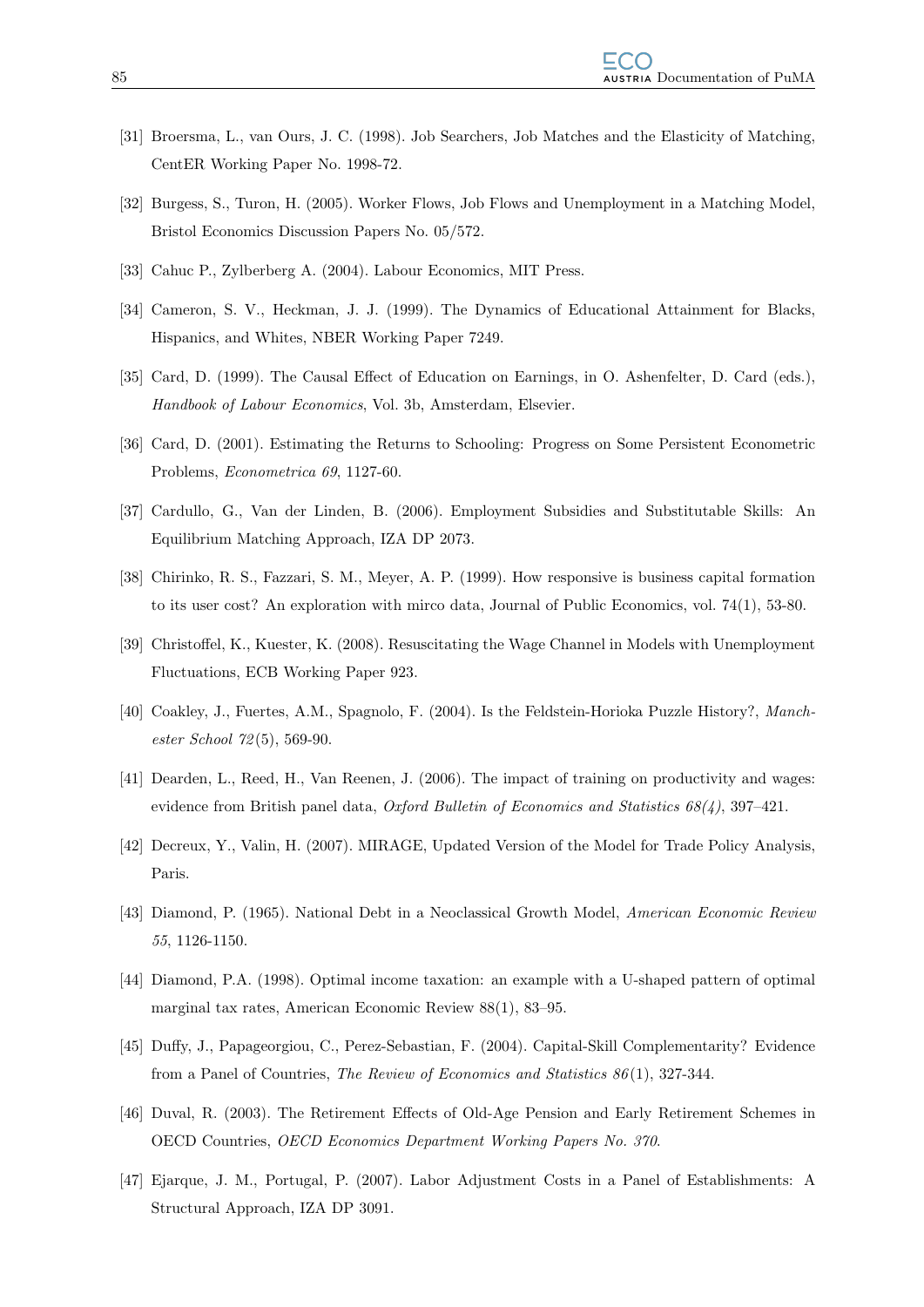- [48] Engelhardt, G. V., Kumar, A. (2008). The Elasticity of Intertemporal Substitution: New Evidence from 401(k) Participation, Federal Reserve Bank of Dallas Working Paper No. 0812.
- [49] European Commission (2008). EU-SILC User Database Description Version 2006-1, Luxembourg.
- [50] European Commission (2017). Employment and Social Developments in Europe Annual Review 2017, Luxembourg.
- [51] Evers, M., de Mooij, R. A., van Vuuren, D. J. (2005). What Explains the Variation in Estimates of Labour Supply Elasticities?, CESifo WP 1633.
- [52] Farmer, R. (2005). Shooting the Auctioneer, CEPR Discussion Paper No. 4825.
- [53] Farmer, R., Hollenhorst, A. (2006). Shooting the Auctioneer, NBER Working Paper No. 12584.
- [54] Farmer, R.E. A. (1990), Rince Preferences, Quarterly Journal of Economics 105, 43-60.
- [55] Feldstein, M., Horioka, C. (1980). Domestic saving and international capital flows, *Economic Jour*nal 90, 314-329.
- [56] Fisher W. H., Keuschnigg C. (2007), Pension Reform and Labor Market Incentives, CESifo Working Paper 2057.
- [57] Fougere, M., Merette, M. (1999). Population ageing and economic growth in seven OECD countries, Economic Modelling 16, 411-427.
- [58] Fredriksson, P. (1997). Economic Incentives and the Demand for Higher Education, Scandinavian Journal of Economics 99, 129-142.
- [59] Gertler, M., Trigari, A. (2006). Unemployment Fluctuations with Staggered Nash Wage Bargaining, NBER Working Paper No. 12498.
- [60] Gertler, M. (1999), Government Debt and Social Security in a Life-Cycle Economy, Carnegie-Rochester Conference Series on Public Policy 50, 61-110.
- [61] Goerke, L., Pannenberg, M. (2005). Severance Pay and the Shadow of the Law: Evidence for West Germany, Center for Economic Studies and Ifo Institute for Economic Research Working Paper Series No. 1619.
- [62] Goldin, C., Katz, L. (1998). The Origins of Technology-Skill Complementarity, Quarterly Journal of Economics 113 (3), 693-732.
- [63] Goux, D., Maurin, E. (2000). Returns to Firm-Provided Training: Evidence from French Worker-Firm Matched Data. Labour Economic 7, 1-19.
- [64] Grafenhofer, D., Jaag, C., Keuschnigg, C. and Keuschnigg, M. (2007), Probabilistic Aging, CESifo Working Paper 1680.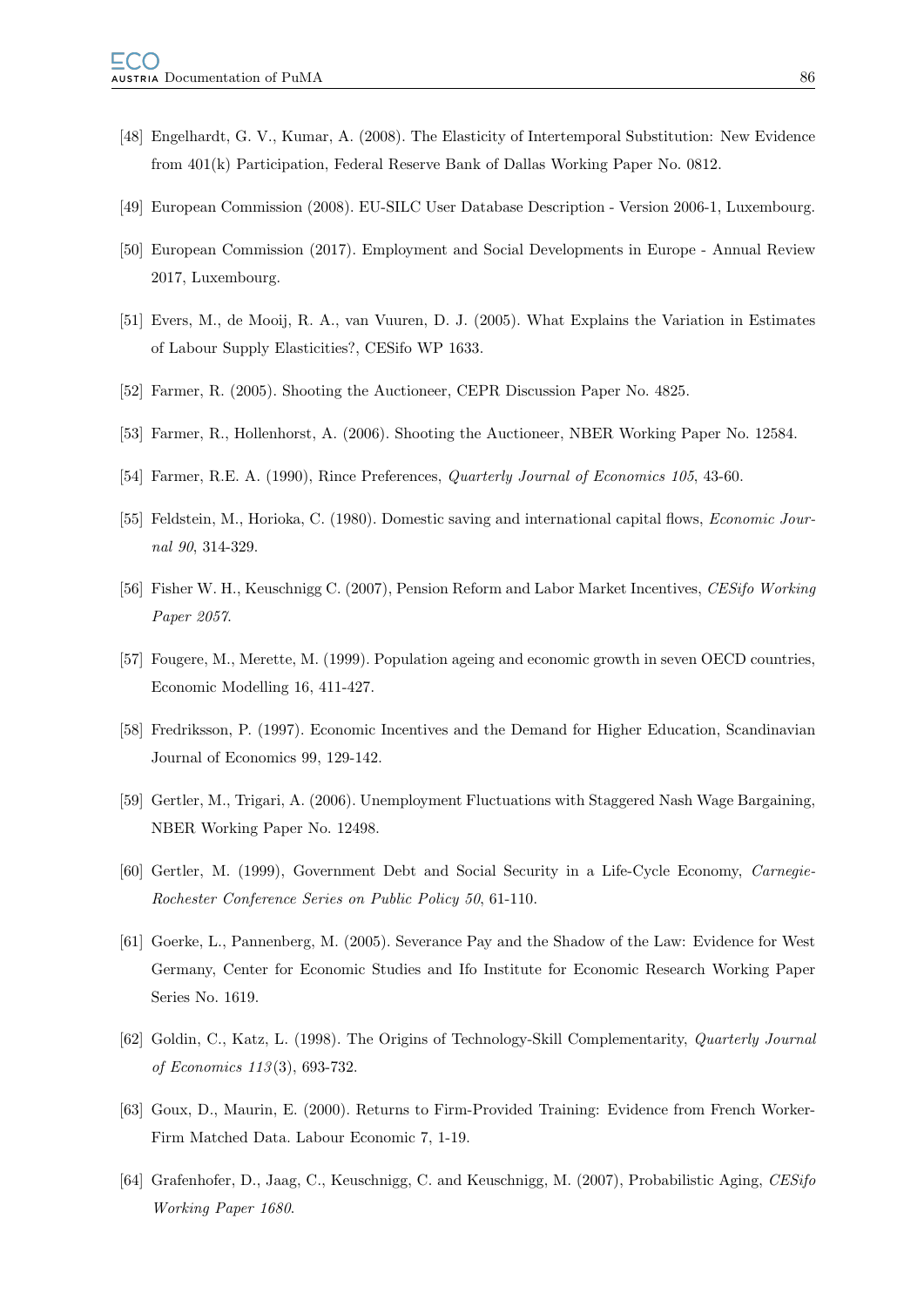- [65] Griliches, Z. (1969). Capital-Skill Complementarity, The Review of Economics and Statistics 51 (4), 465-468.
- [66] Griliches, Z. (1977). Estimating the Returns to Schooling: Some Econometric Problems, Econometrica 45, 1-22.
- [67] Gruber, J., Wise, D. (2002). Social Security Programs and Retirement Around the World: Micro Estimation, NBER Working Paper No. 9407.
- [68] Gruber, J. and D.A. Wise (2005), Social Security Programs and Retirement Around the World: Fiscal Implications, NBER Working Paper 11290.
- [69] Gruber, J. (2006). A Tax-Based Estimate of the Elasticity of Intertemporal Substitution, NBER Working Paper No. 11945.
- [70] Grund, C. (2003). Severance Payments for Dismissed Employees in Germany, IZA Discussion Paper No. 875.
- [71] Hall, R. (1988). Intertemporal Substitution in Consumption, Journal of Political Economy 96, 339- 357.
- [72] Hall, R. (2005). Employment Fluctuations with Equilibrium Wage Stickiness, AER 95, 50-65.
- [73] Harhoff, D., Ramb, F. (2001). Investment and Taxation in Germany Evidence from Firm-Level Panel Data, in: Deutsche Bundesbank (ed.): Investing Today for the World of Tomorrow - Studies on the Investment Process in Europe, Springer, Heidelberg, 47-84.
- [74] Hassett, K. A., Hubbard, R. G. (2002). Tax policy and investment, in: Auerbach, A. J., Feldstein, M. (eds.): Handbook of Public Economies, 1293-1343.
- [75] Hayashi F. (1982): Tobin's Marginal Q and Average Q. A Neoclassical Interpretation, Econometrica 50, 213-224.
- [76] Heckman, J. (1993). What has been learned about labor supply in the past twenty years?, American Economic Review Papers and Proceedings 83(2), 116–121.
- [77] Heckman J. J., Lochner L., Taber C. (1998a), Tax Policy and Human Capital Formation, American Economic Review 88, 293–297.
- [78] Heckman J. J., Lochner L., Taber C. (1998b), Explaining Rising Wage Inequality: Explorations with a Dynamic General Equilibrium Model of Labor Earnings with Heterogeneous Agents, Review of Economic Dynamics 1, 1–58.
- [79] Heckman J. J., Lochner L., Taber C. (1999), General Equilibrium Cost and Benefit Analysis of Education and Tax Policies, NBER Working Paper 6881.
- [80] Hempell, T. (2003). Do Computers Call for Training? Firm-level Evidence on Complementarities Between ICT and Human Capital Investments, ZEW DP 03-20.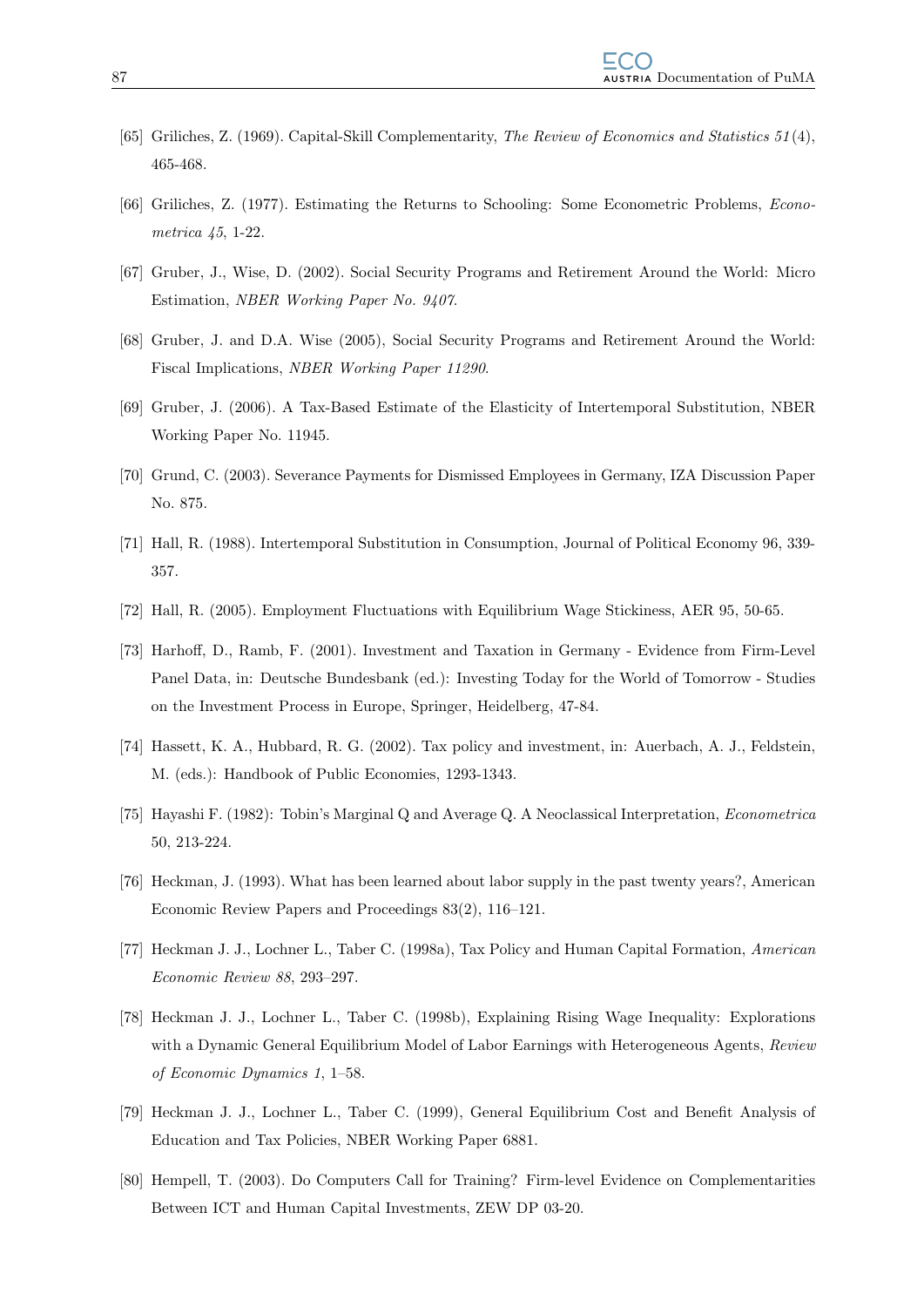- [81] Hosios, A. J. (1990). On the Efficiency of Matching and Related Models of Search and Unemployment, Review of Economic Studies 57, 279-298.
- [82] Hynninen, S., Kangasharju, A., Pehkonen, J. (2006). Regional Matching Frictions and Aggregate Unemployment, VATT Discussion Papers No. 383.
- [83] Immervoll, H., Kleven, H. J., Kreiner, C. T., Saez, E. (2007). Welfare Reform in European Countries: A Microsimulation Analysis, Economic Journal 117, 1-44.
- [84] Jaag, C. (2005). The Role of Endogenous Skill Choice in an Aging Society, [http://www.](http://www.alexandria.unisg.ch/EXPORT/PDF/Publication/18295.pdf) [alexandria.unisg.ch/EXPORT/PDF/Publication/18295.pdf](http://www.alexandria.unisg.ch/EXPORT/PDF/Publication/18295.pdf).
- [85] Jaag C., Keuschnigg C., Keuschnigg M. (2007), Pension Reform, Retirement and Life-Cycle Unemployment, CESifo Working Paper 2163.
- [86] Johnson R. (2000). The Effect of Old-Age Insurance on Male Retirement: Evidence from Historical Cross-Country Data, Federal Reserve Bank of Kansas City Working Paper No. 00-09.
- [87] Kane, T. J. (1994). College Entry by Blacks since 1970: The Role of College Costs, Family Background, and the Returns to Education, The Journal of Political Economy, Vol. 102, No. 5, 878-911.
- [88] Kapicka, M. (2006). Optimal income taxation with human capital accumulation and limited record keeping, Review of Economic Dynamics 9, 612-639.
- [89] Keuschnigg, C., Keuschnigg, M. (2004), Aging, Labor Markets, and Pension Reform in Austria, FinanzArchiv 60, 359-392.
- [90] Keuschnigg, C., W. Kohler (2002). Eastern Enlargement of the EU: How Much Is It Worth for Austria?, Review of International Economics 10(2), 324-342.
- [91] Keuschnigg, C. (2005). Öffentliche Finanzen: Einnahmenpolitik (Economics of Taxation), Neue Ökonomische Grundrisse, Tübingen.
- [92] Krause, M. U., Lubik, T. A. (2007). On-The-Job Search and the Cyclical Dynamics of the Labor Market, ECB Working Paper Series No. 779.
- [93] Krause, M. U., Lubik, T. A. (2008). Aggregate Hours Adjustment in Frictional Labor Markets, mimeo.
- [94] Krusell, P., Ohanian, L. E., Rios-Rull, J. V., Violante, G. L. (2000). Capital-Skill Complementarity and Inequality: A Macroeconomic Analysis, Econometrica 68 (5), 1029-1053.
- [95] Kuckulenz, A., Zwick, T. (2003). The Impact of Trainingon Earnings Differences Between Participant Groups and Training Forms. ZEW DP 3-57.
- [96] Kumhof, M., Laxton, D. (2007). A Party Without A Hangover? On the Effects of U.S. Government Deficits, IMF WP 07/202.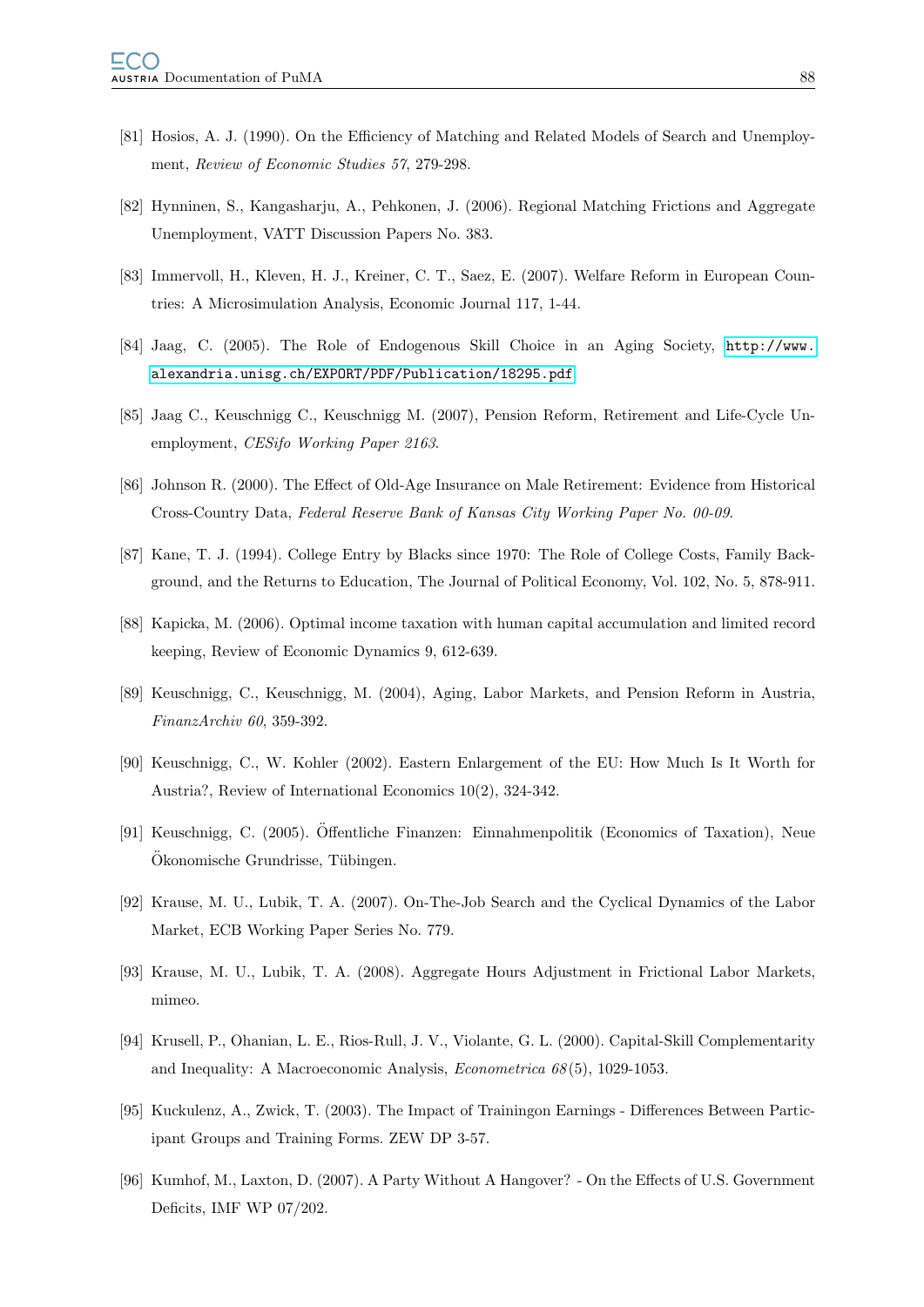- [97] Laxton D. et al. (1998), Multimod Mark III: The Core Dynamic and Steady State Models, IMF Occasional Paper 164.
- [98] Leuven, E., Oosterbeek, H. (2004). Evaluating the Effects of a Tax Deduction on Training. Journal of Labor Economics 22(2), 461–488.
- [99] Lindquist, M. J. (2004). Capital-skill complementarity and inequality over the business cycle, Review of Economic Dynamics 7, 519-540.
- [100] Ludwig, A., Schelkle, T., Vogel, E. (2007). Demographic Change, Human Capital and Endogenous Growth, Mannheim Research Institute for the Economics of Aging DP 151-2007.
- [101] Mankiw, G., Weinzierl, M. (2004). Dynamic Scoring: A Back-to-the-Envelope Guide, NBER WP 11000.
- [102] Meghir, C., Phillips, D. (2008). Labour Supply and Taxes, IZA DP 3405.
- [103] Merz, M. (1995). Search in the Labor Market and the Real Business Cycle, Journal of Monetary Economics 36, 269-300.
- [104] Merz, M., Yashiv, E. (2006). Labor and the market value of the firm, American Economic Review  $97(4)$ , 1419-1431.
- [105] Miller, P., Mulvey, C., Martin, N. (1995). What do Twin Studies Reveal About the Economic Returns to Education? A Comparison of Australian and U.S. Findings, American Economic Review 85, 586-599.
- [106] Mincer, J. (1974). Schooling, Experience and Earnings, New York, Columbia University Press.
- [107] Mortensen, D. (1986). Job search and labour market analysis, in: Ashenfelter, O., Layard, R.(eds.): Handbook of Labor Economics 2. Amsterdam, Elsevier Science.
- [108] Mortensen, D., Nagypal, E. (2007) More on Unemployment and Vacancy Fluctuations, Review of Economic Dynamics 10, 327-347.
- [109] Mulligan, C. (2002). Capital, Interest, and Aggregate Intertemporal Substitution, NBER Working Paper No. 9373.
- [110] Nickell, S., Nunziata, L., Ochel, W. (2005). Unemployment in the OECD since the 1960s. What do we know? The Economic Journal 115, 1–27.
- [111] Nielsen, H. S., Sorensen, T., Taber, C. (2008). Estimating the Effect of Student Aid on College Enrollment: Evidence from a Government Grant Policy Reform, Mimeo.
- [112] OECD (2004). Employment Outlook, Paris.
- [113] OECD (2007). Employment Outlook, Paris.
- [114] OECD (2007b). Benefits and Wages 2007, Paris.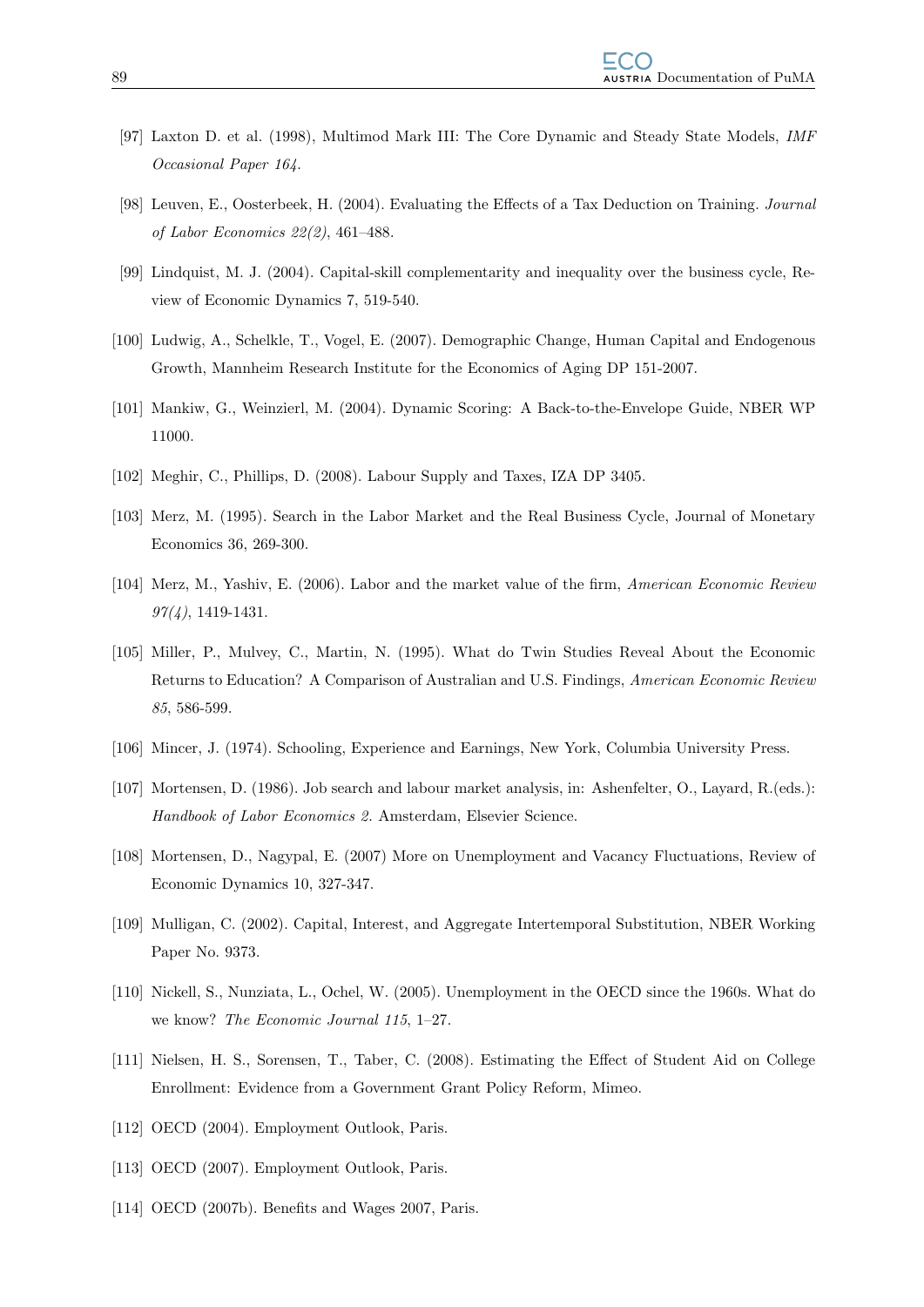- [115] OECD (2015). Pensions at a Glance, Paris.
- [116] OECD (2016). Revenue Statistics, Paris.
- [117] OECD (2017). Taxing Wages 2015-2016, Paris.
- [118] Oskamp, F., Snower, D. J. (2007). Interactions between Employment and Training Policies, Kiel Working Paper No. 1389.
- [119] Ottaviano, G., Peri, G. (2006). Rethinking the Effects of Immigration on Wages, NBER Working Paper No. 12497.
- [120] Perroni, C. (1995). Assessing the Dynamic Efficiency Gains of Tax Reform when Human Capital is Endogenous, International Economic Review 36(4), 907-925.
- [121] Petrongolo, B., Pissarides, C. A. (2001). Looking into the black box: A survey of the matching function, Journal of Economic Literature, 39, 2, pp. 390 - 431.
- [122] Pissarides, C. A. (2000). Equilibrium Unemployment Theory. 2nd ed., Cambridge, MA, MIT Press.
- [123] Radulescu, D. M., Stimmelmayr, M. (2007). ACE versus CBIT: Which is Better for Investment and Welfare?, CESifo Economic Studies No. 53, 2.
- [124] Ratto, M., Roeger, W., in't Veld, J. (2009). QUEST III: An estimated DSGE model of the euro area with fiscal and monetary policy, European Economy - Economic Papers 335 — July 2008.
- [125] Ratto, M., Roeger, W., in't Veld, J. (2009). QUEST III: An estimated open-economy DSGE model of the euro area with fiscal and monetary policy, Economic Modelling 26, 222-233.
- [126] Rotemberg J. J. (2006). Cyclical Wages in a Search-and-Bargaining Model with Large Firms, NBER Working Papers 12415.
- [127] Saez, E. (2001). Using elasticities to derive optimal income tax rates, Review of Economic Studies 68(1), 205-229.
- [128] Samuelson, P. A. (1958). An Exact Consumption Loan Model of Interest with or without the Social Contrivance of Money, Journal of Political Economy 66, 467-482.
- [129] Shimer, R. (2005). The Cyclical Behavior of Equilibrium Unemployment, Vacancies and Wages: Evidence and Theory, AER 95, 25-49.
- [130] Steiner, V., Wrohlich, K. (2008). Financial Student Aid and Enrollment into Higher Education: New Evidence from Germany, IZA DP No. 3601.
- [131] Taber, C. (2002). Tax Reform and Human Capital Accumulation: Evidence from an Empirical General Equilibrium Model of Skill Formation, Advances in Economic Analysis  $\mathcal B$  Policy 2(1).
- [132] Thomas, C. (2006). Search and Matching Frictions and Optimal Monetary Policy, CEP Discussion Paper No. 743.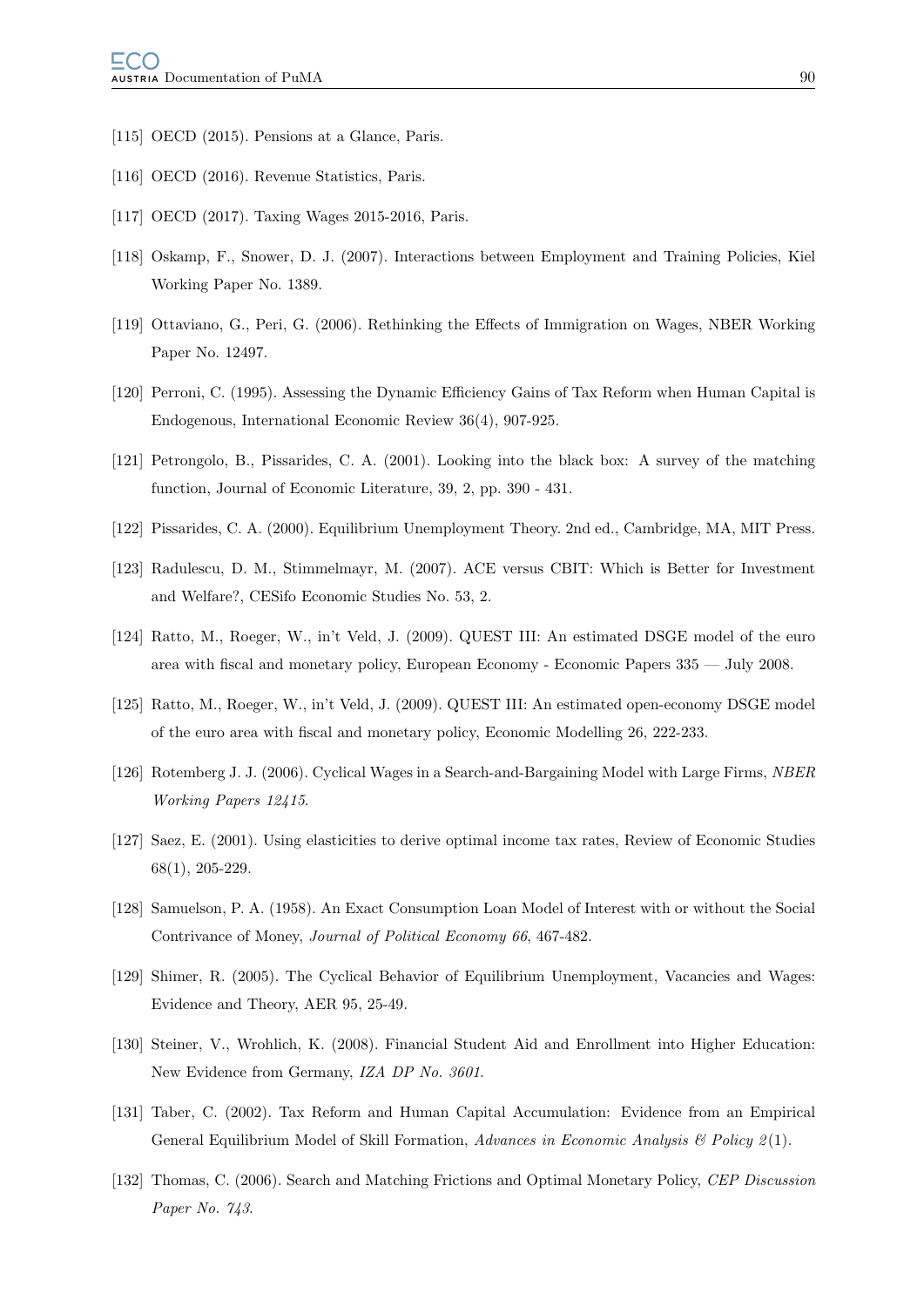- [133] Trabandt, M., Uhlig, H. (2006). How Far Are We From The Slippery Slope? The Laffer Curve Revisited, SFB 649 DP 2006-023.
- [134] Trostel, P. A. (1993). The Effect of Taxation on Human Capital, The Journal of Political Economy 101 (2), 327-350.
- [135] van Ours, J. C. (2007). Compulsion in active labour market programmes, National Institute Economic Review, Vol. 202, no. 1, 67-78.
- [136] Vissing-Jorgensen, A. (2002). Limited Asset Market Participation and the Elasticity of Intertemporal Substitution, Journal of Political Economy 110, 825-853.
- [137] Vissing-Jorgensen, A., Attanasio, O. (2003). Stock-Market Participation, Intertemporal Substitution, and Risk Aversion, AER 93(2), 383-391.
- [138] Weil, Ph. (1990), Nonexpected Utility in Macroeconomics, Quarterly Journal of Economics 105, 29-42.
- [139] Winter-Ebmer, R., Wirz, A. (2002). Public Funding and Enrolment into Higher Education in Europe, IZA Discussion Paper No. 503.
- [140] Yashiv, E. (2006). Evaluating the performance of the search and matching model, European Economic Review 50, 909–936.
- [141] Ziliak, J. P., Kniesner, T. J. (2005). The Effect of Income Taxation on Consumption and Labor Supply, Journal of Labor Economics 23(4), 769-796.